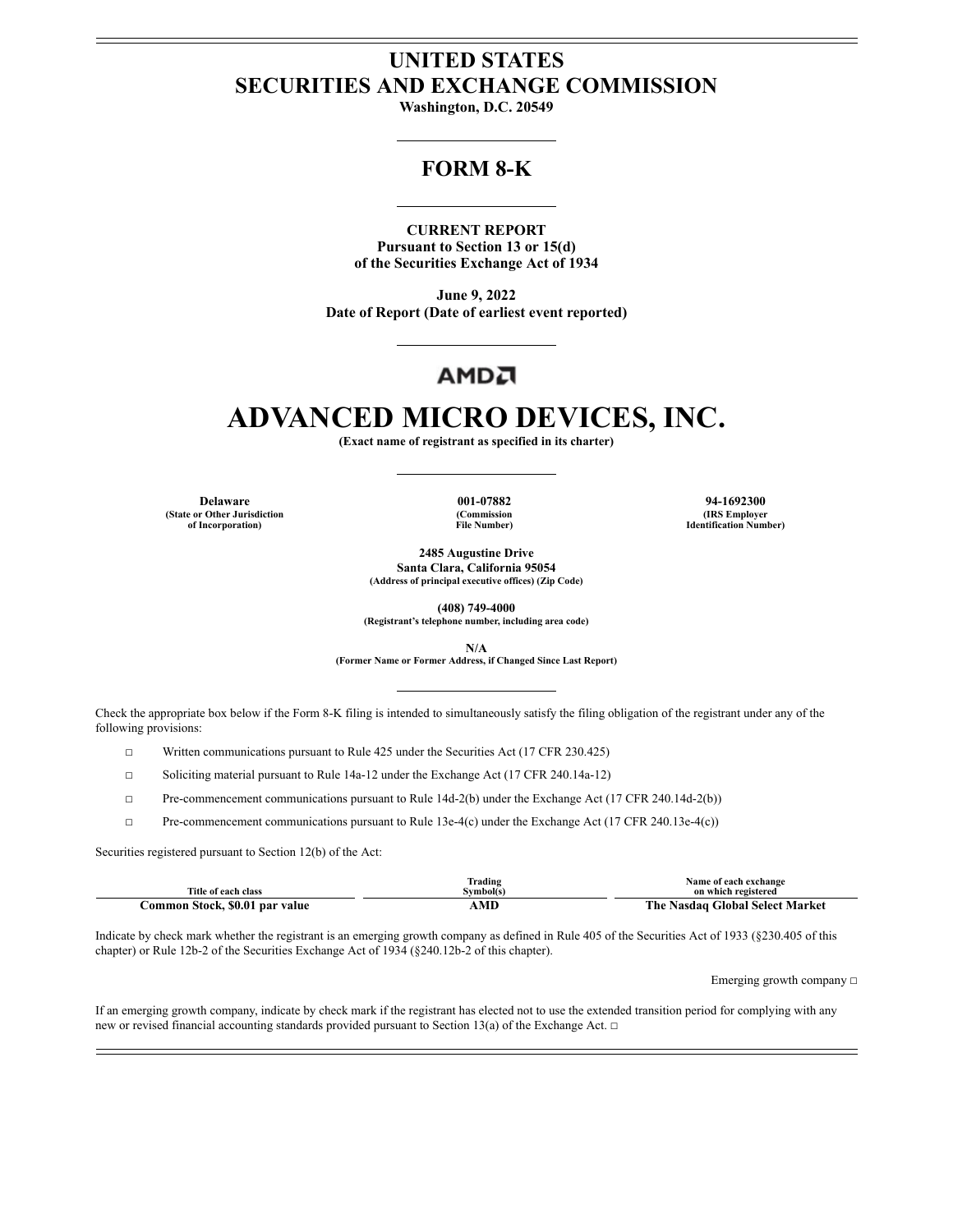#### **Item 1.01 Entry into a Material Definitive Agreement**

On June 9, 2022 (the "Closing Date"), Advanced Micro Devices, Inc. (the "Company") closed its previously announced public offering (the "Offering") of \$1 billion aggregate principal amount of senior notes, consisting of \$500 million aggregate principal amount of its 3.924% Senior Notes due 2032 (the "2032 Notes") and \$500 million aggregate principal amount of its 4.393% Senior Notes due 2052 (the "2052 Notes" and, together with the 2032 Notes, the "Notes"). The terms of the Notes are governed by an Indenture, dated as of the Closing Date (the "Base Indenture"), by and between the Company and U.S. Bank Trust Company, National Association (the "Trustee"), as supplemented by the First Supplemental Indenture, dated as of the Closing Date (the "Supplemental Indenture" and, together with the Base Indenture, the "Indenture"), by and between the Company and the Trustee. As used in the following description, capitalized terms not otherwise defined herein will have the meanings assigned to them in the Indenture.

The 2032 Notes mature on June 1, 2032 and bear interest at a rate of 3.924% per annum and the 2052 Notes mature on June 1, 2052 and bear interest at a rate of 4.393% per annum. The Notes are the Company's general unsecured senior obligations.

Prior to (i) in the case of the 2032 Notes, March 1, 2032 (the date that is three months prior to the maturity date of the 2032 Notes) and, (ii) in the case of the 2052 Notes, December 1, 2052 (the date that is six months prior to the maturity date of the 2052 Notes) (the applicable date with respect to each such series of Notes, the "Applicable Par Call Date"), the Company may redeem the Notes at its option, in whole or in part, at any time and from time to time, at a redemption price (expressed as a percentage of principal amount and rounded to three decimal places) equal to the greater of: (1) (a) the sum of the present values of the remaining scheduled payments of principal and interest thereon of the Notes to be redeemed (assuming the Notes matured on the Applicable Par Call Date) discounted to the redemption date on a semi-annual basis (assuming a 360-day year consisting of twelve 30-day months) at the Treasury Rate plus (x) in the case of the 2032 Notes, 15 basis points, or (y) in the case of the 2052 Notes, 20 basis points, in each cash less (b) interest accrued to, but excluding, the applicable date of redemption, and (2) 100% of the principal amount of the Notes to be redeemed, plus, in either case, accrued and unpaid interest thereon to, but excluding, the applicable redemption date. On or after the Applicable Par Call Date, the Company may redeem the Notes, in whole or in part, at any time and from time to time, at a redemption price equal to 100% of the principal amount of the Notes of such series being redeemed plus accrued and unpaid interest thereon to, but excluding, the redemption date.

Upon the occurrence of a Change of Control Triggering Event with respect to a series of Notes, unless the Company has given notice to redeem such series of Notes, each holder of Notes of such series will have the right to require that the Company purchase all or a portion of such holder's Notes of such series, for cash, at a purchase price equal to 101% of the principal amount thereof plus accrued and unpaid interest, if any, on the amount purchased to, but excluding, the date of purchase.

The Indenture contains covenants that limit the ability of the Company and its restricted subsidiaries to, among other things: (i) create liens on certain assets to secure debt; (ii) enter into certain sale and leaseback transactions; and (iii) in the case of the Company, consolidate with, merge into or sell, convey or lease all or substantially all of the Company's assets to any other person, in each case as set forth in the Indenture. These covenants are, however, subject to a number of important limitations and exceptions.

The Indenture also contains customary event of default provisions including, among others, the following: (i) default in the payment of principal of, or premium, if any, on any such series of Notes when due and payable; (ii) default in the payment of any interest on any such series of Notes when it becomes due and payable, and continuance of that default for a period of 30 days; (iii) failure to make a Change of Control Payment when due and payable in accordance with the terms of the Indenture; (iv) default in the performance or breach of any other covenant by the Company in the Indenture (other than a covenant that has been included in the Indenture solely for the benefit of a series of debt securities other than the Notes of such series), which default continues uncured for a period of 90 days; and (v) certain events of bankruptcy, insolvency or reorganization of the Company.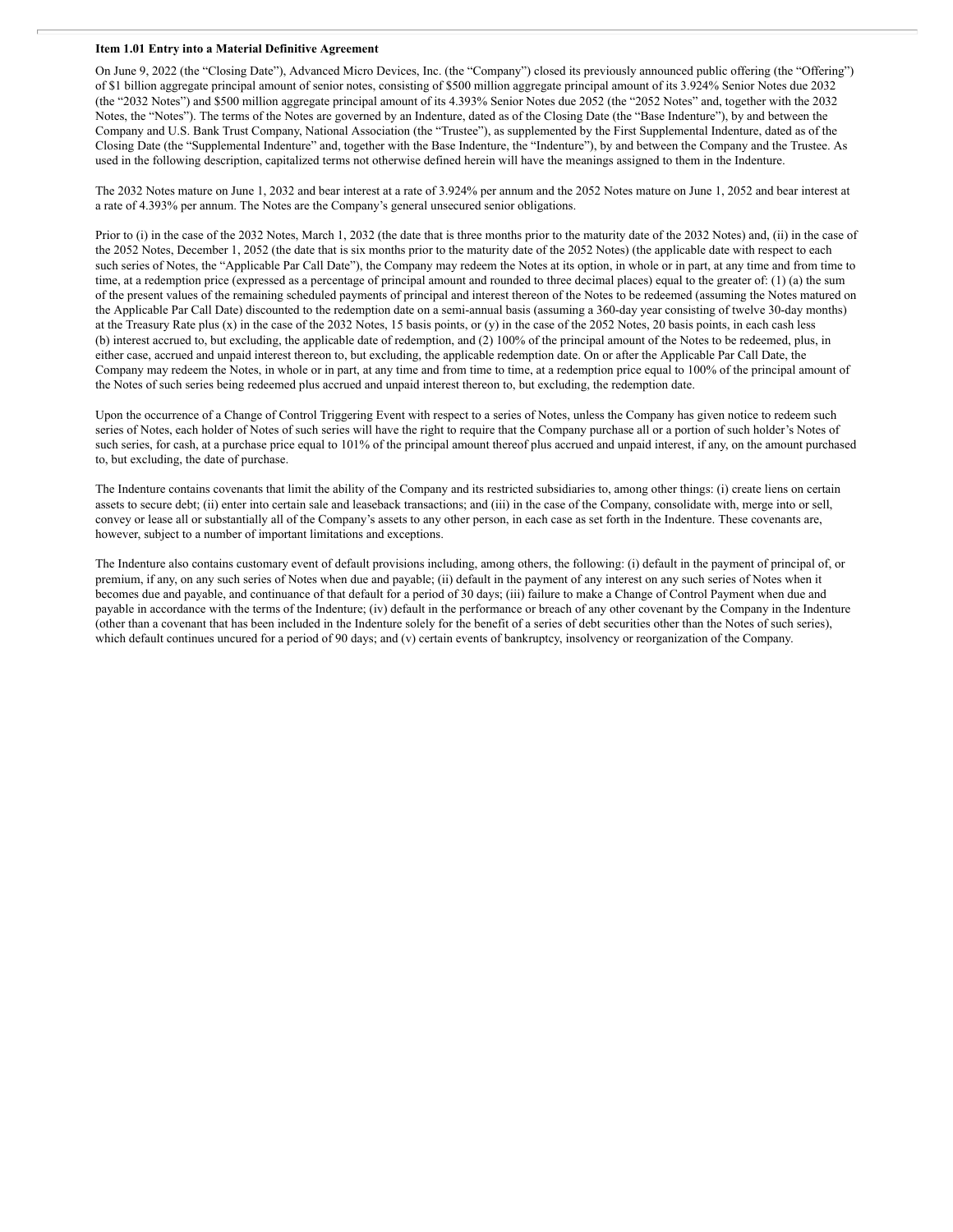The Offering has been registered under the Securities Act of 1933, as amended (the "Securities Act"), pursuant to the Company's Registration Statement on Form S-3 (File No. 333-265433), as supplemented by a Prospectus Supplement, dated June 7, 2022, relating to the Notes, filed with the Securities and Exchange Commission (the "SEC") pursuant to Rule 424(b) of the Securities Act on June 8, 2022.

The above description of the Indenture and the Notes does not purport to be complete and is qualified in its entirety by reference to the Base Indenture, attached as Exhibit 4.1 hereto, and the Supplemental Indenture (including the Forms of Notes included therein), attached as Exhibit 4.2 hereto and referenced as Exhibits 4.3 and 4.4 hereto, each of which is incorporated herein by reference. The terms of the Notes are further described in the Prospectus Supplement under the caption "Description of Notes."

#### **Item 2.03 Creation of a Direct Financial Obligation or an Obligation under an Off-Balance Sheet Arrangement**

The information set forth under "Item 1.01. Entry into a Material Definitive Agreement" is incorporated herein by reference.

#### **Item 9.01 Financial Statements and Exhibits**

*(d) Exhibits*

| Exhibit<br><b>Number</b> | <b>Description</b>                                                                                                                                  |
|--------------------------|-----------------------------------------------------------------------------------------------------------------------------------------------------|
| 4.1                      | Indenture, dated as of June 9, 2022, by and between the Company and U.S. Bank Trust Company, National Association, as trustee                       |
| 4.2                      | First Supplemental Indenture, dated as of June 9, 2022, by and between the Company and U.S. Bank Trust Company, National<br>Association, as trustee |
| 4.3                      | Form of 2032 Note (included in Exhibit 4.2)                                                                                                         |
| 4.4                      | Form of 2052 Note (included in Exhibit 4.2)                                                                                                         |
| 5.1                      | Opinion of Latham & Watkins LLP                                                                                                                     |
| 23.1                     | Consent of Latham & Watkins (included in Exhibit 5.1)                                                                                               |
| 104                      | Cover Page Interactive Data File (the Cover Page XBRL tags are embedded within the Inline XBRL document)                                            |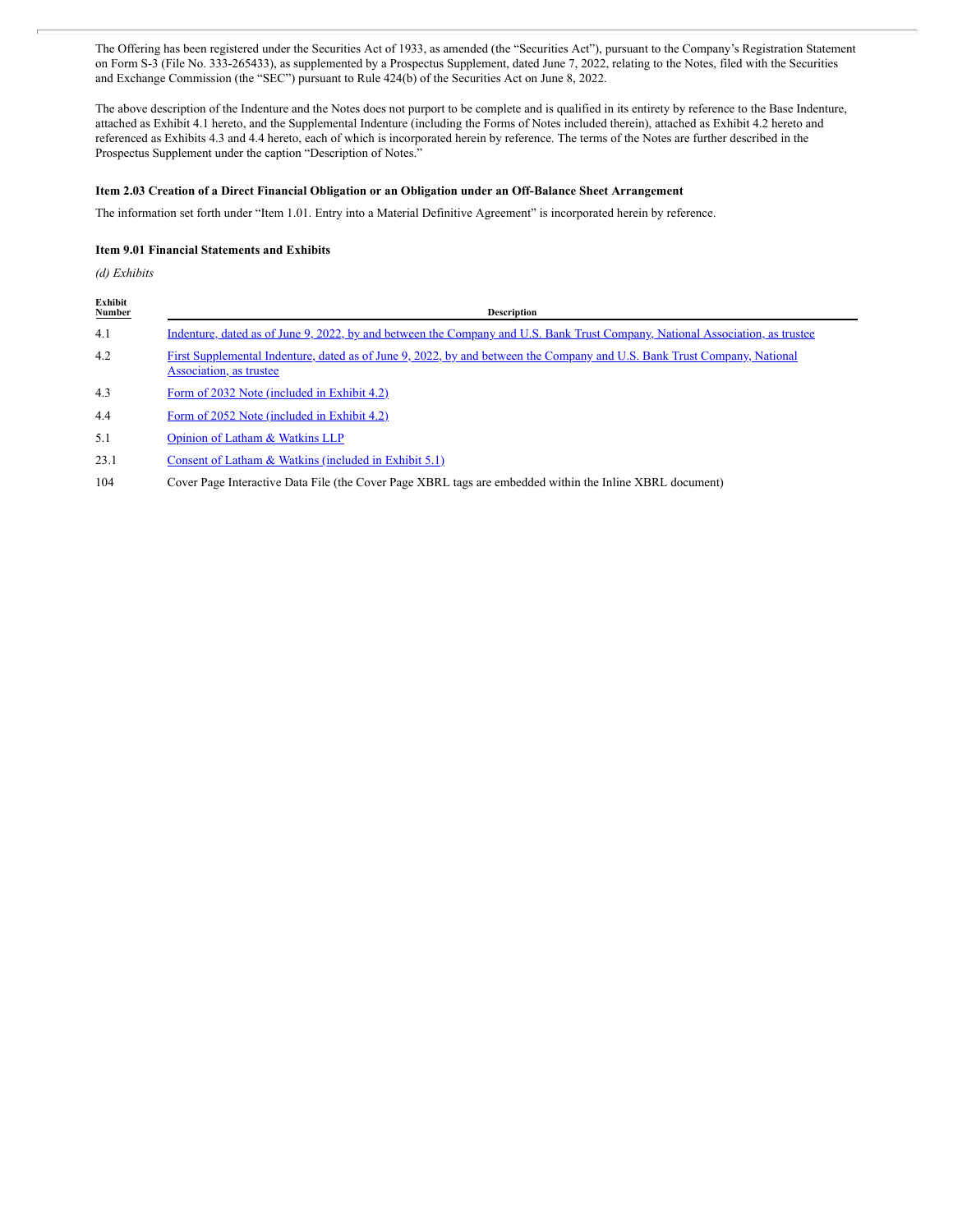### **SIGNATURES**

Pursuant to the requirements of the Securities Exchange Act of 1934, the registrant has duly caused this report to be signed on its behalf by the undersigned hereunto duly authorized.

### Date: June 9, 2022 **ADVANCED MICRO DEVICES, INC.**

By: */s/ Devinder Kumar*

Name: Devinder Kumar

Title: Executive Vice President, Chief Financial Officer and Treasurer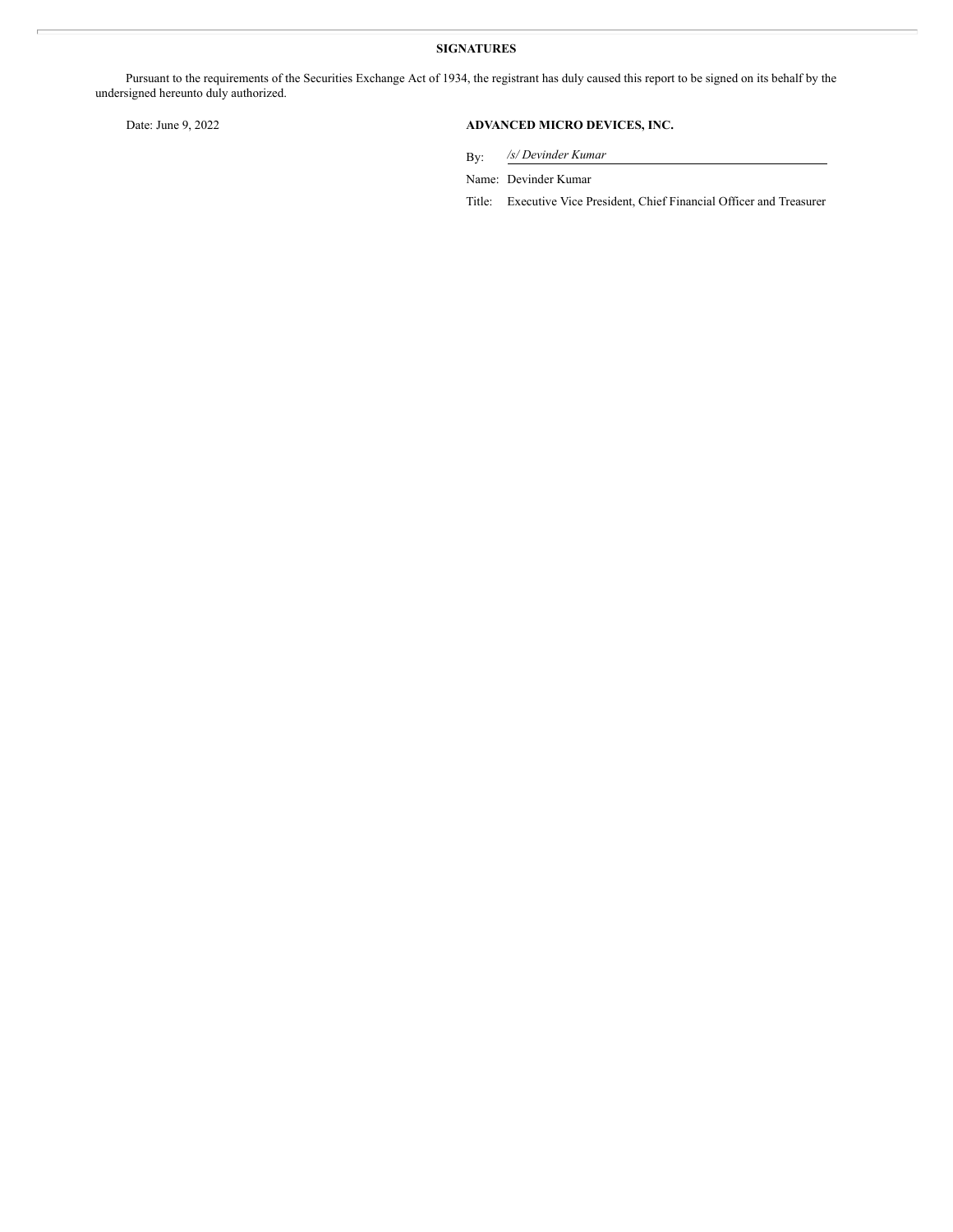### **ADVANCED MICRO DEVICES, INC.**

#### **INDENTURE**

Dated as of June 9, 2022

### **U.S. Bank Trust Company, National Association**

Trustee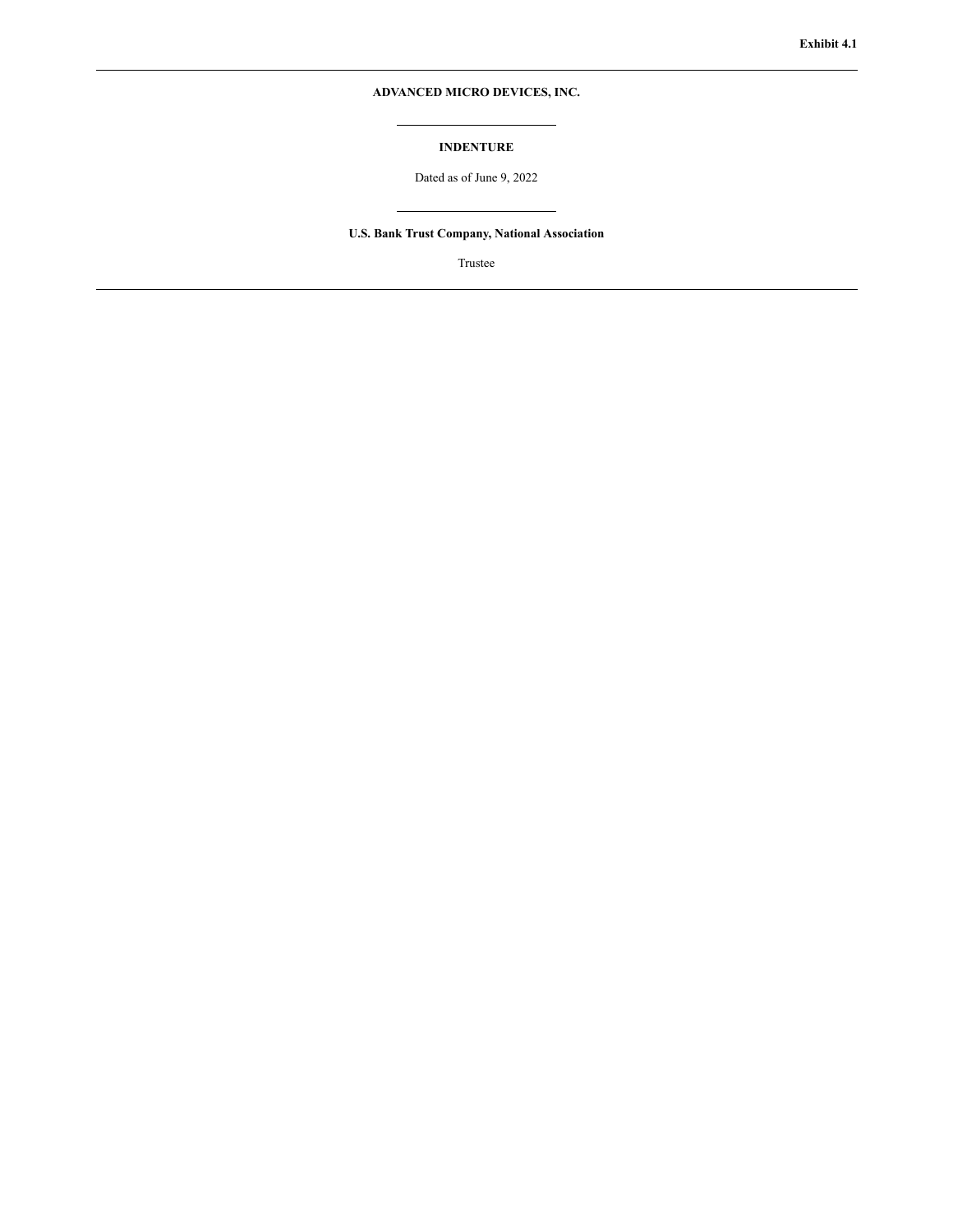#### **TABLE OF CONTENTS**

|                                   |                                                       | Page           |
|-----------------------------------|-------------------------------------------------------|----------------|
|                                   | ARTICLE I. DEFINITIONS AND INCORPORATION BY REFERENCE | 1              |
| Section 1.1.                      | Definitions                                           | 1              |
| Section 1.2.                      | <b>Other Definitions</b>                              | $\overline{4}$ |
| Section 1.3.                      | Incorporation by Reference of Trust Indenture Act     | 4              |
| Section 1.4.                      | Rules of Construction                                 | 5              |
| <b>ARTICLE II. THE SECURITIES</b> |                                                       | 5              |
| Section 2.1.                      | Issuable in Series                                    | 5              |
| Section 2.2.                      | Establishment of Terms of Series of Securities        | 6              |
| Section 2.3.                      | <b>Execution and Authentication</b>                   | 8              |
| Section 2.4.                      | Registrar, Paying Agent and Notice Agent              | 9              |
| Section 2.5.                      | Paying Agent to Hold Money in Trust                   | 10             |
| Section 2.6.                      | <b>Holder Lists</b>                                   | 10             |
| Section 2.7.                      | Transfer and Exchange                                 | 11             |
| Section 2.8.                      | Mutilated, Destroyed, Lost and Stolen Securities      | 11             |
| Section 2.9.                      | <b>Outstanding Securities</b>                         | 12             |
| Section 2.10.                     | <b>Treasury Securities</b>                            | 12             |
| Section 2.11.                     | <b>Temporary Securities</b>                           | 12             |
| Section 2.12.                     | Cancellation                                          | 13             |
| Section 2.13.                     | Defaulted Interest                                    | 13             |
| Section 2.14.                     | <b>Global Securities</b>                              | 13             |
| Section 2.15.                     | <b>CUSIP</b> Numbers                                  | 15             |
| <b>ARTICLE III. REDEMPTION</b>    |                                                       | 15             |
| Section 3.1.                      | Notice to Trustee                                     | 15             |
| Section 3.2.                      | Selection of Securities to be Redeemed                | 16             |
| Section 3.3.                      | Notice of Redemption                                  | 16             |
| Section 3.4.                      | Effect of Notice of Redemption                        | 17             |
| Section 3.5.                      | Deposit of Redemption Price                           | 17             |
| Section 3.6.                      | Securities Redeemed in Part                           | 17             |
| <b>ARTICLE IV. COVENANTS</b>      |                                                       | 17             |
| Section 4.1.                      | Payment of Principal and Interest                     | 17             |
| Section 4.2.                      | <b>SEC Reports</b>                                    | 18             |
| Section 4.3.                      | Compliance Certificate                                | 18             |
| Section 4.4.                      | Stay, Extension and Usury Laws                        | 18             |
| <b>ARTICLE V. SUCCESSORS</b>      |                                                       | 19             |
| Section 5.1.                      | When Company May Merge, Etc.                          | 19             |
| Section 5.2.                      | <b>Successor Corporation Substituted</b>              | 19             |

i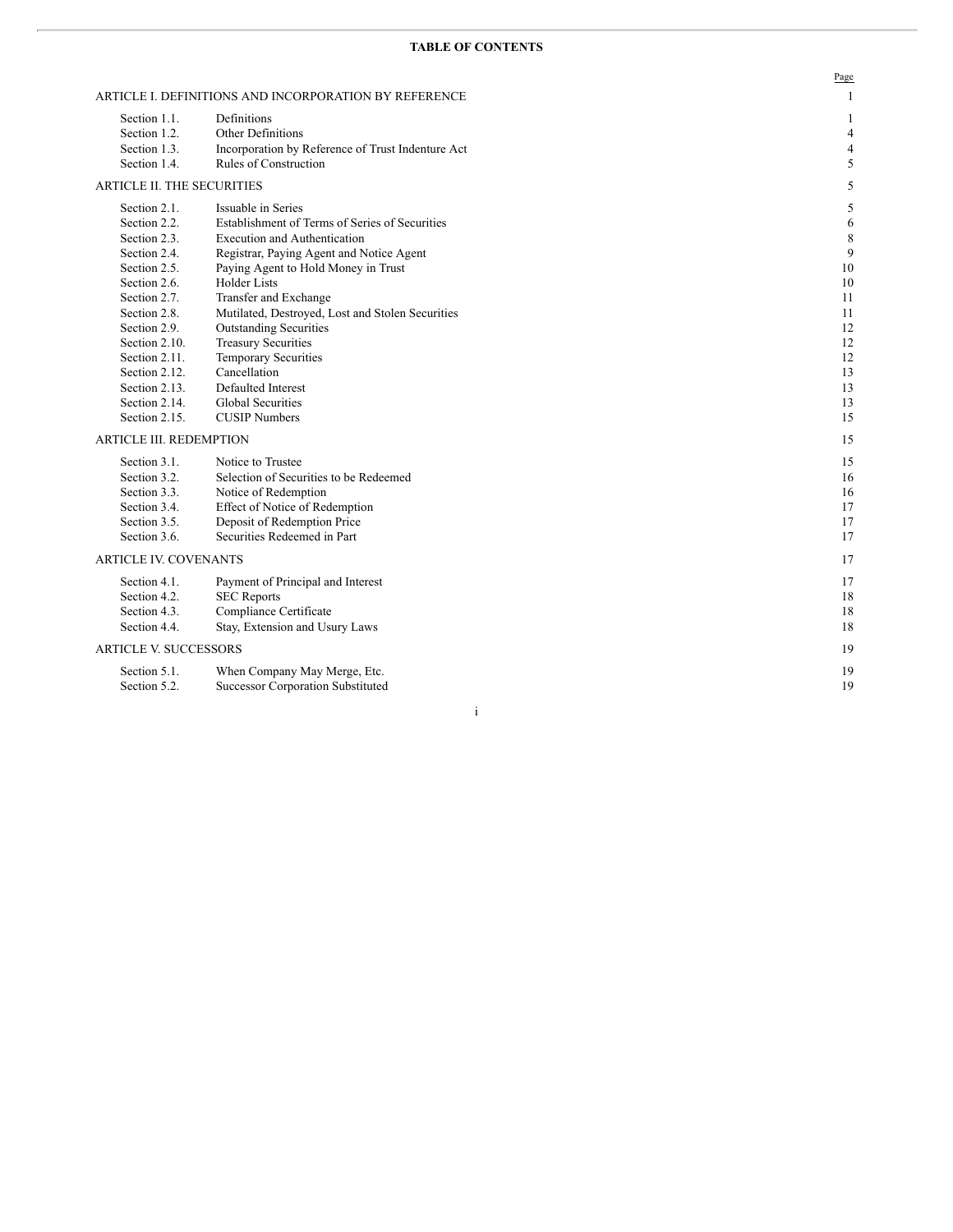#### ARTICLE VI. DEFAULTS AND REMEDIES

|                               | ARTICLE VI. DEFAULTS AND REMEDIES                                                  | 20       |
|-------------------------------|------------------------------------------------------------------------------------|----------|
| Section 6.1.                  | <b>Events of Default</b>                                                           | 20       |
| Section 6.2.                  | Acceleration of Maturity; Rescission and Annulment                                 | 21       |
| Section 6.3.                  | Collection of Indebtedness and Suits for Enforcement by Trustee                    | 21       |
| Section 6.4.                  | Trustee May File Proofs of Claim                                                   | $22\,$   |
| Section 6.5.                  | Trustee May Enforce Claims Without Possession of Securities                        | 23       |
| Section 6.6.                  | Application of Money Collected                                                     | 23       |
| Section 6.7.                  | Limitation on Suits                                                                | 23       |
| Section 6.8.                  | Unconditional Right of Holders to Receive Principal and Interest                   | 24       |
| Section 6.9.                  | Restoration of Rights and Remedies                                                 | 24       |
| Section 6.10.                 | Rights and Remedies Cumulative                                                     | 24       |
| Section 6.11.                 | Delay or Omission Not Waiver                                                       | 25       |
| Section 6.12.                 | Control by Holders                                                                 | 25       |
| Section 6.13.                 | Waiver of Past Defaults                                                            | 25       |
| Section 6.14.                 | Undertaking for Costs                                                              | 26       |
| <b>ARTICLE VII. TRUSTEE</b>   |                                                                                    | 26       |
|                               |                                                                                    |          |
| Section 7.1.                  | Duties of Trustee                                                                  | 26       |
| Section 7.2.                  | <b>Rights of Trustee</b>                                                           | 27       |
| Section 7.3.                  | Individual Rights of Trustee<br>Trustee's Disclaimer                               | 28<br>29 |
| Section 7.4.                  |                                                                                    |          |
| Section 7.5.                  | Notice of Defaults                                                                 | 29<br>29 |
| Section 7.6.<br>Section 7.7.  | Reports by Trustee to Holders                                                      | 29       |
|                               | Compensation and Indemnity                                                         | 30       |
| Section 7.8.                  | Replacement of Trustee                                                             |          |
| Section 7.9.<br>Section 7.10. | Successor Trustee by Merger, Etc.                                                  | 31<br>31 |
| Section 7.11.                 | Eligibility; Disqualification<br>Preferential Collection of Claims Against Company | 31       |
|                               |                                                                                    |          |
|                               | ARTICLE VIII. SATISFACTION AND DISCHARGE; DEFEASANCE                               | 32       |
| Section 8.1.                  | Satisfaction and Discharge of Indenture                                            | 32       |
| Section 8.2.                  | Application of Trust Funds; Indemnification                                        | 33       |
| Section 8.3.                  | Legal Defeasance of Securities of any Series                                       | 33       |
| Section 8.4.                  | <b>Covenant Defeasance</b>                                                         | 35       |
| Section 8.5.                  | Repayment to Company                                                               | 36       |
| Section 8.6.                  | Reinstatement                                                                      | 36       |
|                               | ARTICLE IX. AMENDMENTS AND WAIVERS                                                 | 36       |
| Section 9.1.                  | Without Consent of Holders                                                         | 36       |
| Section 9.2.                  | With Consent of Holders                                                            | 37       |
| Section 9.3.                  | Limitations                                                                        | 38       |
| Section 9.4.                  | Compliance with Trust Indenture Act                                                | 38       |
| Section 9.5.                  | Revocation and Effect of Consents                                                  | 38       |
| Section 9.6.                  | Notation on or Exchange of Securities                                              | 39       |
| Section 9.7.                  | <b>Trustee Protected</b>                                                           | 39       |
|                               |                                                                                    |          |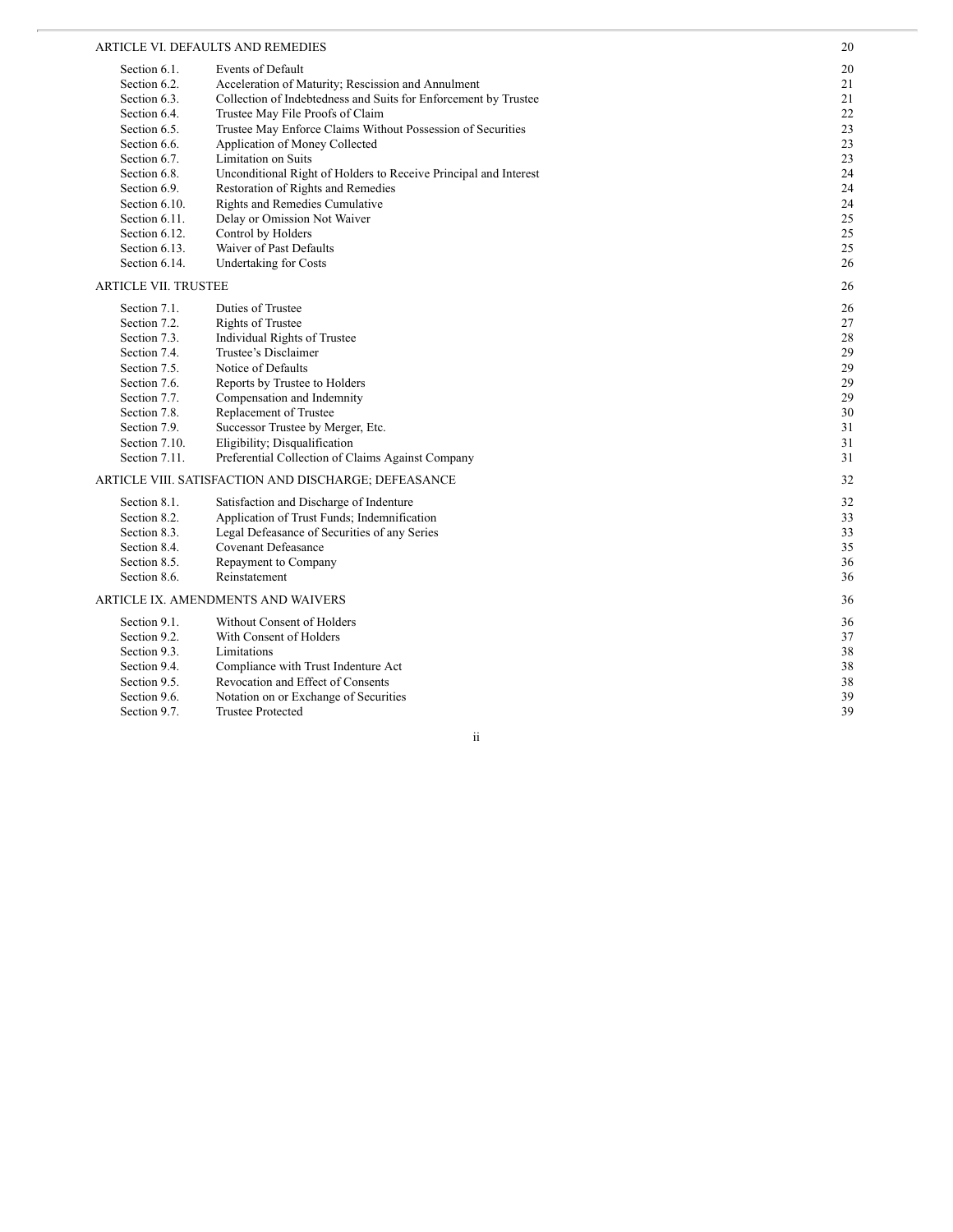#### ARTICLE X. MISCELLANEOUS

| <b>ARTICLE X. MISCELLANEOUS</b>  |                                                              | 39 |
|----------------------------------|--------------------------------------------------------------|----|
| Section 10.1.                    | Trust Indenture Act Controls                                 | 39 |
| Section 10.2.                    | <b>Notices</b>                                               | 40 |
| Section 10.3.                    | Communication by Holders with Other Holders                  | 41 |
| Section 10.4.                    | Certificate and Opinion as to Conditions Precedent           | 41 |
| Section 10.5.                    | Statements Required in Certificate or Opinion                | 41 |
| Section 10.6.                    | Rules by Trustee and Agents                                  | 42 |
| Section 10.7.                    | Legal Holidays                                               | 42 |
| Section 10.8.                    | No Recourse Against Others                                   | 42 |
| Section 10.9.                    | Counterparts                                                 | 42 |
| Section 10.10.                   | Governing Law; Waiver of Jury Trial; Consent to Jurisdiction | 43 |
| Section 10.11.                   | No Adverse Interpretation of Other Agreements                | 43 |
| Section 10.12.                   | <b>Successors</b>                                            | 43 |
| Section 10.13.                   | Severability                                                 | 43 |
| Section 10.14.                   | Table of Contents, Headings, Etc.                            | 43 |
| Section 10.15.                   | Securities in a Foreign Currency                             | 44 |
| Section 10.16.                   | Judgment Currency                                            | 44 |
| Section 10.17.                   | Force Majeure                                                | 45 |
| Section 10.18.                   | U.S.A. Patriot Act                                           | 45 |
| <b>ARTICLE XI. SINKING FUNDS</b> |                                                              | 45 |
| Section 11.1.                    | Applicability of Article                                     | 45 |
| Section 11.2.                    | Satisfaction of Sinking Fund Payments with Securities        | 45 |
| Section 11.3.                    | Redemption of Securities for Sinking Fund                    | 46 |

i i i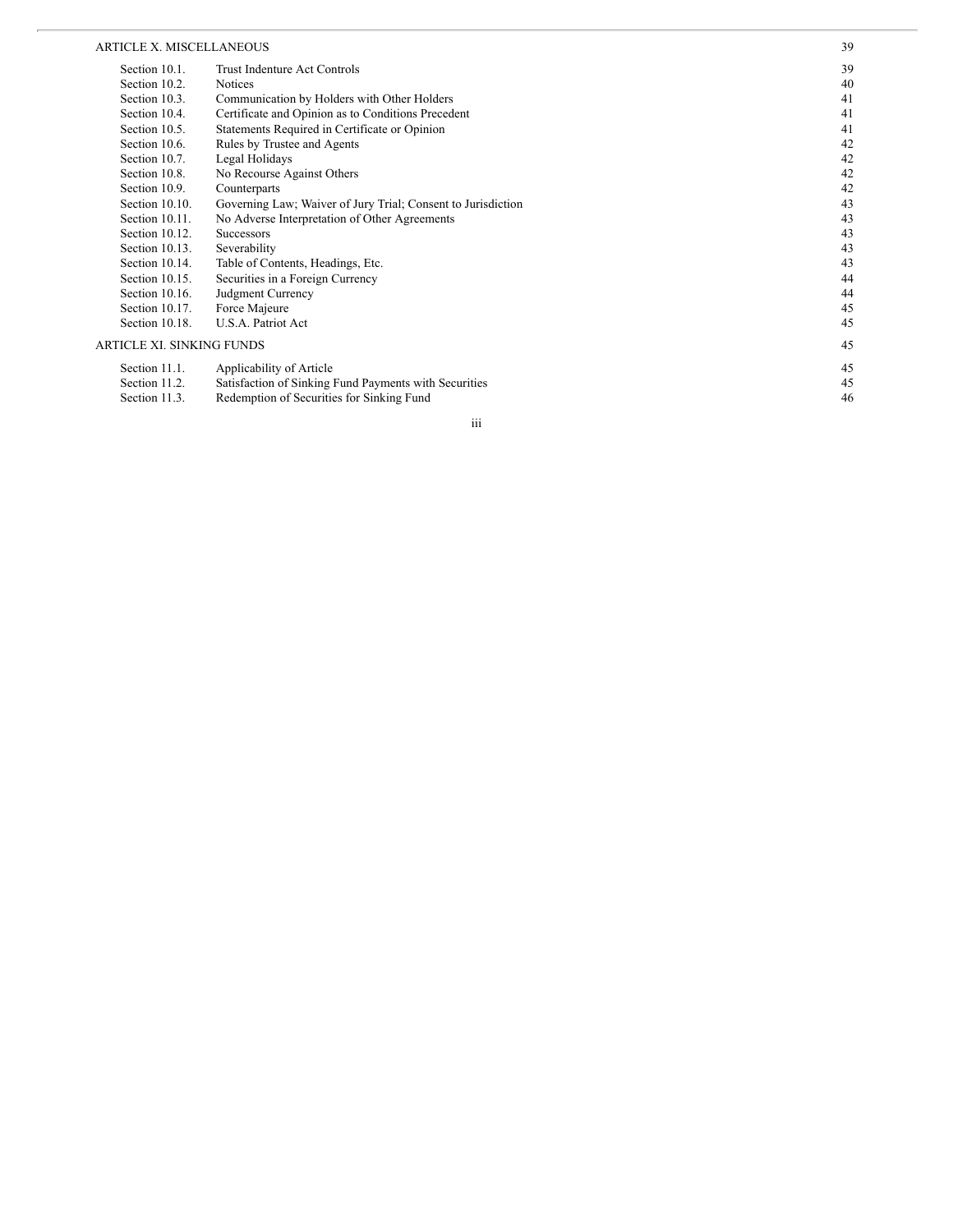### **ADVANCED MICRO DEVICES, INC.**

#### Reconciliation and tie between Trust Indenture Act of 1939 and Indenture, dated as of June 9, 2022

| § $310(a)(1)$                                                                         | 7.10           |
|---------------------------------------------------------------------------------------|----------------|
| (a)(2)                                                                                | 7.10           |
| (a)(3)                                                                                | Not Applicable |
| (a)(4)                                                                                | Not Applicable |
| (a)(5)                                                                                | 7.10           |
| (b)                                                                                   | 7.10           |
| § 311(a)                                                                              | 7.11           |
|                                                                                       | 7.11           |
|                                                                                       | Not Applicable |
|                                                                                       | 2.6            |
|                                                                                       | 10.3           |
| (c)                                                                                   | 10.3           |
|                                                                                       | 7.6            |
| (b)(1)                                                                                | 7.6            |
| (b)(2)                                                                                | 7.6            |
| (c)(1)                                                                                | 7.6            |
| (d)                                                                                   | 7.6            |
| § 314(a)                                                                              | 4.2, 10.5      |
|                                                                                       | Not Applicable |
|                                                                                       | 10.4           |
|                                                                                       | 10.4           |
|                                                                                       | Not Applicable |
| (d)                                                                                   | Not Applicable |
|                                                                                       | 10.5           |
| (f)                                                                                   | Not Applicable |
| § 315(a)                                                                              | 7.1            |
| (b)                                                                                   | $7.5\,$        |
| (c)                                                                                   | 7.1            |
| (d)                                                                                   | 7.1            |
| (e)                                                                                   | 6.14           |
| § 316(a)                                                                              | 2.10           |
| (a)(1)(A)                                                                             | 6.12           |
| (a)(1)(B)                                                                             | 6.13           |
| (b)                                                                                   | 6.8            |
| \$317(a)(1)                                                                           | 6.3            |
| (a)(2)                                                                                | 6.4            |
| (b)                                                                                   | 2.5            |
| § 318(a)                                                                              | 10.1           |
| (b)<br>(c)<br>§ 312(a)<br>(b)<br>§ 313(a)<br>(b)<br>(c)(1)<br>(c)(2)<br>(c)(3)<br>(e) |                |

Note: This reconciliation and tie shall not, for any purpose, be deemed to be part of the Indenture.

iv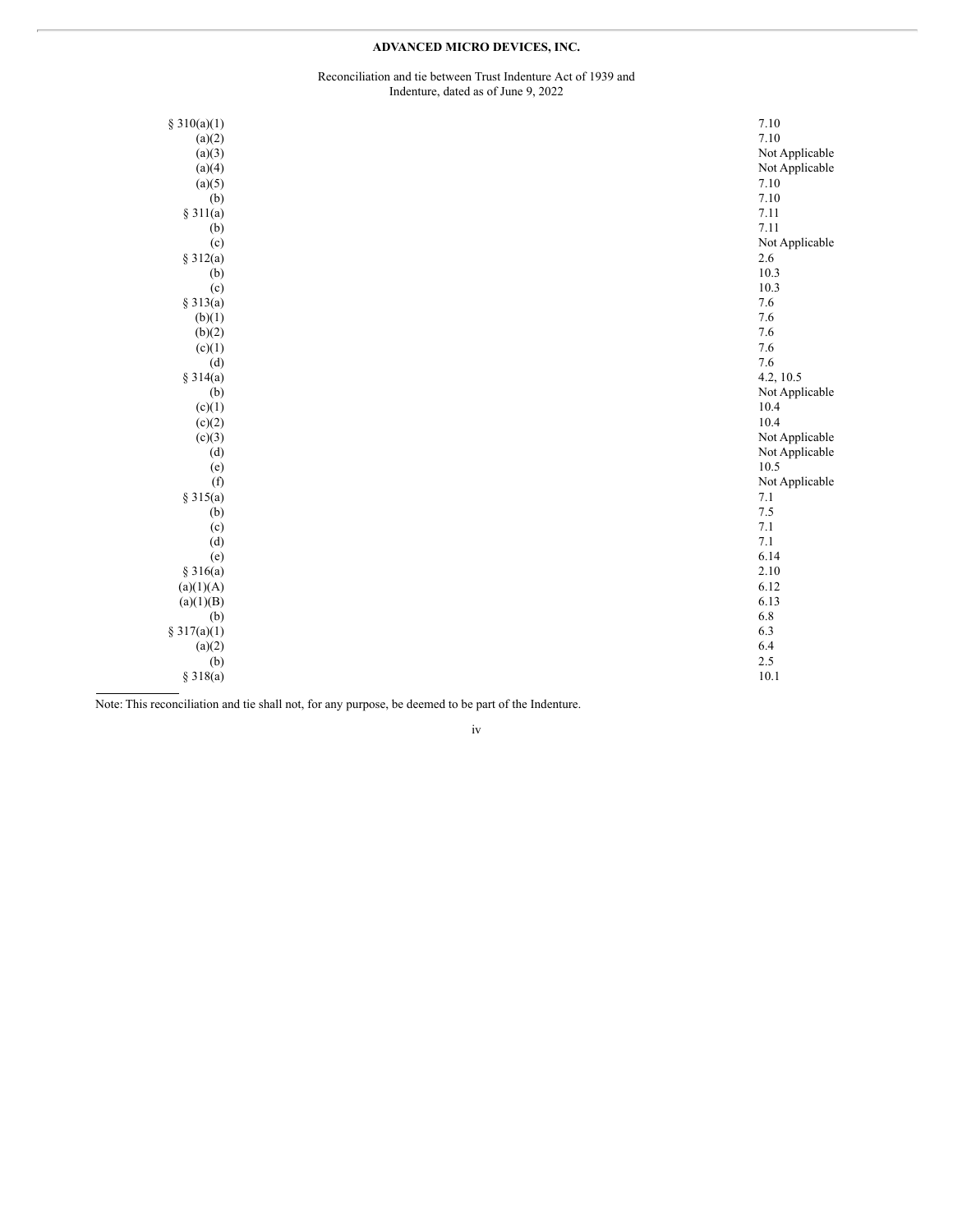Indenture dated as of June 9, 2022 between Advanced Micro Devices, Inc., a company incorporated under the laws of Delaware ("*Company*"), and U.S. Bank Trust Company, National Association, a national banking association ("*Trustee*").

Each party agrees as follows for the benefit of the other party and for the equal and ratable benefit of the Holders of the Securities issued under this Indenture.

#### ARTICLE I.

#### DEFINITIONS AND INCORPORATION BY REFERENCE

Section 1.1. Definitions.

"*Af iliate*" of any specified person means any other person directly or indirectly controlling or controlled by or under common control with such specified person. For the purposes of this definition, "control" (including, with correlative meanings, the terms "controlled by" and "under common control with"), as used with respect to any person, shall mean the possession, directly or indirectly, of the power to direct or cause the direction of the management or policies of such person, whether through the ownership of voting securities or by agreement or otherwise.

"*Agent*" means any Registrar, Paying Agent or Notice Agent.

"*Board of Directors*" means the board of directors of the Company or any duly authorized committee thereof.

"*Board Resolution*" means a copy of a resolution certified by the Secretary or an Assistant Secretary of the Company to have been adopted by the Board of Directors or pursuant to authorization by the Board of Directors and to be in full force and effect on the date of the certificate and delivered to the Trustee.

"*Business Day*" means any day except a Saturday, Sunday or a legal holiday in the City of New York, New York (or in connection with any payment, the place of payment) on which banking institutions are authorized or required by law, regulation or executive order to close.

"*Capital Stock*" means any and all shares, interests, participations, rights or other equivalents (however designated) of corporate stock.

"*Company*" means the party named as such above until a successor replaces it and thereafter means the successor.

"*Company Order*" means a written order signed in the name of the Company by an Officer and delivered to the Trustee.

"Corporate Trust Office" means the office of the Trustee at which at any particular time its corporate trust business related to this Indenture shall be principally administered.

"*Default*" means any event which is, or after notice, passage of time or both would be, an Event of Default.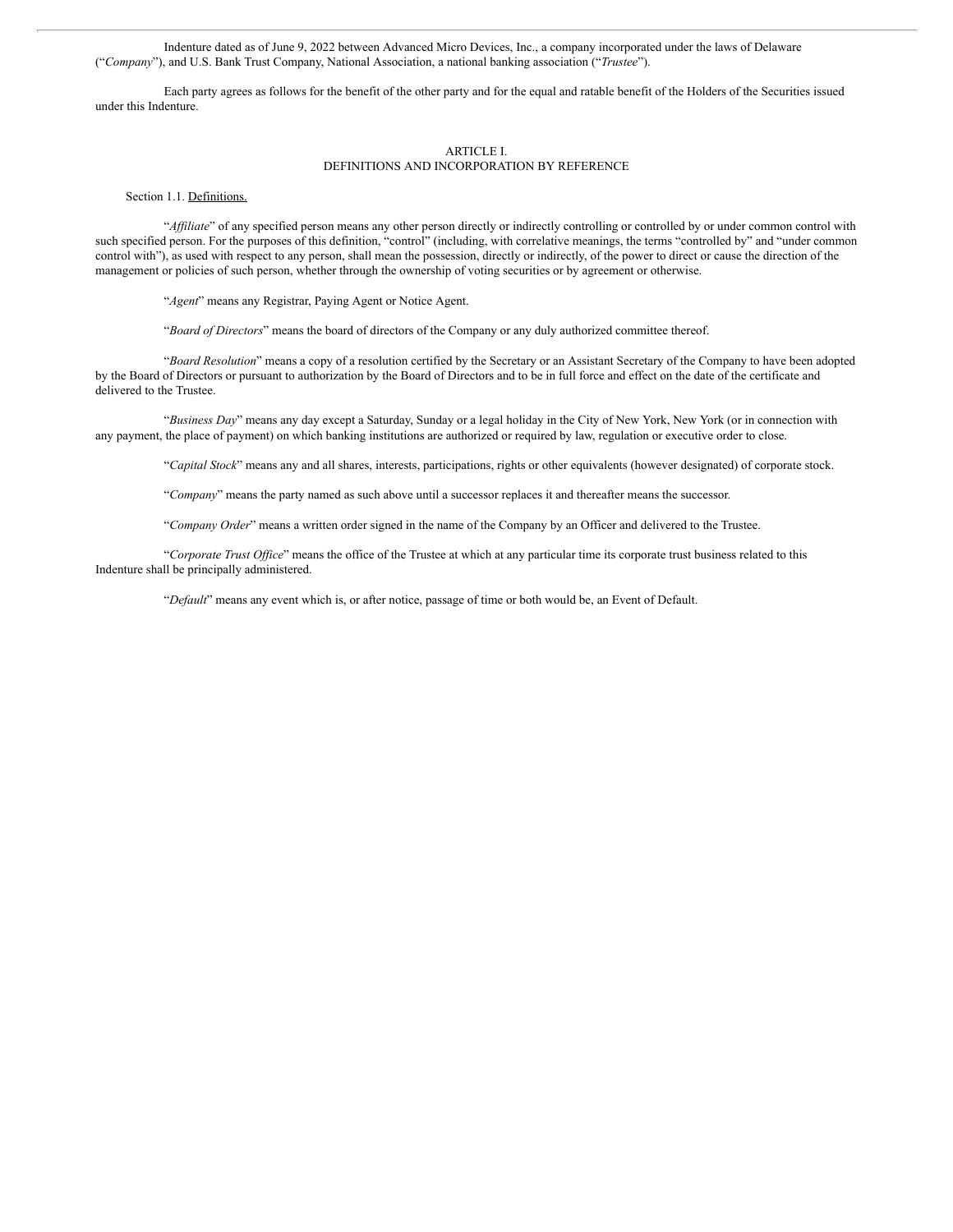"*Depositary*" means, with respect to the Securities of any Series issuable or issued in whole or in part in the form of one or more Global Securities, the person designated as Depositary for such Series by the Company, which Depositary shall be a clearing agency registered under the Exchange Act; and if at any time there is more than one such person, "Depositary" as used with respect to the Securities of any Series shall mean the Depositary with respect to the Securities of such Series.

"*Discount Security*" means any Security that provides for an amount less than the stated principal amount thereof to be due and payable upon declaration of acceleration of the maturity thereof pursuant to Section 6.2.

"*Dollars*" and "*\$*" means the currency of the United States of America.

"*Exchange Act*" means the Securities Exchange Act of 1934, as amended.

"*Foreign Currency*" means any currency or currency unit issued by a government other than the government of the United States of America.

"*Foreign Government Obligations*" means, with respect to Securities of any Series that are denominated in a Foreign Currency, direct obligations of, or obligations guaranteed by, the government that issued or caused to be issued such currency for the payment of which obligations its full faith and credit is pledged and which are not callable or redeemable at the option of the issuer thereof.

*"GAAP"* means generally accepted accounting principles in the United States of America set forth in the opinions and pronouncements of the Accounting Principles Board of the American Institute of Certified Public Accountants and statements and pronouncements of the Financial Accounting Standards Board or in such other statements by such other entity as have been approved by a significant segment of the accounting profession, which are in effect as of the date of determination.

"*Global Security*" or "*Global Securities*" means a Security or Securities, as the case may be, in the form established pursuant to Section 2.2 evidencing all or part of a Series of Securities, issued to the Depositary for such Series or its nominee, and registered in the name of such Depositary or nominee.

"*Holder*" means a person in whose name a Security is registered on the Registrar's books.

"*Indenture*" means this Indenture as amended or supplemented from time to time and shall include the form and terms of particular Series of Securities established as contemplated hereunder.

"*interest*" with respect to any Discount Security which by its terms bears interest only after Maturity, means interest payable after Maturity.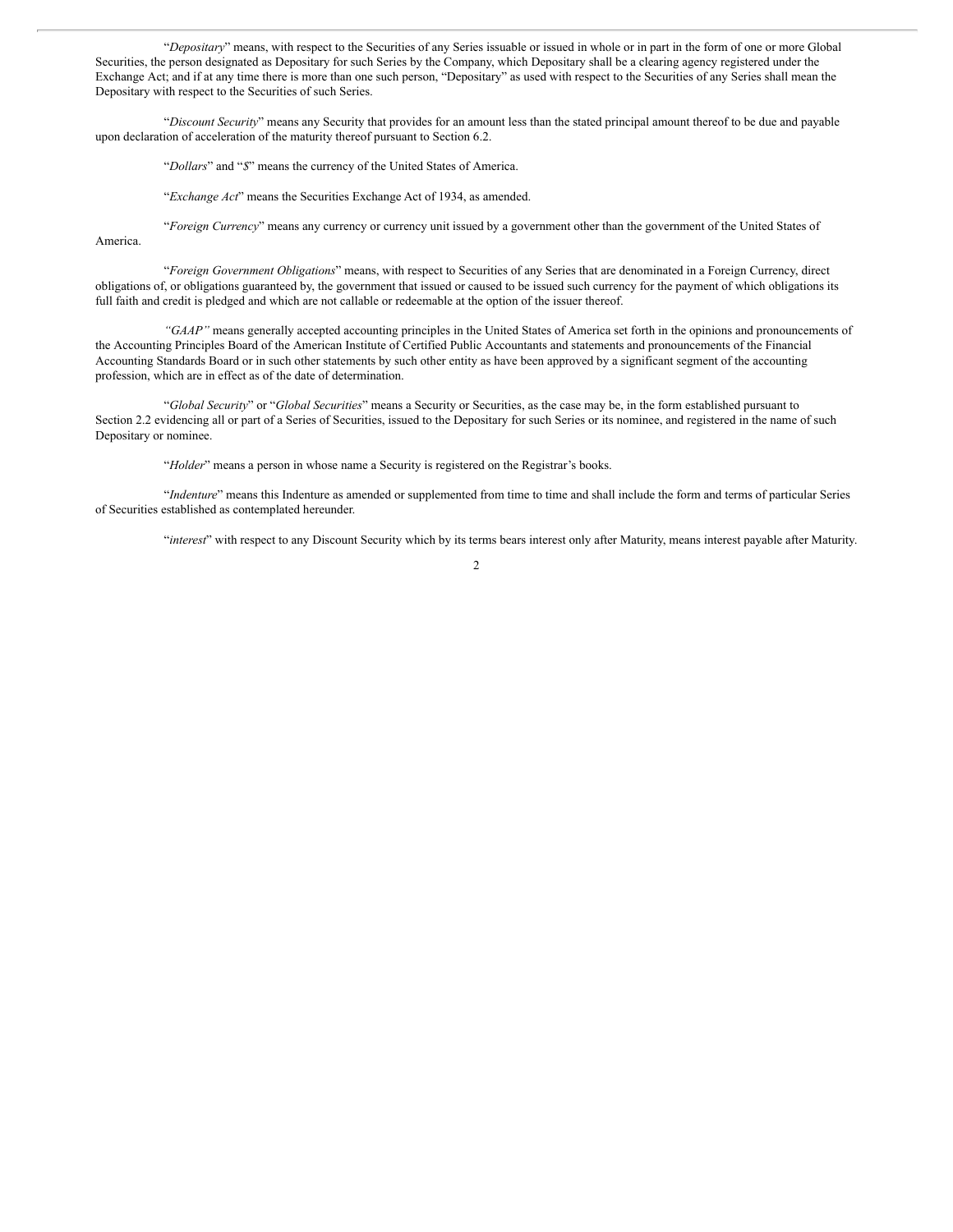"*Maturity*" when used with respect to any Security, means the date on which the principal of such Security becomes due and payable as therein or herein provided, whether at the Stated Maturity or by declaration of acceleration, call for redemption or otherwise.

"*Of icer*" means the Chief Executive Officer, President, the Chief Financial Officer, the Treasurer or any Assistant Treasurer, the Secretary or any Assistant Secretary and any Vice President of the Company.

"*Of icer's Certificate*" means a certificate signed by any Officer that meets the requirements of this Indenture.

"*Opinion of Counsel*" means a written opinion of legal counsel who is acceptable to the Trustee. The counsel may be an employee of or counsel to the Company. The opinion may contain customary limitations, conditions and exceptions.

"*person*" means any individual, corporation, partnership, joint venture, association, limited liability company, joint-stock company, trust, unincorporated organization or government or any agency or political subdivision thereof.

"*principal*" of a Security means the principal of the Security plus, when appropriate, the premium, if any, on, the Security.

"Responsible Officer" means any officer of the Trustee in its Corporate Trust Office having responsibility for administration of this Indenture and also means, with respect to a particular corporate trust matter, any other officer to whom any corporate trust matter is referred because of his or her knowledge of and familiarity with a particular subject.

"*SEC*" means the Securities and Exchange Commission.

"*Security*" or "*Securities*" means the debentures, notes or other debt instruments of the Company of any Series authenticated and delivered under this Indenture.

"*Series*" or "*Series of Securities*" means each series of debentures, notes or other debt instruments of the Company created pursuant to Sections 2.1 and 2.2 hereof.

"*Stated Maturity*" when used with respect to any Security, means the date specified in such Security as the fixed date on which the principal of such Security or interest is due and payable.

"*Subsidiary*" of any specified person means any corporation, association or other business entity of which more than 50% of the total voting power of shares of Capital Stock entitled (without regard to the occurrence of any contingency) to vote in the election of directors, managers or trustees thereof is at the time owned or controlled, directly or indirectly, by such person or one or more of the other Subsidiaries of that person or a combination thereof.

"*TIA*" means the Trust Indenture Act of 1939 (15 U.S. Code §§ 77aaa-77bbbb) as in effect on the date of this Indenture; provided, however, that in the event the Trust Indenture Act of 1939 is amended after such date, "TIA" means, to the extent required by any such amendment, the Trust Indenture Act as so amended.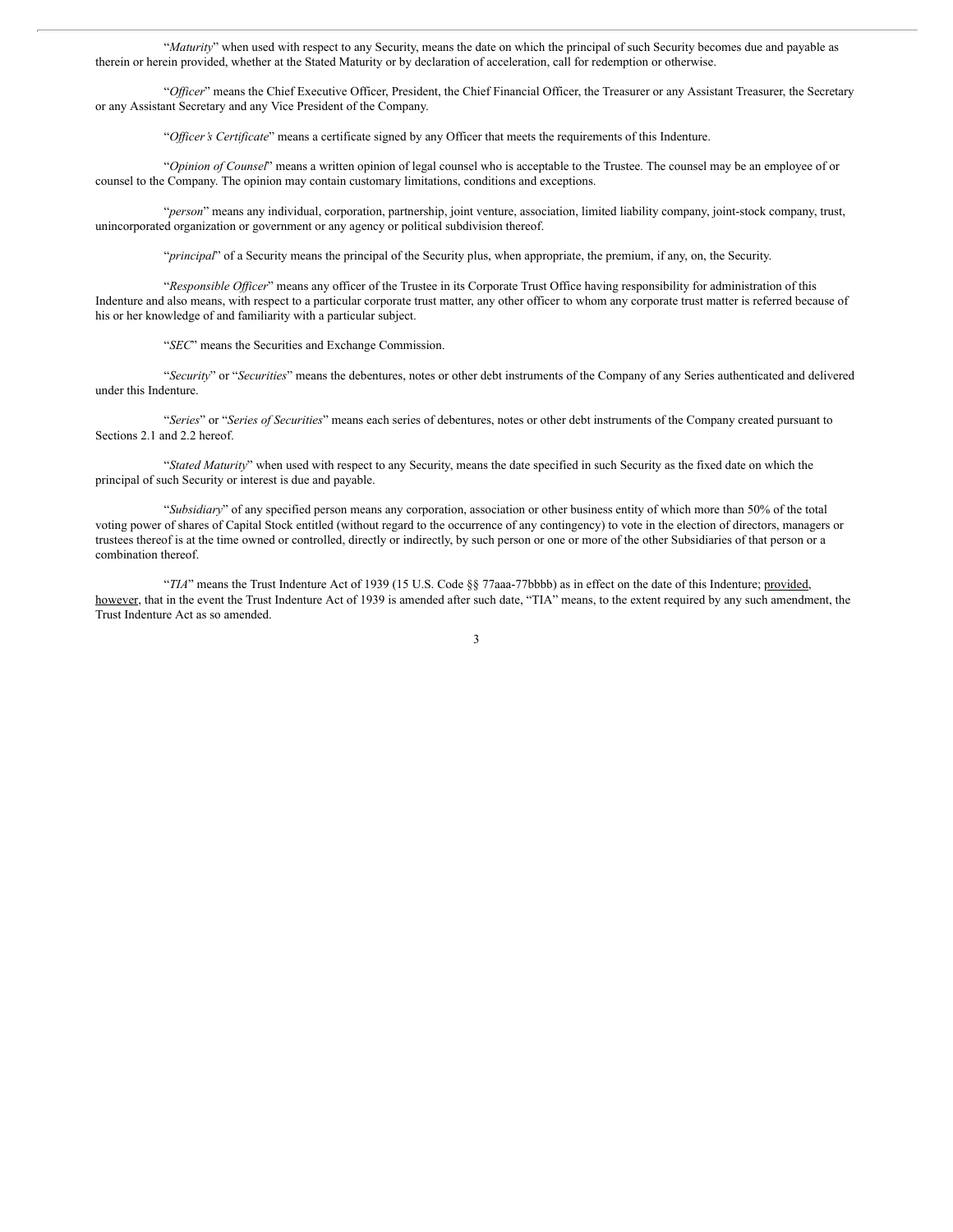"*Trustee*" means the person named as the "Trustee" in the first paragraph of this instrument until a successor Trustee shall have become such pursuant to the applicable provisions of this Indenture, and thereafter "Trustee" shall mean or include each person who is then a Trustee hereunder, and if at any time there is more than one such person, "Trustee" as used with respect to the Securities of any Series shall mean the Trustee with respect to Securities of that Series.

"*U.S. Government Obligations*" means securities which are direct obligations of, or guaranteed by, the United States of America for the payment of which its full faith and credit is pledged and which are not callable or redeemable at the option of the issuer thereof and shall also include a depositary receipt issued by a bank or trust company as custodian with respect to any such U.S. Government Obligation or a specific payment of interest on or principal of any such U.S. Government Obligation held by such custodian for the account of the holder of a depositary receipt, *provided* that (except as required by law) such custodian is not authorized to make any deduction from the amount payable to the holder of such depositary receipt from any amount received by the custodian in respect of the U.S. Government Obligation evidenced by such depositary receipt.

#### Section 1.2. Other Definitions.

| <b>TERM</b>                      | DEFINED IN SECTION |
|----------------------------------|--------------------|
| "Agent Member"                   | 2.14.6             |
| "Bankruptcy Law"                 | 6.1                |
| "Custodian"                      | 6.1                |
| "Event of Default"               | 6.1                |
| "Judgment Currency"              | 10.16              |
| "mandatory sinking fund payment" | 11.1               |
| "New York Banking Day"           | 10.16              |
| "Notice Agent"                   | 2.4                |
| "optional sinking fund payment"  | 11.1               |
| "Paying Agent"                   | 2.4                |
| "Registrar"                      | 2.4                |
| "Required Currency"              | 10.16              |
| "Specified Courts"               | 10.10              |
| "successor person"               | 5.1                |

Section 1.3. Incorporation by Reference of Trust Indenture Act.

Whenever this Indenture refers to a provision of the TIA, the provision is incorporated by reference in and made a part of this Indenture. The following TIA terms used in this Indenture have the following meanings:

"*Commission*" means the SEC.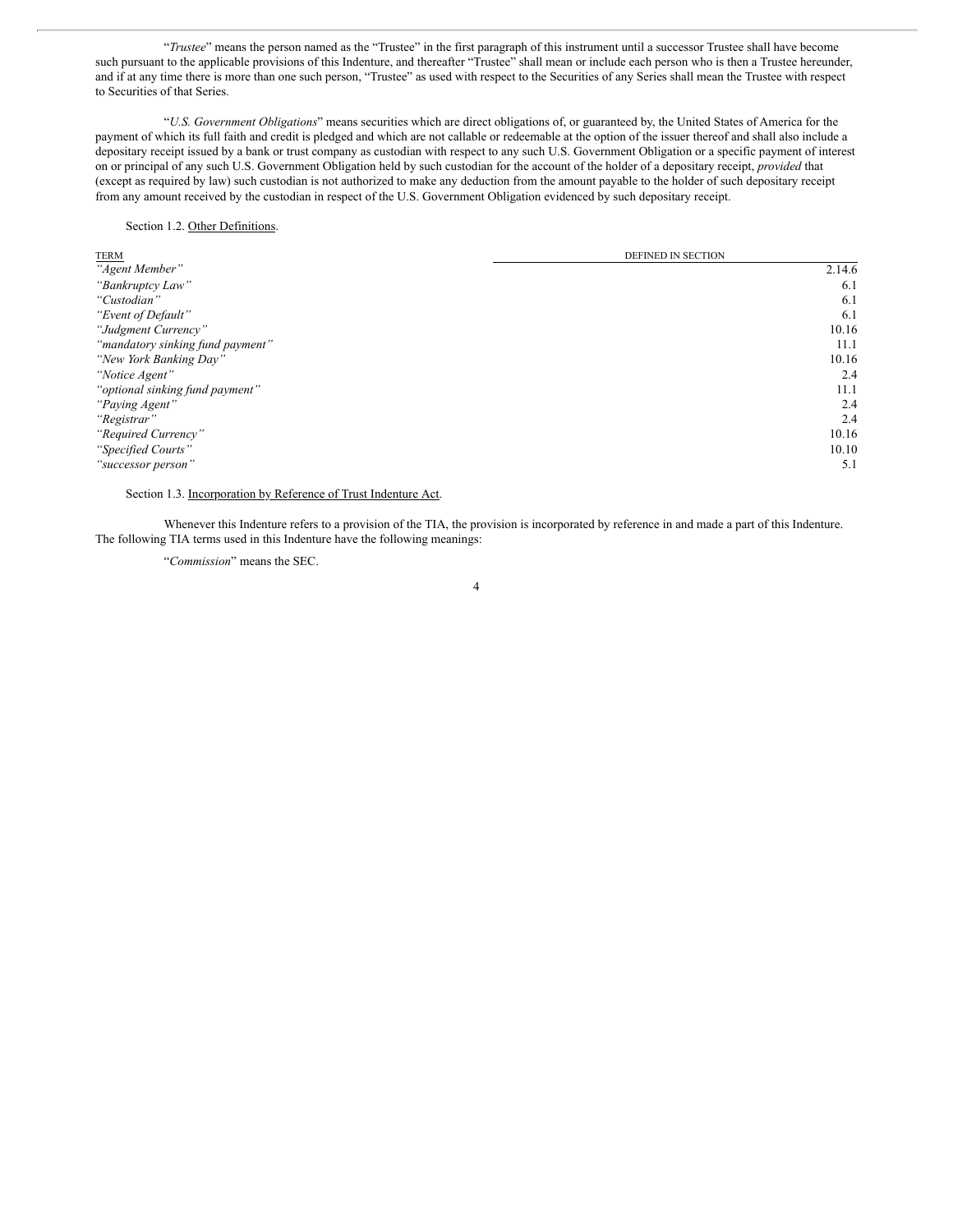"*indenture securities*" means the Securities.

"*indenture security holder*" means a Holder.

"*indenture to be qualified*" means this Indenture.

"*indenture trustee*" or "*institutional trustee*" means the Trustee.

"*obligor*" on the indenture securities means the Company and any successor obligor upon the Securities.

All other terms used in this Indenture that are defined by the TIA, defined by TIA reference to another statute or defined by SEC rule under the TIA and not otherwise defined herein are used herein as so defined.

Section 1.4. Rules of Construction.

Unless the context otherwise requires:

(a) a term has the meaning assigned to it;

(b) an accounting term not otherwise defined has the meaning assigned to it in accordance with GAAP;

(c) "*or*" is not exclusive;

(d) words in the singular include the plural, and in the plural include the singular;

(e) provisions apply to successive events and transactions;

(f) in the computation of periods of time from a specified date to a later specified date, the word "from" means "from and including," and the words "to" and "until" each mean "to but excluding"; and

(g) the phrase "in writing" as used herein shall be deemed to include PDFs, e-mails and other electronic means of transmission, unless otherwise indicated.

#### ARTICLE II. THE SECURITIES

#### Section 2.1. Issuable in Series.

The aggregate principal amount of Securities that may be authenticated and delivered under this Indenture is unlimited. The Securities may be issued in one or more Series. All Securities of a Series shall be identical except as may be set forth or determined in the manner provided in a Board Resolution, a supplemental indenture or an Officer's Certificate detailing the adoption of the terms thereof pursuant to authority granted under a Board Resolution. In the case of Securities of a Series to be issued from time to time, the Board Resolution, Officer's Certificate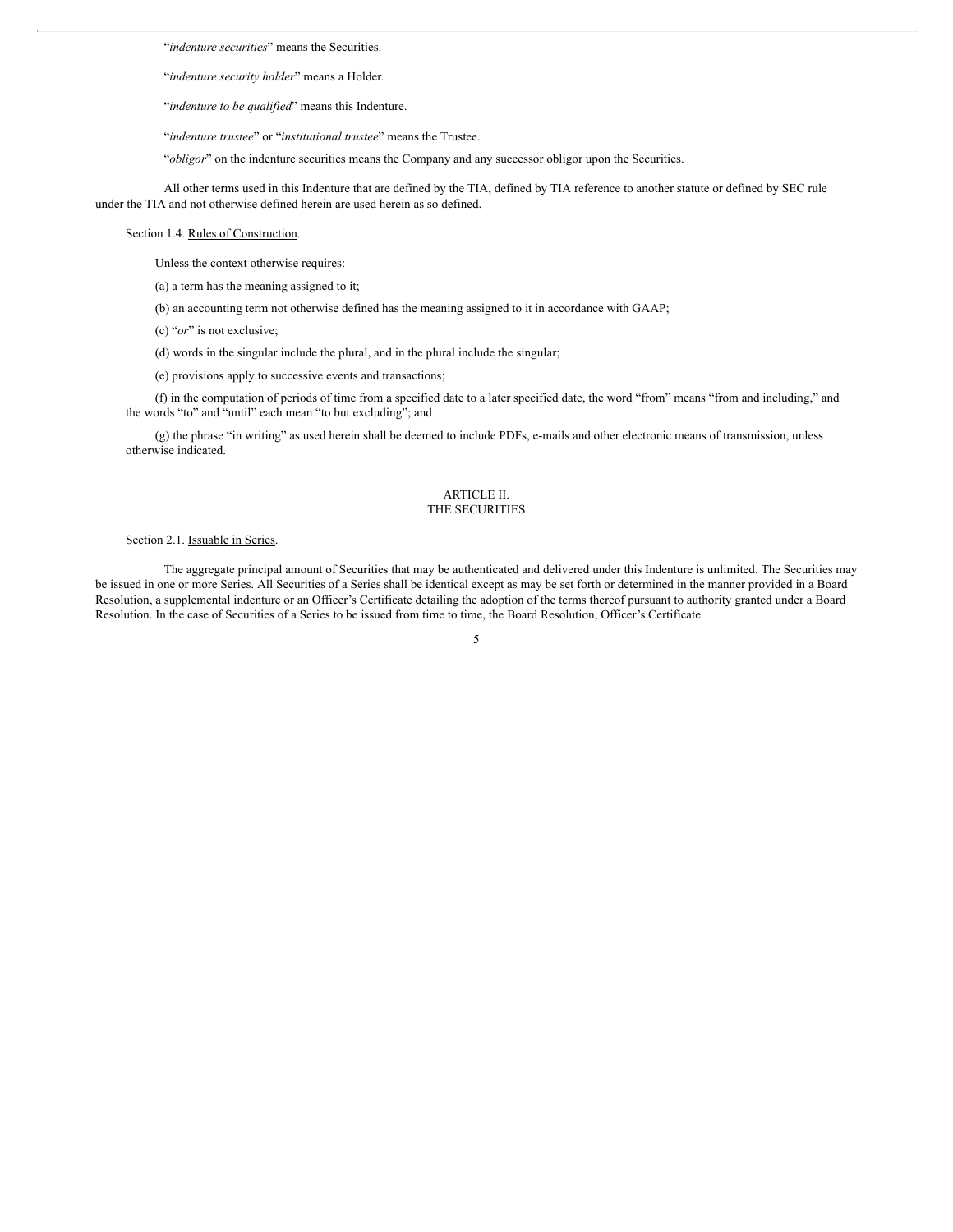or supplemental indenture detailing the adoption of the terms thereof pursuant to authority granted under a Board Resolution may provide for the method by which specified terms (such as interest rate, maturity date, record date or date from which interest shall accrue) are to be determined. Securities may differ between Series in respect of any matters, provided that all Series of Securities shall be equally and ratably entitled to the benefits of the Indenture.

#### Section 2.2. Establishment of Terms of Series of Securities.

At or prior to the issuance of any Securities within a Series, the following shall be established (as to the Series generally, in the case of Subsection 2.2.1 and either as to such Securities within the Series or as to the Series generally in the case of Subsections 2.2.2 through 2.2.23) by or pursuant to a Board Resolution, and set forth or determined in the manner provided in a Board Resolution, supplemental indenture hereto or Officer's Certificate:

2.2.1. the title (which shall distinguish the Securities of that particular Series from the Securities of any other Series) and ranking (including the terms of any subordination provisions) of the Series;

2.2.2. the price or prices (expressed as a percentage of the principal amount thereof) at which the Securities of the Series will be issued;

2.2.3. any limit upon the aggregate principal amount of the Securities of the Series which may be authenticated and delivered under this Indenture (except for Securities authenticated and delivered upon registration of transfer of, or in exchange for, or in lieu of, other Securities of the Series pursuant to Section 2.7, 2.8, 2.11, 3.6 or 9.6);

2.2.4. the date or dates on which the principal of the Securities of the Series is payable;

2.2.5. the rate or rates (which may be fixed or variable) per annum or, if applicable, the method used to determine such rate or rates (including, but not limited to, any commodity, commodity index, stock exchange index or financial index) at which the Securities of the Series shall bear interest, if any, the date or dates from which such interest, if any, shall accrue, the date or dates on which such interest, if any, shall commence and be payable and any regular record date for the interest payable on any interest payment date;

2.2.6. the place or places where the principal of and interest, if any, on the Securities of the Series shall be payable, where the Securities of such Series may be surrendered for registration of transfer or exchange and where notices and demands to or upon the Company in respect of the Securities of such Series and this Indenture may be delivered, and the method of such payment, if by wire transfer, mail or other means;

2.2.7. if applicable, the period or periods within which, the price or prices at which and the terms and conditions upon which the Securities of the Series may be redeemed, in whole or in part, at the option of the Company;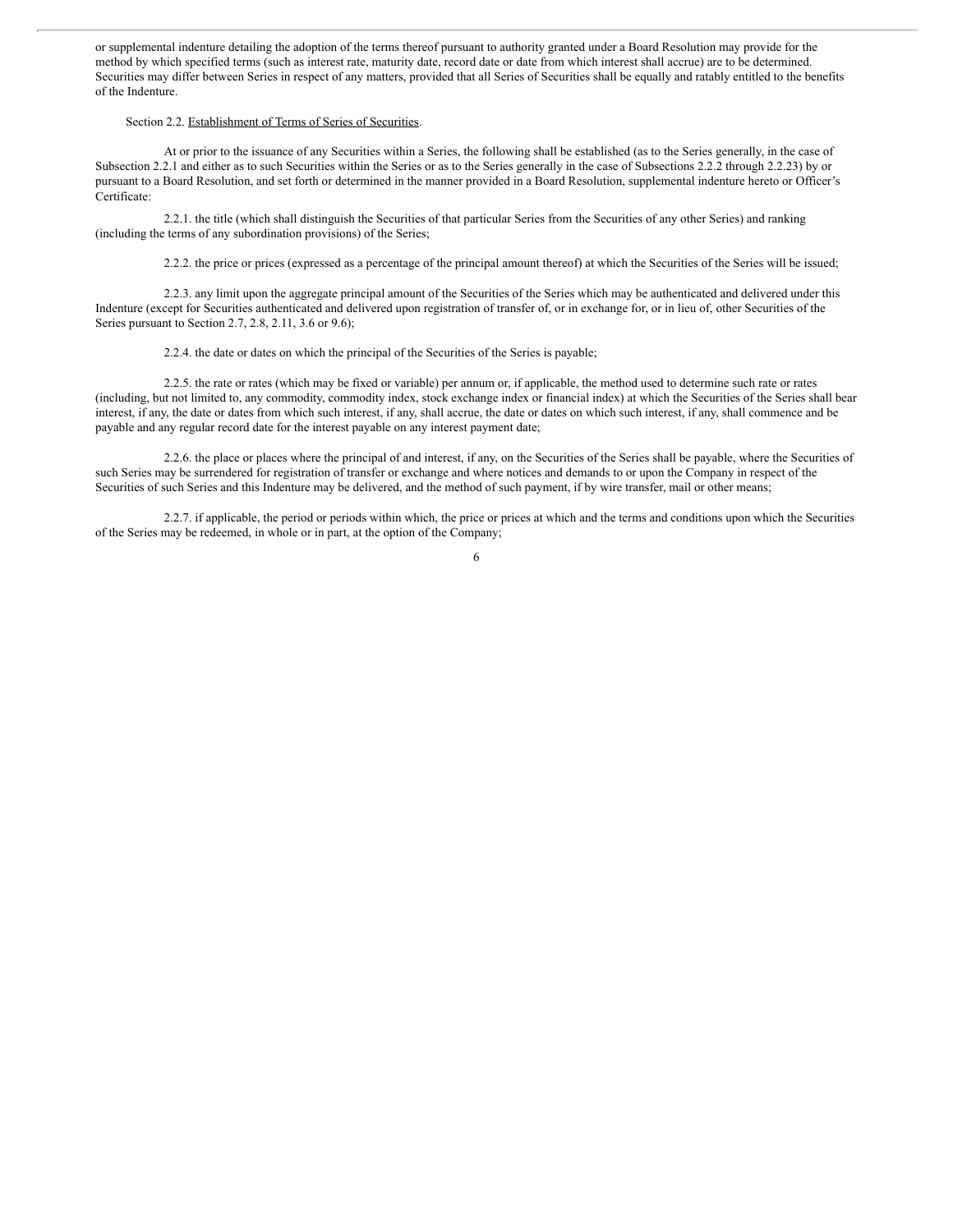2.2.8. the obligation, if any, of the Company to redeem or purchase the Securities of the Series pursuant to any sinking fund or analogous provisions or at the option of a Holder thereof and the period or periods within which, the price or prices at which and the terms and conditions upon which Securities of the Series shall be redeemed or purchased, in whole or in part, pursuant to such obligation;

2.2.9. the dates, if any, on which and the price or prices at which the Securities of the Series will be repurchased by the Company at the option of the Holders thereof and other detailed terms and provisions of such repurchase obligations;

2.2.10. if other than denominations of \$1,000 and any integral multiple thereof, the denominations in which the Securities of the Series shall be issuable;

2.2.11. the forms of the Securities of the Series and whether the Securities will be issuable as Global Securities;

2.2.12. if other than the principal amount thereof, the portion of the principal amount of the Securities of the Series that shall be payable upon declaration of acceleration of the maturity thereof pursuant to Section 6.2;

2.2.13. the currency of denomination of the Securities of the Series, which may be Dollars or any Foreign Currency, and if such currency of denomination is a composite currency, the agency or organization, if any, responsible for overseeing such composite currency;

2.2.14. the designation of the currency, currencies or currency units in which payment of the principal of and interest, if any, on the Securities of the Series will be made;

2.2.15. if payments of principal of or interest, if any, on the Securities of the Series are to be made in one or more currencies or currency units other than that or those in which such Securities are denominated, the manner in which the exchange rate with respect to such payments will be determined;

2.2.16. the manner in which the amounts of payment of principal of or interest, if any, on the Securities of the Series will be determined, if such amounts may be determined by reference to an index based on a currency or currencies or by reference to a commodity, commodity index, stock exchange index or financial index;

2.2.17. the provisions, if any, relating to any security provided for the Securities of the Series;

2.2.18. any addition to, deletion of or change in the Events of Default which applies to any Securities of the Series and any change in the right of the Trustee or the requisite Holders of such Securities to declare the principal amount thereof due and payable pursuant to Section 6.2;

2.2.19. any addition to, deletion of or change in the covenants applicable to Securities of the Series;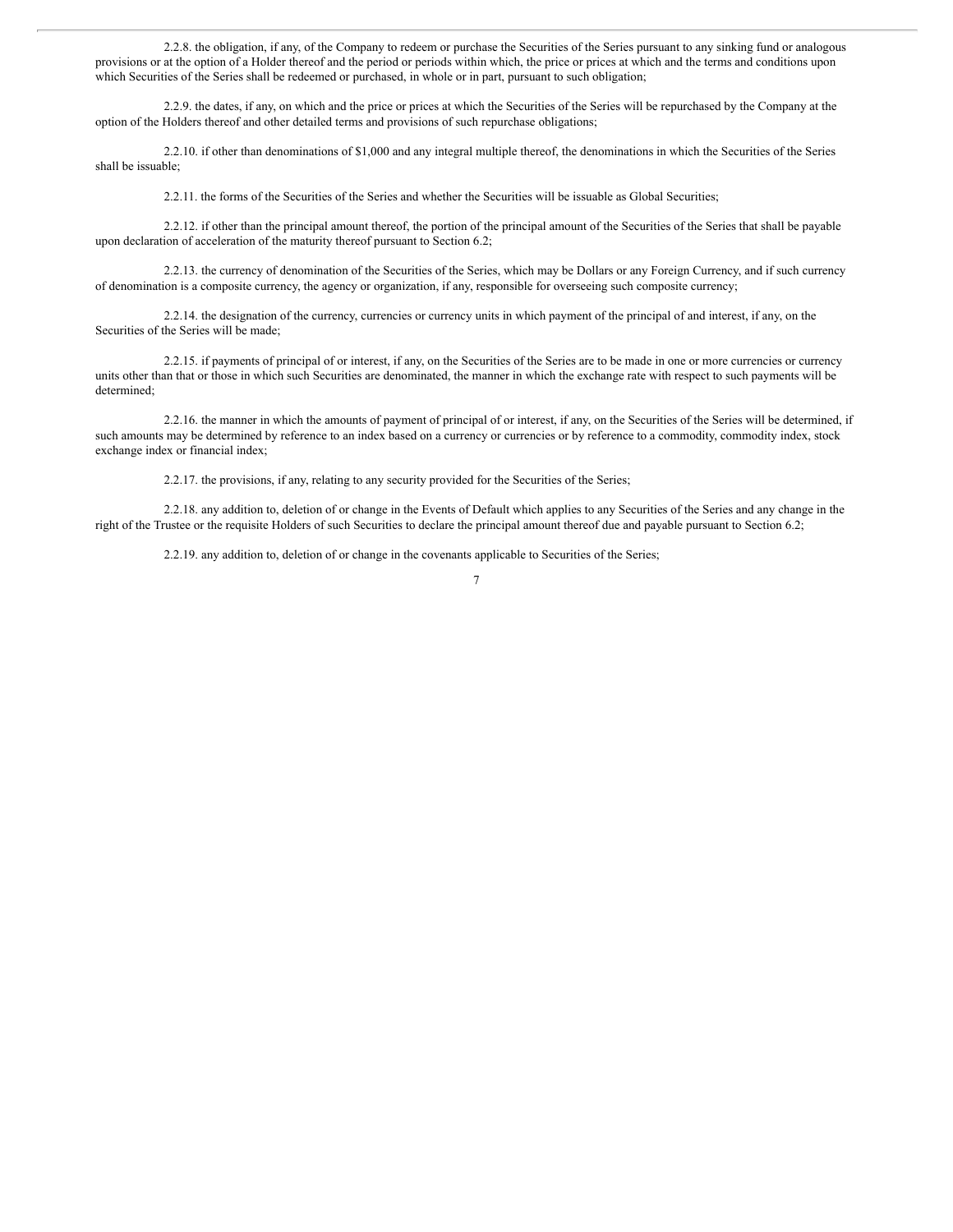2.2.20. any Depositaries, interest rate calculation agents, exchange rate calculation agents or other agents with respect to Securities of such Series if other than those appointed herein;

2.2.21. the provisions, if any, relating to conversion or exchange of any Securities of such Series, including if applicable, the conversion or exchange price, the conversion or exchange period, provisions as to whether conversion or exchange will be mandatory, at the option of the Holders thereof or at the option of the Company, the events requiring an adjustment of the conversion price or exchange price and provisions affecting conversion or exchange if such Series of Securities are redeemed;

2.2.22. any other terms of the Series (which may supplement, modify or delete any provision of this Indenture insofar as it applies to such Series), including any terms that may be required under applicable law or regulations or advisable in connection with the marketing of Securities of that Series; and

2.2.23. whether any of the Company's direct or indirect Subsidiaries will guarantee the Securities of that Series, including the terms of subordination, if any, of such guarantees.

All Securities of any one Series need not be issued at the same time and may be issued from time to time, consistent with the terms of this Indenture, if so provided by or pursuant to the Board Resolution, supplemental indenture hereto or Officer's Certificate referred to above.

Section 2.3. Execution and Authentication.

An Officer shall sign the Securities for the Company by manual, facsimile or electronic signature.

If an Officer whose signature is on a Security no longer holds that office at the time the Security is authenticated, the Security shall nevertheless be valid.

A Security shall not be valid until authenticated by the manual signature of the Trustee or an authenticating agent. The signature shall be conclusive evidence that the Security has been authenticated under this Indenture.

The Trustee shall at any time, and from time to time, authenticate Securities for original issue in the principal amount provided in the Board Resolution, supplemental indenture hereto or Officer's Certificate, upon receipt by the Trustee of a Company Order. Each Security shall be dated the date of its authentication.

The aggregate principal amount of Securities of any Series outstanding at any time may not exceed any limit upon the maximum principal amount for such Series set forth in the Board Resolution, supplemental indenture hereto or Officer's Certificate delivered pursuant to Section 2.2, except as provided in Section 2.8.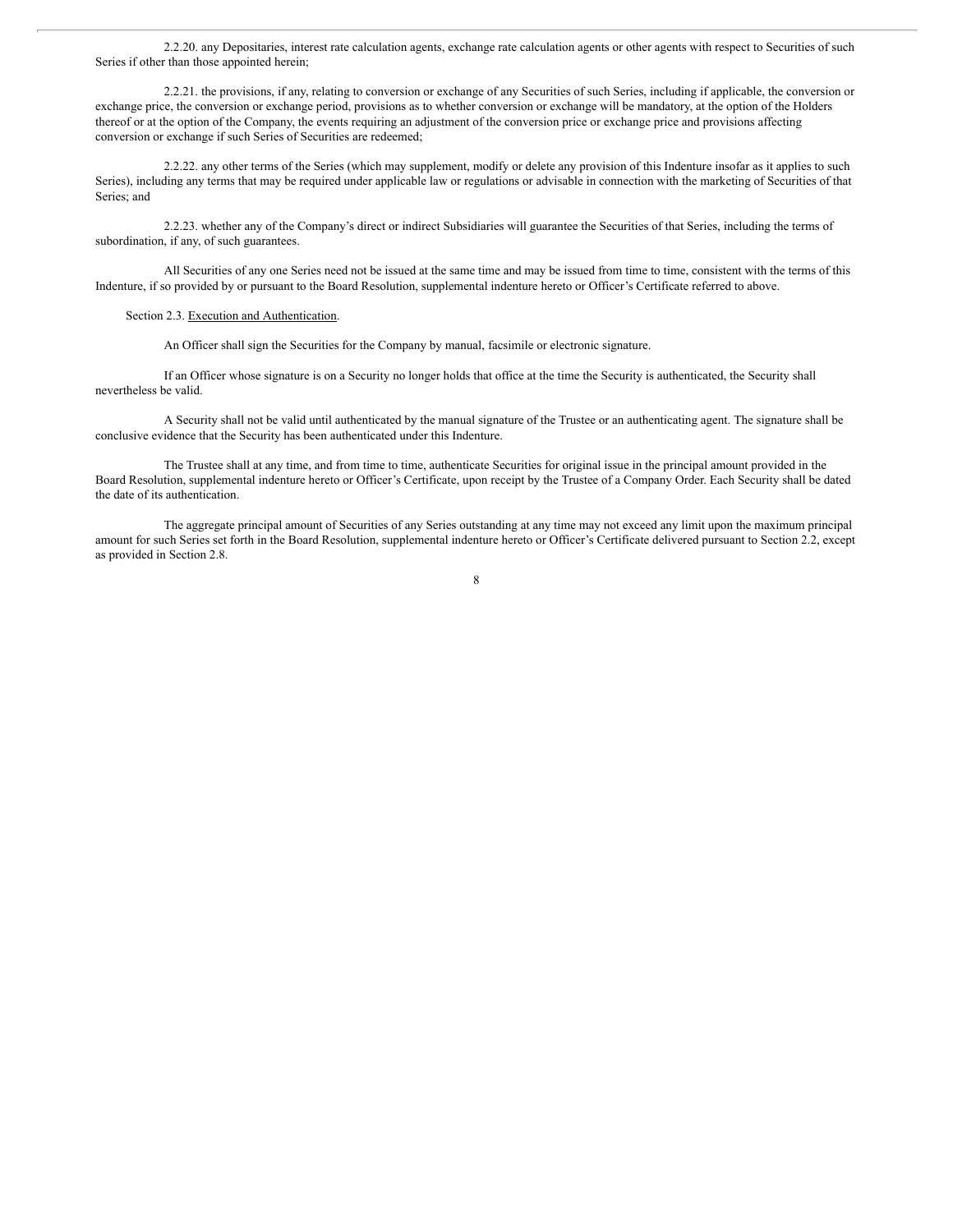Prior to the issuance of Securities of any Series, the Trustee shall have received and (subject to Section 7.2) shall be fully protected in relying on: (a) the Board Resolution, supplemental indenture hereto or Officer's Certificate establishing the form of the Securities of that Series or of Securities within that Series and the terms of the Securities of that Series or of Securities within that Series, (b) an Officer's Certificate complying with Sections 10.4 and 10.5, and (c) an Opinion of Counsel complying with Sections 10.4 and 10.5.

The Trustee shall have the right to decline to authenticate and deliver any Securities of such Series: (a) if the Trustee, being advised by counsel, determines that such action may not be taken lawfully; or (b) if the Trustee in good faith determines that such action may expose the Trustee to personal liability.

The Trustee may appoint an authenticating agent acceptable to the Company to authenticate Securities. An authenticating agent may authenticate Securities whenever the Trustee may do so. Each reference in this Indenture to authentication by the Trustee includes authentication by such agent. An authenticating agent has the same rights as an Agent to deal with the Company or an Affiliate of the Company.

#### Section 2.4. Registrar, Paying Agent and Notice Agent.

The Company shall maintain, with respect to each Series of Securities, at the place or places specified with respect to such Series pursuant to Section 2.2, an office or agency where Securities of such Series may be presented or surrendered for payment ("*Paying Agent*"), where Securities of such Series may be surrendered for registration of transfer or exchange ("*Registrar*") and where notices and demands to or upon the Company in respect of the Securities of such Series and this Indenture may be delivered ("*Notice Agent*"). The Registrar shall keep a register with respect to each Series of Securities and to their transfer and exchange. The Company will give prompt written notice to the Trustee of the name and address, and any change in the name or address, of each Registrar, Paying Agent or Notice Agent. If at any time the Company shall fail to maintain any such required Registrar, Paying Agent or Notice Agent or shall fail to furnish the Trustee with the name and address thereof, such presentations, surrenders, notices and demands may be made or served at the Corporate Trust Office of the Trustee, and the Company hereby appoints the Trustee as its agent to receive all such presentations, surrenders, notices and demands; provided, however, that any appointment of the Trustee as the Notice Agent shall exclude the appointment of the Trustee or any office of the Trustee as an agent to receive the service of legal process on the Company.

The Company may also from time to time designate one or more co-registrars, additional paying agents or additional notice agents and may from time to time rescind such designations; provided, however, that no such designation or rescission shall in any manner relieve the Company of its obligations to maintain a Registrar, Paying Agent and Notice Agent in each place so specified pursuant to Section 2.2 for Securities of any Series for such purposes. The Company will give prompt written notice to the Trustee of any such designation or rescission and of any change in the name or address of any such co-registrar, additional paying agent or additional notice agent. The term "*Registrar*" includes any co-registrar; the term "*Paying Agent*" includes any additional paying agent; and the term "*Notice Agent*" includes any additional notice agent. The Company or any of its Affiliates may serve as Registrar or Paying Agent.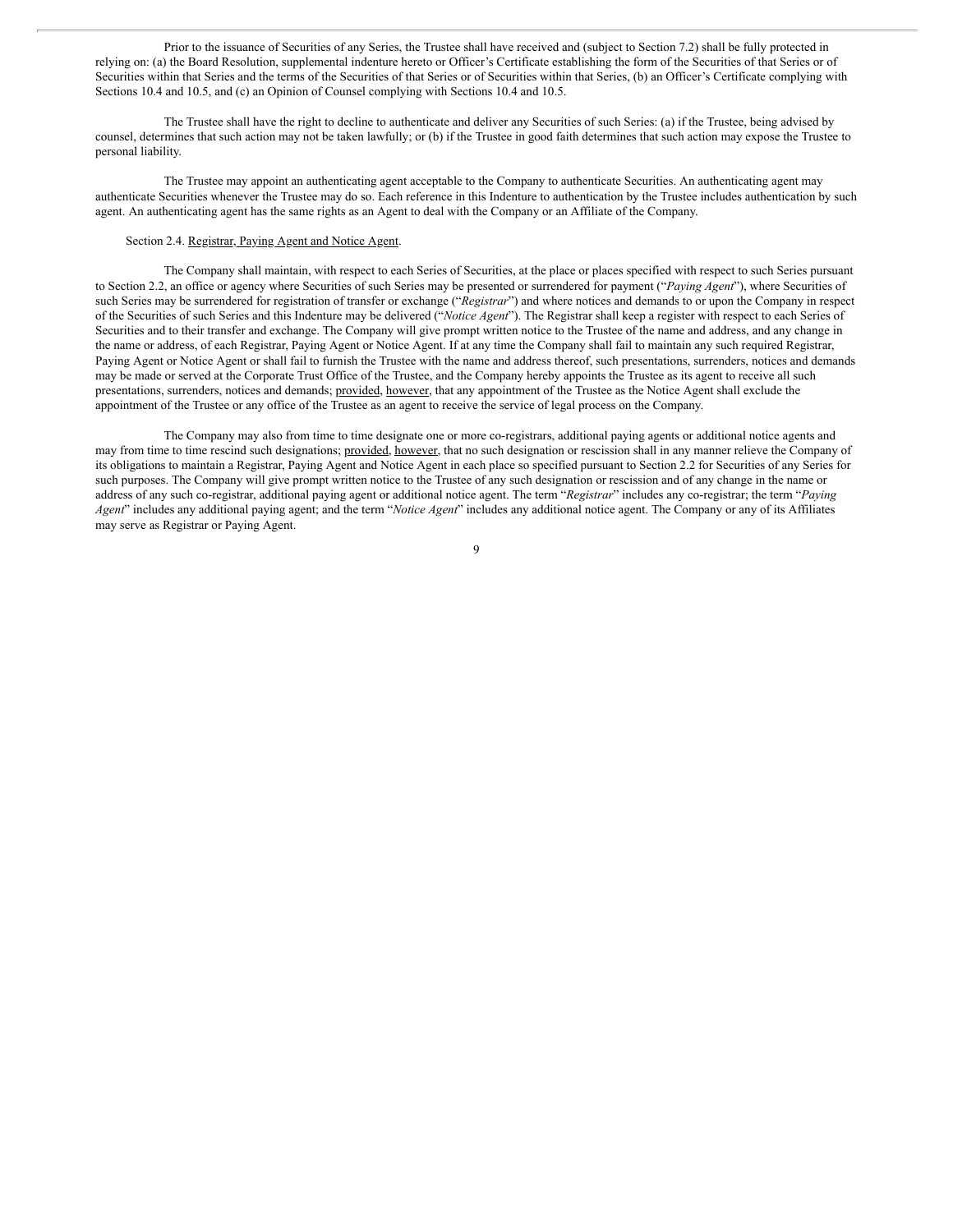The Company hereby appoints the Trustee the initial Registrar, Paying Agent and Notice Agent for each Series unless another Registrar, Paying Agent or Notice Agent, as the case may be, is appointed prior to the time Securities of that Series are first issued. The rights, powers, duties, obligations and actions of each Agent under this Indenture are several and not joint or joint and several, and the Agents shall only be obliged to perform those duties expressly set out in this Indenture and shall have no implied duties.

#### Section 2.5. Paying Agent to Hold Money in Trust.

The Company shall require each Paying Agent other than the Trustee to agree in writing that the Paying Agent will hold in trust, for the benefit of Holders of any Series of Securities or the Trustee, all money held by the Paying Agent for the payment of principal of or interest on the Series of Securities and will notify the Trustee in writing of any default by the Company in making any such payment. While any such default continues, the Trustee may require a Paying Agent to pay all money held by it to the Trustee. The Company at any time may require a Paying Agent to pay all money held by it to the Trustee. Upon payment over to the Trustee, the Paying Agent (if other than the Company or a Subsidiary of the Company) shall have no further liability for the money. If the Company or a Subsidiary of the Company acts as Paying Agent, it shall segregate and hold in a separate trust fund for the benefit of Holders of any Series of Securities all money held by it as Paying Agent. Upon any bankruptcy, reorganization or similar proceeding with respect to the Company, the Trustee shall serve as Paying Agent for the Securities. For the avoidance of doubt, a Paying Agent and the Trustee shall be held harmless and have no liability with respect to payments or disbursements (including to the Holders) until they have confirmed receipt of funds sufficient to make the relevant payment. No money held by an Agent needs to be segregated except as is required by law.

#### Section 2.6. Holder Lists.

If it is serving as Registrar, the Trustee shall preserve in as current a form as is reasonably practicable the most recent list available to it of the names and addresses of Holders of each Series of Securities and shall otherwise comply with TIA § 312(a). If the Trustee is not the Registrar, the Company shall furnish to the Trustee at least ten days before each interest payment date and at such other times as the Trustee may request in writing a list, in such form and as of such date as the Trustee may reasonably require, of the names and addresses of Holders of each Series of Securities.

Every Holder, by receiving and holding Securities, agrees with the Company and the Trustee that neither the Company nor the Trustee or any agent of either of them shall be held accountable by reason of the disclosure of any such information as to the names and addresses of the Holders in accordance with TIA § 312, regardless of the source from which such information was derived, and that the Trustee shall not be held accountable by reason of mailing any material pursuant to a request made under TIA § 312(b).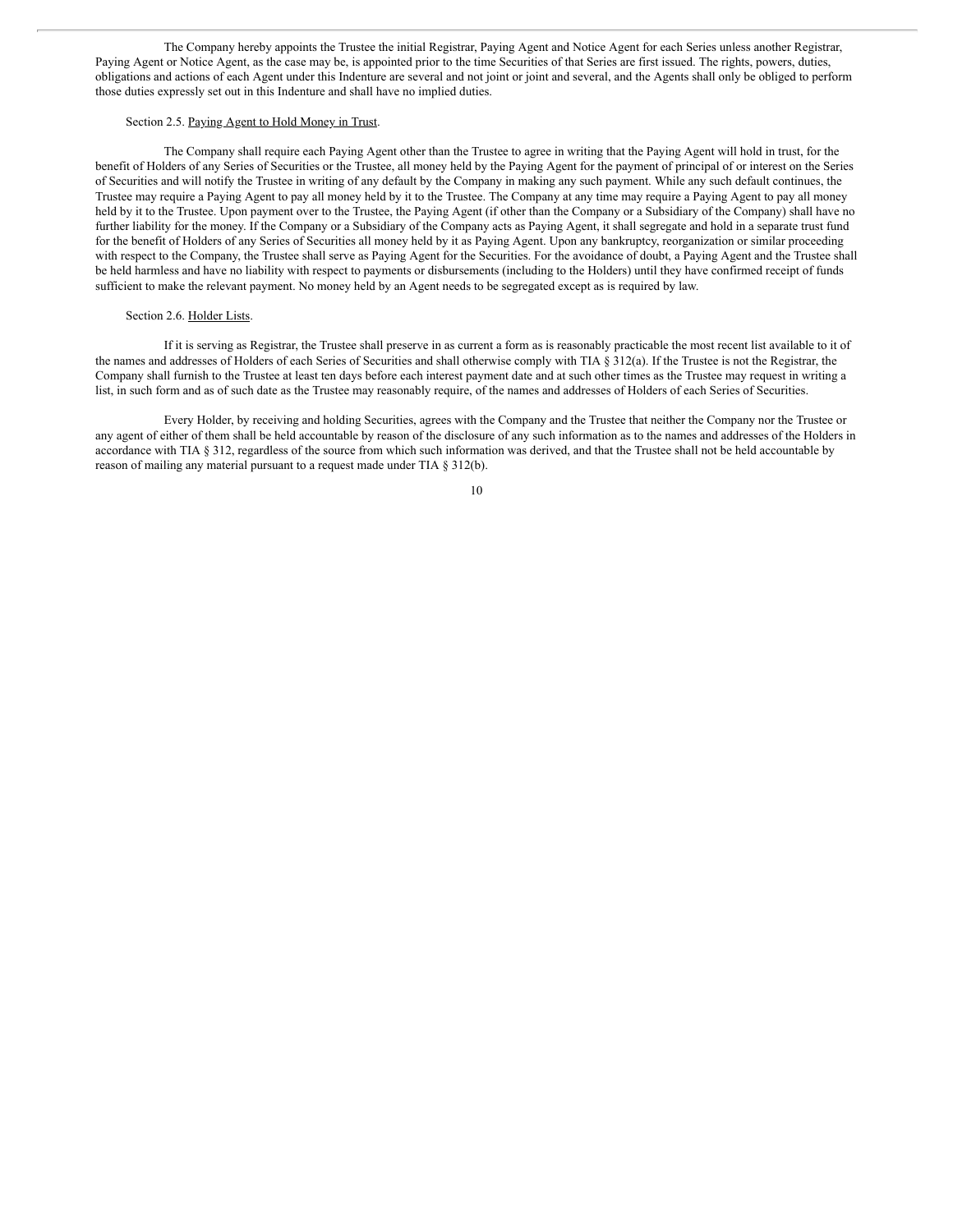#### Section 2.7. Transfer and Exchange.

Where Securities of a Series are presented to the Registrar or a co-registrar with a request to register a transfer or to exchange them for an equal principal amount of Securities of the same Series, the Registrar shall register the transfer or make the exchange if its requirements for such transactions are met. To permit registrations of transfers and exchanges, the Trustee shall authenticate Securities at the Registrar's request. No service charge shall be made for any registration of transfer or exchange (except as otherwise expressly permitted herein), but the Company may require payment of a sum sufficient to cover any transfer tax or similar governmental charge payable in connection therewith (other than any such transfer tax or similar governmental charge payable upon exchanges pursuant to Sections 2.11, 3.6 or 9.6).

Neither the Company nor the Registrar shall be required (a) to issue, register the transfer of or exchange Securities of any Series for the period beginning at the opening of business 15 days immediately preceding the sending of a notice of redemption of Securities of that Series selected for redemption and ending at the close of business on the day such notice is sent, (b) to register the transfer of or exchange Securities of any Series selected, called or being called for redemption as a whole or the portion being redeemed of any such Securities selected, called or being called for redemption in part or (c) to register the transfer of or exchange Securities of any Series between a record date and payment date for such Series of Securities.

#### Section 2.8. Mutilated, Destroyed, Lost and Stolen Securities.

If any mutilated Security is surrendered to the Trustee, the Company shall execute and the Trustee shall authenticate and deliver in exchange therefor a new Security of the same Series and of like tenor and principal amount and bearing a number not contemporaneously outstanding.

If there shall be delivered to the Company and the Trustee (i) evidence to their satisfaction of the destruction, loss or theft of any Security and (ii) such security or indemnity bond as may be required by each of them to hold itself and any of its agents harmless, then, in the absence of notice to the Company or the Trustee that such Security has been acquired by a bona fide purchaser, the Company shall execute and upon receipt of a Company Order the Trustee shall authenticate and make available for delivery, in lieu of any such destroyed, lost or stolen Security, a new Security of the same Series and of like tenor and principal amount and bearing a number not contemporaneously outstanding.

In case any such mutilated, destroyed, lost or stolen Security has become or is about to become due and payable, the Company in its discretion may, instead of issuing a new Security, pay such Security.

Upon the issuance of any new Security under this Section, the Company may require the payment of a sum sufficient to cover any tax or other governmental charge that may be imposed in relation thereto and any other expenses (including the fees and expenses of the Trustee) connected therewith.

Every new Security of any Series issued pursuant to this Section in lieu of any destroyed, lost or stolen Security shall constitute an original additional contractual obligation of the Company, whether or not the destroyed, lost or stolen Security shall be at any time enforceable by anyone, and shall be entitled to all the benefits of this Indenture equally and proportionately with any and all other Securities of that Series duly issued hereunder.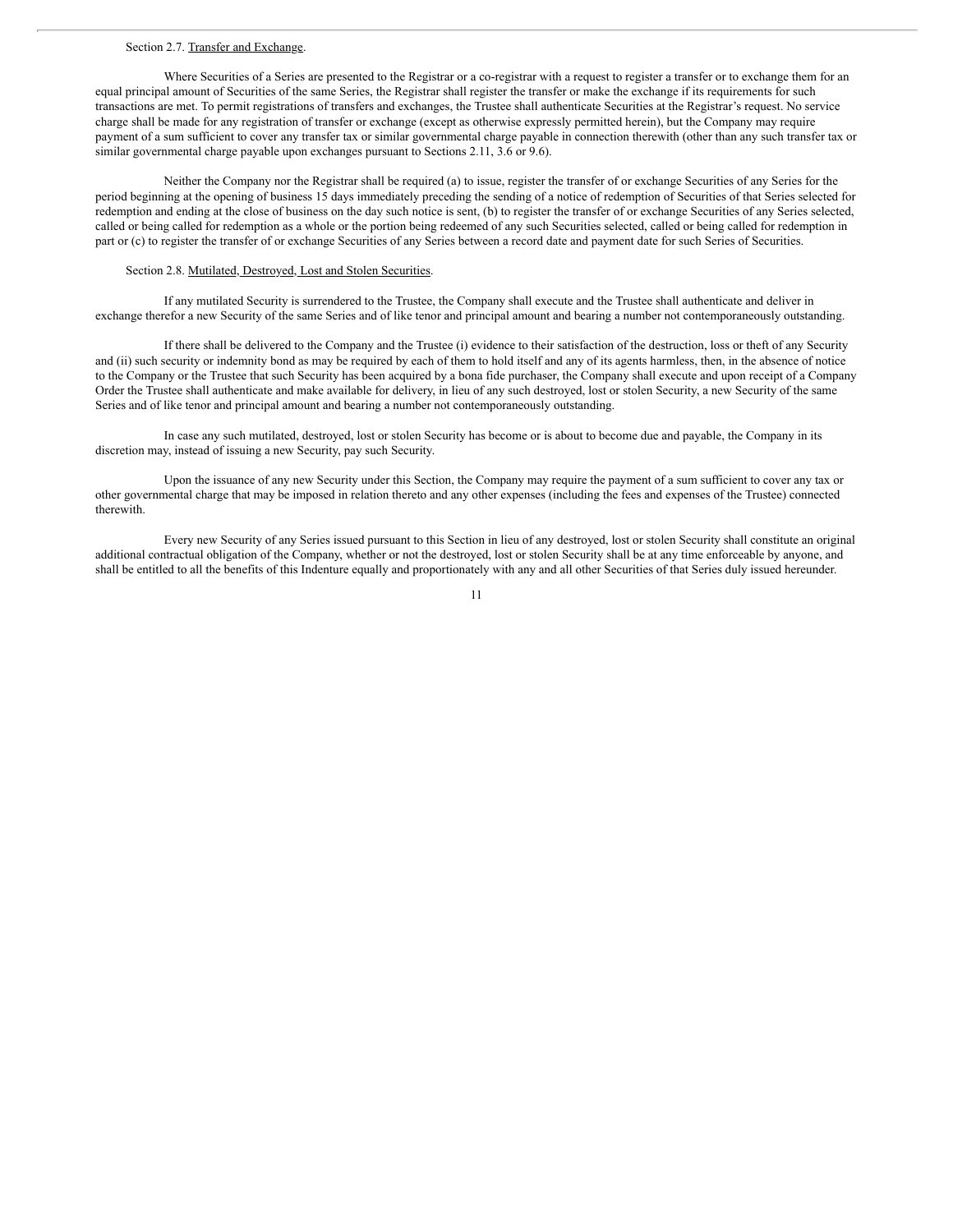The provisions of this Section are exclusive and shall preclude (to the extent lawful) all other rights and remedies with respect to the replacement or payment of mutilated, destroyed, lost or stolen Securities.

#### Section 2.9. Outstanding Securities.

The Securities outstanding at any time are all the Securities authenticated by the Trustee except for those canceled by it, those delivered to it for cancellation, those reductions in the interest on a Global Security effected by the Trustee in accordance with the provisions hereof and those described in this Section as not outstanding.

If a Security is replaced pursuant to Section 2.8, it ceases to be outstanding until the Trustee receives proof satisfactory to it that the replaced Security is held by a bona fide purchaser.

If the Paying Agent (other than the Company, a Subsidiary of the Company or an Affiliate of the Company) holds on the Maturity of Securities of a Series money sufficient to pay such Securities payable on that date, then on and after that date such Securities of the Series cease to be outstanding and interest on them ceases to accrue.

The Company may purchase or otherwise acquire the Securities, whether by open market purchases, negotiated transactions or otherwise. A Security does not cease to be outstanding because the Company or an Affiliate of the Company holds the Security (but see Section 2.10 below).

In determining whether the Holders of the requisite principal amount of outstanding Securities have given any request, demand, authorization, direction, notice, consent or waiver hereunder, the principal amount of a Discount Security that shall be deemed to be outstanding for such purposes shall be the amount of the principal thereof that would be due and payable as of the date of such determination upon a declaration of acceleration of the Maturity thereof pursuant to Section 6.2.

#### Section 2.10. Treasury Securities.

In determining whether the Holders of the required principal amount of Securities of a Series have concurred in any request, demand, authorization, direction, notice, consent or waiver, Securities of a Series owned by the Company or any Affiliate of the Company shall be disregarded, except that for the purposes of determining whether the Trustee shall be protected in relying on any such request, demand, authorization, direction, notice, consent or waiver only Securities of a Series that a Responsible Officer of the Trustee knows are so owned shall be so disregarded.

#### Section 2.11. Temporary Securities.

Until definitive Securities are ready for delivery, the Company may prepare and the Trustee shall authenticate temporary Securities upon a Company Order. Temporary Securities shall be substantially in the form of definitive Securities but may have variations that the Company considers appropriate for temporary Securities. Without unreasonable delay, the Company shall prepare and the Trustee upon receipt of a Company Order shall authenticate definitive Securities of the same Series and date of maturity in exchange for temporary Securities. Until so exchanged, temporary securities shall have the same rights under this Indenture as the definitive Securities.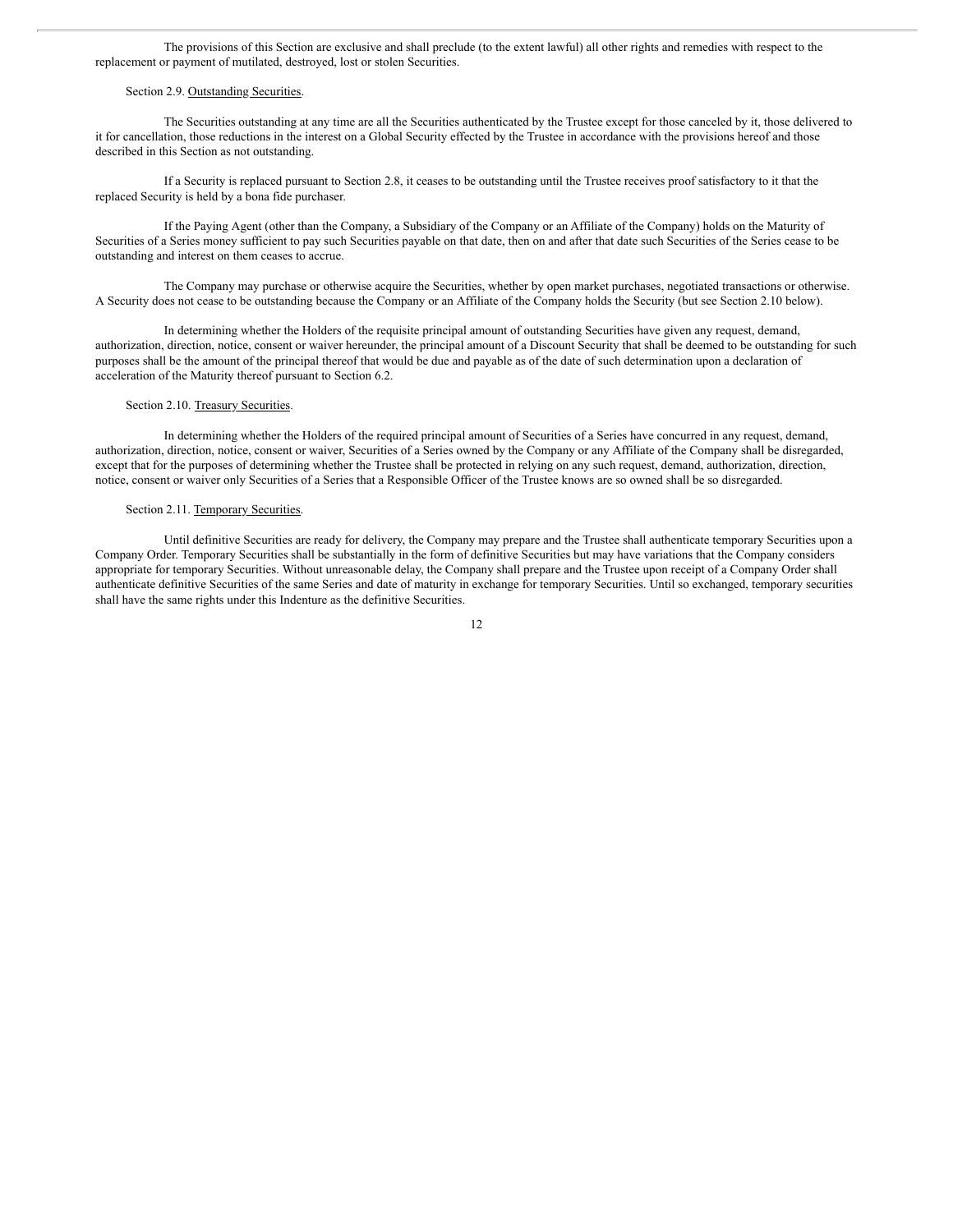#### Section 2.12. Cancellation.

The Company at any time may deliver Securities to the Trustee for cancellation. The Registrar and the Paying Agent shall forward to the Trustee any Securities surrendered to them for registration of transfer, exchange or payment. The Trustee shall cancel all Securities surrendered for transfer, exchange, payment, replacement or cancellation and shall destroy such canceled Securities (subject to the record retention requirements of the Exchange Act and the Trustee) and deliver a certificate of such cancellation to the Company upon written request of the Company. The Company may not issue new Securities to replace Securities that it has paid or delivered to the Trustee for cancellation.

#### Section 2.13. Defaulted Interest.

If the Company defaults in a payment of interest on a Series of Securities, it shall pay the defaulted interest, plus, to the extent permitted by law, any interest payable on the defaulted interest, to the persons who are Holders of the Series on a subsequent special record date. The Company shall fix the record date and payment date. At least ten days before the special record date, the Company shall send to the Trustee and to each Holder of the Series a notice that states the special record date, the payment date and the amount of interest to be paid. The Company may pay defaulted interest in any other lawful manner.

#### Section 2.14. Global Securities.

2.14.1. Terms of Securities. A Board Resolution, a supplemental indenture hereto or an Officer's Certificate shall establish whether the Securities of a Series shall be issued in whole or in part in the form of one or more Global Securities and the Depositary for such Global Security or Securities.

2.14.2. Transfer and Exchange. Notwithstanding any provisions to the contrary contained in Section 2.7 of the Indenture and in addition thereto, any Global Security shall be exchangeable pursuant to Section 2.7 of the Indenture for Securities registered in the names of Holders other than the Depositary for such Security or its nominee only if (i) such Depositary notifies the Company that it is unwilling or unable to continue as Depositary for such Global Security or if at any time such Depositary ceases to be a clearing agency registered under the Exchange Act, and, in either case, the Company fails to appoint a successor Depositary registered as a clearing agency under the Exchange Act within 90 days of such event or (ii) the Company executes and delivers to the Trustee an Officer's Certificate to the effect that such Global Security shall be so exchangeable. Any Global Security that is exchangeable pursuant to the preceding sentence shall be exchangeable for Securities registered in such names as the Depositary shall direct in writing in an aggregate principal amount equal to the principal amount of the Global Security with like tenor and terms.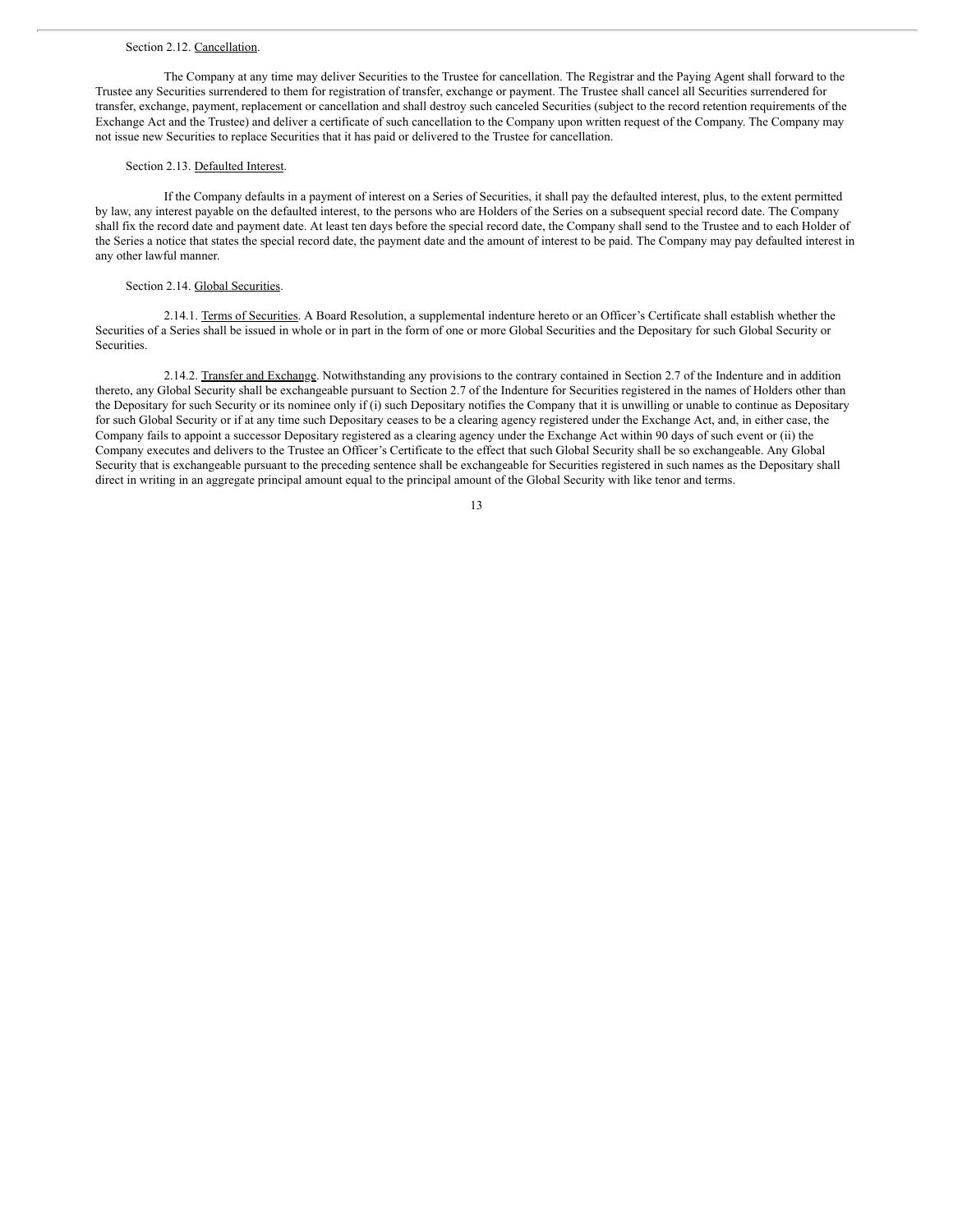Except as provided in this Section 2.14.2, a Global Security may not be transferred except as a whole by the Depositary with respect to such Global Security to a nominee of such Depositary, by a nominee of such Depositary to such Depositary or another nominee of such Depositary or by the Depositary or any such nominee to a successor Depositary or a nominee of such a successor Depositary.

None of the Trustee or any Agent shall have any obligation or duty to monitor, determine or inquire as to compliance with any restrictions on transfer imposed under this Indenture or under applicable law with respect to any transfer of any interest in any Security (including any transfers between or among Depositary participants, members or beneficial owners in any Global Security) other than to require delivery of such certificates and other documentation or evidence as are expressly required by, and to do so if and when expressly required by the terms of, this Indenture, and to examine the same to determine substantial compliance as to form with the express requirements hereof.

None of the Trustee or any Agent shall have any responsibility or obligation to any beneficial owner of a Global Security, a member of, or a participant in the Depositary or other Person with respect to the accuracy of the records of the Depositary or its nominee or of any participant or member thereof, with respect to any ownership interest in any Security or with respect to the delivery to any participant, member, beneficial owner or other Person (other than the Depositary) of any notice (including any notice of optional redemption) or the payment of any amount, under or with respect to such Security.

2.14.3. Legends. Any Global Security issued hereunder shall bear a legend in substantially the following form:

"THIS SECURITY IS A GLOBAL SECURITY WITHIN THE MEANING OF THE INDENTURE HEREINAFTER REFERRED TO AND IS REGISTERED IN THE NAME OF THE DEPOSITARY OR A NOMINEE OF THE DEPOSITARY. THIS SECURITY IS EXCHANGEABLE FOR SECURITIES REGISTERED IN THE NAME OF A PERSON OTHER THAN THE DEPOSITARY OR ITS NOMINEE ONLY IN THE LIMITED CIRCUMSTANCES DESCRIBED IN THE INDENTURE, AND MAY NOT BE TRANSFERRED EXCEPT AS A WHOLE BY THE DEPOSITARY TO A NOMINEE OF THE DEPOSITARY, BY A NOMINEE OF THE DEPOSITARY TO THE DEPOSITARY OR ANOTHER NOMINEE OF THE DEPOSITARY OR BY THE DEPOSITARY OR ANY SUCH NOMINEE TO A SUCCESSOR DEPOSITARY OR A NOMINEE OF SUCH A SUCCESSOR DEPOSITARY."

In addition, so long as the Depository Trust Company ("DTC") is the Depositary, each Global Security registered in the name of DTC or its nominee shall bear a legend in substantially the following form:

"UNLESS THIS GLOBAL SECURITY IS PRESENTED BY AN AUTHORIZED REPRESENTATIVE OF THE DEPOSITORY TRUST COMPANY, A NEW YORK CORPORATION ("DTC"), TO THE COMPANY OR ITS AGENT FOR REGISTRATION OF TRANSFER, EXCHANGE OR PAYMENT, AND ANY GLOBAL SECURITY ISSUED IS REGISTERED IN THE NAME OF CEDE & CO. OR IN SUCH OTHER NAME AS IS REQUESTED BY AN AUTHORIZED REPRESENTATIVE OF DTC (AND ANY PAYMENT IS MADE TO CEDE & CO. OR TO SUCH OTHER ENTITY AS IS REQUESTED BY AN AUTHORIZED REPRESENTATIVE OF DTC), ANY TRANSFER, PLEDGE OR OTHER USE HEREOF FOR VALUE OR OTHERWISE BY OR TO ANY PERSON IS WRONGFUL INASMUCH AS THE REGISTERED OWNER HEREOF, CEDE & CO., HAS AN INTEREST HEREIN."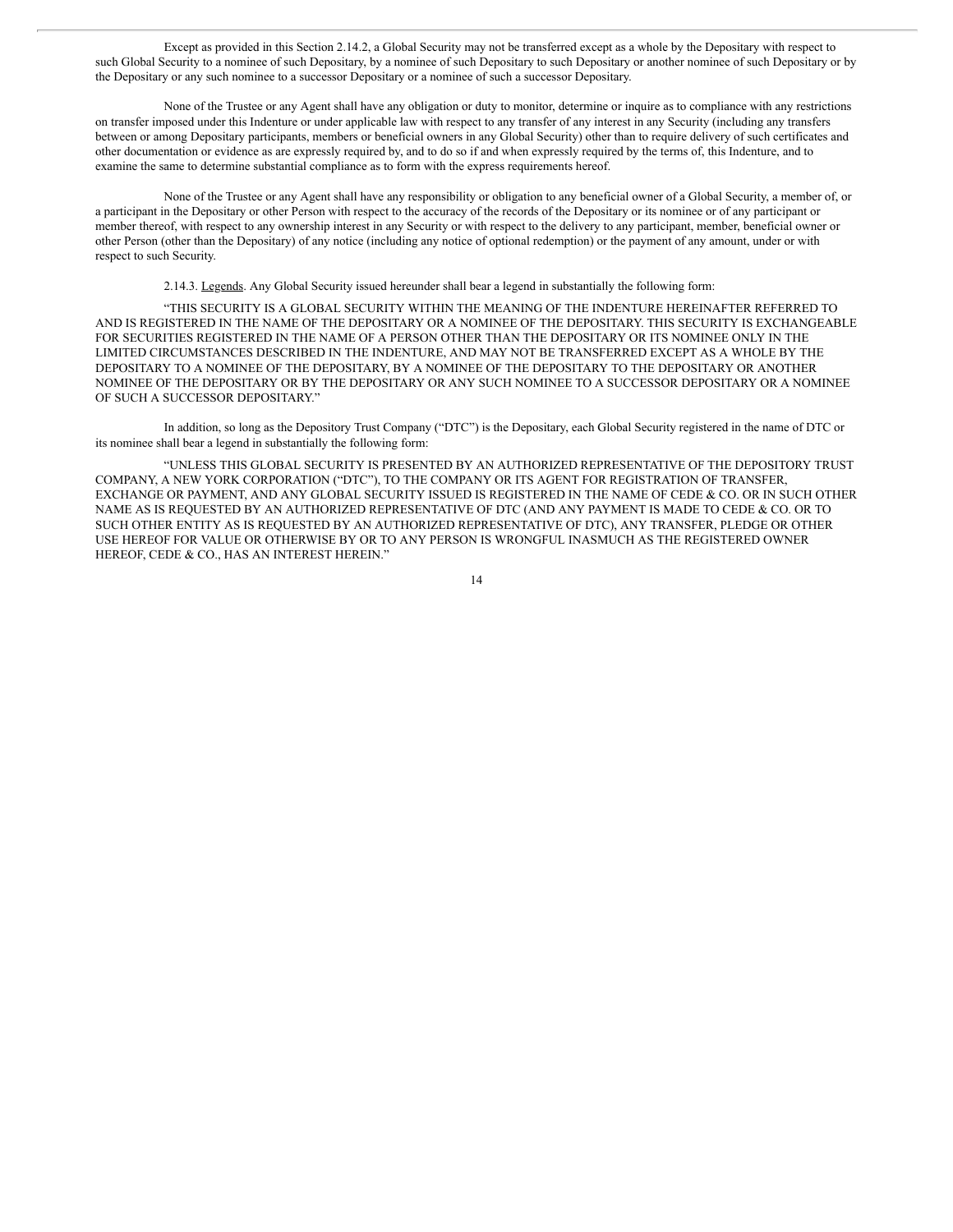2.14.4. Acts of Holders. The Depositary, as a Holder, may appoint agents and otherwise authorize participants to give or take any request, demand, authorization, direction, notice, consent, waiver or other action which a Holder is entitled to give or take under the Indenture.

2.14.5. Payments. Notwithstanding the other provisions of this Indenture, unless otherwise specified as contemplated by Section 2.2, payment of the principal of and interest, if any, on any Global Security shall be made to the Holder thereof.

2.14.6. Agent Members. The registered Holder of a Security will be treated as the owner of such Security for all purposes and only registered Holders shall have rights under this Indenture and the Securities. Members of, or participants in, the Depositary ("*Agent Members*") and persons who hold beneficial interests in a Global Security through an Agent Member shall have no rights under this Indenture with respect to any Global Security held on their behalf by the Depositary. The Depositary may be treated by the Company, the Trustee, the Paying Agent, the Registrar and any agent of the foregoing as the absolute owner of the Global Securities for all purposes whatsoever. Notwithstanding the foregoing, nothing herein shall prevent the Company, the Trustee, the Paying Agent, the Registrar or any agent of the foregoing from giving effect to any written certification, proxy or other authorization furnished by the Depositary or impair, as between the Depositary and its Agent Members, the operation of customary practices of such Depositary governing the exercise of the rights of a Holder of a beneficial interest in any Global Security.

Section 2.15. CUSIP Numbers.

The Company in issuing the Securities may use "CUSIP" numbers (if then generally in use), and, if so, the Trustee shall use "CUSIP" numbers in notices of redemption as a convenience to Holders; provided that any such notice may state that no representation is made as to the correctness of such numbers either as printed on the Securities or as contained in any notice of a redemption and that reliance may be placed only on the other elements of identification printed on the Securities, and any such redemption shall not be affected by any defect in or omission of such numbers.

#### ARTICLE III. REDEMPTION

Section 3.1. Notice to Trustee.

The Company may, with respect to any Series of Securities, reserve the right to redeem and pay the Series of Securities or may covenant to redeem and pay the Series of Securities or any part thereof prior to the Stated Maturity thereof at such time and on such terms as provided for in such Securities. If a Series of Securities is redeemable and the Company wants or is obligated to redeem prior to the Stated Maturity thereof all or part of the Series of Securities pursuant to the terms of such Securities, it shall notify the Trustee in writing of the redemption date and the principal amount of the Series of Securities to be redeemed. The Company shall give the notice at least 15 days before the redemption date (or such shorter period as may be acceptable to the Trustee).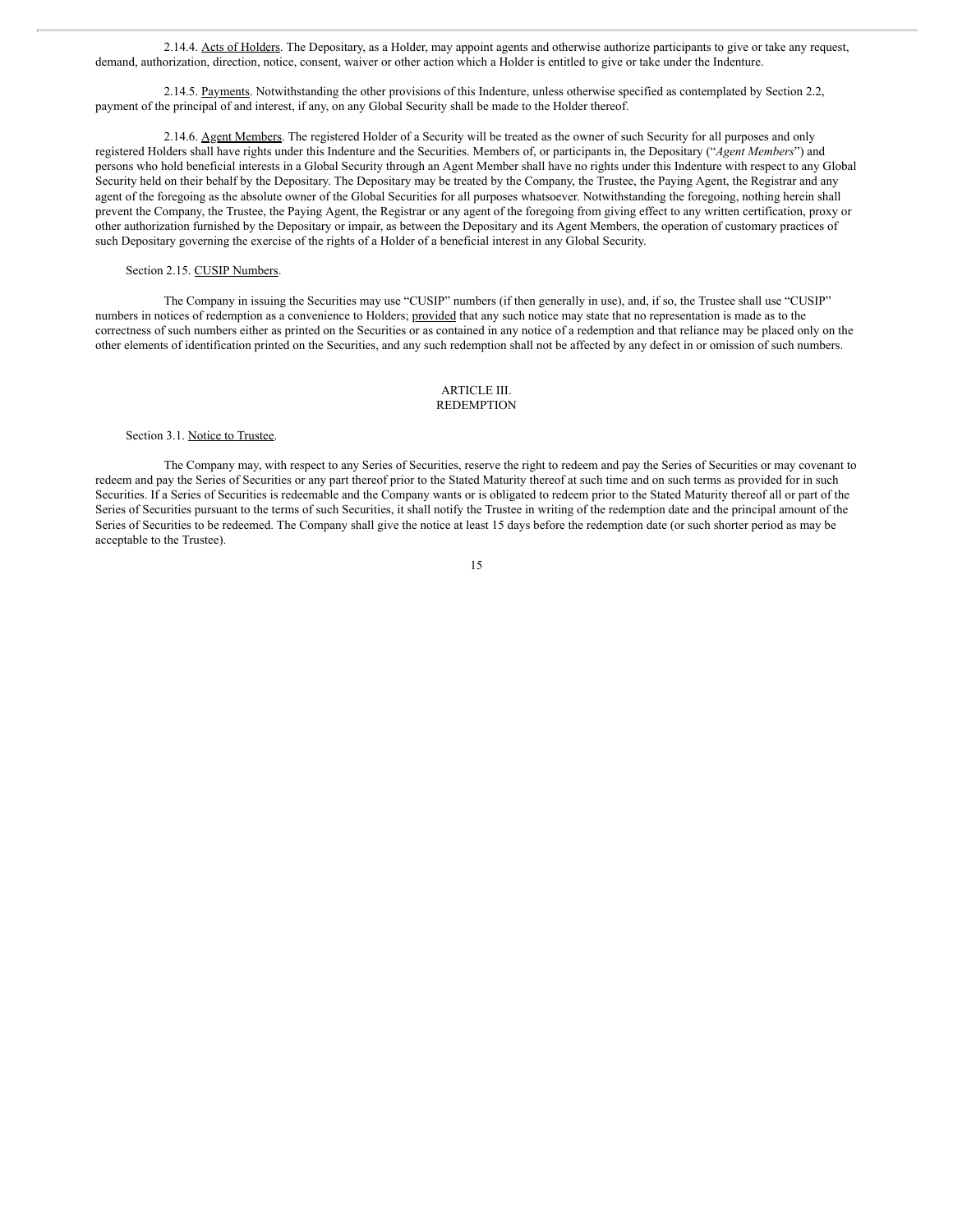#### Section 3.2. Selection of Securities to be Redeemed.

Unless otherwise indicated for a particular Series by a Board Resolution, a supplemental indenture hereto or an Officer's Certificate, if less than all the Securities of a Series are to be redeemed, the Securities of the Series to be redeemed will be selected as follows: (a) if the Securities are in the form of Global Securities, in accordance with the procedures of the Depositary, (b) if the Securities are listed on any national securities exchange, in compliance with the requirements of the principal national securities exchange, if any, on which the Securities are listed or (c) if not otherwise provided for under clause (a) or (b) in the manner that the Trustee deems fair and appropriate, including by lot or other method, unless otherwise required by law or applicable stock exchange requirements, subject, in the case of Global Securities, to the applicable rules and procedures of the Depositary. The Securities to be redeemed shall be selected from Securities of the Series outstanding not previously called for redemption. Portions of the principal of Securities of the Series that have denominations larger than \$1,000 may be selected for redemption. Securities of the Series and portions of them it selected for redemption shall be in amounts of \$1,000 or whole multiples of \$1,000 or, with respect to Securities of any Series issuable in other denominations pursuant to Section 2.2.10, the minimum principal denomination for each Series and the authorized integral multiples thereof. Provisions of this Indenture that apply to Securities of a Series called for redemption also apply to portions of Securities of that Series called for redemption. Neither the Trustee nor the Paying Agent shall be liable for any selection made by it in accordance with this paragraph (including the procedures of the Depositary).

#### Section 3.3. Notice of Redemption.

Unless otherwise indicated for a particular Series by Board Resolution, a supplemental indenture hereto or an Officer's Certificate, at least 15 days but not more than 60 days before a redemption date, the Company shall send or cause to be sent by first-class mail or electronically, in accordance with the procedures of the Depositary, a notice of redemption to each Holder whose Securities are to be redeemed.

- The notice shall identify the Securities of the Series to be redeemed and shall state:
- (a) the redemption date;
- (b) the redemption price;
- (c) the name and address of the Paying Agent;

(d) if any Securities are being redeemed in part, the portion of the principal amount of such Securities to be redeemed and that, after the redemption date and upon surrender of such Security, a new Security or Securities in principal amount equal to the unredeemed portion of the original Security shall be issued in the name of the Holder thereof upon cancellation of the original Security;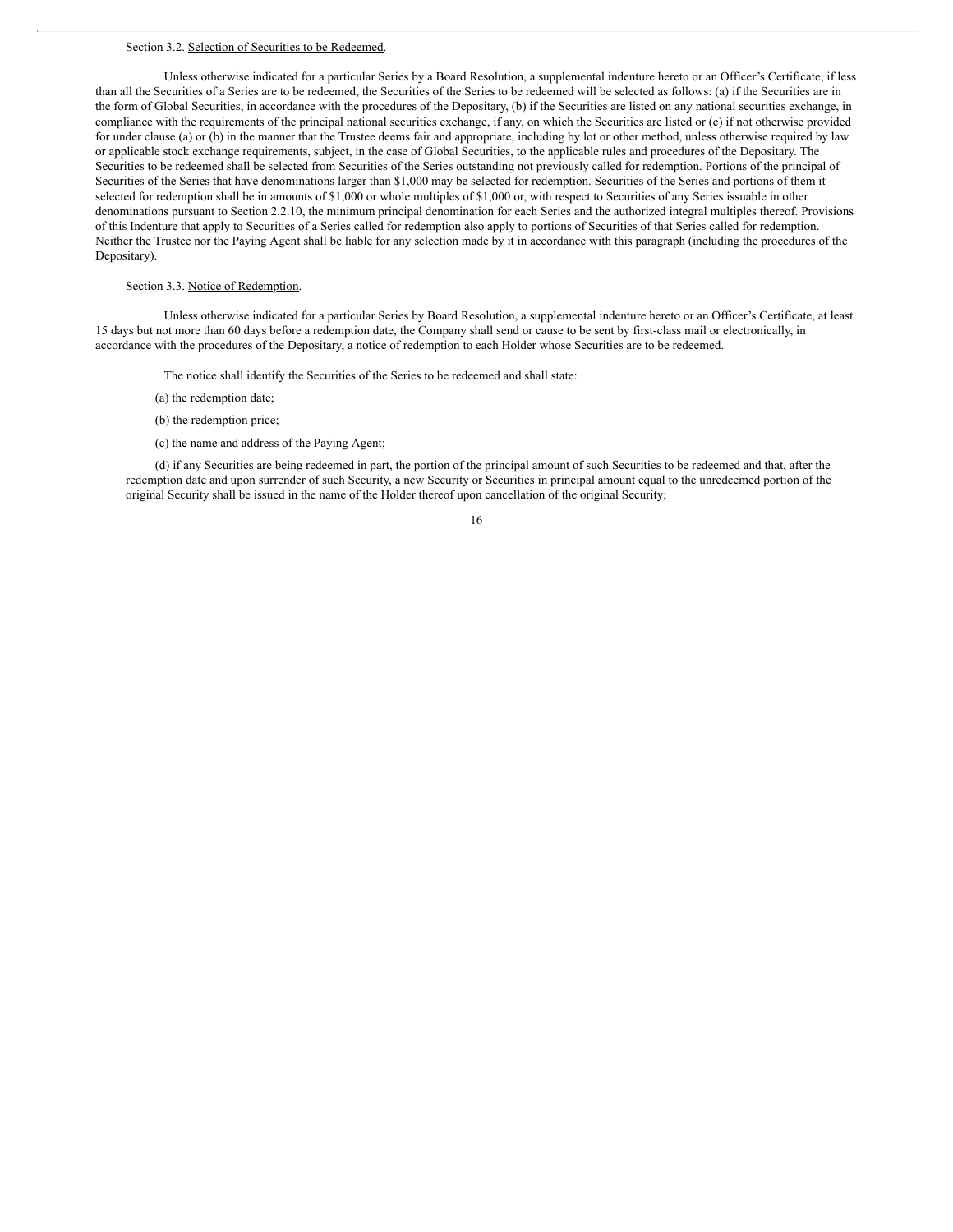(e) that Securities of the Series called for redemption must be surrendered to the Paying Agent to collect the redemption price;

(f) that interest on Securities of the Series called for redemption ceases to accrue on and after the redemption date unless the Company defaults in the deposit of the redemption price;

(g) the "CUSIP" number, if any; and

(h) any other information as may be required by the terms of the particular Series or the Securities of a Series being redeemed.

At the Company's request, the Trustee shall give the notice of redemption in the Company's name and at its expense, provided, however, that the Company has delivered to the Trustee, at least 10 days (unless a shorter time shall be acceptable to the Trustee) prior to the notice date, an Officer's Certificate requesting that the Trustee give such notice and setting forth the information to be stated in such notice and the form of such notice.

#### Section 3.4. Effect of Notice of Redemption.

Once notice of redemption is sent as provided in Section 3.3, Securities of a Series called for redemption become due and payable on the redemption date and at the redemption price. Except as otherwise provided in the supplemental indenture, Board Resolution or Officer's Certificate for a Series, a notice of redemption may not be conditional. Upon surrender to the Paying Agent, such Securities shall be paid at the redemption price plus accrued interest to the redemption date.

#### Section 3.5. Deposit of Redemption Price.

On or before 11:00 a.m., New York City time, on the redemption date, the Company shall deposit with the Paying Agent money sufficient to pay the redemption price of and accrued interest, if any, on all Securities to be redeemed on that date.

#### Section 3.6. Securities Redeemed in Part.

Upon surrender of a Security that is redeemed in part, the Trustee shall authenticate for the Holder a new Security of the same Series and the same maturity equal in principal amount to the unredeemed portion of the Security surrendered.

#### ARTICLE IV. **COVENANTS**

#### Section 4.1. Payment of Principal and Interest.

The Company covenants and agrees for the benefit of the Holders of each Series of Securities that it will duly and punctually pay the principal of and interest, if any, on the Securities of that Series in accordance with the terms of such Securities and this Indenture. On or before 11:00 a.m., New York City time, on the applicable payment date, the Company shall deposit with the Paying Agent money sufficient to pay the principal of and interest, if any, on the Securities of each Series in accordance with the terms of such Securities and this Indenture.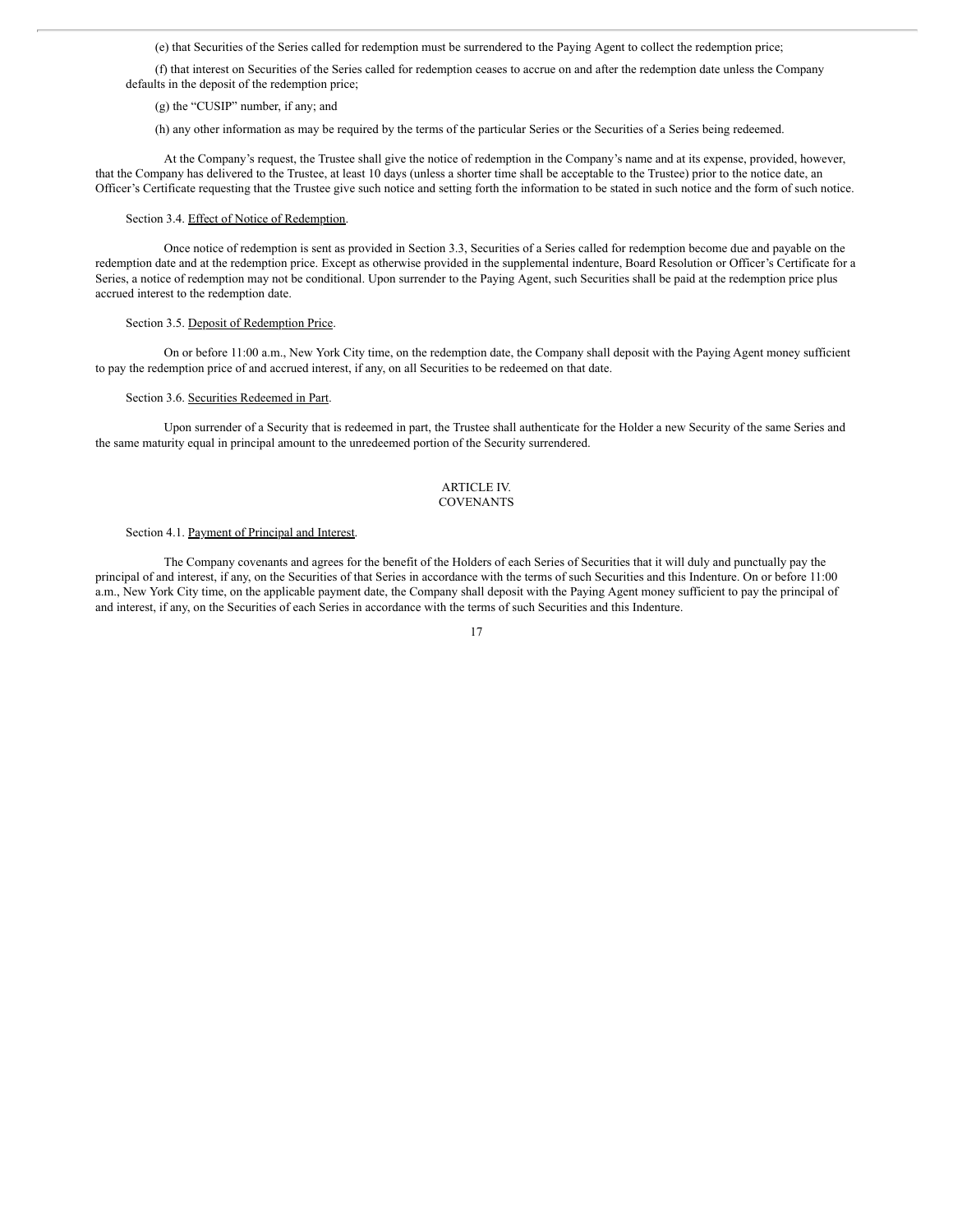#### Section 4.2. SEC Reports.

To the extent any Securities of a Series are outstanding, the Company shall deliver to the Trustee within 15 days after it files them with the SEC copies of the annual reports and of the information, documents and other reports (or copies of such portions of any of the foregoing as the SEC may by rules and regulations prescribe) which the Company is required to file with the SEC pursuant to Section 13 or 15(d) of the Exchange Act. The Company also shall comply with the other provisions of TIA § 314(a). Reports, information and documents filed with the SEC via the EDGAR system will be deemed to be delivered to the Trustee as of the time of such filing via EDGAR for purposes of this Section 4.2.

Delivery of reports, information and documents to the Trustee under this Section 4.2 is for informational purposes only and the Trustee's receipt of the foregoing shall not constitute constructive or actual notice of any information contained therein or determinable from information contained therein, including the Company's compliance with any of the covenants hereunder (as to which the Trustee is entitled to rely exclusively on Officer's Certificates). All such reports, information or documents referred to in this Section 4.2 that the Company files with the SEC via the SEC's EDGAR system shall be deemed to be filed with the Trustee and transmitted to Holders at the time such reports, information or documents are filed via the EDGAR system (or any successor system).

#### Section 4.3. Compliance Certificate.

To the extent any Securities of a Series are outstanding, the Company shall deliver to the Trustee, within 120 days after the end of each fiscal year of the Company, an Officer's Certificate stating that a review of the activities of the Company and its Subsidiaries during the preceding fiscal year has been made under the supervision of the signing Officer with a view to determining whether the Company has kept, observed, performed and fulfilled its obligations under this Indenture, and further stating, as to such Officer signing such certificate, that to the best of his/her knowledge the Company has kept, observed, performed and fulfilled each and every covenant contained in this Indenture and is not in default in the performance or observance of any of the terms, provisions and conditions hereof (or, if a Default or Event of Default shall have occurred, describing all such Defaults or Events of Default of which the Officer may have knowledge).

#### Section 4.4. Stay, Extension and Usury Laws.

The Company covenants (to the extent that it may lawfully do so) that it will not at any time insist upon, plead or in any manner whatsoever claim or take the benefit or advantage of, any stay, extension or usury law wherever enacted, now or at any time hereafter in force, which may affect the covenants or the performance of this Indenture or the Securities; and the Company (to the extent it may lawfully do so) hereby expressly waives all benefit or advantage of any such law and covenants that it will not, by resort to any such law, hinder, delay or impede the execution of any power herein granted to the Trustee, but will suffer and permit the execution of every such power as though no such law has been enacted.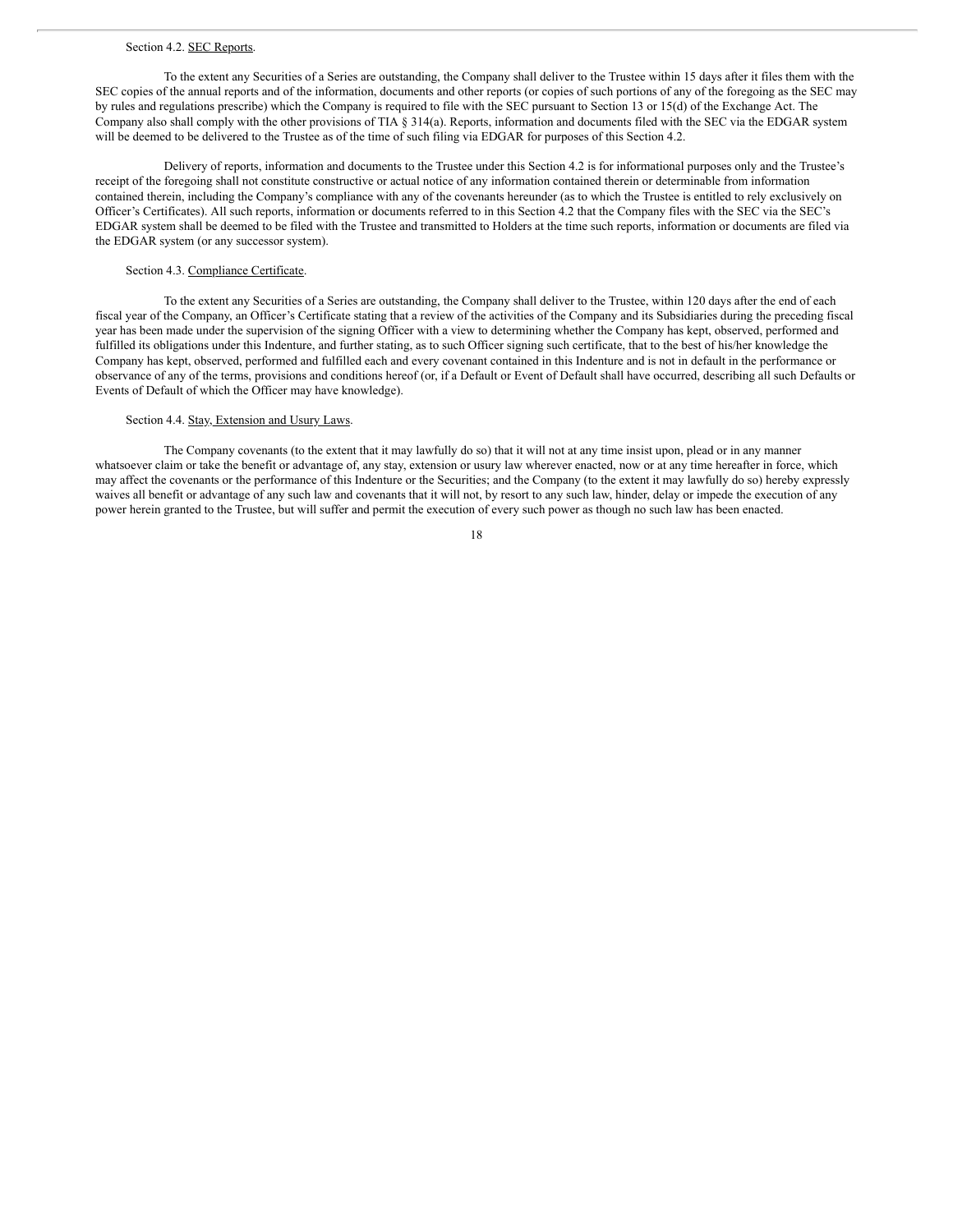#### ARTICLE V. **SUCCESSORS**

#### Section 5.1. When Company May Merge, Etc.

The Company shall not consolidate with or merge with or into, or convey, transfer or lease all or substantially all of its properties and assets to, any person (a "*successor person*") unless:

(a) the Company is the surviving entity or the successor person (if other than the Company) is a corporation, partnership, trust or other entity organized and validly existing under the laws of any U.S. domestic jurisdiction and expressly assumes by supplemental indenture the Company's obligations on the Securities and under this Indenture; and

(b) immediately after giving effect to the transaction, no Default or Event of Default, shall have occurred and be continuing.

The Company shall deliver to the Trustee prior to the consummation of the proposed transaction an Officer's Certificate to the foregoing effect and an Opinion of Counsel stating that the proposed transaction and any supplemental indenture comply with this Indenture.

Notwithstanding the above, any Subsidiary of the Company may consolidate with, merge into or transfer all or part of its properties to the Company. Neither an Officer's Certificate nor an Opinion of Counsel shall be required to be delivered in connection therewith.

#### Section 5.2. Successor Corporation Substituted.

Upon any consolidation or merger, or any sale, lease, conveyance or other disposition of all or substantially all of the assets of the Company in accordance with Section 5.1, the successor corporation formed by such consolidation or into or with which the Company is merged or to which such sale, lease, conveyance or other disposition is made shall succeed to, and be substituted for, and may exercise every right and power of, the Company under this Indenture with the same effect as if such successor person has been named as the Company herein; provided, however, that the predecessor Company in the case of a sale, conveyance or other disposition (other than a lease) shall be released from all obligations and covenants under this Indenture and the Securities.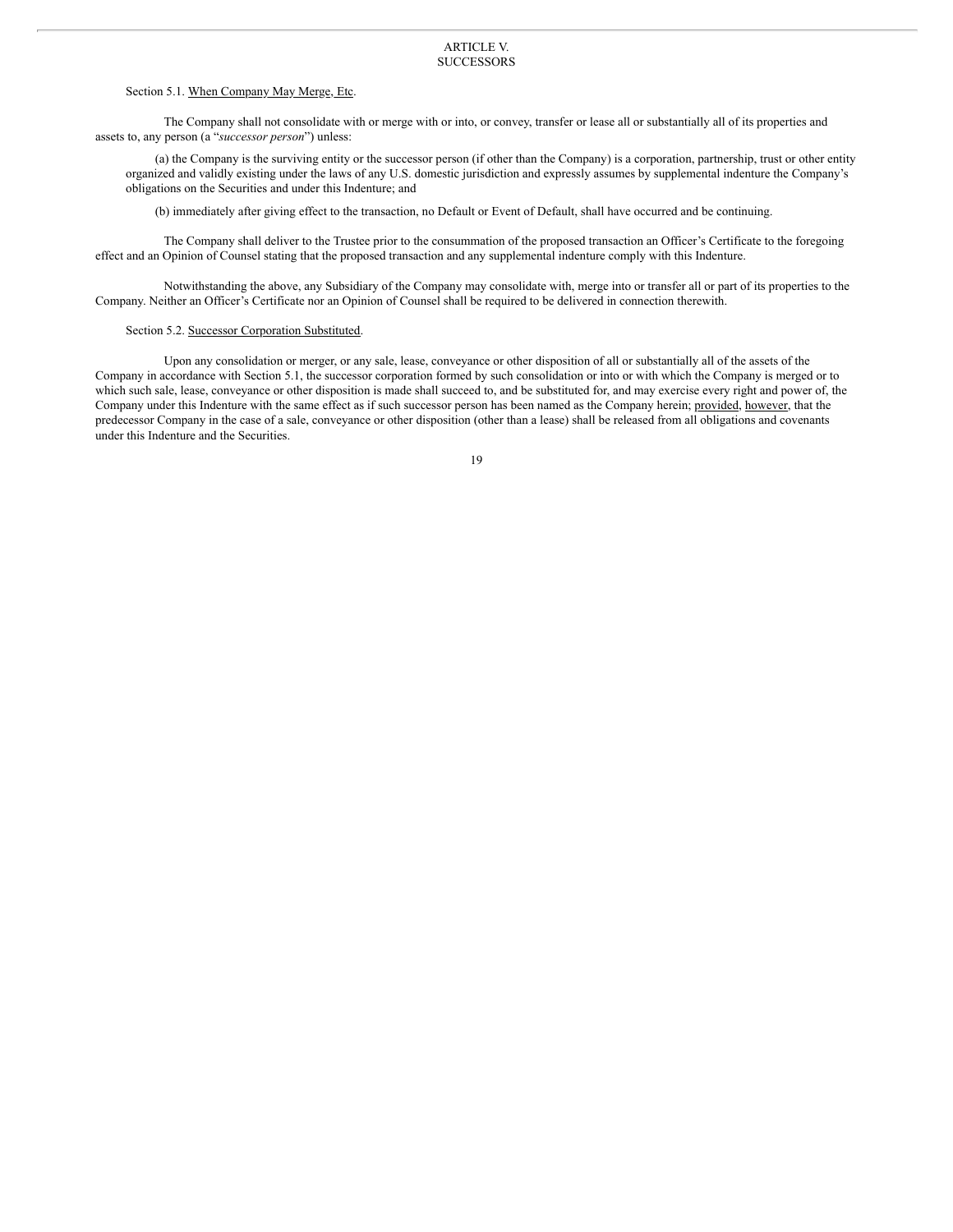#### ARTICLE VI. DEFAULTS AND REMEDIES

Section 6.1. Events of Default.

"*Event of Default*," wherever used herein with respect to Securities of any Series, means any one of the following events, unless in the establishing Board Resolution, supplemental indenture or Officer's Certificate it is provided that such Series shall not have the benefit of said Event of Default:

(a) default in the payment of any interest on any Security of that Series when it becomes due and payable, and continuance of such default for a period of 30 days (unless the entire amount of such payment is deposited by the Company with the Trustee or with a Paying Agent prior to 11:00 a.m., New York City time, on the 30th day of such period);

(b) default in the payment of principal of any Security of that Series at its Maturity;

(c) default in the performance or breach of any covenant or warranty of the Company in this Indenture (other than defaults pursuant to paragraph (a) or (b) above or pursuant to a covenant or warranty that has been included in this Indenture solely for the benefit of a Series of Securities other than that Series), which default continues uncured for a period of 60 days after there has been given, by registered or certified mail, to the Company by the Trustee or to the Company and the Trustee by the Holders of at least 25% in principal amount of the outstanding Securities of that Series a written notice specifying such default or breach and requiring it to be remedied and stating that such notice is a "Notice of Default" hereunder;

(d) the Company pursuant to or within the meaning of any Bankruptcy Law:

(i) commences a voluntary case,

(ii) consents to the entry of an order for relief against it in an involuntary case,

(iii) consents to the appointment of a Custodian of it or for all or substantially all of its property,

(iv) makes a general assignment for the benefit of its creditors, or

(v) generally is unable to pay its debts as the same become due;

(e) a court of competent jurisdiction enters an order or decree under any Bankruptcy Law that:

(i) is for relief against the Company in an involuntary case,

(ii) appoints a Custodian of the Company or for all or substantially all of its property, or

(iii) orders the liquidation of the Company,

and the order or decree remains unstayed and in effect for 60 days; or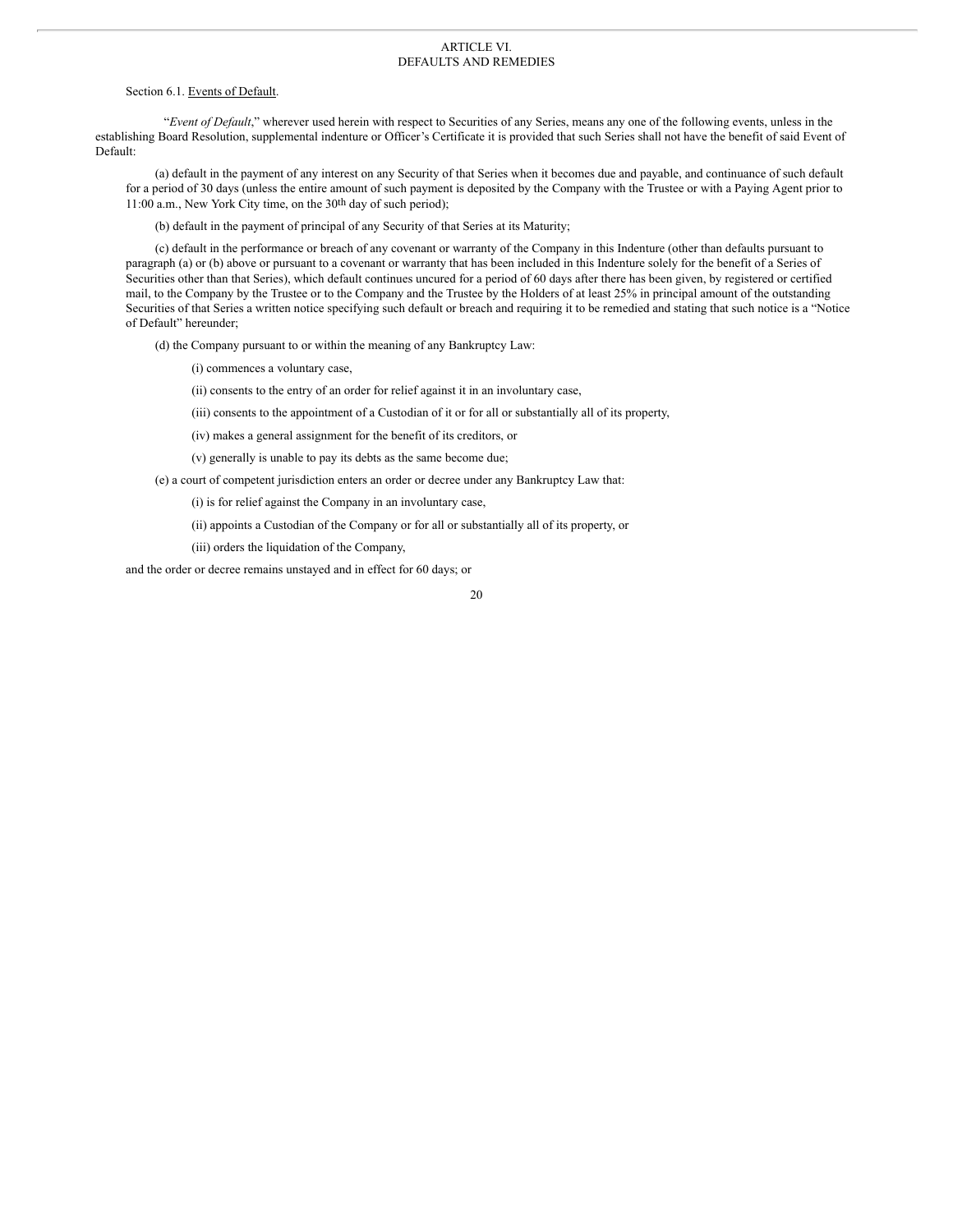(f) any other Event of Default provided with respect to Securities of that Series, which is specified in a Board Resolution, a supplemental indenture hereto or an Officer's Certificate, in accordance with Section 2.2.18.

The term "*Bankruptcy Law*" means title 11, U.S. Code or any similar Federal or State law for the relief of debtors. The term "*Custodian*" means any receiver, trustee, assignee, liquidator or similar official under any Bankruptcy Law.

The Company will provide the Trustee written notice of any Default or Event of Default within 30 days of becoming aware of the occurrence of such Default or Event of Default, which notice will describe in reasonable detail the status of such Default or Event of Default and what action the Company is taking or proposes to take in respect thereof.

#### Section 6.2. Acceleration of Maturity; Rescission and Annulment.

If an Event of Default with respect to Securities of any Series at the time outstanding occurs and is continuing (other than an Event of Default referred to in Section 6.1(d) or (e)) then in every such case the Trustee or the Holders of not less than 25% in principal amount of the outstanding Securities of that Series may declare the principal amount (or, if any Securities of that Series are Discount Securities, such portion of the principal amount as may be specified in the terms of such Securities) of and accrued and unpaid interest, if any, on all of the Securities of that Series to be due and payable immediately, by a notice in writing to the Company (and to the Trustee if given by Holders), and upon any such declaration such principal amount (or specified amount) and accrued and unpaid interest, if any, shall become immediately due and payable. If an Event of Default specified in Section 6.1(d) or (e) shall occur, the principal amount (or specified amount) of and accrued and unpaid interest, if any, on all outstanding Securities shall *ipso facto* become and be immediately due and payable without any declaration or other act on the part of the Trustee or any Holder.

At any time after such a declaration of acceleration with respect to any Series has been made and before a judgment or decree for payment of the money due has been obtained by the Trustee as hereinafter in this Article provided, the Holders of a majority in principal amount of the outstanding Securities of that Series, by written notice to the Company and the Trustee, may rescind and annul such declaration and its consequences if all Events of Default with respect to Securities of that Series, other than the non-payment of the principal and interest, if any, of Securities of that Series which have become due solely by such declaration of acceleration, have been cured or waived as provided in Section 6.13.

No such rescission shall affect any subsequent Default or impair any right consequent thereon.

Section 6.3. Collection of Indebtedness and Suits for Enforcement by Trustee.

#### The Company covenants that if:

(a) default is made in the payment of any interest on any Security when such interest becomes due and payable and such default continues for a period of 30 days,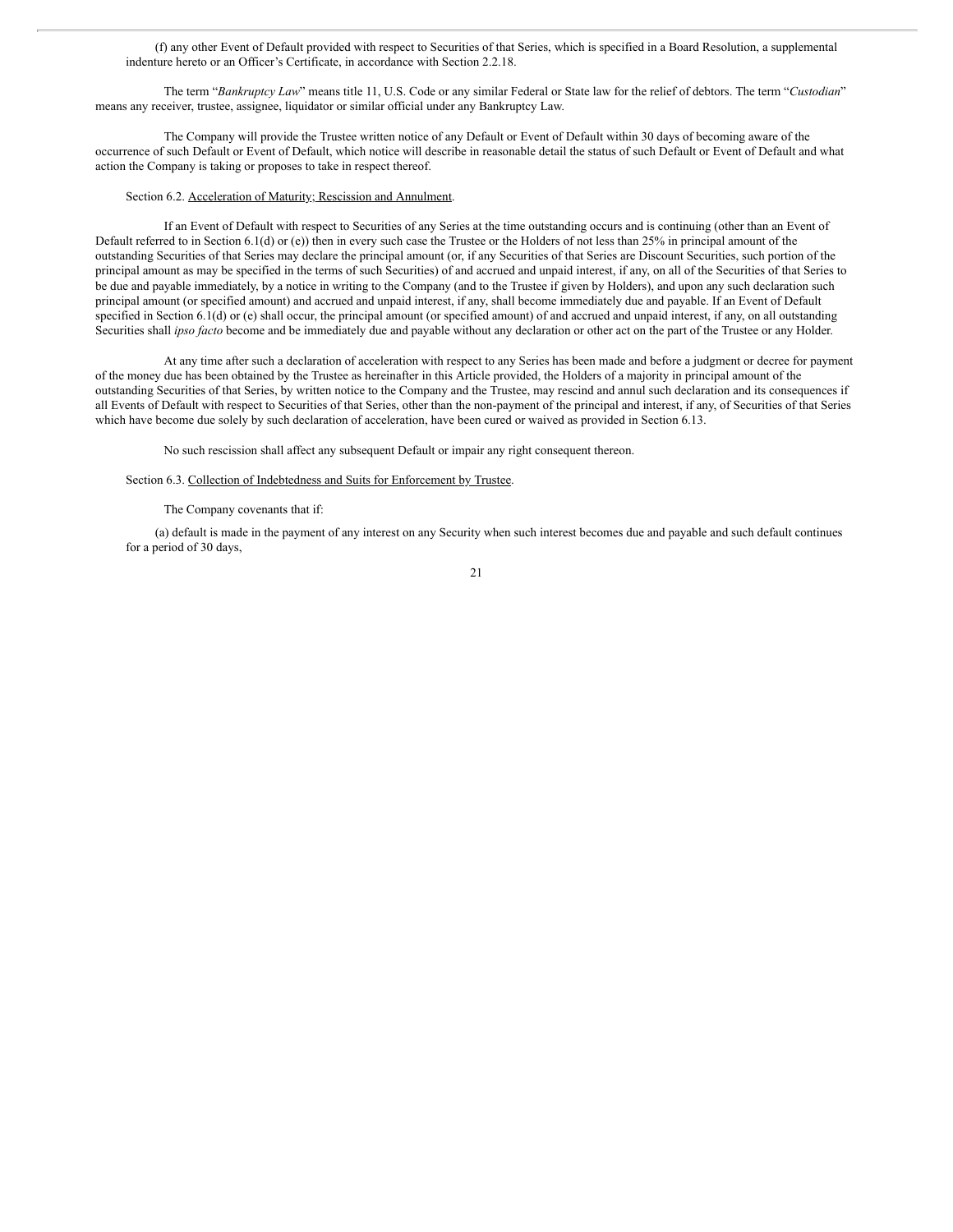(b) default is made in the payment of principal of any Security at the Maturity thereof, or

(c) default is made in the deposit of any sinking fund payment, if any, when and as due by the terms of a Security,

*then,* the Company will, upon demand of the Trustee, pay to it, for the benefit of the Holders of such Securities, the whole amount then due and payable on such Securities for principal and interest and, to the extent that payment of such interest shall be legally enforceable, interest on any overdue principal and any overdue interest at the rate or rates prescribed therefor in such Securities, and, in addition thereto, such further amount as shall be sufficient to cover the costs and expenses of collection, including the compensation, reasonable expenses, disbursements and advances of the Trustee, its agents and counsel.

If the Company fails to pay such amounts forthwith upon such demand, the Trustee, in its own name and as trustee of an express trust, may institute a judicial proceeding for the collection of the sums so due and unpaid, may prosecute such proceeding to judgment or final decree and may enforce the same against the Company or any other obligor upon such Securities and collect the moneys adjudged or deemed to be payable in the manner provided by law out of the property of the Company or any other obligor upon such Securities, wherever situated.

If an Event of Default with respect to any Securities of any Series occurs and is continuing, the Trustee, subject to Article VII hereof, may in its discretion proceed to protect and enforce its rights and the rights of the Holders of Securities of such Series by such appropriate judicial proceedings as the Trustee shall deem most effectual to protect and enforce any such rights, whether for the specific enforcement of any covenant or agreement in this Indenture or in aid of the exercise of any power granted herein, or to enforce any other proper remedy.

#### Section 6.4. Trustee May File Proofs of Claim.

In case of the pendency of any receivership, insolvency, liquidation, bankruptcy, reorganization, arrangement, adjustment, composition or other judicial proceeding relative to the Company or any other obligor upon the Securities or the property of the Company or of such other obligor or their creditors, the Trustee (irrespective of whether the principal of the Securities shall then be due and payable as therein expressed or by declaration or otherwise and irrespective of whether the Trustee shall have made any demand on the Company for the payment of overdue principal or interest) shall be entitled and empowered, by intervention in such proceeding or otherwise,

(a) to file and prove a claim for the whole amount of principal and interest owing and unpaid in respect of the Securities and to file such other papers or documents as may be necessary or advisable in order to have the claims of the Trustee (including any claim for the compensation, reasonable expenses, disbursements and advances of the Trustee, its agents and counsel) and of the Holders allowed in such judicial proceeding, and

(b) to collect and receive any moneys or other property payable or deliverable on any such claims and to distribute the same,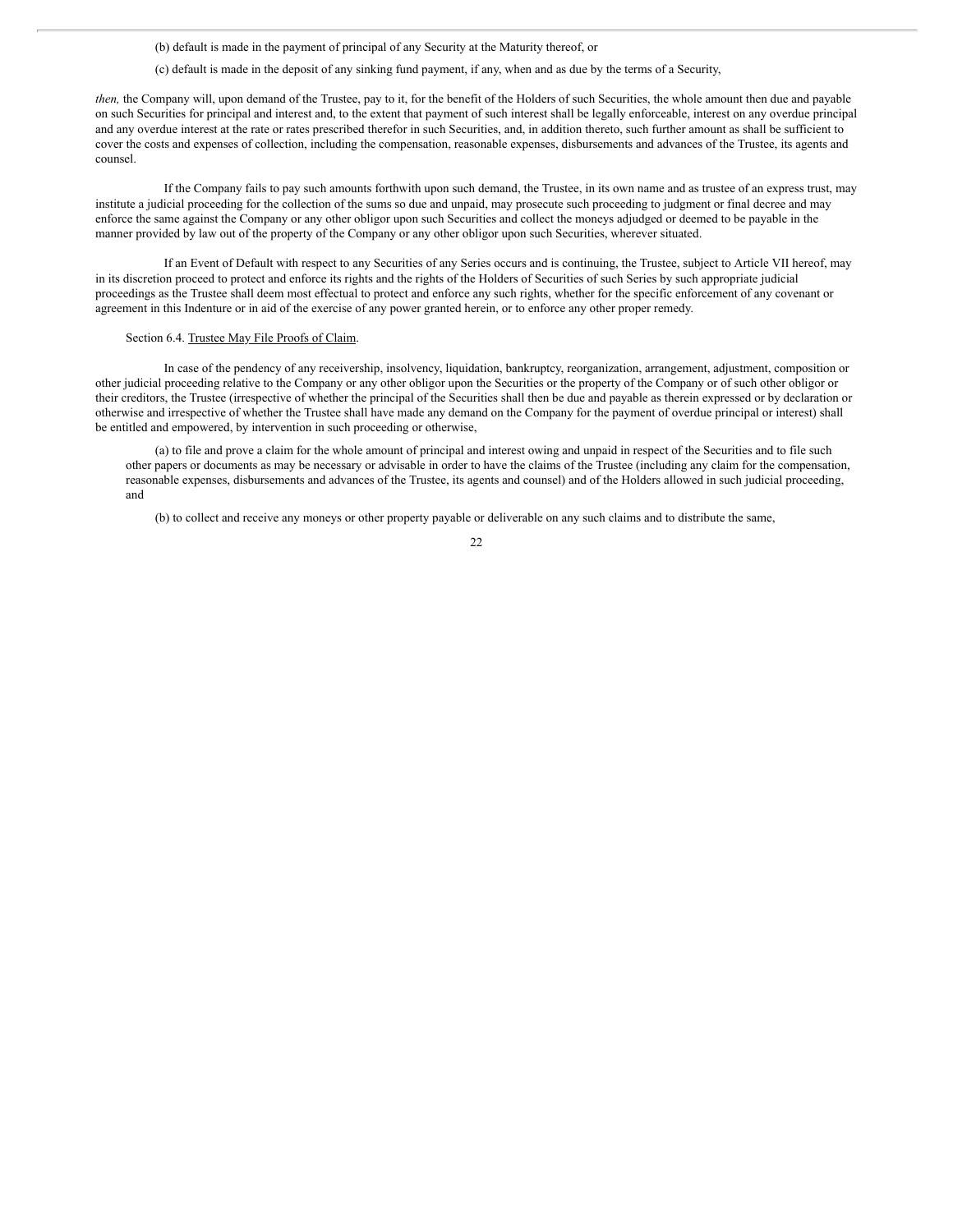and any custodian, receiver, assignee, trustee, liquidator, sequestrator or other similar official in any such judicial proceeding is hereby authorized by each Holder to make such payments to the Trustee and, in the event that the Trustee shall consent to the making of such payments directly to the Holders, to pay to the Trustee any amount due it for the compensation, reasonable expenses, disbursements and advances of the Trustee, its agents and counsel and any other amounts due the Trustee under Section 7.7.

Nothing herein contained shall be deemed to authorize the Trustee to authorize or consent to or accept or adopt on behalf of any Holder any plan of reorganization, arrangement, adjustment or composition affecting the Securities or the rights of any Holder thereof or to authorize the Trustee to vote in respect of the claim of any Holder in any such proceeding.

#### Section 6.5. Trustee May Enforce Claims Without Possession of Securities.

All rights of action and claims under this Indenture or the Securities may be prosecuted and enforced by the Trustee without the possession of any of the Securities or the production thereof in any proceeding relating thereto, and any such proceeding instituted by the Trustee shall be brought in its own name as trustee of an express trust, and any recovery of judgment shall, after provision for the payment of the compensation, reasonable expenses, disbursements and advances of the Trustee, its agents and counsel, be for the ratable benefit of the Holders of the Securities in respect of which such judgment has been recovered.

#### Section 6.6. Application of Money Collected.

Any money or property collected by the Trustee pursuant to this Article shall be applied in the following order, at the date or dates fixed by the Trustee and, in case of the distribution of such money or property on account of principal or interest, upon presentation of the Securities and the notation thereon of the payment if only partially paid and upon surrender thereof if fully paid:

#### First: To the payment of all amounts due the Trustee under Section 7.7; and

Second: To the payment of the amounts then due and unpaid for principal of and interest on the Securities in respect of which or for the benefit of which such money has been collected, ratably, without preference or priority of any kind, according to the amounts due and payable on such Securities for principal and interest, respectively; and

#### Third: To the Company.

#### Section 6.7. Limitation on Suits.

No Holder of any Security of any Series shall have any right to institute any proceeding, judicial or otherwise, with respect to this Indenture, or for the appointment of a receiver or trustee, or for any other remedy hereunder, unless

(a) such Holder has previously given written notice to the Trustee of a continuing Event of Default with respect to the Securities of that Series;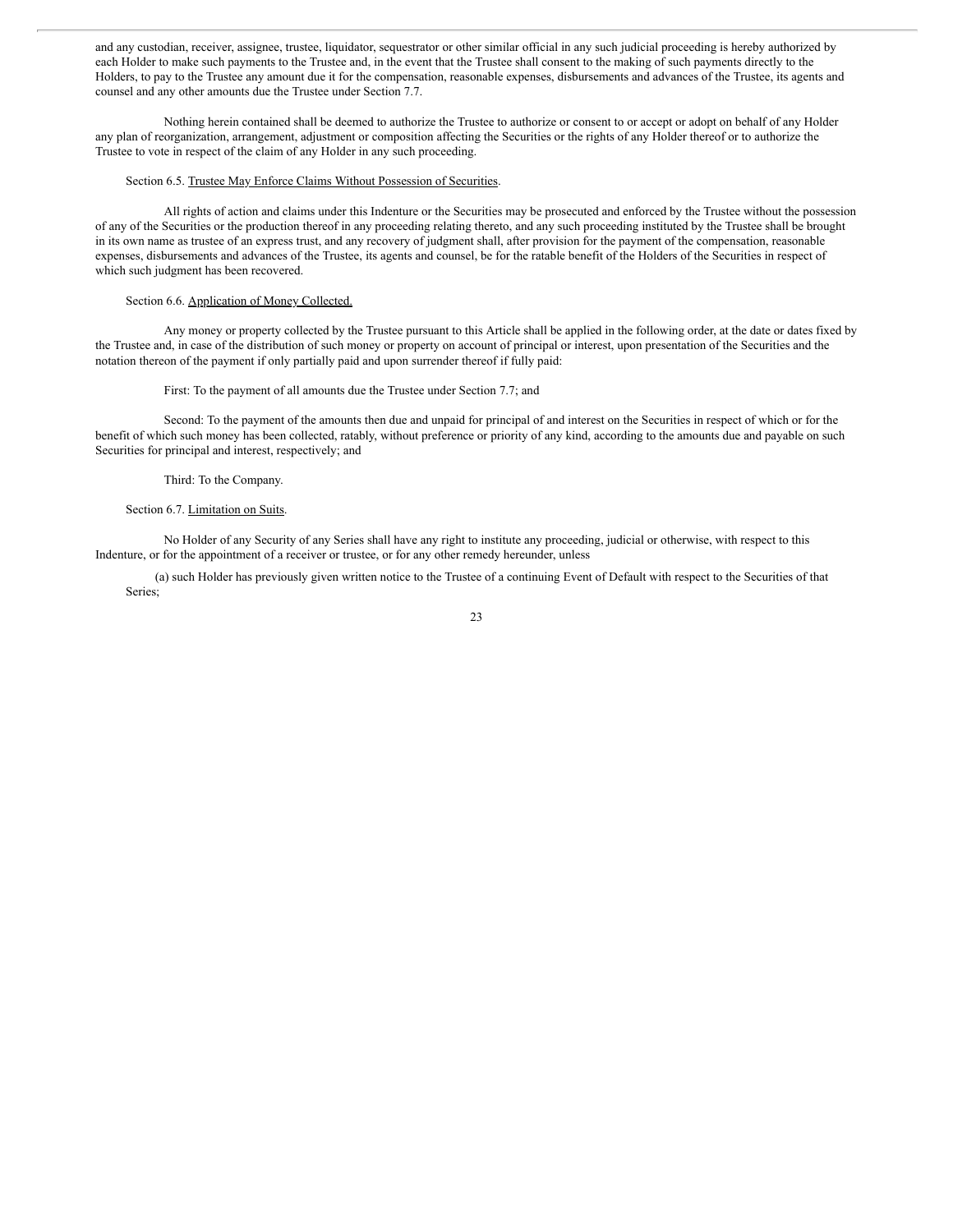(b) the Holders of not less than 25% in principal amount of the outstanding Securities of that Series shall have made written request to the Trustee to institute proceedings in respect of such Event of Default in its own name as Trustee hereunder;

(c) such Holder or Holders have offered to the Trustee indemnity or security satisfactory to the Trustee against the costs, expenses and liabilities which might be incurred by the Trustee in compliance with such request;

(d) the Trustee for 60 days after its receipt of such notice, request and offer of indemnity has failed to institute any such proceeding; and

(e) no direction inconsistent with such written request has been given to the Trustee during such 60-day period by the Holders of a majority in principal amount of the outstanding Securities of that Series;

it being understood, intended and expressly covenanted by the Holder of every Security with every other Holder and the Trustee that no one or more of such Holders shall have any right in any manner whatever by virtue of, or by availing of, any provision of this Indenture to affect, disturb or prejudice the rights of any other of such Holders, or to obtain or to seek to obtain priority or preference over any other of such Holders or to enforce any right under this Indenture, except in the manner herein provided and for the equal and ratable benefit of all such Holders of the applicable Series.

#### Section 6.8. Unconditional Right of Holders to Receive Principal and Interest.

Notwithstanding any other provision in this Indenture, the Holder of any Security shall have the right, which is absolute and unconditional, to receive payment of the principal of and interest, if any, on such Security on the Maturity of such Security, including the Stated Maturity expressed in such Security (or, in the case of redemption, on the redemption date) and to institute suit for the enforcement of any such payment, and such rights shall not be impaired without the consent of such Holder.

#### Section 6.9. Restoration of Rights and Remedies.

If the Trustee or any Holder has instituted any proceeding to enforce any right or remedy under this Indenture and such proceeding has been discontinued or abandoned for any reason or has been determined adversely to the Trustee or to such Holder, then and in every such case, subject to any determination in such proceeding, the Company, the Trustee and the Holders shall be restored severally and respectively to their former positions hereunder and thereafter all rights and remedies of the Trustee and the Holders shall continue as though no such proceeding had been instituted.

#### Section 6.10. Rights and Remedies Cumulative.

Except as otherwise provided with respect to the replacement or payment of mutilated, destroyed, lost or stolen Securities in Section 2.8, no right or remedy herein conferred upon or reserved to the Trustee or to the Holders is intended to be exclusive of any other right or remedy, and every right and remedy shall, to the extent permitted by law, be cumulative and in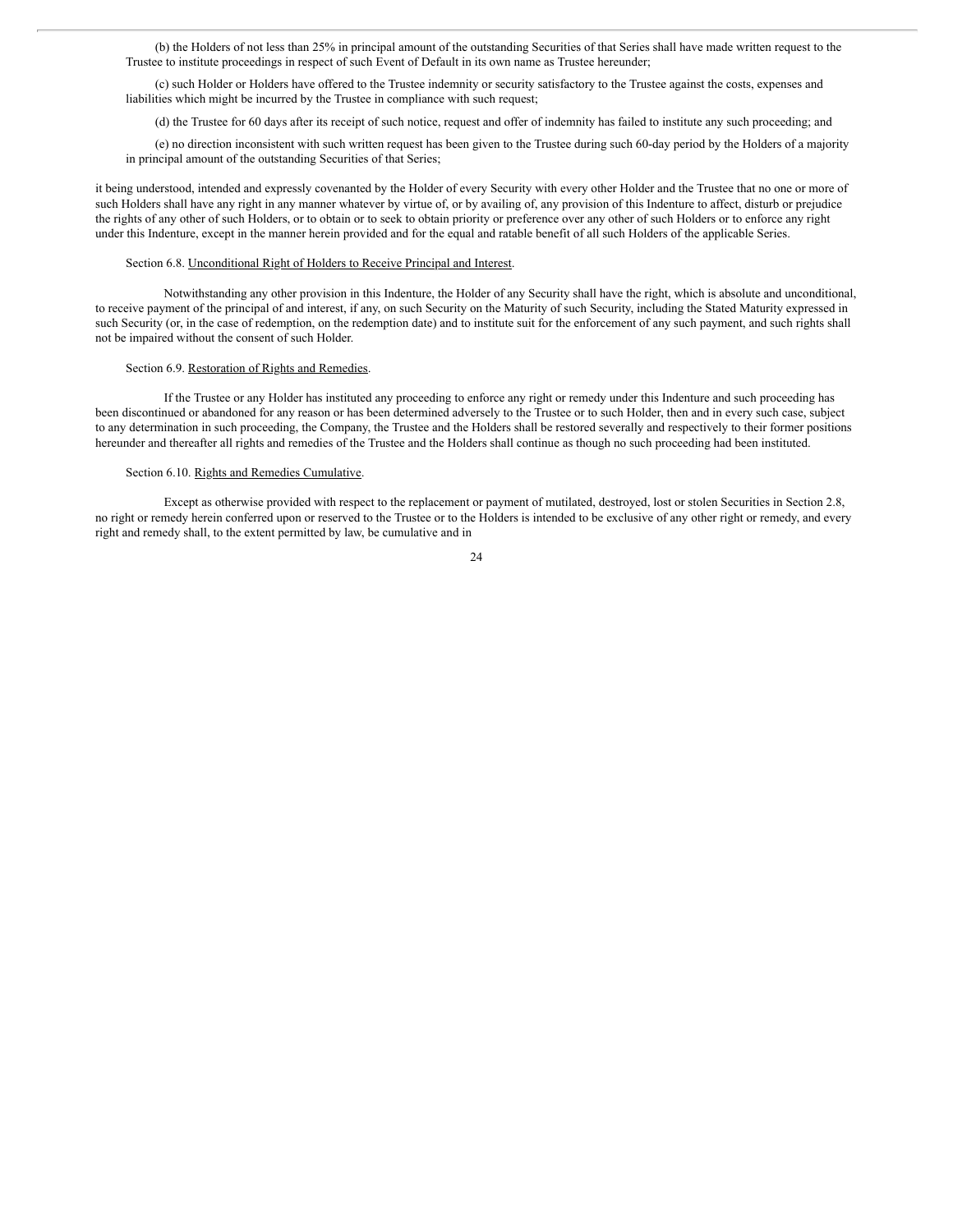addition to every other right and remedy given hereunder or now or hereafter existing at law or in equity or otherwise. The assertion or employment of any right or remedy hereunder, or otherwise, shall not, to the extent permitted by law, prevent the concurrent assertion or employment of any other appropriate right or remedy.

#### Section 6.11. Delay or Omission Not Waiver.

No delay or omission of the Trustee or of any Holder of any Securities to exercise any right or remedy accruing upon any Event of Default shall impair any such right or remedy or constitute a waiver of any such Event of Default or an acquiescence therein. Every right and remedy given by this Article or by law to the Trustee or to the Holders may be exercised from time to time, and as often as may be deemed expedient, by the Trustee or by the Holders, as the case may be.

#### Section 6.12. Control by Holders.

The Holders of a majority in principal amount of the outstanding Securities of any Series shall have the right to direct the time, method and place of conducting any proceeding for any remedy available to the Trustee, or exercising any trust or power conferred on the Trustee, with respect to the Securities of such Series, provided that

(a) such direction shall not be in conflict with any rule of law or with this Indenture,

(b) the Trustee may take any other action deemed proper by the Trustee which is not inconsistent with such direction,

(c) subject to the provisions of Section 7.1, the Trustee shall have the right to decline to follow any such direction if the Trustee in good faith shall, by a Responsible Officer of the Trustee, determine that the proceeding so directed would involve the Trustee in personal liability, and

(d) prior to taking any action as directed under this Section 6.12, the Trustee shall be entitled to indemnity satisfactory to it against the costs, expenses and liabilities which might be incurred by it in compliance with such request or direction.

#### Section 6.13. Waiver of Past Defaults.

The Holders of not less than a majority in principal amount of the outstanding Securities of any Series may on behalf of the Holders of all the Securities of such Series, by written notice to the Trustee and the Company, waive any past Default hereunder with respect to such Series and its consequences, except a Default in the payment of the principal of or interest on any Security of such Series (provided, however, that the Holders of a majority in principal amount of the outstanding Securities of any Series may rescind an acceleration and its consequences, including any related payment default that resulted from such acceleration). Upon any such waiver, such Default shall cease to exist, and any Event of Default arising therefrom shall be deemed to have been cured, for every purpose of this Indenture; but no such waiver shall extend to any subsequent or other Default or impair any right consequent thereon.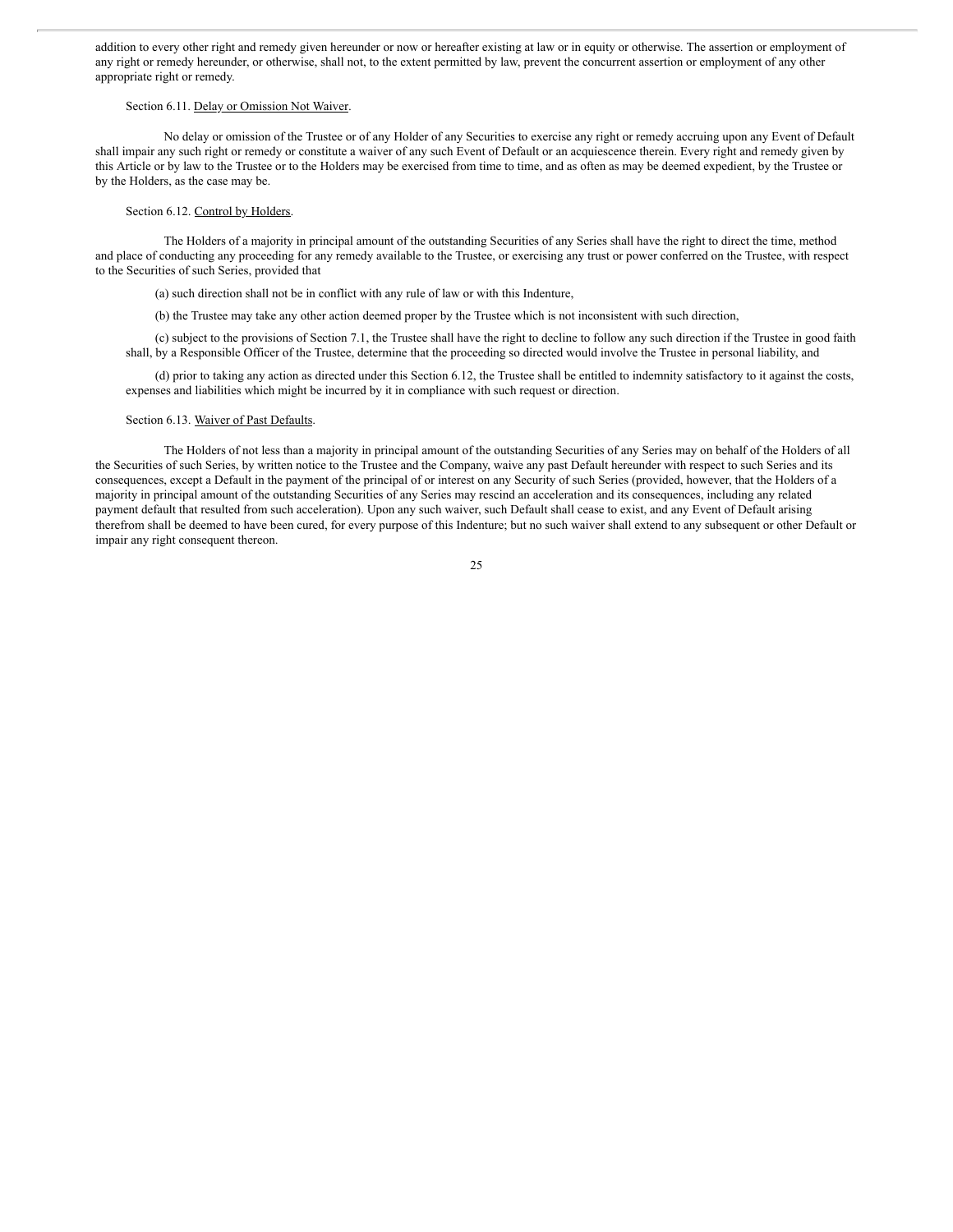#### Section 6.14. Undertaking for Costs.

All parties to this Indenture agree, and each Holder of any Security by his acceptance thereof shall be deemed to have agreed, that any court may in its discretion require, in any suit for the enforcement of any right or remedy under this Indenture, or in any suit against the Trustee for any action taken, suffered or omitted by it as Trustee, the filing by any party litigant in such suit of an undertaking to pay the costs of such suit, and that such court may in its discretion assess reasonable costs, including reasonable attorneys' fees, against any party litigant in such suit, having due regard to the merits and good faith of the claims or defenses made by such party litigant; but the provisions of this Section shall not apply to any suit instituted by the Company, to any suit instituted by the Trustee, to any suit instituted by any Holder or group of Holders, holding in the aggregate more than 10% in principal amount of the outstanding Securities of any Series, or to any suit instituted by any Holder for the enforcement of the payment of the principal of or interest on any Security on or after the Maturity of such Security, including the Stated Maturity expressed in such Security (or, in the case of redemption, on the redemption date).

#### ARTICLE VII. TRUSTEE

Section 7.1. Duties of Trustee.

(a) If an Event of Default has occurred and is continuing, the Trustee shall exercise the rights and powers vested in it by this Indenture and use the same degree of care and skill in their exercise as a prudent person would exercise or use under the circumstances in the conduct of such person's own affairs.

(b) Except during the continuance of an Event of Default:

(i) The Trustee need perform only those duties that are specifically set forth in this Indenture and no others, and no implied covenants or obligations will be read into this Indenture against the Trustee.

(ii) In the absence of bad faith on its part, the Trustee may conclusively rely, as to the truth of the statements and the correctness of the opinions expressed therein, upon Officer's Certificates or Opinions of Counsel furnished to the Trustee and conforming to the requirements of this Indenture; however, in the case of any such Officer's Certificates or Opinions of Counsel which by any provisions hereof are specifically required to be furnished to the Trustee, the Trustee shall examine such Officer's Certificates and Opinions of Counsel to determine whether or not they conform to the form requirements of this Indenture.

(c) The Trustee may not be relieved from liability for its own negligent action, its own negligent failure to act or its own willful misconduct, except that:

(i) This paragraph does not limit the effect of paragraph (b) of this Section.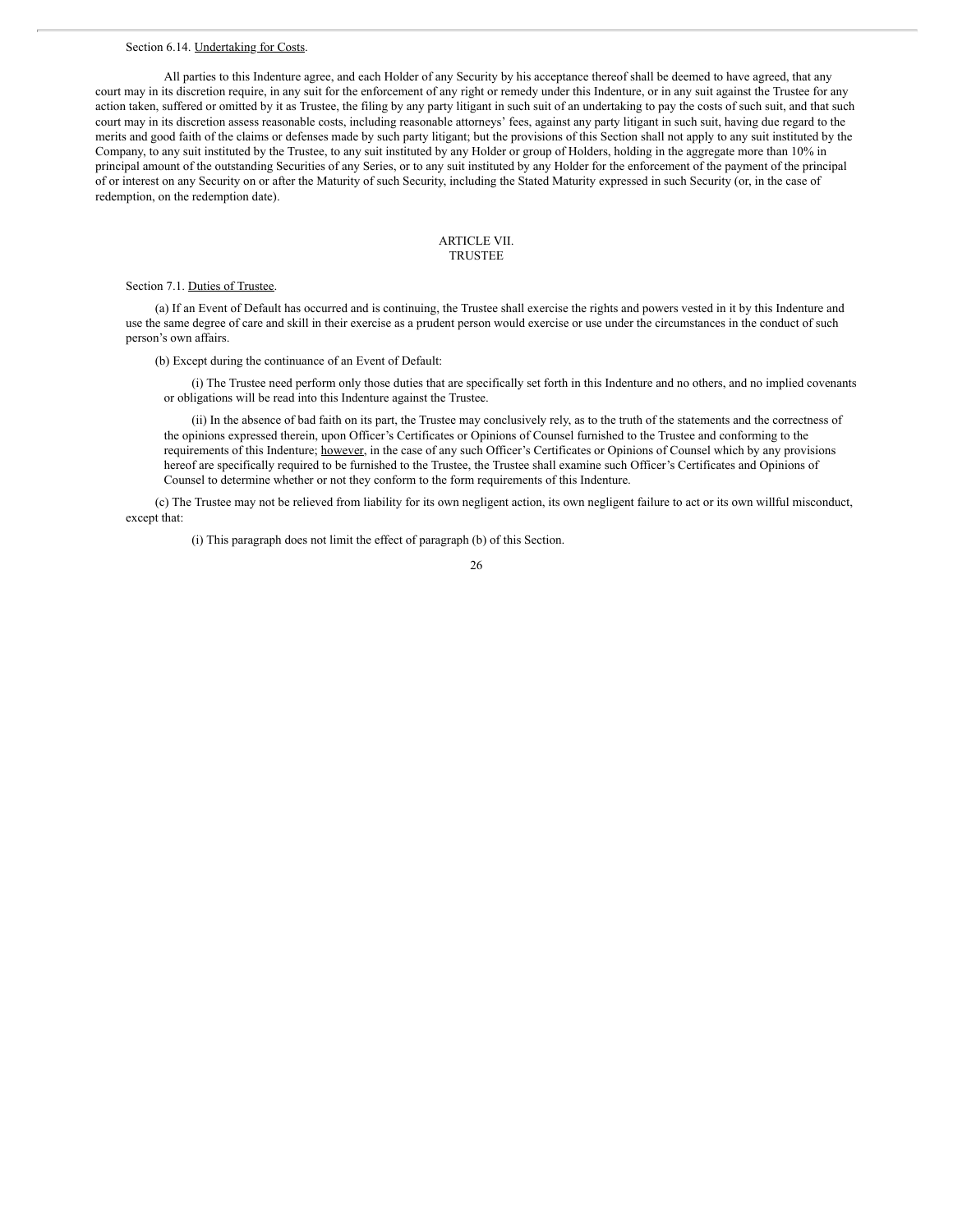(ii) The Trustee shall not be liable for any error of judgment made in good faith by a Responsible Officer, unless it is proved that the Trustee was negligent in ascertaining the pertinent facts.

(iii) The Trustee shall not be liable with respect to any action taken, suffered or omitted to be taken by it with respect to Securities of any Series in good faith in accordance with the direction of the Holders of a majority in principal amount of the outstanding Securities of such Series relating to the time, method and place of conducting any proceeding for any remedy available to the Trustee, or exercising any trust or power conferred upon the Trustee, under this Indenture with respect to the Securities of such Series in accordance with Section 6.12.

(d) Every provision of this Indenture that in any way relates to the Trustee is subject to paragraph (a), (b) and (c) of this Section.

(e) The Trustee may refuse to perform any duty or exercise any right or power unless it receives indemnity satisfactory to it against the costs, expenses and liabilities which might be incurred by it in performing such duty or exercising such right or power.

(f) The Trustee shall not be liable for interest on any money received by it except as the Trustee may agree in writing with the Company. Money held in trust by the Trustee need not be segregated from other funds except to the extent required by law.

(g) No provision of this Indenture shall require the Trustee to risk its own funds or otherwise incur any financial liability in the performance of any of its duties or in the exercise of any of its rights or powers, if adequate indemnity against such risk is not assured to the Trustee in its satisfaction.

(h) The Paying Agent, the Notice Agent, the Registrar, any authenticating agent and the Trustee when acting in any other capacity hereunder shall be entitled to the protections and immunities as are set forth in this Article VII.

(i) The rights, privileges, protections, immunities and benefits given to the Trustee, including its right to be indemnified, are extended to, and will be enforceable by, the Trustee in each of its capacities under this Indenture.

#### Section 7.2. Rights of Trustee.

(a) The Trustee may rely on and shall be protected in acting or refraining from acting upon any document (whether in its original or facsimile form) believed by it to be genuine and to have been signed or presented by the proper person. The Trustee need not investigate any fact or matter stated in the document.

(b) Before the Trustee acts or refrains from acting, it may require an Officer's Certificate or an Opinion of Counsel or both. The Trustee shall not be liable for any action it takes or omits to take in good faith in reliance on such Officer's Certificate or Opinion of Counsel.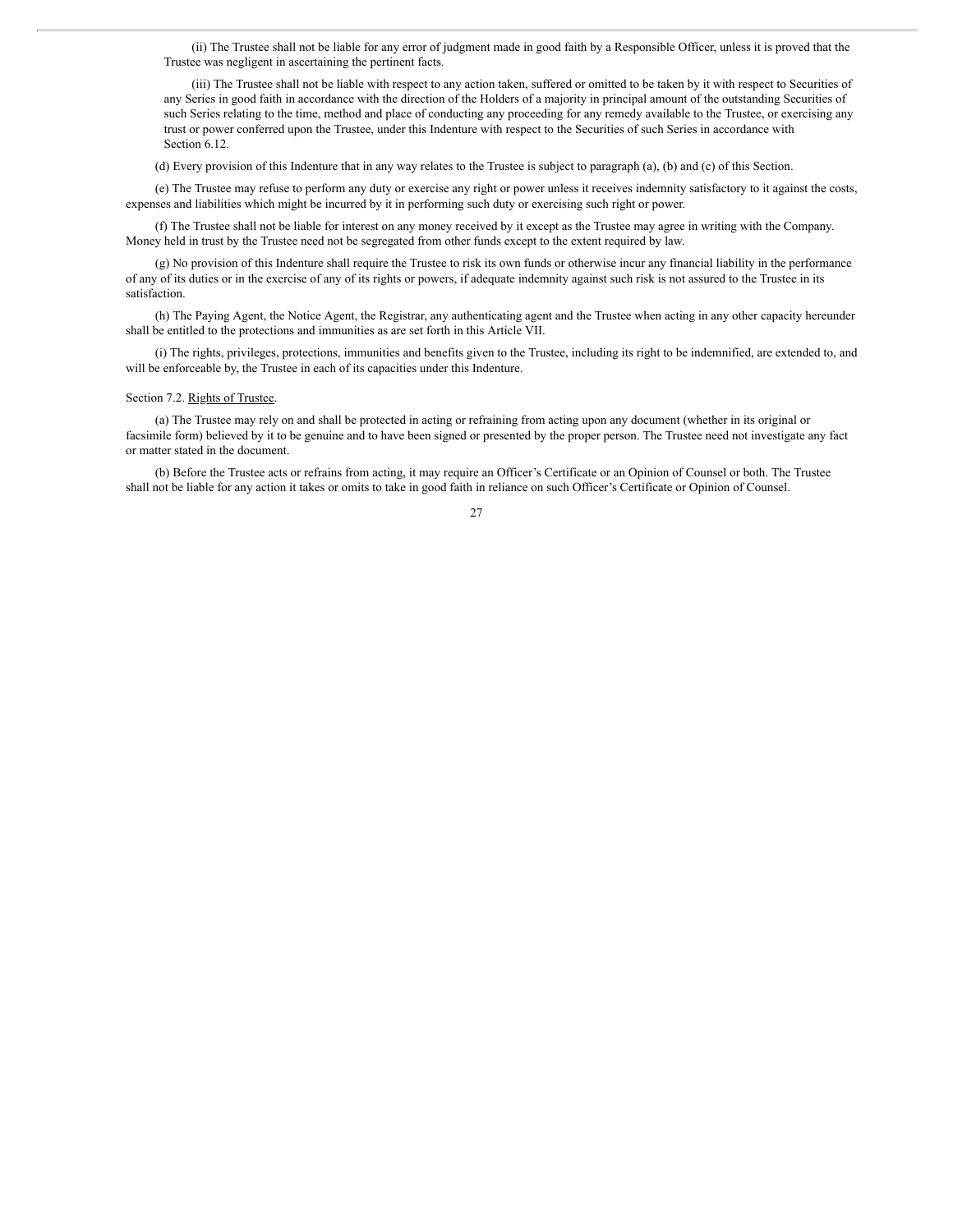(c) The Trustee may act through agents and shall not be responsible for the misconduct or negligence of any agent appointed with due care. No Depositary shall be deemed an agent of the Trustee, and the Trustee shall not be responsible for any act or omission by any Depositary.

(d) The Trustee shall not be liable for any action it takes or omits to take in good faith which it believes to be authorized or within its rights or powers.

(e) The Trustee may consult with counsel and the advice of such counsel or any Opinion of Counsel shall be full and complete authorization and protection in respect of any action taken, suffered or omitted by it hereunder in good faith and in reliance thereon.

(f) The Trustee shall be under no obligation to exercise any of the rights or powers vested in it by this Indenture at the request or direction of any of the Holders of Securities unless such Holders shall have offered to the Trustee security or indemnity satisfactory to it against the costs, expenses and liabilities which might be incurred by it in compliance with such request or direction.

(g) The Trustee shall not be bound to make any investigation into the facts or matters stated in any resolution, certificate, statement, instrument, opinion, report, notice, request, direction, consent, order, bond, debenture, note, other evidence of indebtedness or other paper or document, but the Trustee, in its discretion, may make such further inquiry or investigation into such facts or matters as it may see fit.

(h) The Trustee shall not be deemed to have notice of any Default or Event of Default unless a Responsible Officer of the Trustee has actual knowledge thereof or unless written notice of any event which is in fact such a default is received by a Responsible Officer at the Corporate Trust Office of the Trustee, and such notice references the Securities generally or the Securities of a particular Series and this Indenture.

(i) In no event shall the Trustee be liable to any person for special, punitive, indirect, consequential or incidental loss or damage of any kind whatsoever (including but not limited to lost profits), even if the Trustee has been advised of the likelihood of such loss or damage.

(j) The permissive right of the Trustee to take the actions permitted by this Indenture shall not be construed as an obligation or duty to do so.

(k) The Trustee will not be required to give any bond or surety in respect of the execution of this Indenture or otherwise.

Section 7.3. Individual Rights of Trustee.

The Trustee in its individual or any other capacity may become the owner or pledgee of Securities and may otherwise deal with the Company or an Affiliate of the Company with the same rights it would have if it were not Trustee. Any Agent may do the same with like rights. The Trustee is also subject to Sections 7.10 and 7.11.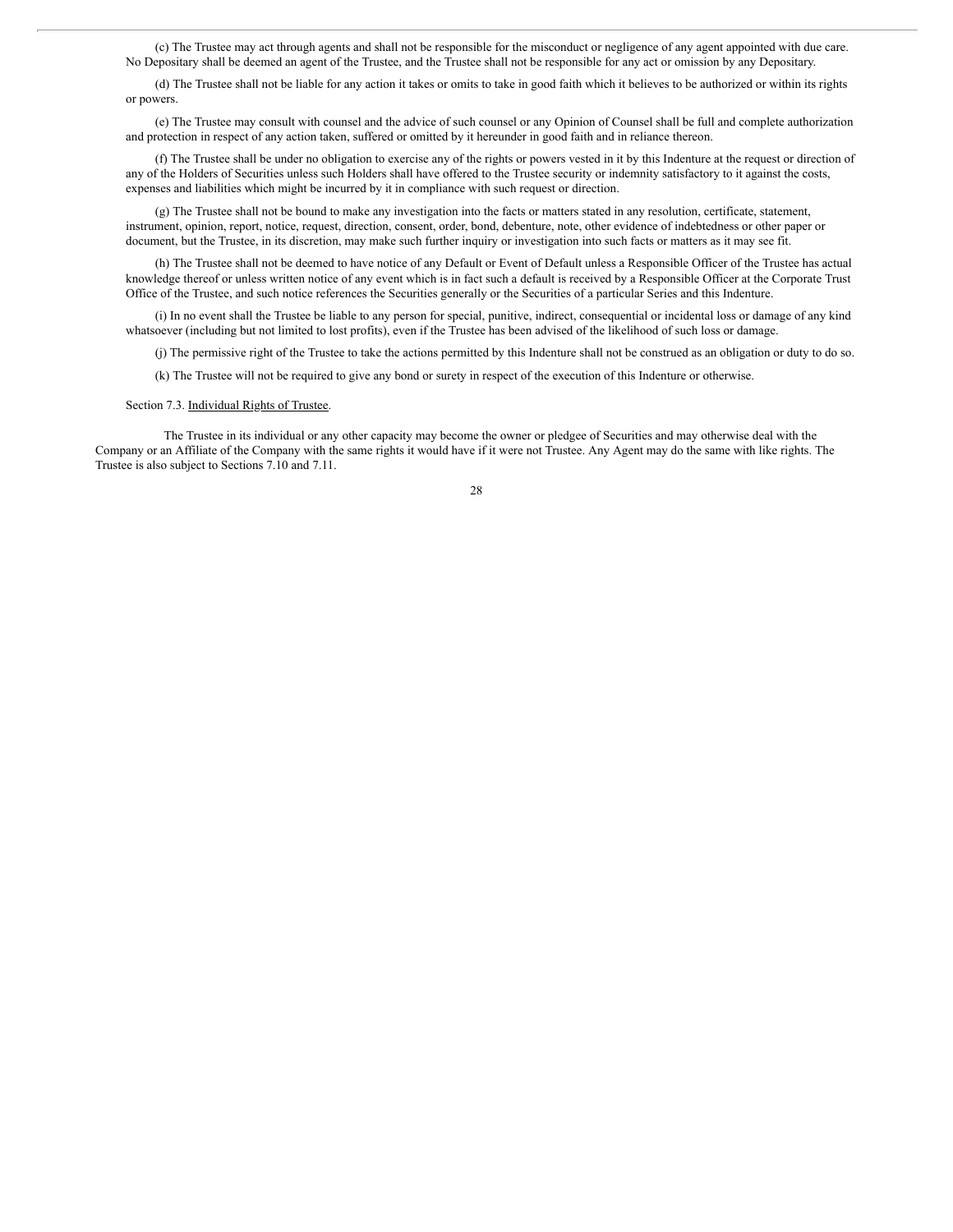#### Section 7.4. Trustee's Disclaimer.

The Trustee makes no representation as to the validity or adequacy of this Indenture or the Securities. The Trustee shall not be accountable for the Company's use of the proceeds from the Securities and shall not be responsible for any statement in the Securities other than its certificate of authentication.

# Section 7.5. Notice of Defaults.

If a Default or Event of Default occurs and is continuing with respect to the Securities of any Series and if it is known to a Responsible Officer of the Trustee, the Trustee shall send to each Holder of the Securities of that Series notice of a Default or Event of Default within 90 days after it occurs or, if later, after a Responsible Officer of the Trustee has knowledge of such Default or Event of Default. Except in the case of a Default or Event of Default in payment of principal of or interest on any Security of any Series, the Trustee may withhold the notice if and so long as its corporate trust committee or a committee of its Responsible Officers in good faith determines that withholding the notice is in the interests of Holders of that Series. The Trustee will not be deemed to have notice or be charged with knowledge of any Default or Event of Default unless written notice thereof has been received by a Responsible Officer, and such notice references the applicable Series of Securities and this Indenture and states on its face that a Default or Event of Default has occurred.

## Section 7.6. Reports by Trustee to Holders.

Within 60 days after each anniversary of the date of this Indenture, the Trustee shall transmit by mail to all Holders, as their names and addresses appear on the register kept by the Registrar, a brief report dated as of such anniversary date, in accordance with, and to the extent required under, TIA § 313.

A copy of each report at the time of its mailing to Holders of any Series shall be filed with the SEC and each national securities exchange on which the Securities of that Series are listed. The Company shall promptly notify the Trustee in writing when Securities of any Series are listed on any national securities exchange.

### Section 7.7. Compensation and Indemnity.

The Company shall pay to the Trustee from time to time compensation for its services as the Company and the Trustee shall from time to time agree upon in writing. The Trustee's compensation shall not be limited by any law on compensation of a trustee of an express trust. The Company shall reimburse the Trustee upon request for all reasonable out-of-pocket expenses incurred by it. Such expenses shall include the reasonable compensation and expenses of the Trustee's agents and counsel.

The Company shall indemnify each of the Trustee and any predecessor Trustee (including for the cost of defending itself) against any cost, expense or liability, including taxes (other than taxes based upon, measured by or determined by the income of the Trustee) incurred by it except as set forth in the next paragraph in the performance of its duties under this Indenture as Trustee or Agent. The Trustee shall notify the Company promptly of any claim for which it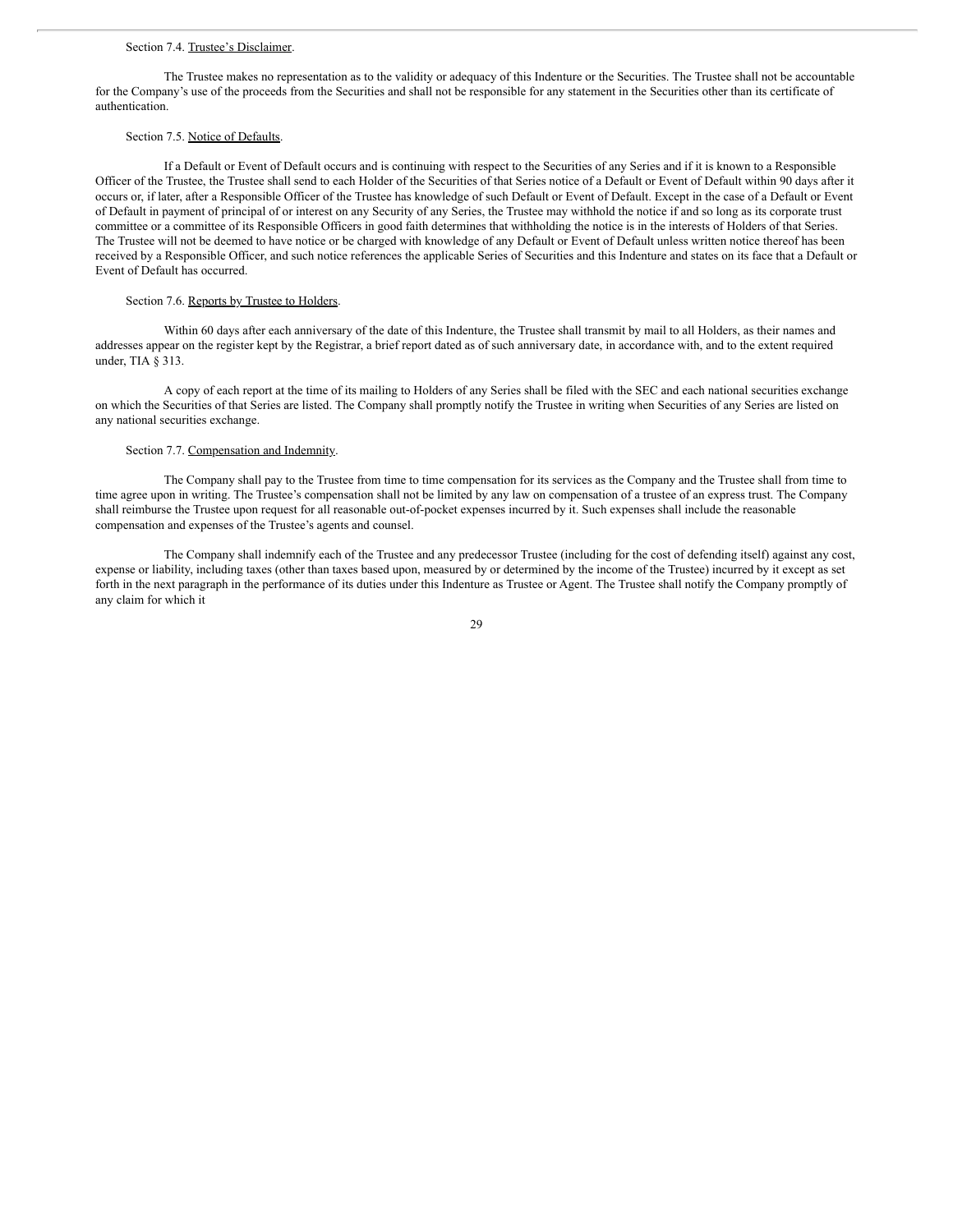may seek indemnity. Failure by the Trustee to so notify the Company shall not relieve the Company of its obligations hereunder, unless and to the extent that the Company is materially prejudiced thereby. The Company shall defend the claim and the Trustee shall cooperate in the defense. The Trustee may have separate counsel, and the Company shall pay the reasonable fees and expenses of such counsel. The Company need not pay for any settlement made without its consent, which consent will not be unreasonably withheld. This indemnification shall apply to officers, directors, employees, shareholders and agents of the Trustee.

The Company need not reimburse any expense or indemnify against any loss or liability incurred by the Trustee or by any officer, director, employee, shareholder or agent of the Trustee through willful misconduct or negligence, as determined by a final decision of a court of competent jurisdiction.

To secure the Company's payment obligations in this Section, the Trustee shall have a lien prior to the Securities of any Series on all money or property held or collected by the Trustee, except that held in trust to pay principal of and interest on particular Securities of that Series.

When the Trustee incurs expenses or renders services after an Event of Default specified in Section 6.1(d) or (e) occurs, the expenses and the compensation for the services are intended to constitute expenses of administration under any Bankruptcy Law.

The provisions of this Section shall survive the termination of this Indenture and the resignation or removal of the Trustee.

### Section 7.8. Replacement of Trustee.

A resignation or removal of the Trustee and appointment of a successor Trustee shall become effective only upon the successor Trustee's acceptance of appointment as provided in this Section.

The Trustee may resign with respect to the Securities of one or more Series by so notifying the Company at least 30 days prior to the date of the proposed resignation. The Holders of a majority in principal amount of the Securities of any Series may remove the Trustee with respect to that Series by so notifying the Trustee and the Company. The Company may remove the Trustee with respect to Securities of one or more Series if:

(a) the Trustee fails to comply with Section 7.10;

(b) the Trustee is adjudged a bankrupt or an insolvent or an order for relief is entered with respect to the Trustee under any Bankruptcy Law;

(c) a Custodian or public officer takes charge of the Trustee or its property; or

(d) the Trustee becomes incapable of acting.

If the Trustee resigns or is removed or if a vacancy exists in the office of Trustee for any reason, the Company shall promptly appoint a successor Trustee. Within one year after the successor Trustee takes office, the Holders of a majority in principal amount of the then outstanding Securities may appoint a successor Trustee to replace the successor Trustee appointed by the Company.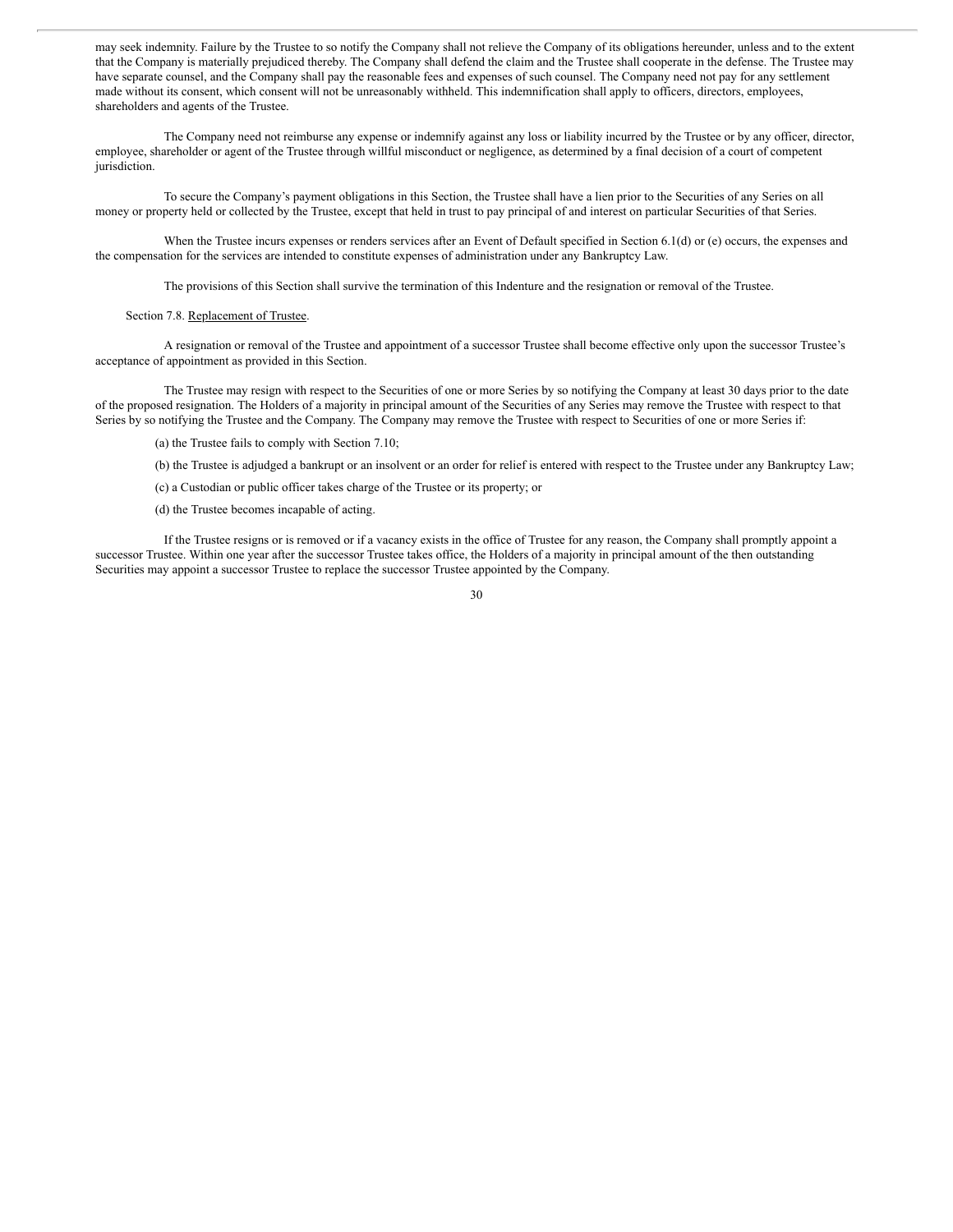If a successor Trustee with respect to the Securities of any one or more Series does not take office within 60 days after the retiring Trustee resigns or is removed, the retiring Trustee, the Company or the Holders of at least a majority in principal amount of the Securities of the applicable Series may petition any court of competent jurisdiction for the appointment of a successor Trustee.

A successor Trustee shall deliver a written acceptance of its appointment to the retiring Trustee and to the Company. Immediately after that, the retiring Trustee shall transfer all property held by it as Trustee to the successor Trustee subject to the lien provided for in Section 7.7, the resignation or removal of the retiring Trustee shall become effective, and the successor Trustee shall have all the rights, powers and duties of the Trustee with respect to each Series of Securities for which it is acting as Trustee under this Indenture. A successor Trustee shall send a notice of its succession to each Holder of each such Series. Notwithstanding replacement of the Trustee pursuant to this Section 7.8, the Company's obligations under Section 7.7 hereof shall continue for the benefit of the retiring Trustee with respect to expenses and liabilities incurred by it for actions taken or omitted to be taken in accordance with its rights, powers and duties under this Indenture prior to such replacement.

## Section 7.9. Successor Trustee by Merger, Etc.

Any organization or entity into which the Trustee may be merged or converted or with which it may be consolidated, or any organization or entity resulting from any merger, conversion or consolidation to which the Trustee shall be a party, or any organization or entity succeeding to all or substantially all of the corporate trust business of the Trustee, shall be the successor of the Trustee hereunder, provided such organization or entity shall be otherwise qualified and eligible under Section 7.10, without the execution or filing of any paper or any further act on the part of any of the parties hereto.

#### Section 7.10. Eligibility; Disqualification.

This Indenture shall always have a Trustee who satisfies the requirements of TIA § 310(a)(1), (2) and (5). The Trustee shall always have a combined capital and surplus of at least \$25,000,000 as set forth in its most recent published annual report of condition. The Trustee shall comply with TIA § 310(b).

# Section 7.11. Preferential Collection of Claims Against Company.

The Trustee is subject to TIA § 311(a), excluding any creditor relationship listed in TIA § 311(b). A Trustee who has resigned or been removed shall be subject to TIA § 311(a) to the extent indicated.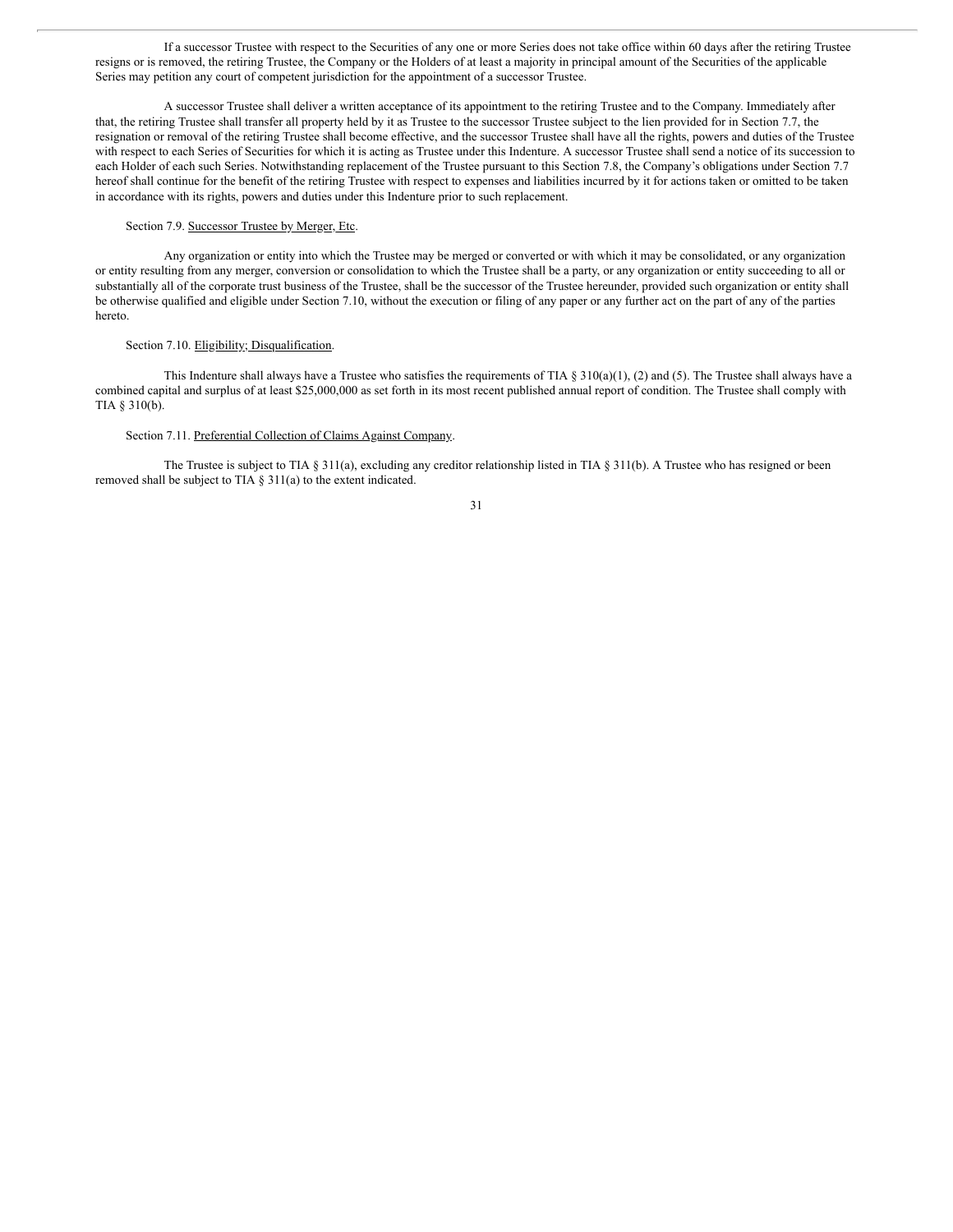#### ARTICLE VIII. SATISFACTION AND DISCHARGE; DEFEASANCE

#### Section 8.1. Satisfaction and Discharge of Indenture.

This Indenture shall upon Company Order be discharged with respect to the Securities of any Series and cease to be of further effect as to all Securities of such Series (except as hereinafter provided in this Section 8.1), and the Trustee, at the expense of the Company, shall execute instruments acknowledging satisfaction and discharge of this Indenture, when

(a) either

(i) all Securities of such Series theretofore authenticated and delivered (other than Securities that have been destroyed, lost or stolen and that have been replaced or paid) have been delivered to the Trustee for cancellation; or

(ii) all such Securities of such Series not theretofore delivered to the Trustee for cancellation:

(1) have become due and payable by reason of sending a notice of redemption or otherwise,

(2) will become due and payable at their Stated Maturity within one year,

(3) have been called for redemption or are to be called for redemption within one year under arrangements satisfactory to the Trustee for the giving of notice of redemption by the Trustee in the name, and at the expense, of the Company, or

(4) are deemed paid and discharged pursuant to Section 8.3, as applicable;

and the Company, in the case of  $(1)$ ,  $(2)$  or  $(3)$  above, has irrevocably deposited or caused to be deposited with the Trustee as trust funds in trust an amount of money or U.S. Government Obligations, which amount shall be sufficient for the purpose of paying and discharging each installment of principal (including mandatory sinking fund payments or analogous payments) of and interest on all the Securities of such Series on the dates such installments of principal or interest are due;

(b) the Company has paid or caused to be paid all other sums payable hereunder by the Company; and

(c) the Company has delivered to the Trustee an Officer's Certificate and an Opinion of Counsel, each stating that all conditions precedent provided for relating to the satisfaction and discharge contemplated by this Section have been complied with.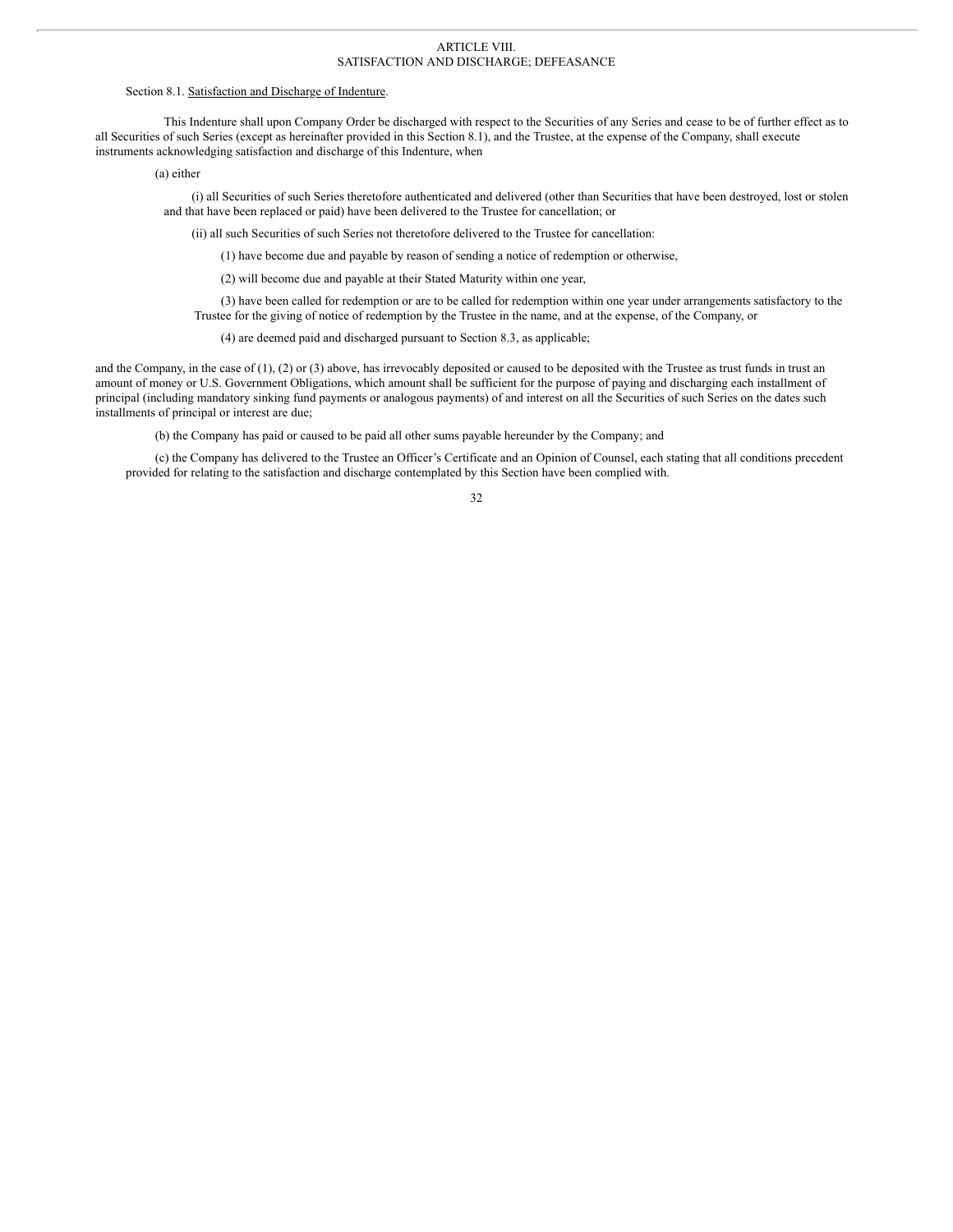Notwithstanding the satisfaction and discharge of this Indenture, (x) the obligations of the Company to the Trustee under Section 7.7, (y) if money shall have been deposited with the Trustee pursuant to clause (a) of this Section, the provisions of Sections 2.4, 2.7, 2.8, 8.2 and 8.5, and (z) the rights, powers, trusts and immunities of the Trustee hereunder and the Company's obligations in connection therewith shall survive.

#### Section 8.2. Application of Trust Funds; Indemnification.

(a) Subject to the provisions of Section 8.5, all money and U.S. Government Obligations or Foreign Government Obligations deposited with the Trustee pursuant to Section 8.1, 8.3 or 8.4 and all money received by the Trustee in respect of U.S. Government Obligations or Foreign Government Obligations deposited with the Trustee pursuant to Section 8.1, 8.3 or 8.4, shall be held in trust and applied by it, in accordance with the provisions of the Securities and this Indenture, to the payment, either directly or through any Paying Agent (including the Company acting as its own Paying Agent) as the Trustee may determine, to the persons entitled thereto, of the principal and interest for whose payment such money has been deposited with or received by the Trustee or to make mandatory sinking fund payments or analogous payments as contemplated by Sections 8.1, 8.3 or 8.4.

(b) The Company shall pay and shall indemnify the Trustee (which indemnity shall survive termination of this Indenture) against any tax, fee or other charge imposed on or assessed against U.S. Government Obligations or Foreign Government Obligations deposited pursuant to Sections 8.1, 8.3 or 8.4 or the interest and principal received in respect of such obligations other than any payable by or on behalf of Holders.

(c) The Trustee shall deliver or pay to the Company from time to time upon Company Order any U.S. Government Obligations or Foreign Government Obligations or money held by it as provided in Sections 8.3 or 8.4 which, in the opinion of a nationally recognized firm of independent certified public accountants or investment bank expressed in a written certification thereof delivered to the Trustee, are then in excess of the amount thereof which then would have been required to be deposited for the purpose for which such U.S. Government Obligations or Foreign Government Obligations or money were deposited or received. This provision shall not authorize the sale by the Trustee of any U.S. Government Obligations or Foreign Government Obligations held under this Indenture.

#### Section 8.3. Legal Defeasance of Securities of any Series.

Unless this Section 8.3 is otherwise specified, pursuant to Section 2.2, to be inapplicable to Securities of any Series, the Company shall be deemed to have paid and discharged the entire indebtedness on all the outstanding Securities of any Series on the 91st day after the date of the deposit referred to in subparagraph (d) hereof, and the provisions of this Indenture, as it relates to such outstanding Securities of such Series, shall no longer be in effect (and the Trustee, at the expense of the Company, shall, upon receipt of a Company Order, execute instruments acknowledging the same), except as to: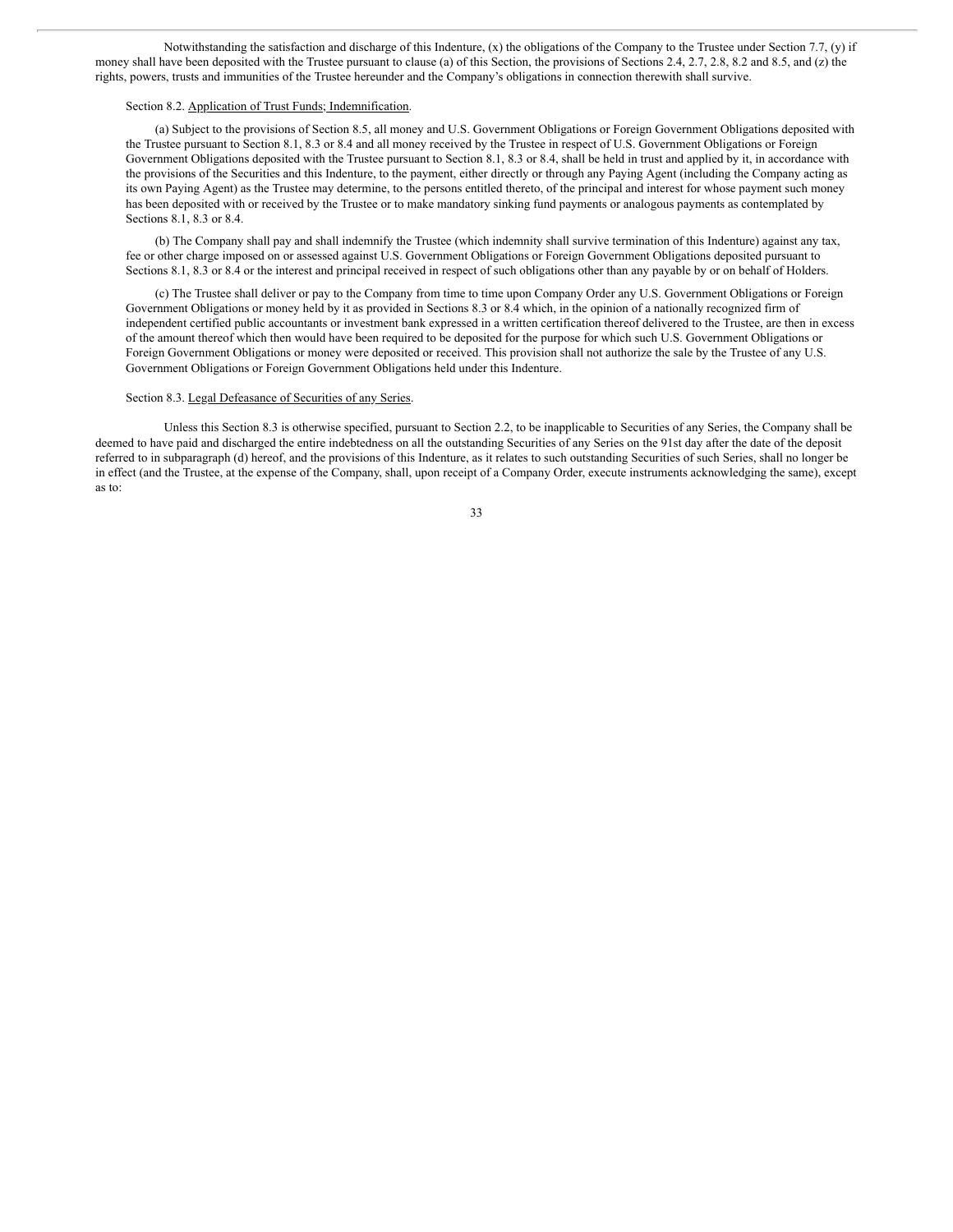(a) the rights of Holders of Securities of such Series to receive, from the trust funds described in subparagraph (d) hereof, (i) payment of the principal of and each installment of principal of and interest on the outstanding Securities of such Series on the Maturity of such principal or installment of principal or interest and (ii) the benefit of any mandatory sinking fund payments applicable to the Securities of such Series on the day on which such payments are due and payable in accordance with the terms of this Indenture and the Securities of such Series;

(b) the provisions of Sections 2.4, 2.5, 2.7, 2.8, 7.7, 8.2, 8.3, 8.5 and 8.6; and

(c) the rights, powers, trusts and immunities of the Trustee hereunder and the Company's obligations in connection therewith;

provided that, the following conditions shall have been satisfied:

(d) the Company shall have irrevocably deposited or caused to be deposited (except as provided in Section 8.2(c)) with the Trustee as trust funds specifically pledged as security for and dedicated solely to the benefit of the Holders of such Securities (i) in the case of Securities of such Series denominated in Dollars, cash in Dollars and/or U.S. Government Obligations or (ii) in the case of Securities of such Series denominated in a Foreign Currency (other than a composite currency), money and/or Foreign Government Obligations, which through the payment of interest and principal in respect thereof in accordance with their terms, will provide (and without reinvestment and assuming no tax liability will be imposed on such Trustee), not later than one day before the due date of any payment of money, an amount in cash, sufficient, in the opinion of a nationally recognized firm of independent public accountants or investment bank expressed in a written certification thereof delivered to the Trustee, to pay and discharge each installment of principal of and interest, on and any mandatory sinking fund payments in respect of all the Securities of such Series on the dates such installments of principal or interest and such sinking fund payments are due;

(e) such deposit will not result in a breach or violation of, or constitute a default under, this Indenture or any other agreement or instrument to which the Company is a party or by which it is bound;

(f) no Default or Event of Default with respect to the Securities of such Series shall have occurred and be continuing on the date of such deposit or during the period ending on the 91st day after such date;

(g) the Company shall have delivered to the Trustee an Officer's Certificate and an Opinion of Counsel to the effect that (i) the Company has received from, or there has been published by, the Internal Revenue Service a ruling or (ii) since the date of execution of this Indenture, there has been a change in the applicable Federal income tax law, in either case to the effect that, and based thereon such Opinion of Counsel shall confirm that, the Holders of the Securities of such Series will not recognize income, gain or loss for Federal income tax purposes as a result of such deposit, defeasance and discharge and will be subject to Federal income tax on the same amount and in the same manner and at the same times as would have been the case if such deposit, defeasance and discharge had not occurred;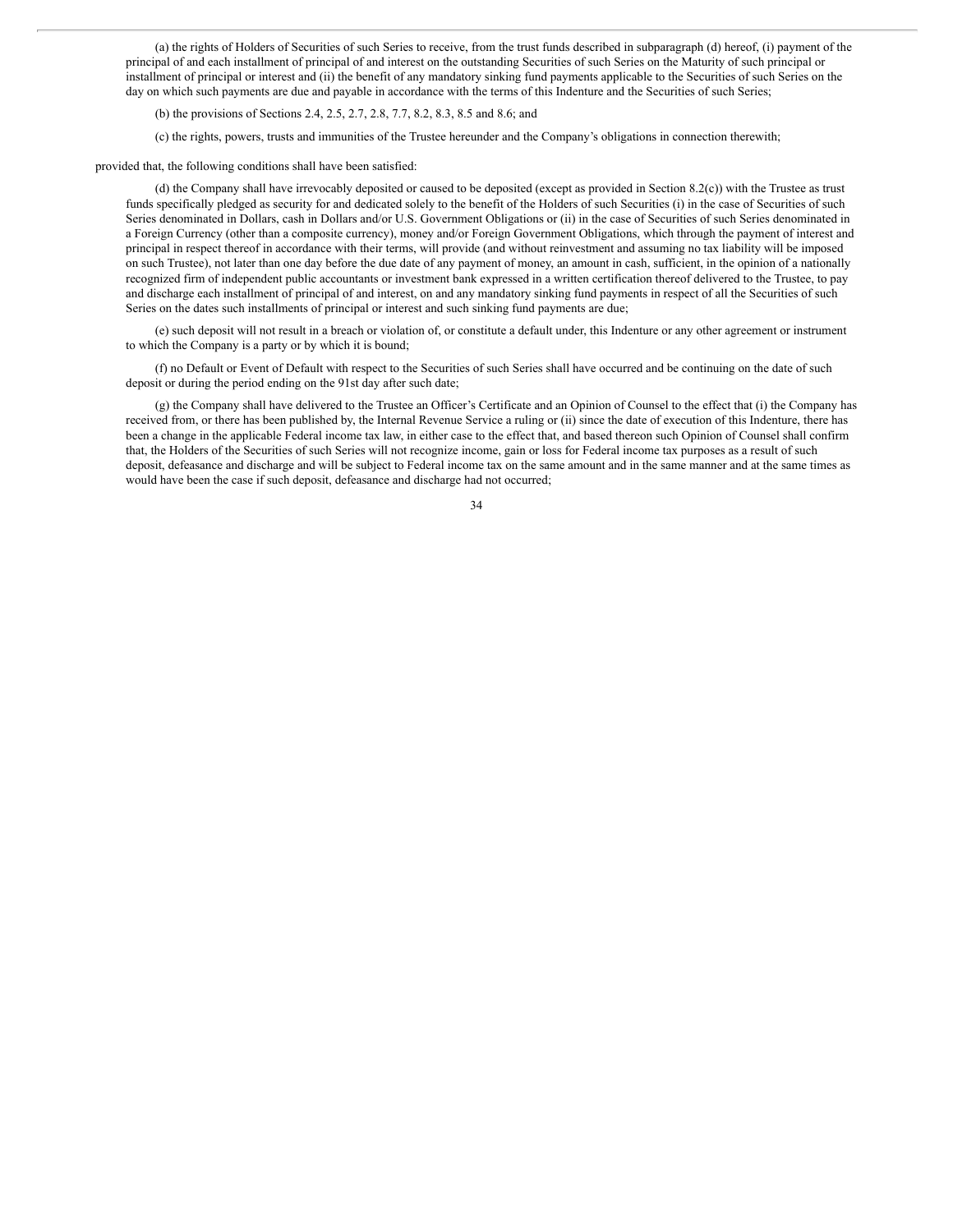(h) the Company shall have delivered to the Trustee an Officer's Certificate stating that the deposit was not made by the Company with the intent of defeating, hindering, delaying or defrauding any other creditors of the Company; and

(i) the Company shall have delivered to the Trustee an Officer's Certificate and an Opinion of Counsel, each stating that all conditions precedent provided for relating to the defeasance contemplated by this Section have been complied with.

#### Section 8.4. Covenant Defeasance.

Unless this Section 8.4 is otherwise specified pursuant to Section 2.2 to be inapplicable to Securities of any Series, the Company may omit to comply with respect to the Securities of any Series with any term, provision or condition set forth under Sections 4.2, 4.3, 4.4 and 5.1 and, unless otherwise specified therein, any additional covenants specified in a supplemental indenture for such Series of Securities or a Board Resolution or an Officer's Certificate delivered pursuant to Section 2.2 (and the failure to comply with any such covenants shall not constitute a Default or Event of Default with respect to such Series under Section 6.1) and the occurrence of any event specified in a supplemental indenture for such Series of Securities or a Board Resolution or an Officer's Certificate delivered pursuant to Section 2.2 and designated as an Event of Default shall not constitute a Default or Event of Default hereunder, with respect to the Securities of such Series, but, except as specified above, the remainder of this Indenture and such Securities will be unaffected thereby; provided that the following conditions shall have been satisfied:

(a) with reference to this Section 8.4, the Company has irrevocably deposited or caused to be irrevocably deposited (except as provided in Section 8.2(c)) with the Trustee as trust funds in trust for the purpose of making the following payments specifically pledged as security for, and dedicated solely to, the benefit of the Holders of such Securities (i) in the case of Securities of such Series denominated in Dollars, cash in Dollars and/or U.S. Government Obligations or (ii) in the case of Securities of such Series denominated in a Foreign Currency (other than a composite currency), money and/or Foreign Government Obligations, which through the payment of interest and principal in respect thereof in accordance with their terms, will provide (and without reinvestment and assuming no tax liability will be imposed on such Trustee), not later than one day before the due date of any payment of money, an amount in cash, sufficient, in the opinion of a nationally recognized firm of independent certified public accountants or investment bank expressed in a written certification thereof delivered to the Trustee, to pay and discharge each installment of principal (including mandatory sinking fund payments or analogous payments) of and interest on all the Securities of such Series on the dates such installments of principal or interest are due;

(b) such deposit will not result in a breach or violation of, or constitute a default under, this Indenture or any other agreement or instrument to which the Company is a party or by which it is bound;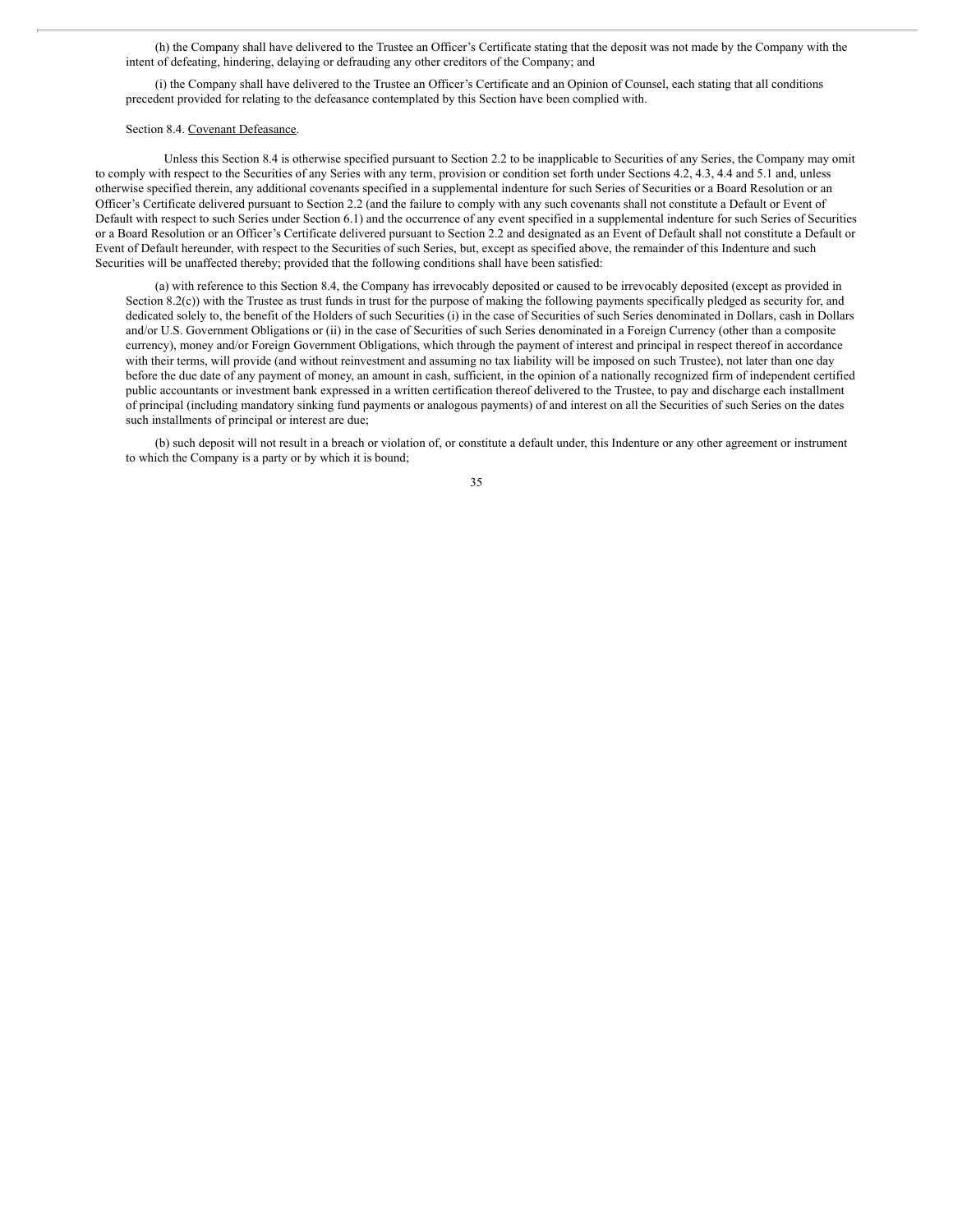(c) no Default or Event of Default with respect to the Securities of such Series shall have occurred and be continuing on the date of such deposit;

(d) the Company shall have delivered to the Trustee an Officers' Certificate and an Opinion of Counsel to the effect that the Holders of the Securities of such Series will not recognize income, gain or loss for Federal income tax purposes as a result of such deposit and covenant defeasance and will be subject to Federal income tax on the same amount and in the same manner and at the same times as would have been the case if such deposit and covenant defeasance had not occurred;

(e) The Company shall have delivered to the Trustee an Officer's Certificate stating the deposit was not made by the Company with the intent of defeating, hindering, delaying or defrauding any other creditors of the Company; and

(f) The Company shall have delivered to the Trustee an Officer's Certificate and an Opinion of Counsel, each stating that all conditions precedent herein provided for relating to the covenant defeasance contemplated by this Section have been complied with.

### Section 8.5. Repayment to Company.

Subject to applicable abandoned property law, the Trustee and the Paying Agent shall pay to the Company upon request any money held by them for the payment of principal and interest that remains unclaimed for two years. After that, Holders entitled to the money must look to the Company for payment as general creditors unless an applicable abandoned property law designates another person.

## Section 8.6. Reinstatement.

If the Trustee or the Paying Agent is unable to apply any money deposited with respect to Securities of any Series in accordance with Section 8.1 by reason of any legal proceeding or by reason of any order or judgment of any court or governmental authority enjoining, restraining or otherwise prohibiting such application, the obligations of the Company under this Indenture with respect to the Securities of such Series and under the Securities of such Series shall be revived and reinstated as though no deposit had occurred pursuant to Section 8.1 until such time as the Trustee or the Paying Agent is permitted to apply all such money in accordance with Section 8.1; provided, however, that if the Company has made any payment of principal of or interest on any Securities because of the reinstatement of its obligations, the Company shall be subrogated to the rights of the Holders of such Securities to receive such payment from the money or U.S. Government Obligations held by the Trustee or Paying Agent after payment in full to the Holders.

## ARTICLE IX. AMENDMENTS AND WAIVERS

# Section 9.1. Without Consent of Holders.

The Company and the Trustee may amend or supplement this Indenture or the Securities of one or more Series without the consent of any Holder:

(a) to cure any ambiguity, defect or inconsistency;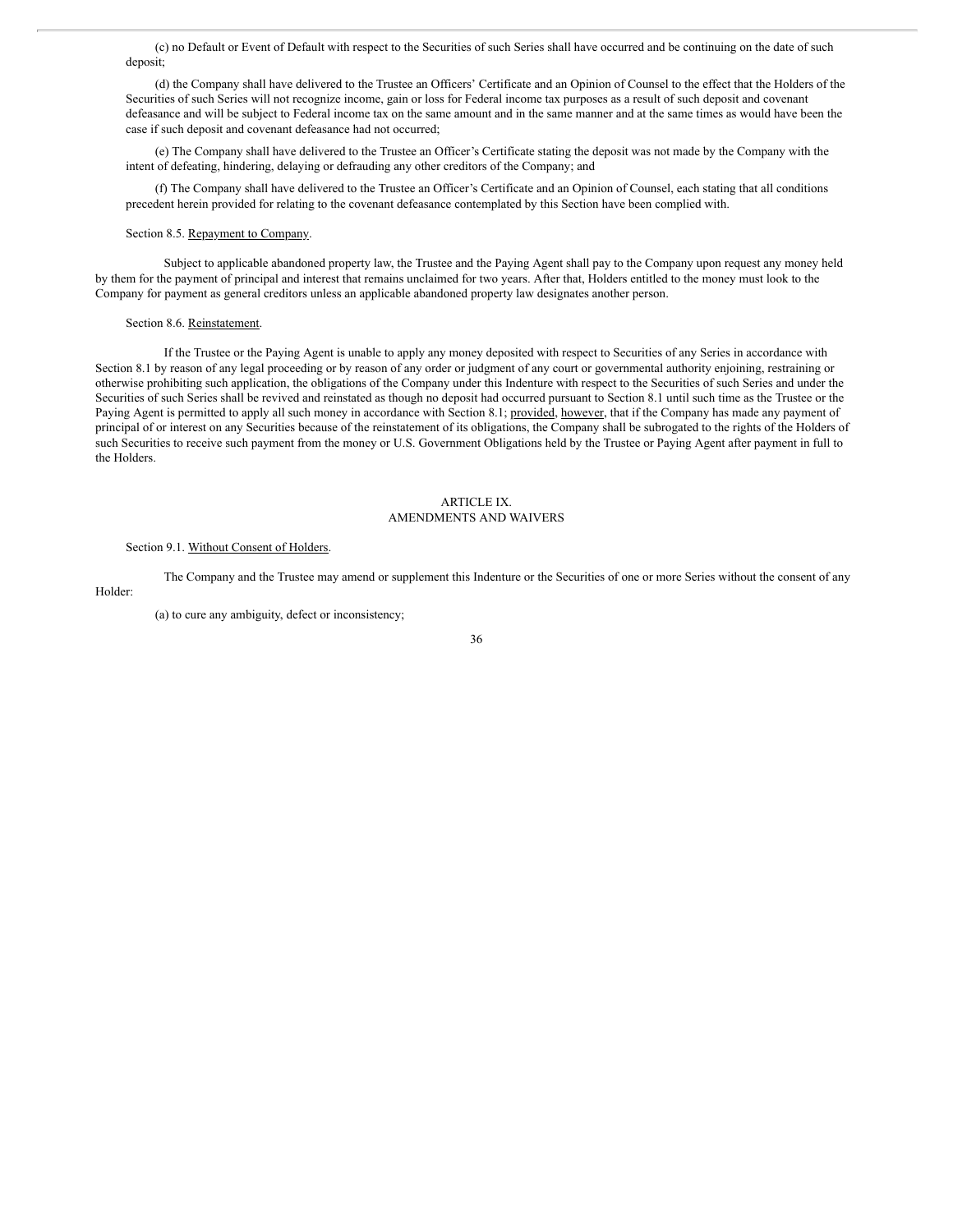(b) to comply with Article V;

(c) to provide for uncertificated Securities in addition to or in place of certificated Securities;

(d) to add guarantees with respect to Securities of any Series or secure Securities of any Series;

(e) to surrender any of the Company's rights or powers under this Indenture;

(f) to add covenants or events of default for the benefit of the holders of Securities of any Series;

(g) to comply with the applicable procedures of the applicable depositary;

(h) to make any change that does not adversely affect the rights of any Holder;

(i) to provide for the issuance of and establish the form and terms and conditions of Securities of any Series as permitted by this Indenture;

(j) to evidence and provide for the acceptance of appointment hereunder by a successor Trustee with respect to the Securities of one or more Series and to add to or change any of the provisions of this Indenture as shall be necessary to provide for or facilitate the administration of the trusts hereunder by more than one Trustee; or

(k) to comply with requirements of the SEC in order to effect or maintain the qualification of this Indenture under the TIA.

# Section 9.2. With Consent of Holders.

Subject to Section 9.3, the Company and the Trustee may enter into a supplemental indenture with the written consent of the Holders of at least a majority in principal amount of the outstanding Securities of each Series affected by such supplemental indenture (including consents obtained in connection with a tender offer or exchange offer for the Securities of such Series), for the purpose of adding any provisions to or changing in any manner or eliminating any of the provisions of this Indenture or of any supplemental indenture or of modifying in any manner the rights of the Holders of each such Series. Except as provided in Section 6.13, and subject to Section 9.3, the Holders of at least a majority in principal amount of the outstanding Securities of any Series by notice to the Trustee (including consents obtained in connection with a tender offer or exchange offer for the Securities of such Series) may waive compliance by the Company with any provision of this Indenture or the Securities with respect to such Series.

It shall not be necessary for the consent of the Holders of Securities under this Section 9.2 to approve the particular form of any proposed supplemental indenture or waiver, but it shall be sufficient if such consent approves the substance thereof. After a supplemental indenture or waiver under this section becomes effective, the Company shall send to the Holders of Securities affected thereby, a notice briefly describing the supplemental indenture or waiver. Any failure by the Company to send such notice, or any defect therein, shall not, however, in any way impair or affect the validity of any such supplemental indenture or waiver.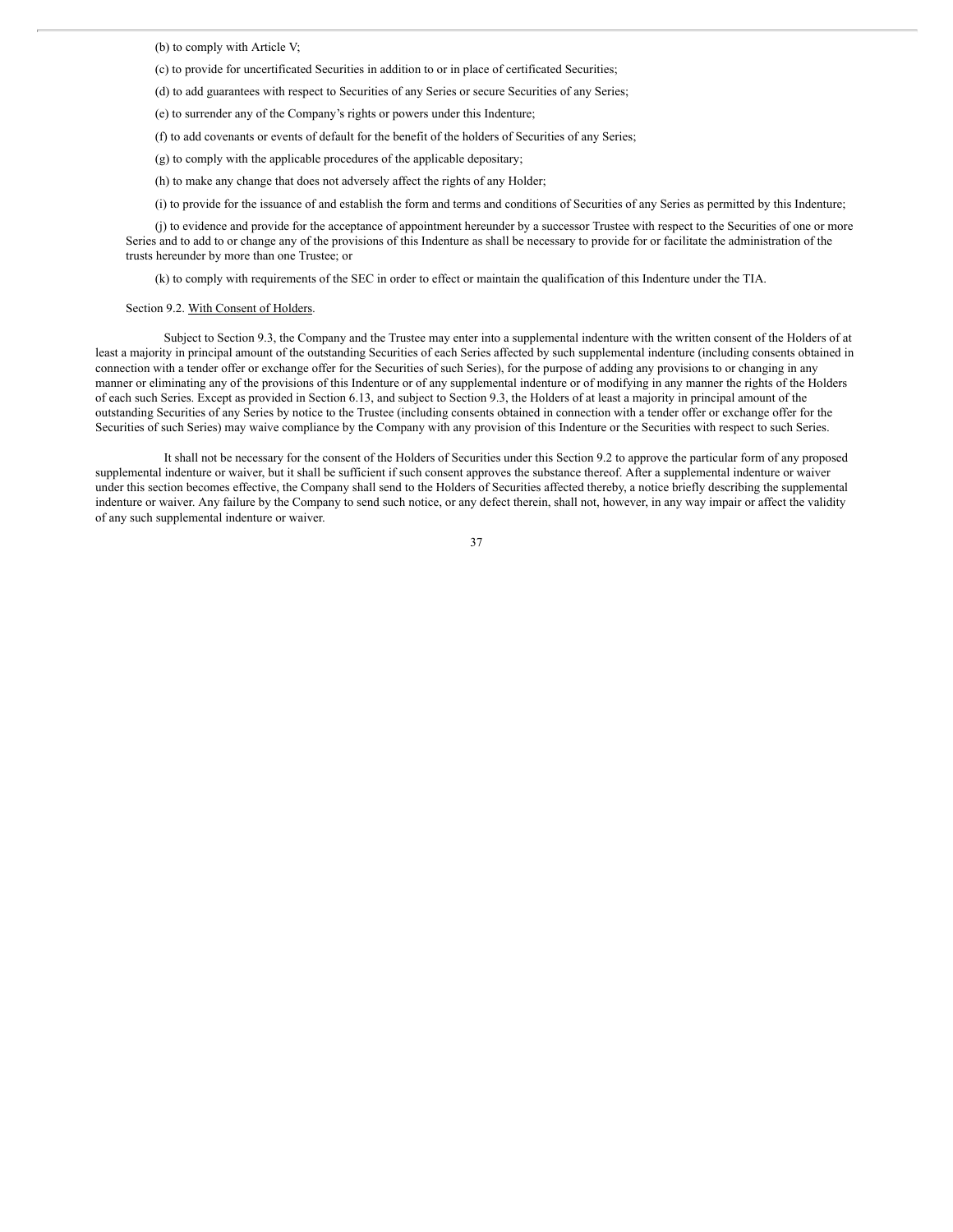Without the consent of each Holder affected, an amendment or waiver may not:

(a) reduce the principal amount of Securities whose Holders must consent to an amendment, supplement or waiver;

(b) reduce the rate of or extend the time for payment of interest (including default interest) on any Security;

(c) reduce the principal or change the Stated Maturity of any Security or reduce the amount of, or postpone the date fixed for, the payment of any sinking fund or analogous obligation;

(d) reduce the principal amount of Discount Securities payable upon acceleration of the maturity thereof;

(e) waive a Default or Event of Default in the payment of the principal of or interest, if any, on any Security (except a rescission of acceleration of the Securities of any Series by the Holders of at least a majority in principal amount of the outstanding Securities of such Series and a waiver of the payment default that resulted from such acceleration);

(f) make the principal of or interest, if any, on any Security payable in any currency other than that stated in the Security;

(g) make any change in Sections 6.8, 6.13 or 9.3 (this sentence); or

(h) waive a redemption payment with respect to any Security, provided that such redemption is made at the Company's option.

## Section 9.4. Compliance with Trust Indenture Act.

Every amendment to this Indenture or the Securities of one or more Series shall be set forth in a supplemental indenture hereto that complies with the TIA as then in effect.

Section 9.5. Revocation and Effect of Consents.

Until an amendment is set forth in a supplemental indenture or a waiver becomes effective, a consent to it by a Holder of a Security is a continuing consent by the Holder and every subsequent Holder of a Security or portion of a Security that evidences the same debt as the consenting Holder's Security, even if notation of the consent is not made on any Security. However, any such Holder or subsequent Holder may revoke the consent as to his Security or portion of a Security if the Trustee receives the notice of revocation before the date of the supplemental indenture or the date the waiver becomes effective.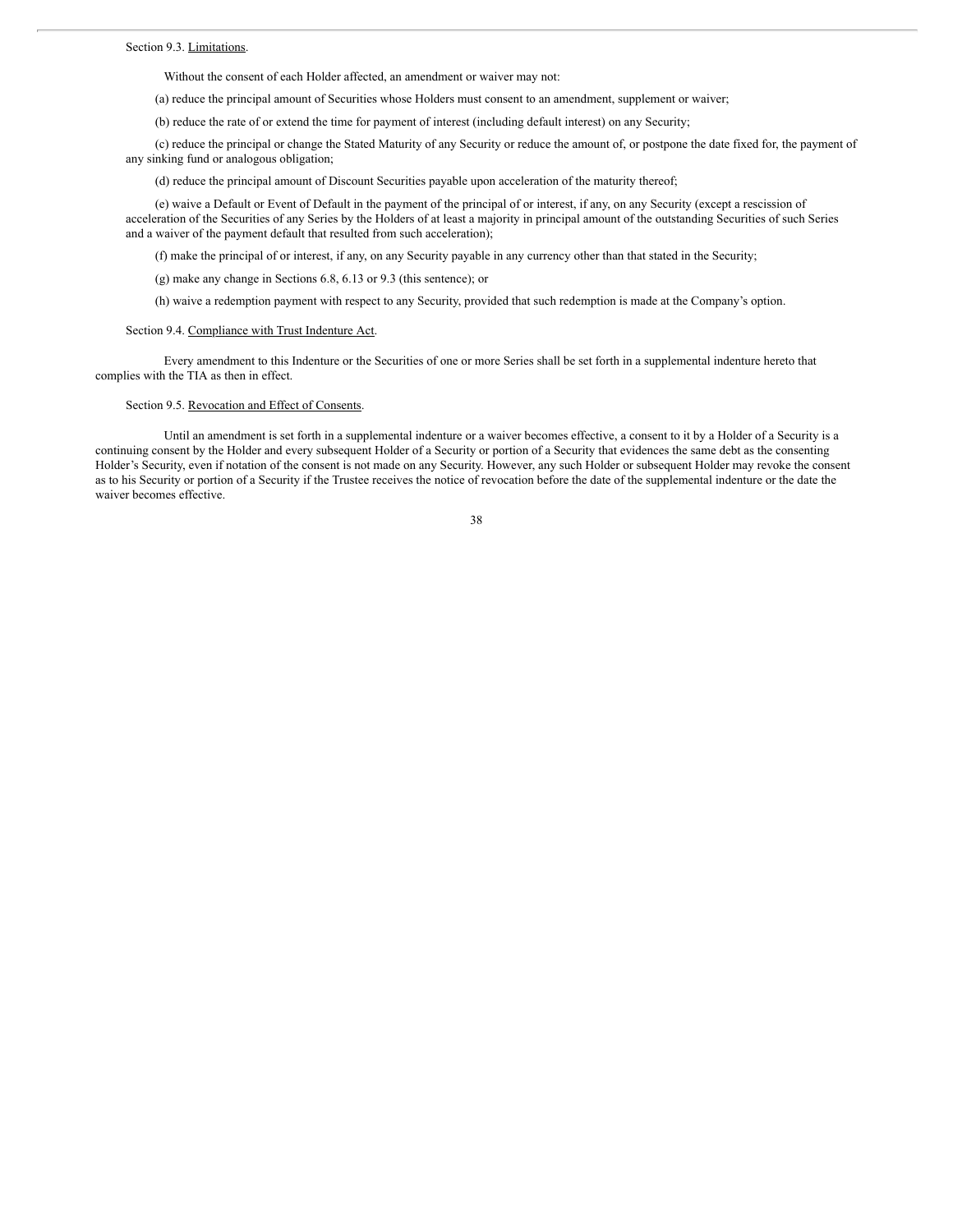Any amendment or waiver once effective shall bind every Holder of each Series affected by such amendment or waiver unless it is of the type described in any of clauses (a) through (h) of Section 9.3. In that case, the amendment or waiver shall bind each Holder of a Security who has consented to it and every subsequent Holder of a Security or portion of a Security that evidences the same debt as the consenting Holder's Security.

The Company may, but shall not be obligated to, fix a record date for the purpose of determining the Holders entitled to give their consent or take any other action described above or required or permitted to be taken pursuant to this Indenture. If a record date is fixed, then notwithstanding the second immediately preceding paragraph, those Persons who were Holders at such record date (or their duly designated proxies), and only those Persons, shall be entitled to give such consent or to revoke any consent previously given or take any such action, whether or not such Persons continue to be Holders after such record date. No such consent shall be valid or effective for more than 120 days after such record date.

#### Section 9.6. Notation on or Exchange of Securities.

The Company or the Trustee may, but shall not be obligated to, place an appropriate notation about an amendment or waiver on any Security of any Series thereafter authenticated. The Company in exchange for Securities of that Series may issue and the Trustee shall authenticate upon receipt of a Company Order in accordance with Section 2.3 new Securities of that Series that reflect the amendment or waiver.

## Section 9.7. Trustee Protected.

In executing, or accepting the additional trusts created by, any supplemental indenture permitted by this Article or the modifications thereby of the trusts created by this Indenture, the Trustee shall be entitled to receive, upon request, an Officer's Certificate and/or an Opinion of Counsel complying with Sections 10.4 and 10.5 and (subject to Section 7.1) shall be fully protected in relying upon such Officer's Certificate and/or Opinion of Counsel. The Trustee shall sign all supplemental indentures upon delivery of such an Officer's Certificate or Opinion of Counsel or both, except that the Trustee need not sign any supplemental indenture that adversely affects its rights, duties, liabilities or immunities under this Indenture.

# ARTICLE X.

# MISCELLANEOUS

## Section 10.1. Trust Indenture Act Controls.

If any provision of this Indenture limits, qualifies or conflicts with another provision which is required or deemed to be included in this Indenture by the TIA, such required or deemed provision shall control.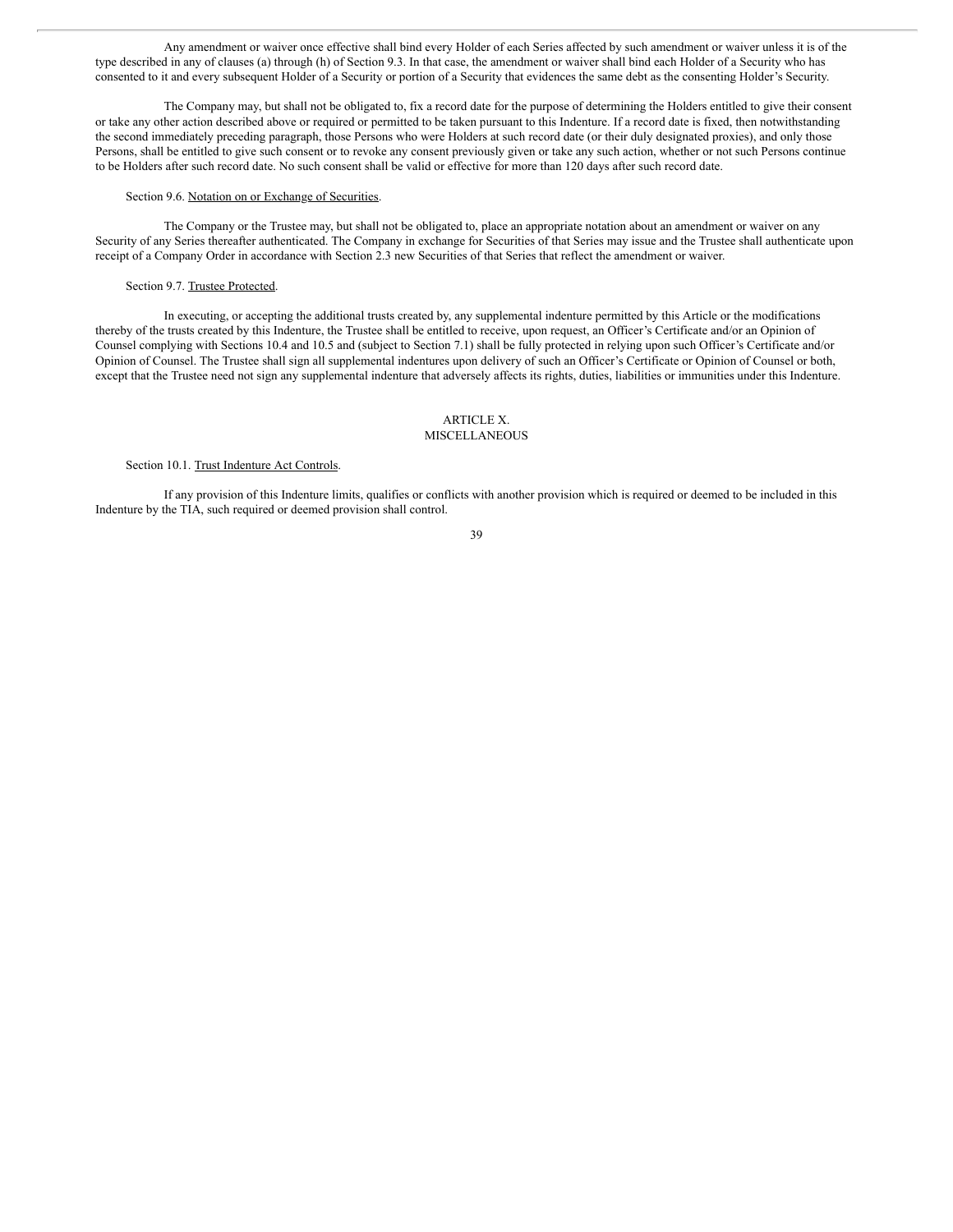#### Section 10.2. Notices.

Any notice or communication by the Company or the Trustee to the other, or by a Holder to the Company or the Trustee, is duly given if in writing and delivered in person or mailed by first-class mail (registered or certified, return receipt requested), email or overnight air courier guaranteeing next day delivery, to the others' address:

## if to the Company:

Advanced Micro Devices, Inc. 2485 Augustine Drive Santa Clara, California 95054 Attention: Harry A. Wolin Telephone: (408) 749-4000

#### with a copy to:

Latham & Watkins LLP 140 Scott Drive Menlo Park, California 94025 Attention: Tad J. Freese and Brian D. Paulson Telephone: (650) 328-4600

## if to the Trustee:

U.S. Bank Trust Company, National Association Global Corporate Trust 1 California Street, Suite 1000 San Francisco, California 94111 Attention: David A. Jason Telephone: (415) 677-3622

The Company or the Trustee by notice to the other may designate additional or different addresses for subsequent notices or communications.

Any notice or communication to a Holder shall be sent electronically or by first-class mail or overnight air courier to his, her or its address shown on the register kept by the Registrar, in accordance with the procedures of the Depositary. Failure to send a notice or communication to a Holder of any Series or any defect in it shall not affect its sufficiency with respect to other Holders of that or any other Series.

If a notice or communication is sent or published in the manner provided above, within the time prescribed, it is duly given, whether or not the Holder receives it.

If the Company sends a notice or communication to Holders, it shall send a copy to the Trustee and each Agent at the same time.

The Trustee shall not have any duty to confirm that the person sending any notice, instruction or other communication by electronic transmission (including by e-mail, facsimile transmission, web portal or other electronic methods) is, in fact, a person authorized to do so. Electronic signatures believed by the Trustee to comply with the ESIGN Act of 2000 or other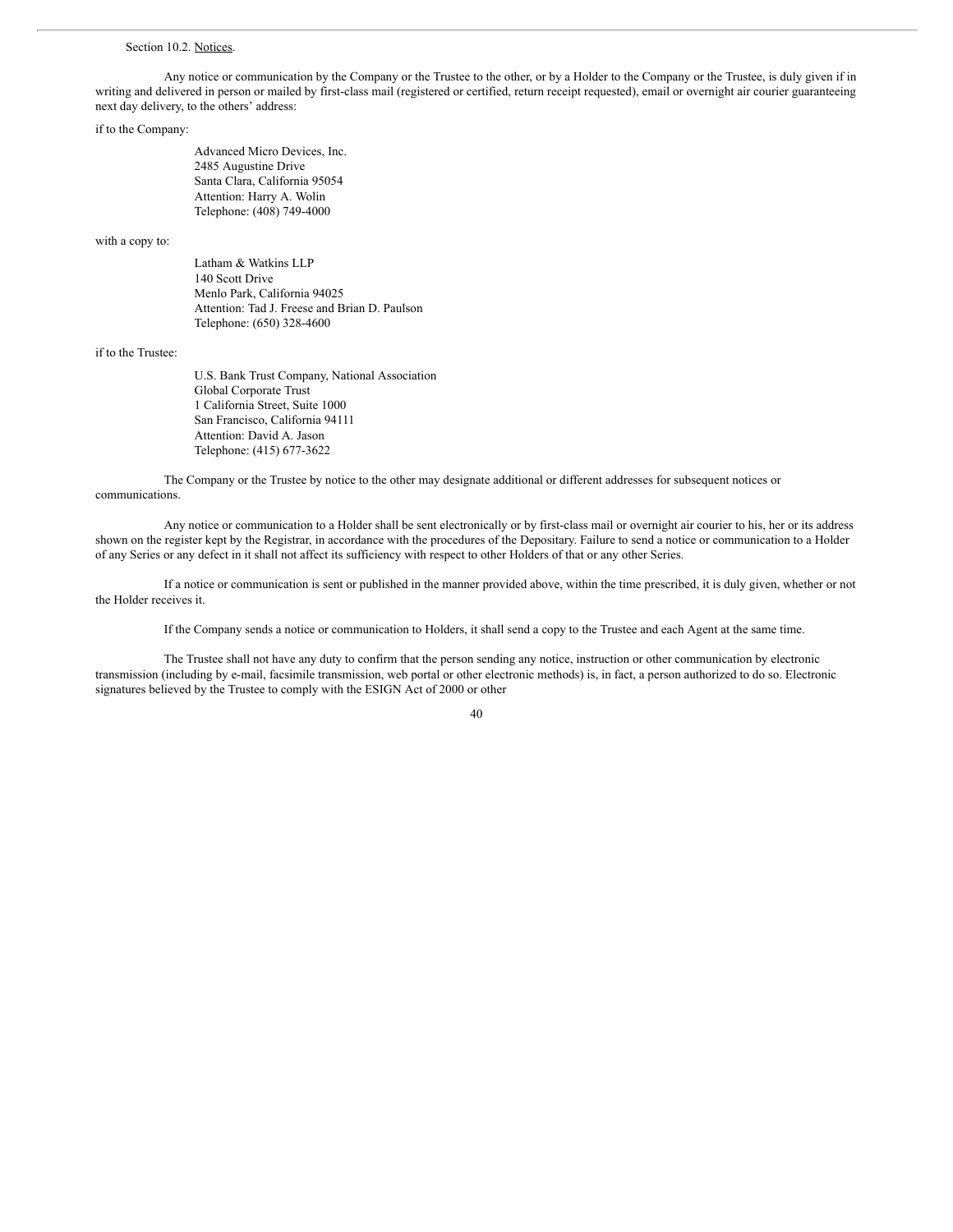applicable law (including electronic images of handwritten signatures and digital signatures provided by DocuSign, Orbit, Adobe Sign or any other digital signature provider acceptable to the Trustee) shall be deemed original signatures for all purposes. The Company assumes all risks arising out of the use of electronic signatures and electronic methods to send communications to the Trustee, including without limitation the risk of the Trustee acting on an unauthorized communication, and the risk of interception or misuse by third parties.

Notwithstanding any other provision of this Indenture or any Security, where this Indenture or any Security provides for notice of any event (including any notice of redemption) to a Holder of a Global Security (whether by mail or otherwise), such notice shall be sufficiently given to the Depositary for such Security (or its designee) pursuant to the customary procedures of such Depositary.

#### Section 10.3. Communication by Holders with Other Holders.

Holders of any Series may communicate pursuant to TIA § 312(b) with other Holders of that Series or any other Series with respect to their rights under this Indenture or the Securities of that Series or all Series. The Company, the Trustee, the Registrar and anyone else shall have the protection of TIA § 312(c).

### Section 10.4. Certificate and Opinion as to Conditions Precedent.

Upon any request or application by the Company to the Trustee to take any action under this Indenture, the Company shall furnish to the Trustee:

(a) an Officer's Certificate stating that, in the opinion of the signers, all conditions precedent, if any, provided for in this Indenture relating to the proposed action have been complied with; and

(b) an Opinion of Counsel stating that, in the opinion of such counsel, all such conditions precedent have been complied with.

#### Section 10.5. Statements Required in Certificate or Opinion.

Each certificate or opinion with respect to compliance with a condition or covenant provided for in this Indenture (other than a certificate provided pursuant to TIA § 314(a)(4)) shall comply with the provisions of TIA § 314(e) and shall include:

(a) a statement that the person making such certificate or opinion has read such covenant or condition;

(b) a brief statement as to the nature and scope of the examination or investigation upon which the statements or opinions contained in such certificate or opinion are based;

(c) a statement that, in the opinion of such person, such person has made such examination or investigation as is necessary to enable such person to express an informed opinion as to whether or not such covenant or condition has been complied with; and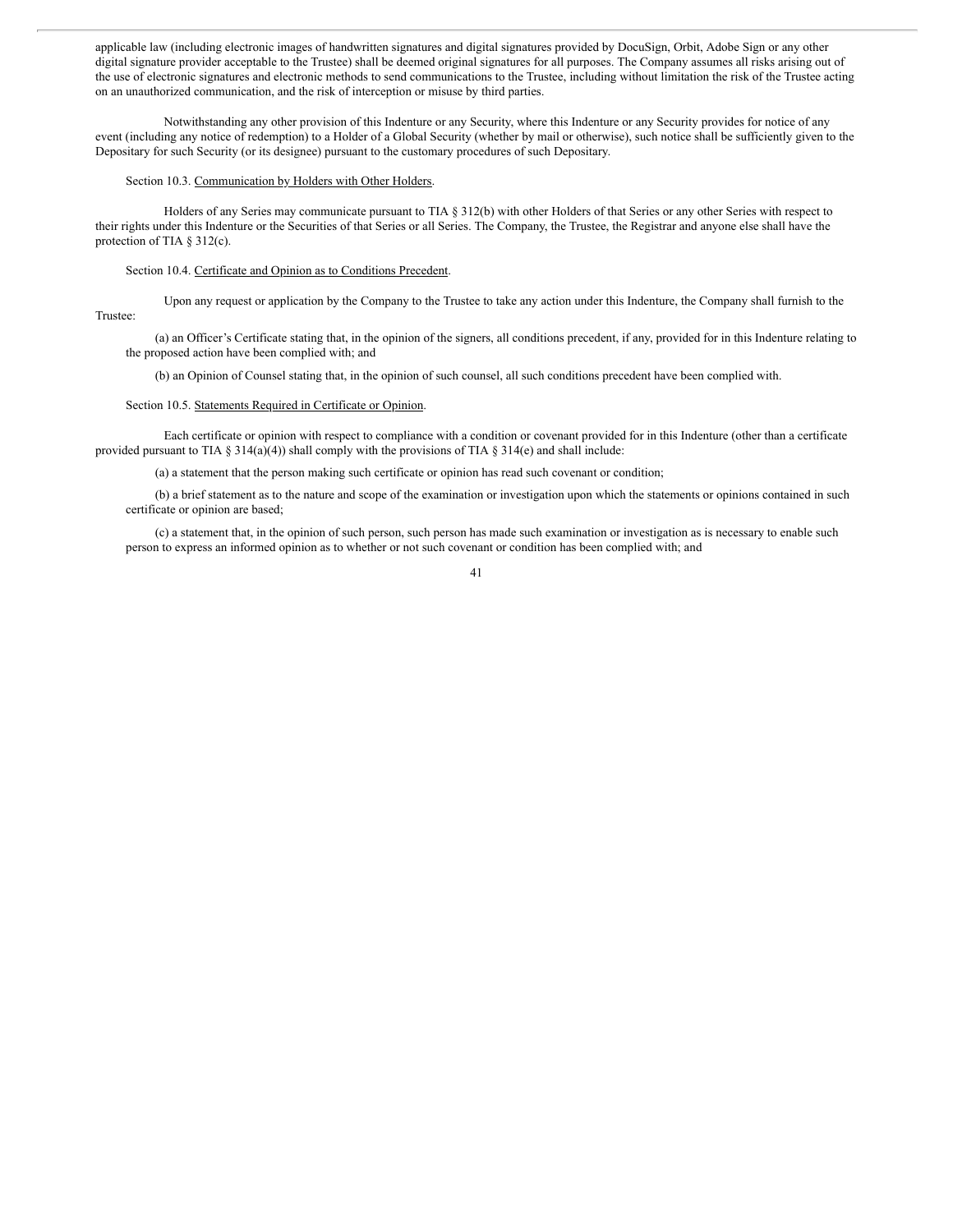(d) a statement as to whether or not, in the opinion of such person, such condition or covenant has been complied with.

## Section 10.6. Rules by Trustee and Agents.

The Trustee may make reasonable rules for action by or a meeting of Holders of one or more Series. Any Agent may make reasonable rules and set reasonable requirements for its functions.

## Section 10.7. Legal Holidays.

If a payment date for any payment made under this Indenture is not a Business Day, payment may be made on the next succeeding Business Day, and no interest shall accrue for the intervening period.

#### Section 10.8. No Recourse Against Others.

A director, officer, employee or stockholder (past or present), as such, of the Company shall not have any liability for any obligations of the Company under the Securities or the Indenture or for any claim based on, in respect of or by reason of such obligations or their creation. Each Holder by accepting a Security waives and releases all such liability. The waiver and release are part of the consideration for the issue of the Securities.

#### Section 10.9. Counterparts.

This Indenture may be executed in any number of counterparts and by the parties hereto in separate counterparts, each of which when so executed shall be deemed to be an original and all of which taken together shall constitute one and the same agreement. The exchange of copies of this Indenture and of signature pages by facsimile or electronic format (e.g., ".pdf" or ".tif") transmission shall constitute effective execution and delivery of this Indenture as to the parties hereto and may be used in lieu of the original Indenture for all purposes. Signatures of the parties hereto transmitted by facsimile or electronic format (e.g., ".pdf" or ".tif") shall be deemed to be their original signatures for all purposes.

Unless otherwise provided herein or in any other Securities, the words "execute", "execution", "signed" and "signature" and words of similar import used in or related to any document to be signed in connection with this Indenture, any Securities or any of the transactions contemplated hereby (including amendments, waivers, consents and other modifications) shall be deemed to include electronic signatures and the keeping of records in electronic form, each of which shall be of the same legal effect, validity or enforceability as a manually executed signature in ink or the use of a paper-based recordkeeping system, as applicable, to the fullest extent and as provided for in any applicable law, including the Federal Electronic Signatures in Global and National Commerce Act, the New York State Electronic Signatures and Records Act and any other similar state laws based on the Uniform Electronic Transactions Act.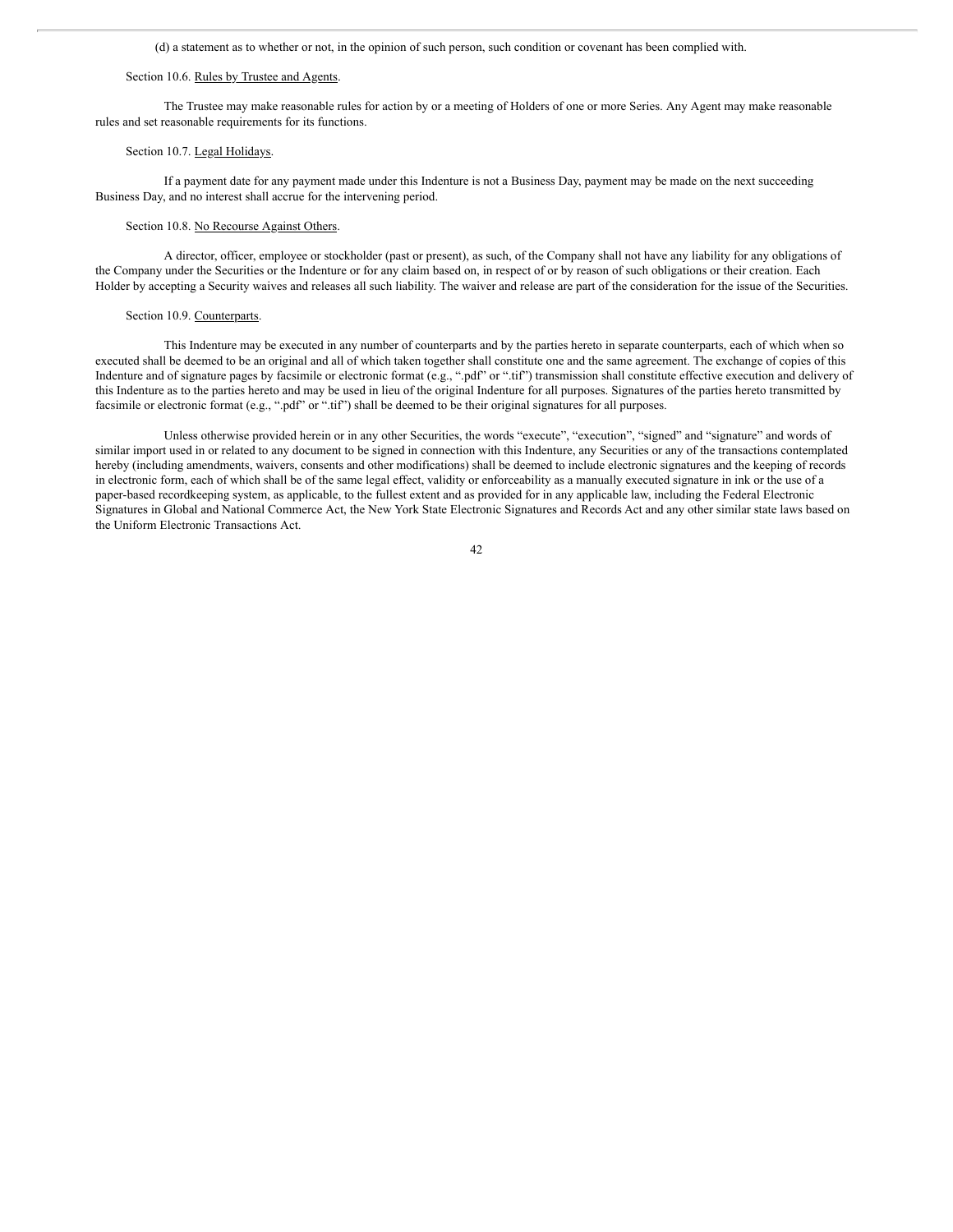# **THIS INDENTURE AND THE SECURITIES, INCLUDING ANY CLAIM OR CONTROVERSY ARISING OUT OF OR** RELATING TO THE INDENTURE OR THE SECURITIES, SHALL BE GOVERNED BY THE LAWS OF THE STATE OF NEW YORK.

## **THE COMPANY, THE TRUSTEE AND THE HOLDERS (BY THEIR ACCEPTANCE OF THE SECURITIES) EACH HEREBY IRREVOCABLY WAIVE, TO THE FULLEST EXTENT PERMITTED BY APPLICABLE LAW, ANY AND ALL RIGHT TO TRIAL BY JURY IN ANY LEGAL PROCEEDING ARISING OUT OF OR RELATING TO THIS INDENTURE, THE SECURITIES OR THE TRANSACTIONS CONTEMPLATED HEREBY OR THEREBY.**

Any legal suit, action or proceeding arising out of or based upon this Indenture or the transactions contemplated hereby may be instituted in the federal courts of the United States of America located in the City of New York or the courts of the State of New York in each case located in the City of New York (collectively, the "*Specified Courts*"), and each party irrevocably submits to the non-exclusive jurisdiction of such courts in any such suit, action or proceeding. Service of any process, summons, notice or document by mail (to the extent allowed under any applicable statute or rule of court) to such party's address set forth above shall be effective service of process for any suit, action or other proceeding brought in any such court. The Company, the Trustee and the Holders (by their acceptance of the Securities) each hereby irrevocably and unconditionally waive any objection to the laying of venue of any suit, action or other proceeding in the Specified Courts and irrevocably and unconditionally waive and agree not to plead or claim any such suit, action or other proceeding has been brought in an inconvenient forum.

## Section 10.11. No Adverse Interpretation of Other Agreements.

This Indenture may not be used to interpret another indenture, loan or debt agreement of the Company or a Subsidiary of the Company. Any such indenture, loan or debt agreement may not be used to interpret this Indenture.

#### Section 10.12. Successors.

All agreements of the Company in this Indenture and the Securities shall bind its successor. All agreements of the Trustee in this Indenture shall bind its successor.

#### Section 10.13. Severability.

In case any provision in this Indenture or in the Securities shall be invalid, illegal or unenforceable, the validity, legality and enforceability of the remaining provisions shall not in any way be affected or impaired thereby.

### Section 10.14. Table of Contents, Headings, Etc.

The Table of Contents, Cross Reference Table, headings of the Articles and Sections of this Indenture have been inserted for convenience of reference only, are not to be considered a part hereof and shall in no way modify or restrict any of the terms or provisions hereof.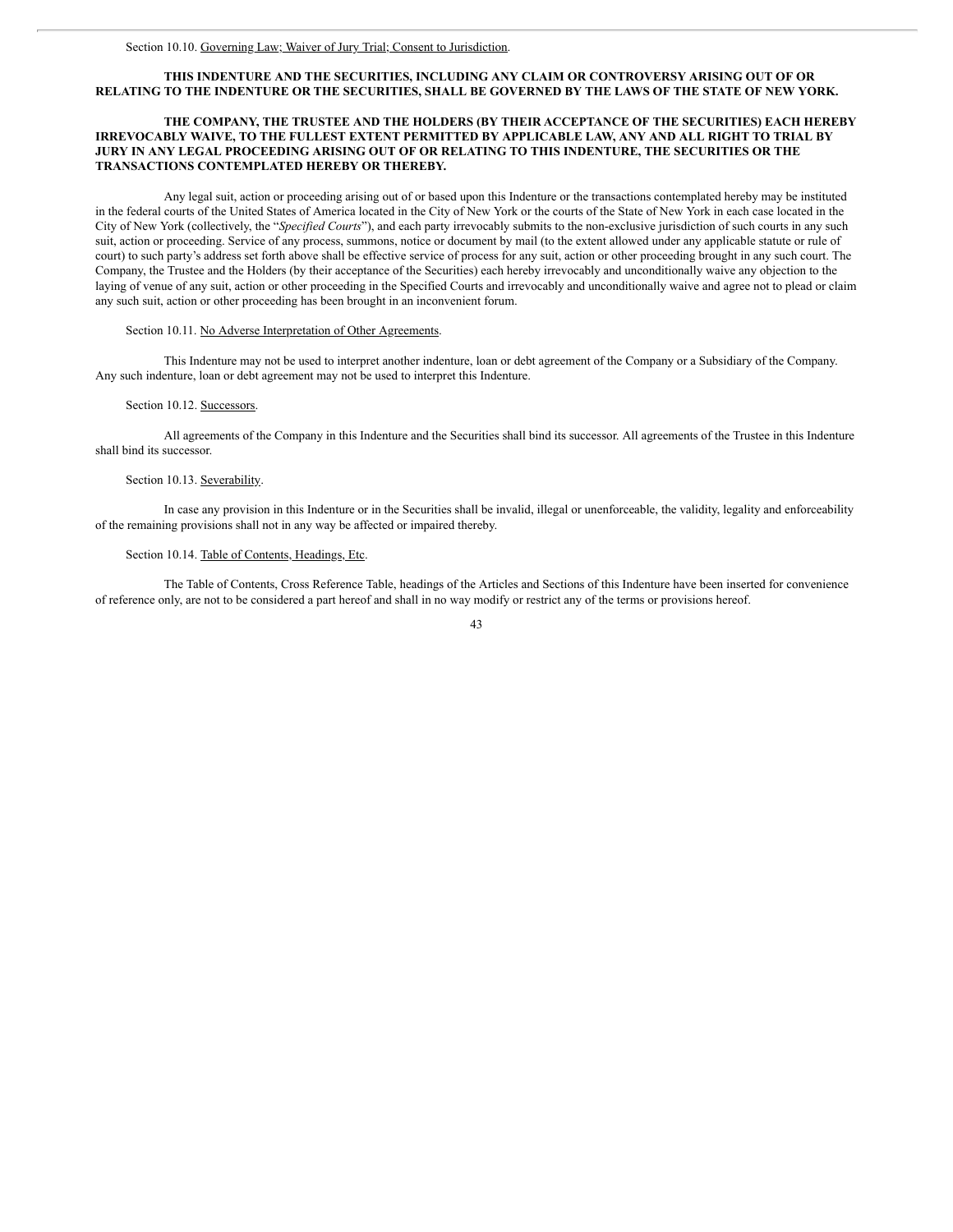#### Section 10.15. Securities in a Foreign Currency.

Unless otherwise specified in a Board Resolution, a supplemental indenture hereto or an Officer's Certificate delivered pursuant to Section 2.2 of this Indenture with respect to a particular Series of Securities, whenever for purposes of this Indenture any action may be taken by the Holders of a specified percentage in aggregate principal amount of Securities of all Series or all Series affected by a particular action at the time outstanding and, at such time, there are outstanding Securities of any Series which are denominated in more than one currency, then the principal amount of Securities of such Series which shall be deemed to be outstanding for the purpose of taking such action shall be determined by converting any such other currency into a currency that is designated upon issuance of any particular Series of Securities. Unless otherwise specified in a Board Resolution, a supplemental indenture hereto or an Officer's Certificate delivered pursuant to Section 2.2 of this Indenture with respect to a particular Series of Securities, such conversion shall be at the spot rate for the purchase of the designated currency as published in The Financial Times in the "Currency Rates" section (or, if The Financial Times is no longer published, or if such information is no longer available in The Financial Times, such source as may be selected in good faith by the Company) on any date of determination. The provisions of this paragraph shall apply in determining the equivalent principal amount in respect of Securities of a Series denominated in currency other than Dollars in connection with any action taken by Holders of Securities pursuant to the terms of this Indenture.

All decisions and determinations provided for in the preceding paragraph shall, in the absence of manifest error, to the extent permitted by law, be conclusive for all purposes and irrevocably binding upon the Trustee and all Holders.

## Section 10.16. Judgment Currency.

The Company agrees, to the fullest extent that it may effectively do so under applicable law, that (a) if for the purpose of obtaining judgment in any court it is necessary to convert the sum due in respect of the principal of or interest or other amount on the Securities of any Series (the "*Required Currency*") into a currency in which a judgment will be rendered (the "*Judgment Currency*"), the rate of exchange used shall be the rate at which in accordance with normal banking procedures the Trustee could purchase in the City of New York the Required Currency with the Judgment Currency on the day on which final unappealable judgment is entered, unless such day is not a New York Banking Day, then the rate of exchange used shall be the rate at which in accordance with normal banking procedures the Trustee could purchase in the City of New York the Required Currency with the Judgment Currency on the New York Banking Day preceding the day on which final unappealable judgment is entered and (b) its obligations under this Indenture to make payments in the Required Currency (i) shall not be discharged or satisfied by any tender, any recovery pursuant to any judgment (whether or not entered in accordance with subsection (a)), in any currency other than the Required Currency, except to the extent that such tender or recovery shall result in the actual receipt, by the payee, of the full amount of the Required Currency expressed to be payable in respect of such payments, (ii) shall be enforceable as an alternative or additional cause of action for the purpose of recovering in the Required Currency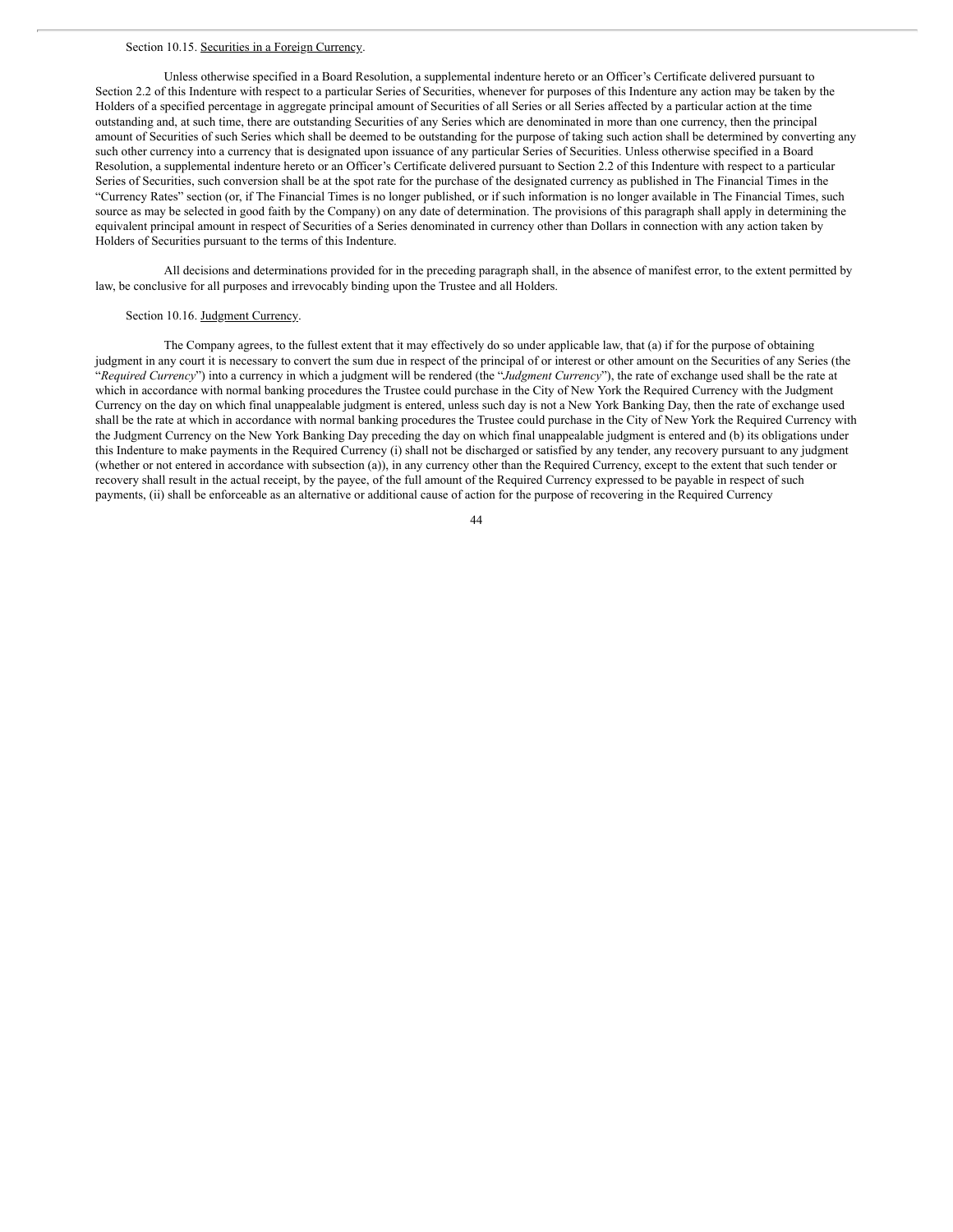the amount, if any, by which such actual receipt shall fall short of the full amount of the Required Currency so expressed to be payable, and (iii) shall not be affected by judgment being obtained for any other sum due under this Indenture. For purposes of the foregoing, "*New York Banking Day*" means any day except a Saturday, Sunday or a legal holiday in the City of New York on which banking institutions are authorized or required by law, regulation or executive order to close.

#### Section 10.17. Force Majeure.

In no event shall the Trustee be responsible or liable for any failure or delay in the performance of its obligations hereunder arising out of or caused by, directly or indirectly, forces beyond its control, including, without limitation, strikes, work stoppages, accidents, acts of war or terrorism, civil or military disturbances, nuclear or natural catastrophes, pandemics, epidemics or other public health emergencies, or acts of God, and interruptions, loss or malfunctions of utilities, communications or computer (software and hardware) services, it being understood that the Trustee shall use reasonable best efforts which are consistent with accepted practices in the banking industry to resume performance as soon as practicable under the circumstances.

### Section 10.18. U.S.A. Patriot Act.

The parties hereto acknowledge that in accordance with Section 326 of the U.S.A. Patriot Act, the Trustee is required to obtain, verify and record information that identifies each person or legal entity that establishes a relationship or opens an account with the Trustee. The parties to this Indenture agree that they will provide the Trustee with such information as it may request in order for the Trustee to satisfy the requirements of the U.S.A. Patriot Act.

#### ARTICLE XI. SINKING FUNDS

### Section 11.1. Applicability of Article.

The provisions of this Article shall be applicable to any sinking fund for the retirement of the Securities of a Series if so provided by the terms of such Securities pursuant to Section 2.2, except as otherwise permitted or required by any form of Security of such Series issued pursuant to this Indenture.

The minimum amount of any sinking fund payment provided for by the terms of the Securities of any Series is herein referred to as a "*mandatory sinking fund payment*" and any other amount provided for by the terms of Securities of such Series is herein referred to as an "*optional sinking fund payment*." If provided for by the terms of Securities of any Series, the cash amount of any sinking fund payment may be subject to reduction as provided in Section 11.2. Each sinking fund payment shall be applied to the redemption of Securities of any Series as provided for by the terms of the Securities of such Series.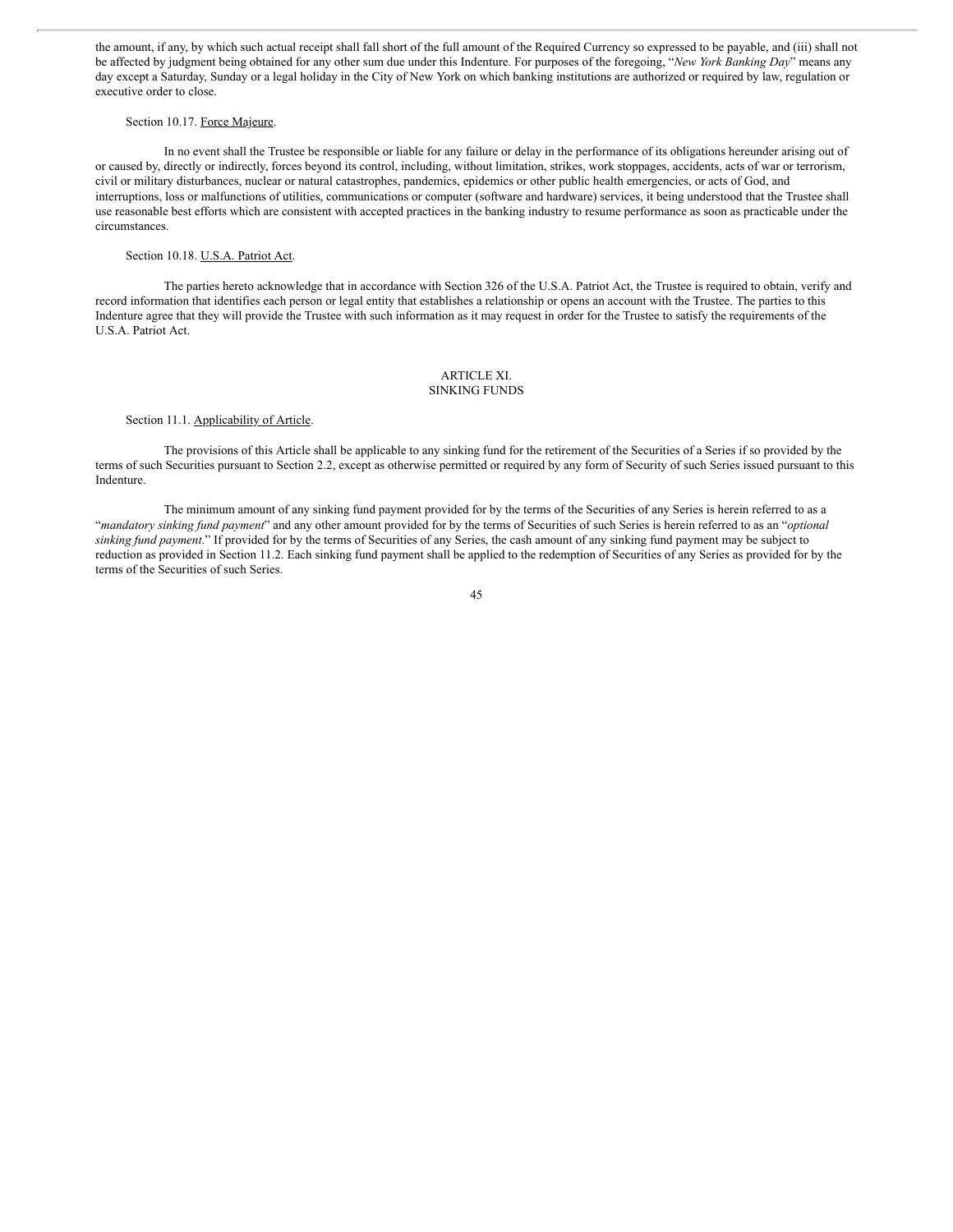#### Section 11.2. Satisfaction of Sinking Fund Payments with Securities.

The Company may, in satisfaction of all or any part of any sinking fund payment with respect to the Securities of any Series to be made pursuant to the terms of such Securities (1) deliver outstanding Securities of such Series to which such sinking fund payment is applicable (other than any of such Securities previously called for mandatory sinking fund redemption) and (2) apply as credit Securities of such Series to which such sinking fund payment is applicable and which have been repurchased by the Company or redeemed either at the election of the Company pursuant to the terms of such Series of Securities (except pursuant to any mandatory sinking fund) or through the application of permitted optional sinking fund payments or other optional redemptions pursuant to the terms of such Securities, provided that such Securities have not been previously so credited. Such Securities shall be received by the Trustee, together with an Officer's Certificate with respect thereto, not later than 15 days prior to the date on which the Trustee begins the process of selecting Securities for redemption and shall be credited for such purpose by the Trustee at the price specified in such Securities for redemption through operation of the sinking fund and the amount of such sinking fund payment shall be reduced accordingly. If as a result of the delivery or credit of Securities in lieu of cash payments pursuant to this Section 11.2, the principal amount of Securities of such Series to be redeemed in order to exhaust the aforesaid cash payment shall be less than \$100,000, the Trustee need not call Securities of such Series for redemption, except upon receipt of a Company Order that such action be taken, and such cash payment shall be held by the Trustee or a Paying Agent and applied to the next succeeding sinking fund payment, provided, however, that the Trustee or such Paying Agent shall from time to time upon receipt of a Company Order pay over and deliver to the Company any cash payment so being held by the Trustee or such Paying Agent upon delivery by the Company to the Trustee of Securities of that Series purchased by the Company having an unpaid principal amount equal to the cash payment required to be released to the Company.

## Section 11.3. Redemption of Securities for Sinking Fund.

Not less than 45 days (unless otherwise indicated in the Board Resolution, supplemental indenture hereto or Officer's Certificate in respect of a particular Series of Securities) prior to each sinking fund payment date for any Series of Securities, the Company will deliver to the Trustee an Officer's Certificate specifying the amount of the next ensuing mandatory sinking fund payment for that Series pursuant to the terms of that Series, the portion thereof, if any, which is to be satisfied by payment of cash and the portion thereof, if any, which is to be satisfied by delivering and crediting of Securities of that Series pursuant to Section 11.2, and the optional amount, if any, to be added in cash to the next ensuing mandatory sinking fund payment, and the Company shall thereupon be obligated to pay the amount therein specified. Not less than 30 days (unless otherwise indicated in the Board Resolution, Officer's Certificate or supplemental indenture in respect of a particular Series of Securities) before each such sinking fund payment date the Securities to be redeemed upon such sinking fund payment date will be selected in the manner specified in Section 3.2, and the Company shall send or cause to be sent a notice of the redemption thereof to be given in the name of and at the expense of the Company in the manner provided in and in accordance with Section 3.3. Such notice having been duly given, the redemption of such Securities shall be made upon the terms and in the manner stated in Sections 3.4, 3.5 and 3.6.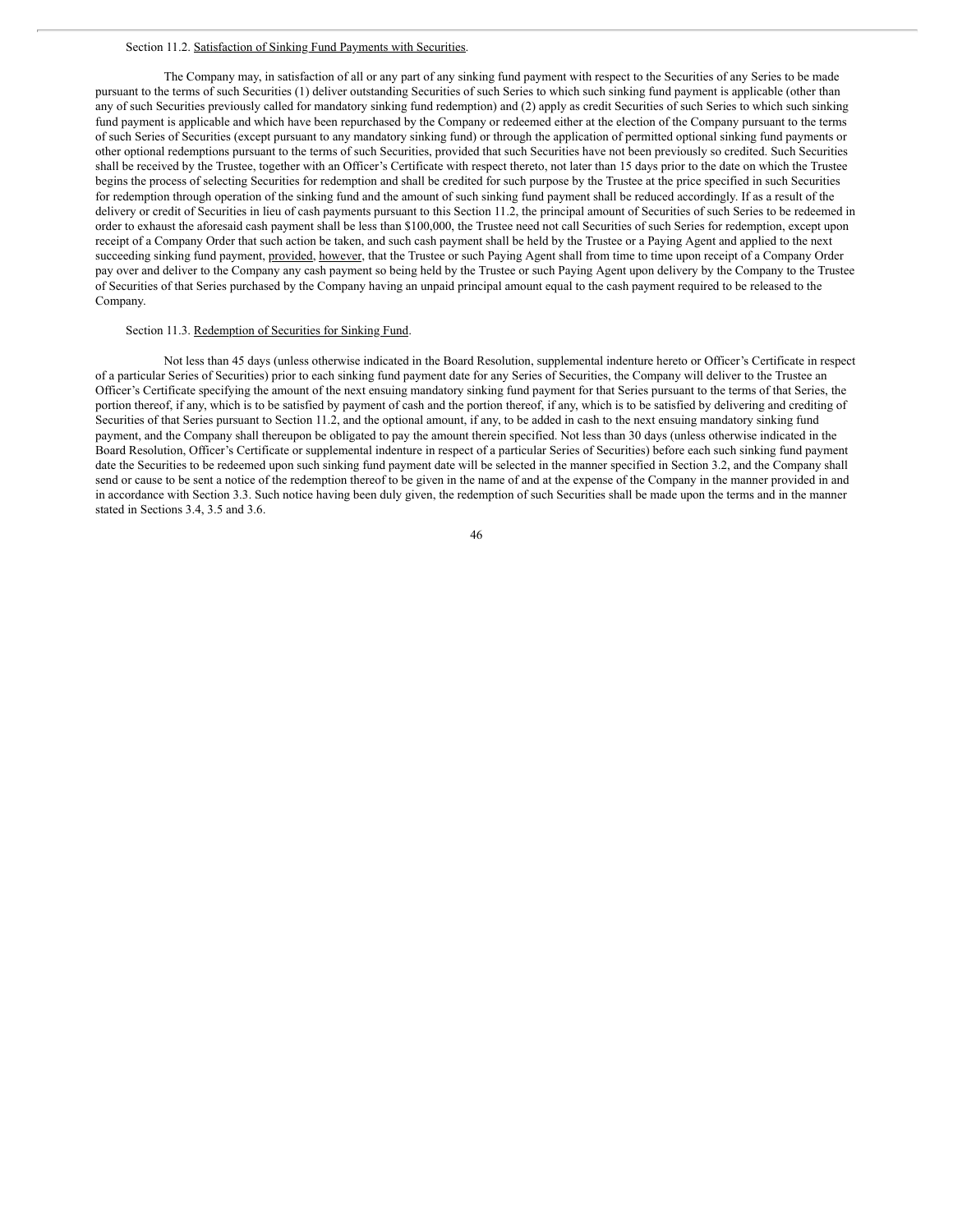IN WITNESS WHEREOF, the parties hereto have caused this Indenture to be duly executed as of the day and year first above written.

Advanced Micro Devices, Inc.

By: /s/ Devinder Kumar

Name: Devinder Kumar Its: Executive Vice President, Chief Financial Officer and Treasurer

U.S. Bank Trust Company, National Association, as Trustee

By: /s/ David Jason

Name: David Jason Its: Vice President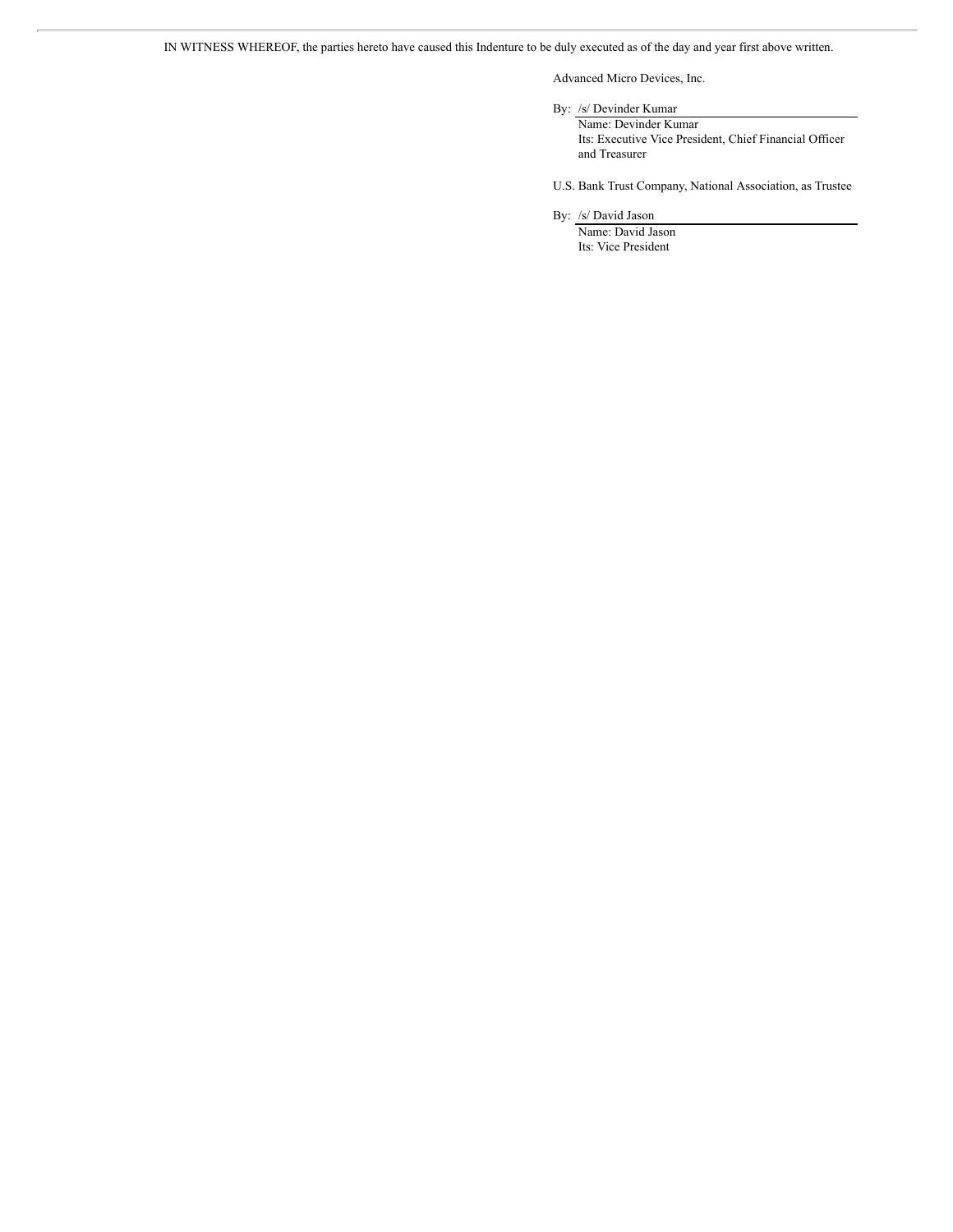$\equiv$ 

# **Advanced Micro Devices, Inc.**

# **FIRST SUPPLEMENTAL INDENTURE**

**Dated as of June 9, 2022**

**U.S. Bank Trust Company, National Association**

**Trustee**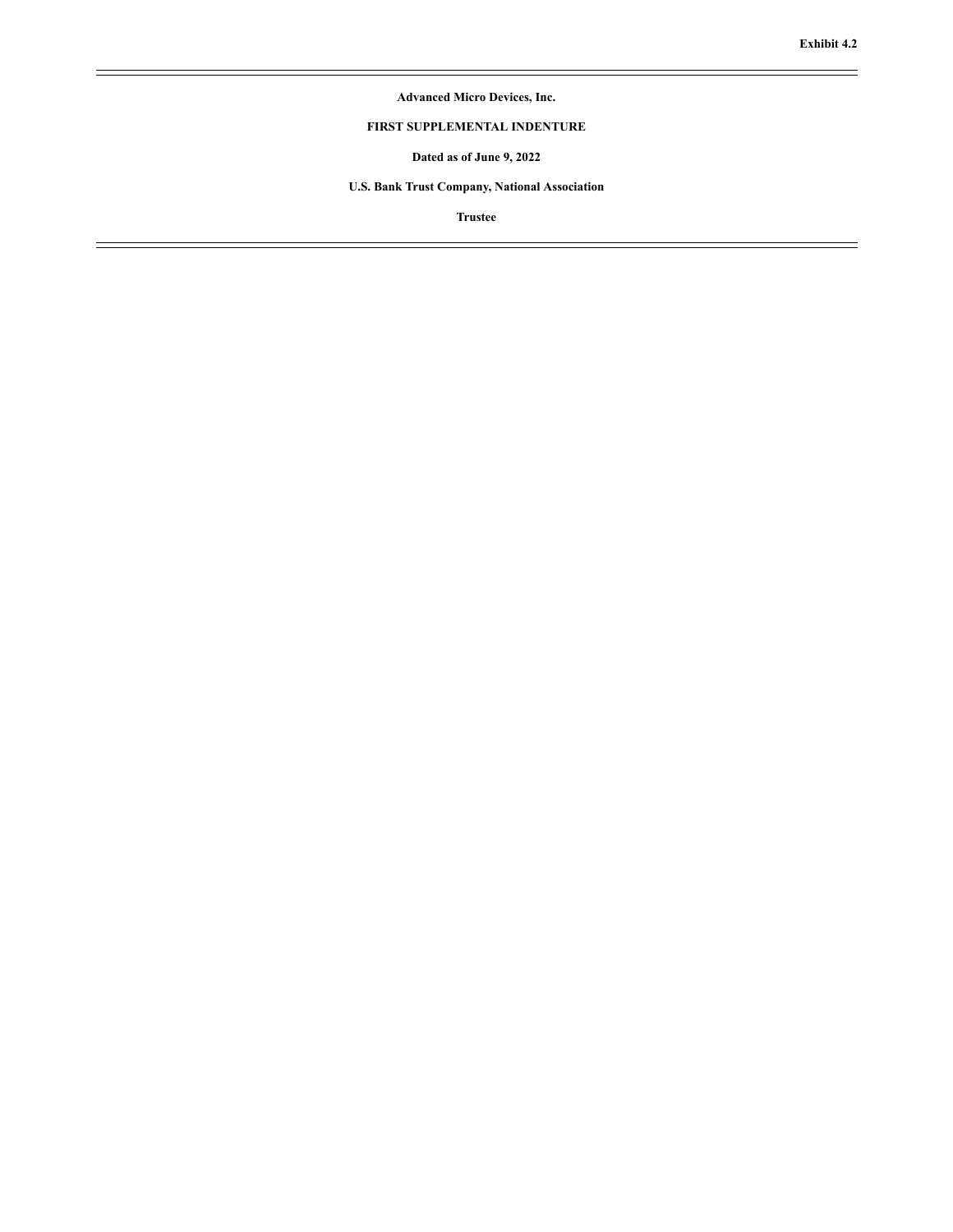First Supplemental Indenture dated as of June 9, 2022 (the "*Supplemental Indenture*") between Advanced Micro Devices, Inc., a Delaware corporation (the "*Company*"), and U.S. Bank Trust Company, National Association, as trustee (the "*Trustee*").

### **RECITALS**

A. The Company and the Trustee are parties to an Indenture, dated as of June 9, 2022 (the "*Base Indenture*"), which provides for the issuance by the Company from time to time of debt securities in one or more Series. The Base Indenture, as supplemented and amended by this Supplemental Indenture, is herein referred to as the "*Indenture*." Capitalized terms used but not defined herein shall have the respective meanings ascribed to them in the Base Indenture.

B. The Company has authorized the issuance of \$500,000,000 aggregate principal amount of 3.924% Senior Notes due 2032 (the "*2032 Notes*") and \$500,000,000 aggregate principal amount of 4.393% Senior Notes due 2052 (the "*2052 Notes*", together with the 2032 Notes, the "*Notes*").

C. The Company desires to enter into this Supplemental Indenture pursuant to Section 9.1(i) of the Base Indenture, without the consent of Holders, to establish the form and terms of the Notes as new Series of Securities as permitted by Sections 2.1 and Section 2.2 of the Base Indenture.

NOW, THEREFORE, for and in consideration of the foregoing premises, the Company and the Trustee mutually covenant and agree for the equal and proportionate benefit of the respective Holders from time to time of the Notes as follows:

### ARTICLE I

#### DESIGNATION AND TERMS OF THE SERIES

Section 1.1. *Terms of the Notes.*

The 2032 Notes are hereby created and designated a series of Securities under the Base Indenture titled "3.924% Senior Notes due 2032" and the 2052 Notes are hereby created and designated a series of Securities under the Base Indenture titled "4.393% Senior Notes due 2052." The following terms relate to the Notes:

(1) The 2032 Notes shall constitute a separate Series of Securities under the Indenture having the title "3.924% Senior Notes due 2032" and the 2052 Notes shall constitute a separate Series of Securities under the Indenture having the title "4.393% Senior Notes due 2052."

(2) The aggregate principal amount of the 2032 Notes (the "*Initial 2032 Notes*") that may be initially authenticated and delivered under the Indenture shall be \$500,000,000. The aggregate principal amount of the 2052 Notes (the "*Initial 2052 Notes*") that may be initially authenticated and delivered under the Indenture shall be \$500,000,000. The Company may from time to time, without notice to or the consent of the Holders or beneficial owners of the 2032 Notes or the 2052 Notes, as the case may be, issue additional 2032 Notes (in any such case "*Additional 2032 Notes*") or additional 2052 Notes (in any such case "*Additional 2052 Notes*"), as the case may be, having the same priority, interest rate, maturity and/or other terms as the Initial 2032 Notes or Additional 2052 Notes (other than the date of issuance, public offering price and, under certain circumstances, the date from which interest thereon will begin to accrue, the initial Interest Payment Date). Any Additional 2032 Notes or Additional 2052 Notes shall constitute a single series under the Indenture, *provided* that if such Additional 2032 Notes or Additional 2052 Notes, as the case may be, are not fungible with the Initial 2032 Notes or Initial 2052 Notes, respectively, for U.S. federal income tax purposes, the applicable Additional 2032 Notes or Additional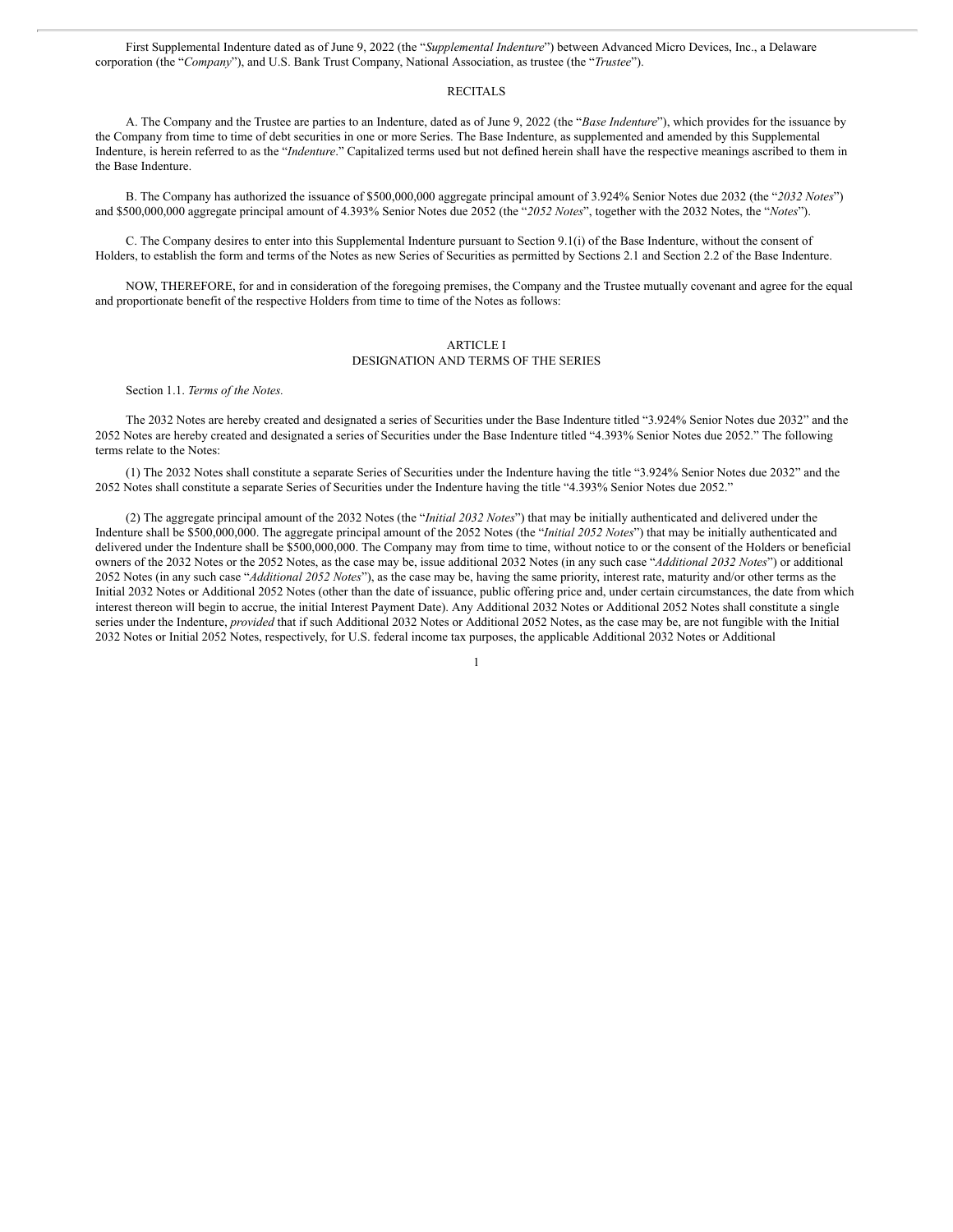2052 Notes will have one or more separate CUSIP numbers. All references to the 2032 Notes shall include the Initial 2032 Notes and any Additional 2032 Notes, unless the context otherwise requires. All references to the 2052 Notes shall include the Initial 2052 Notes and any Additional 2052 Notes, unless the context otherwise requires. The aggregate principal amount of Additional 2032 Notes and the 2052 Notes shall be unlimited.

(3) The rate at which the 2032 Notes shall bear interest shall be 3.924% per year and the rate at which the 2052 Notes shall bear interest shall be 4.393% per year. The date from which interest shall accrue on the Notes shall be June 9, 2022, or the most recent applicable Interest Payment Date to which interest has been paid or provided for. The Interest Payment Dates for the Notes shall be June 1 and December 1 of each year, beginning December 1, 2022. Interest shall be payable on each Interest Payment Date to the holders of record at the close of business on May 15 and November 15 prior to each Interest Payment Date (in connection with the Notes, a "*Regular Record Date*"). The basis upon which interest shall be calculated shall be that of a 360-day year consisting of twelve 30-day months.

(4) The 2032 Notes will mature on June 1, 2032, and the 2052 Notes will mature on June 1, 2052, unless redeemed in accordance with Section 1.3 of this Supplemental Indenture or repurchased prior to such Stated Maturity. Payments under the 2032 Notes or the 2052 Notes that are not made when due shall bear interest at the interest rate for such Notes set forth above from the required payment date.

(5) The Notes shall be issuable in whole in the form of one or more registered Global Securities, and the Depositary for such Global Securities shall be The Depository Trust Company, New York, New York ("*Depositary"*). The 2032 Notes and 2052 shall be substantially in the forms attached hereto as **Exhibit A** and **Exhibit B**, respectively, the terms of which are herein incorporated by reference.

(6) The Notes shall be denominated in Dollars and shall be issuable in minimum denominations of \$2,000 or any integral multiple of \$1,000 in excess thereof.

(7) The Notes may be redeemed at the option of the Company prior to their Stated Maturity, as provided in Section 1.3 of this Supplemental Indenture.

(8) The Notes will not have the benefit of any sinking fund.

(9) Except as provided herein, the Holders of the Notes shall have no special rights in addition to those provided in the Base Indenture upon the occurrence of any particular events.

(10) The Notes will be senior unsecured obligations of the Company.

(11) The Notes are not convertible into shares of common stock or other securities of the Company.

(12) The restrictive covenants set forth in Section 1.4 of this Supplemental Indenture shall be applicable to the Notes.

(13) The Notes are not repayable at the option of the Holders except as provided in Section 1.4.3.

(14) The Notes are initially to be issued as Global Securities.

(15) The Trustee, Registrar and Paying Agent shall be U.S. Bank Trust Company, National Association.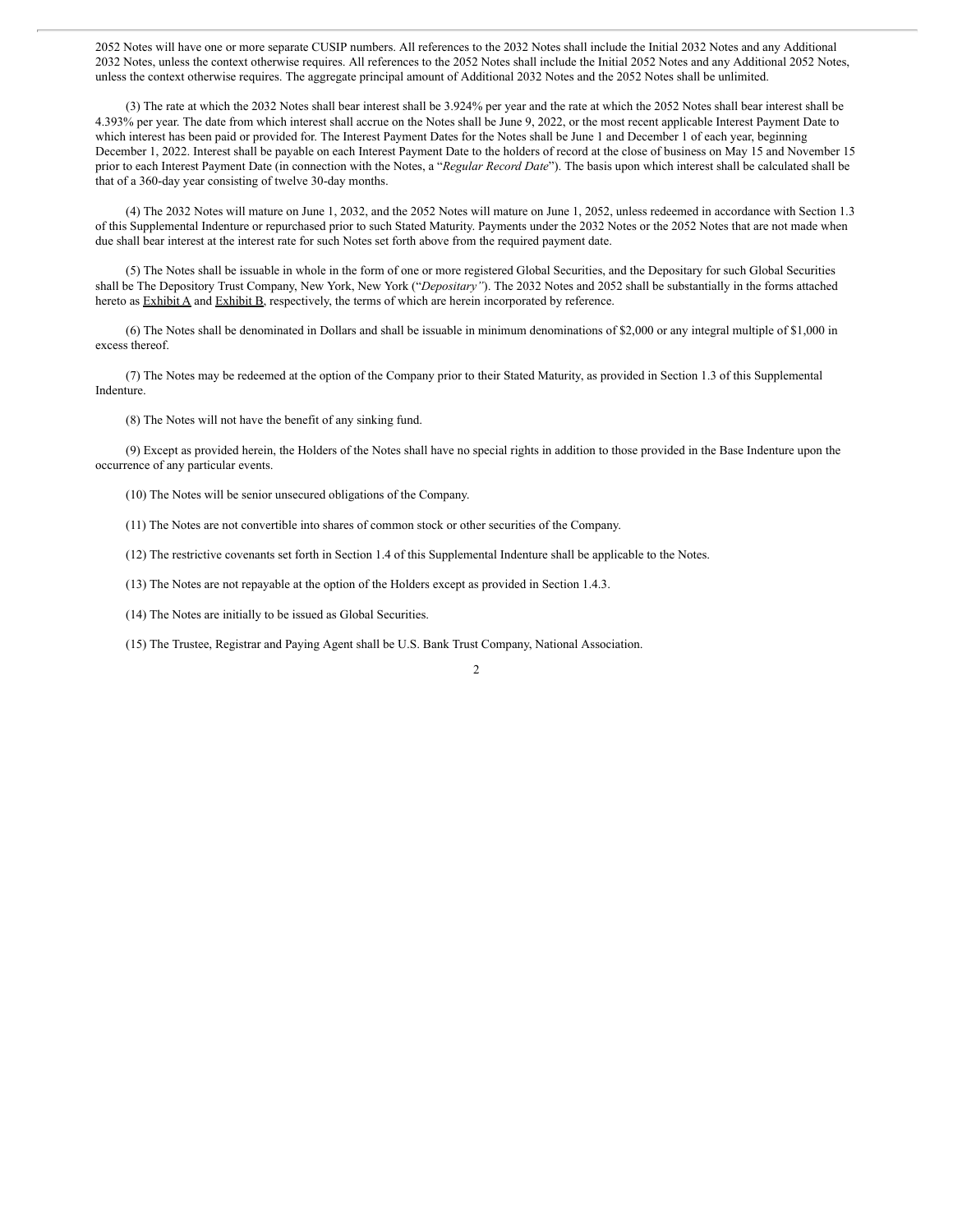(16) The Notes will not initially be guaranteed by the Company's direct or indirect Subsidiaries.

The changes, modifications and supplements to the Base Indenture effected by this Supplemental Indenture shall be applicable only with respect to, and govern the terms of, the Notes and shall not apply to any other Series of Securities that may be issued under the Base Indenture unless a supplemental indenture with respect to such other Series of Securities specifically incorporates such changes, modifications and supplements.

Section 1.2. *Defined Terms.*

Capitalized terms used but not otherwise defined herein shall have the meanings assigned to them in the Base Indenture. As used herein, the following additional defined terms shall have the following meanings with respect to the Notes only:

"*Applicable Par Call Date*" means, in the case of the 2032 Notes, March 1, 2032, and in the case of the 2052 Notes, December 1, 2051.

"*Attributable Debt*" with regard to a sale and lease-back transaction of Principal Property means the lesser of:

- (1) the fair market value of such Principal Property as determined in good faith by the Board of Directors; or
- (2) discounted present value (discounted at a rate per annum equal to the average interest borne by all outstanding debt securities issued under the Indenture (which may include debt securities in addition to the Notes such as the Existing Notes) determined on a weighted average basis and compounded semi-annually) of all net rentals under the lease.

"*Bankruptcy Law*" means Title 11, U.S. Code or any similar federal or state law for the relief of debtors.

"*Business Day*" means a day other than a Saturday, Sunday or other day on which banking institutions are authorized or required by law to close in the City of New York, New York (or in connection with any payment, the place of payment).

"*Capital Stock*" means (a) in the case of a corporation, capital stock, (b) in the case of an association or business entity, any and all shares, interests, participations, rights or other equivalents (however designated) of capital stock, (c) in the case of a partnership, partnership interests (whether general or limited), (d) in the case of a limited liability company, membership interests, (e) any other interest or participation that confers on a Person the right to receive a share of the profits and losses of, or distributions of assets of, the issuing Person and (f) any and all warrants, rights or options to purchase any of the foregoing.

"*Change of Control*" means the occurrence of any one or more of the following: (1) the direct or indirect sale, lease, transfer, conveyance or other disposition (other than by way of merger or consolidation), in one or a series of related transactions, of all or substantially all of the Company's assets and the assets of the Company's Subsidiaries taken as a whole to any "person" (as such term is used in Section 13(d)(3) of the Exchange Act) other than to the Company or one or more of the Company's direct or indirect Subsidiaries; (2) an event or series of events by which any "person" or "group" (as such terms are used in Sections 13(d) and 14(d) of the Exchange Act, but excluding any employee benefit plan of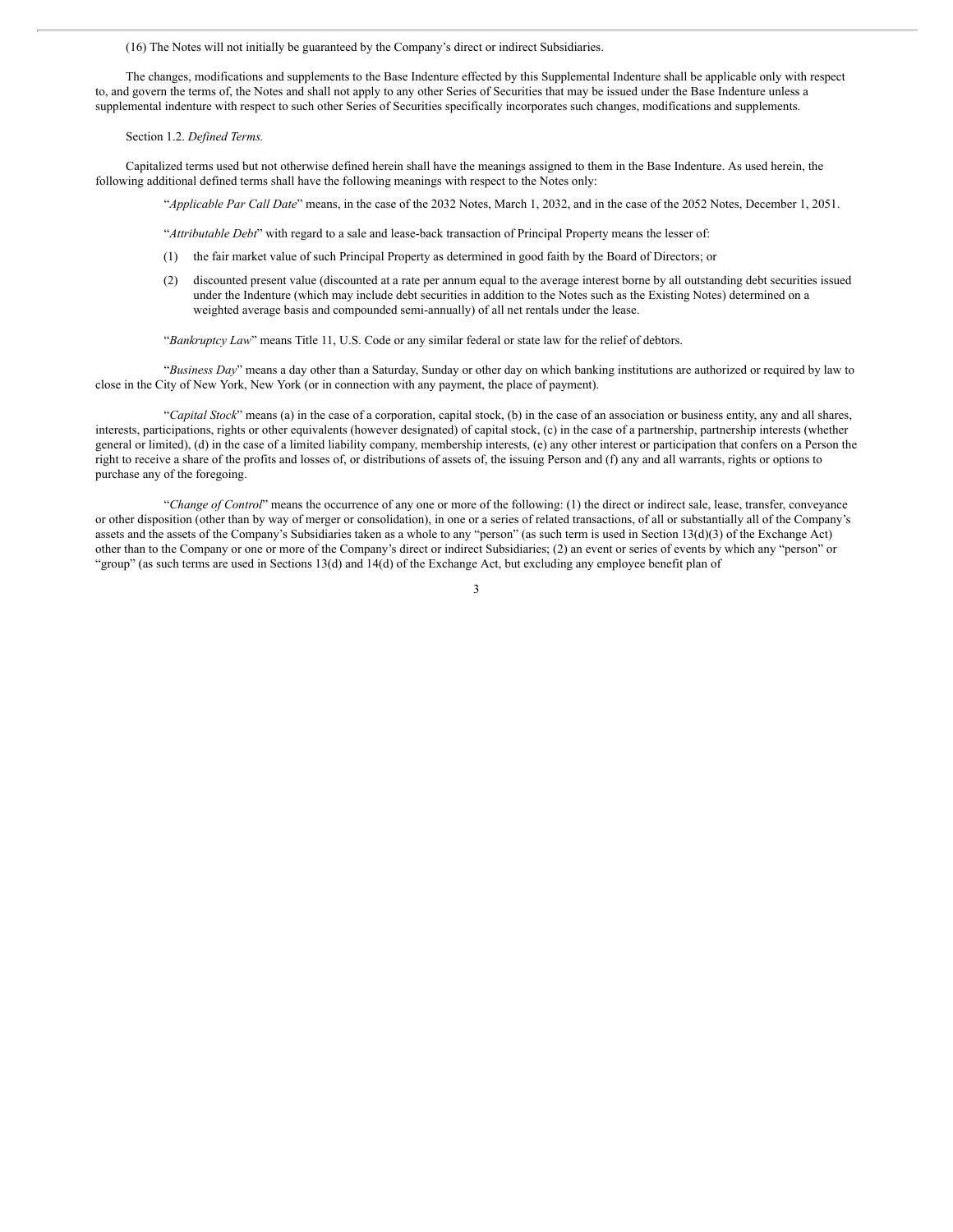such person or its subsidiaries, and any person or entity acting in its capacity as trustee, agent or other fiduciary or administrator of any such plan) becomes the "beneficial owner" (as defined in Rules 13d-3 and 13d-5 under the Exchange Act, except that a "person" or "group" shall be deemed to have "beneficial ownership" of all Capital Stock that such "person" or "group" has the right to acquire, whether such right is exercisable immediately or only after the passage of time (such right, an "option right")), directly or indirectly, of more than fifty percent (50%) of the Company's Capital Stock entitled to vote in the election of members of the Board of Directors (or equivalent governing body); *provided, however,* that a person shall not be deemed beneficial owner of, or to own beneficially, (A) any securities tendered pursuant to a tender or exchange offer made by or on behalf of such person or any of such person's affiliates until such tendered securities are accepted for purchase or exchange thereunder, or (B) any securities if such beneficial ownership (i) arises solely as a result of a revocable proxy delivered in response to a proxy or consent solicitation made pursuant to the applicable rules and regulations under the Exchange Act, and (ii) is not also then reportable on Schedule 13D (or any successor schedule) under the Exchange Act; (3) the Company consolidates with, or merges with or into, any Person, or any Person consolidates with, or merges with or into, the Company, in any such event pursuant to a transaction in which any of the Company's outstanding Voting Stock or the outstanding Voting Stock of such other Person is converted into or exchanged for cash, securities or other property, other than any such transaction where the shares of the Company's Voting Stock outstanding immediately prior to such transaction constitute, or are converted into or exchanged for, a majority of the Voting Stock of the surviving Person or any direct or indirect parent company of any surviving Person immediately after giving effect to such transaction; or (4) the adoption by the Board of Directors or the Company's stockholders of a plan relating to the Company's liquidation or dissolution.

Notwithstanding the foregoing, a transaction will not be deemed to involve a Change of Control if (i) the Company becomes a direct or indirect wholly-owned Subsidiary of a holding company and (ii)(A) the direct or indirect holders of the Voting Stock of such holding company immediately following that transaction, in the aggregate, are substantially the same and in substantially the same proportion as the holders of the Company's Voting Stock, in the aggregate, immediately prior to that transaction or (B) immediately following that transaction no "person" (as such term is used in Section  $13(d)(3)$  of the Exchange Act) (other than a holding company satisfying the requirements of clause (i) above) becomes the beneficial owner, directly or indirectly, of a majority of total voting power of the Voting Stock of such holding company.

"*Change of Control Of er*" has the meaning set forth in Section 1.4.3(a) of this Supplemental Indenture.

"*Change of Control Payment*" has the meaning set forth in Section 1.4.3(a) of this Supplemental Indenture.

"*Change of Control Payment Date*" has the meaning set forth in Section 1.4.3(a) of this Supplemental Indenture.

"*Change of Control Triggering Event*" means the occurrence of both a Change of Control and a Rating Event.

"*Company Order*" means a written order signed in the name of the Company by an Officer and delivered to the Trustee.

"*Consolidated Net Tangible Assets*" means, at any date on which the Company effects a transaction requiring such Consolidated Net Tangible Assets to be measured hereunder, the total assets (less applicable reserves) appearing on the Company's most recent consolidated balance sheet, prepared in accordance with GAAP, after deducting: (1) total current liabilities, excluding notes and loans payable, current maturities of long-term indebtedness, and current maturities of capital leases; and (2) intangible assets, to the extent included in total assets.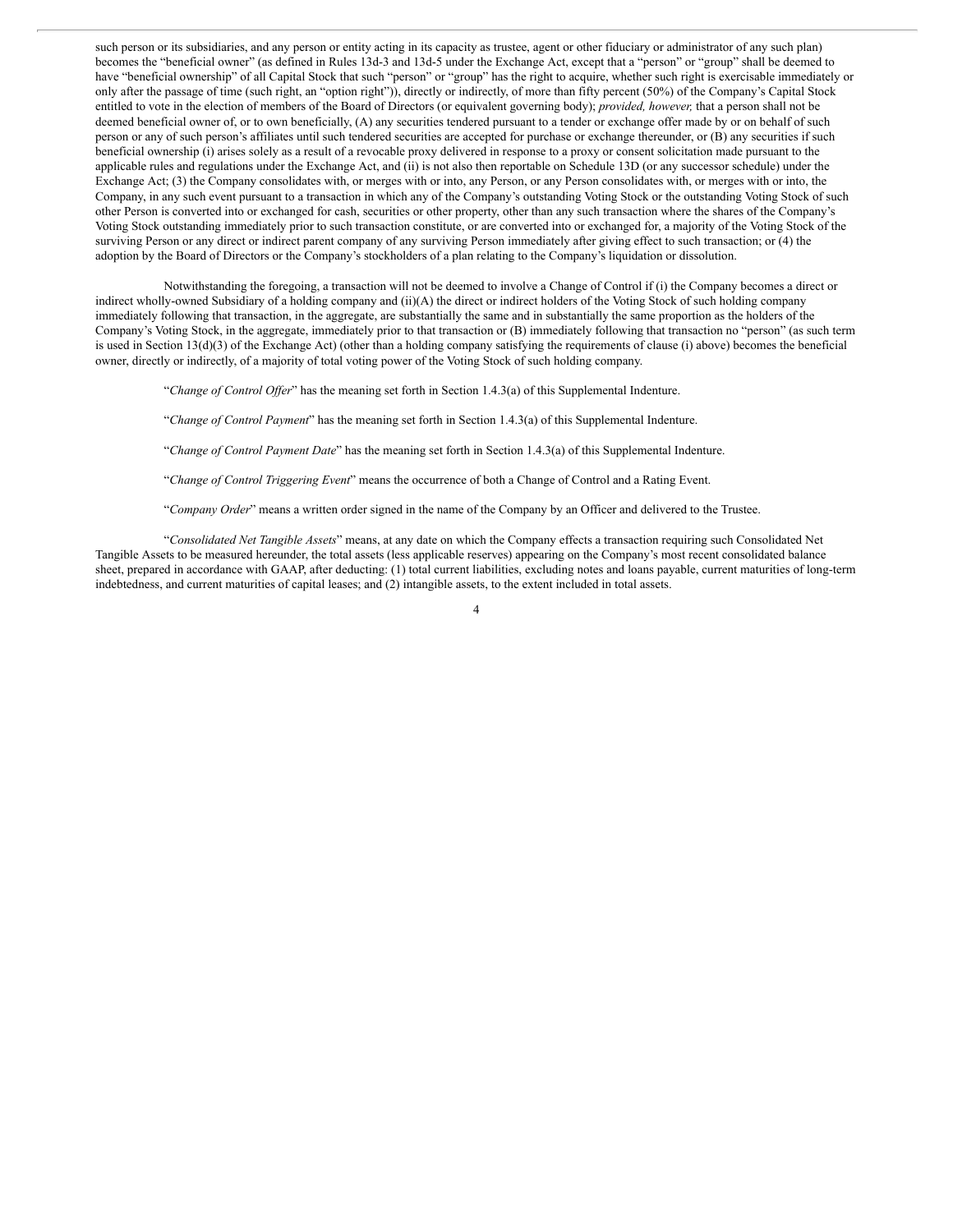When calculating the amount of Consolidated Net Tangible Assets and the application of such term under the Indenture's covenants in connection with any financing, acquisition, disposition, or other transaction, including any sale and lease-back transaction, or the closing of a revolving credit facility (each, a "Limited Condition Transaction"), in each case, at the option of the Company (the Company's election to exercise such option, an "LCT Election"), the date of determination of Consolidated Net Tangible Assets and whether any such Limited Condition Transaction is permitted under the Indenture shall be deemed to be the date (the "LCT Test Date") either (a) the definitive agreement for such Limited Condition Transaction is entered into, or (b) solely in connection with an acquisition to which the United Kingdom City Code on Takeovers and Mergers applies, the date on which a "Rule 2.7 announcement" of a firm intention to make an offer (or equivalent announcement in another jurisdiction) (an "LCT Public Offer") in respect of a target of a Limited Condition Transaction and, in each case, if the Company or its Subsidiaries would have been permitted to consummate such Limited Condition Transaction on the relevant LCT Test Date in compliance with such covenants, such covenants shall be deemed to have been complied with (or satisfied) for all purposes (in the case of Liens, for example, whether the Indebtedness to be secured by such Liens is committed, issued, assumed or incurred at the LCT Test Date or at any time thereafter); and compliance with covenants shall not be determined or tested at any time after the applicable LCT Test Date for such Limited Condition Transaction and any actions or transaction related thereto (including the incurrence, issuance or assumption of Indebtedness and the use of proceeds thereof, the incurrence or creation of Liens, and the consummation of a sale and leaseback transaction).

"*Credit Facility*" means the credit agreement, dated as of April 29, 2022, by and among Advanced Micro Devices, Inc., as borrower, the lenders as referred to therein, as lenders, and Wells Fargo Bank, National Association, as administrative agent, swingline lender and an issuing lender.

"*Definitive Security*" means a certificated Note registered in the name of the Holder thereof and issued in accordance with Article II of the Base Indenture. References in the Base Indenture to "definitive Security" or "certificated Security" shall be deemed to refer to "Definitive Security" unless the context otherwise requires.

"*Depository"* means The Depository Trust Company, a New York Corporation, or any successor.

"*Event of Default*", with respect to the Notes, means any event specified in Section 1.5.1, continued for the period of time, if any, therein designated.

"*Existing Notes*" means the Company's outstanding 2.95% senior notes due 2024. 2.375% senior notes due 2030, 7.50% senior notes due 2022 and 2.125% senior notes due 2026.

"*GAAP*" means generally accepted accounting principles in the United States as in effect from time to time, including without limitation, those set forth in the Accounting Standards Codification of the Financial Accounting Standards Board or in such other statements by such other entity as have been approved by a significant segment of the accounting profession.

"*Governmental Authority*" means the government of the United States or any other nation, or of any political subdivision thereof, whether state or local, and any agency, authority, instrumentality, regulatory body, court, central bank or other entity exercising executive, legislative, judicial, taxing, regulatory or administrative powers or functions of or pertaining to government (including any supra-national bodies such as the European Union or the European Central Bank).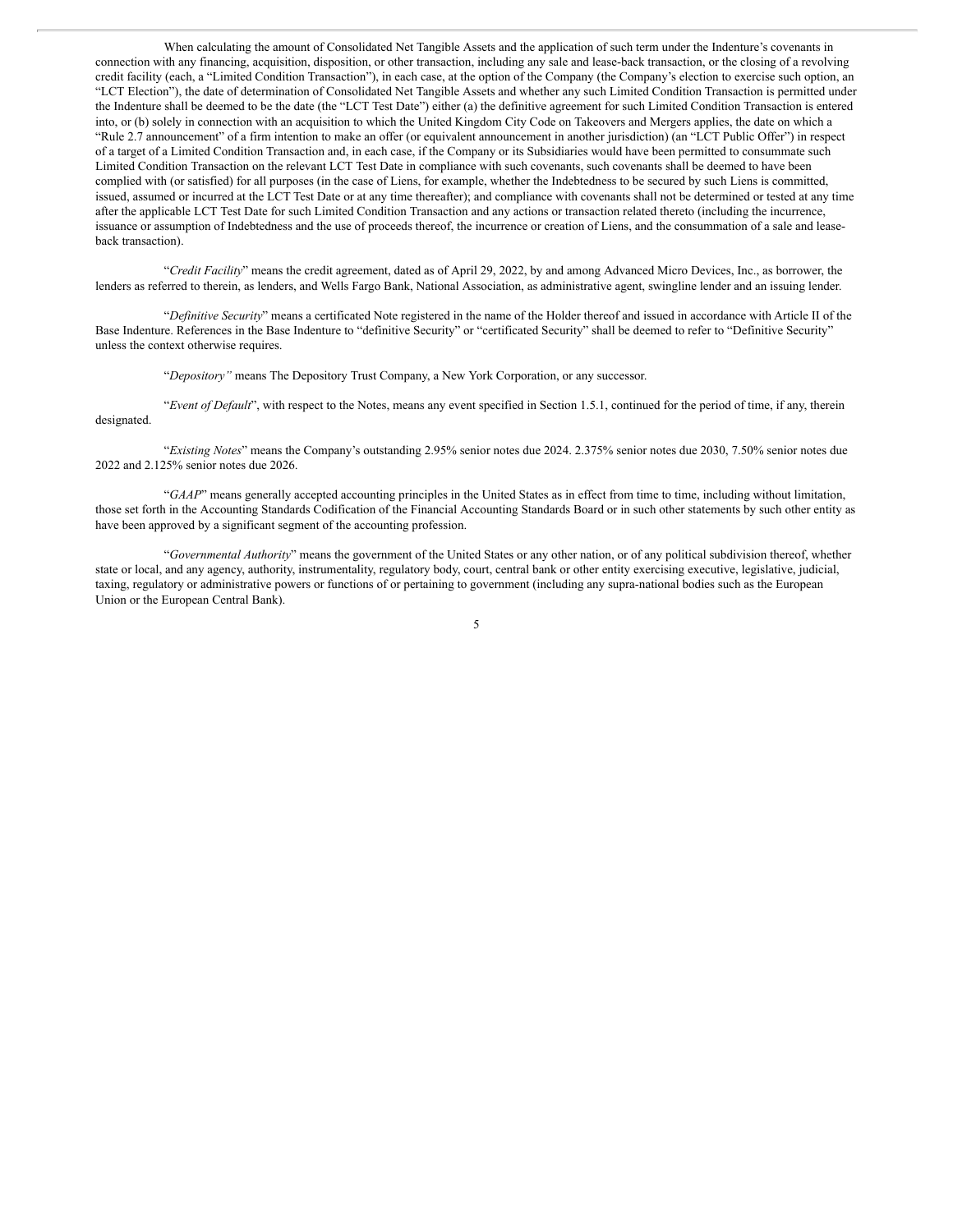"*Indebtedness*" means, with respect to any Person at any date and without duplication, any indebtedness in respect of borrowed money or that is evidenced by bonds, notes, debentures or similar instruments.

"*Intellectual Property*" means, collectively, with respect to the Company and its Subsidiaries, all rights, priorities and privileges relating to owned intellectual property, whether arising under United States, multinational or foreign laws or otherwise, including (a) copyrights, patents, patent applications, trademarks, service marks, trade names, trade secrets, know-how and all rights thereunder or in respect thereof, (b) all income, royalties, damages and payments now or hereafter due and/or payable under any of the foregoing or with respect to any of the foregoing, including, without limitation, damages or payments for past, present and future infringements of any of the foregoing and (c) all rights corresponding to any of the foregoing, excluding in each case of clauses (a), (b) and (c), any such rights, priorities or privileges arising from licenses of intellectual property to or from the Company to its Subsidiaries.

"*Interest Payment Date*", with respect to any Security, means the Stated Maturity of an installment of interest on such Security.

"*Investment Grade*" means a rating equal to or higher than Baa3 (or the equivalent) by Moody's and BBB- (or the equivalent) by S&P (or the equivalent ratings from any other relevant Rating Agency).

"*Lien*" means a mortgage, security interest, pledge, lien, charge or other encumbrance of any kind (including any conditional sale or other title retention agreement and any agreement to give any security interest), other than any operating leases.

"*Moody's*" means Moody's Investors Service, Inc., a subsidiary of Moody's Corporation, and its successors.

"*Permitted Reinvested Attributable Debt*" means any Attributable Debt arising from a sale and lease-back transaction with respect to which the net proceeds from the sale are applied in accordance with the first paragraph of Section 1.4.2 of this Supplemental Indenture.

"*Person*" means any natural person, corporation, limited liability company, trust, joint venture, association, company, partnership, Governmental Authority or other entity.

"*Principal Property*" means the land, improvements, buildings, fixtures and equipment (including any leasehold interest therein) owned by the Company or a Restricted Subsidiary located in the United States that constitutes the Company's principal corporate office, any manufacturing plant or any manufacturing facility and that has a gross book value (including related land, machinery and equipment without deduction of any depreciation reserves) of not less than 1.00% of the Company's Consolidated Net Tangible Assets as of the determination date. Principal Property does not include any Property that the Board of Directors or any committee thereof has determined in good faith not to be of material importance to the business conducted by the Company and its Subsidiaries, taken as a whole.

"*Property*" means any property or asset, whether real, personal or mixed, or tangible or intangible, including shares of capital stock.

"*Rating Agency*" means Moody's and S&P (or, if either such entity ceases to rate a series of Notes for reasons outside of the Company's control, any other "nationally recognized statistical rating organization" within the meaning of Rule 15c3-1(c)(2)(vi)(F) under the Exchange Act selected by the Company as a Substitute Rating Agency).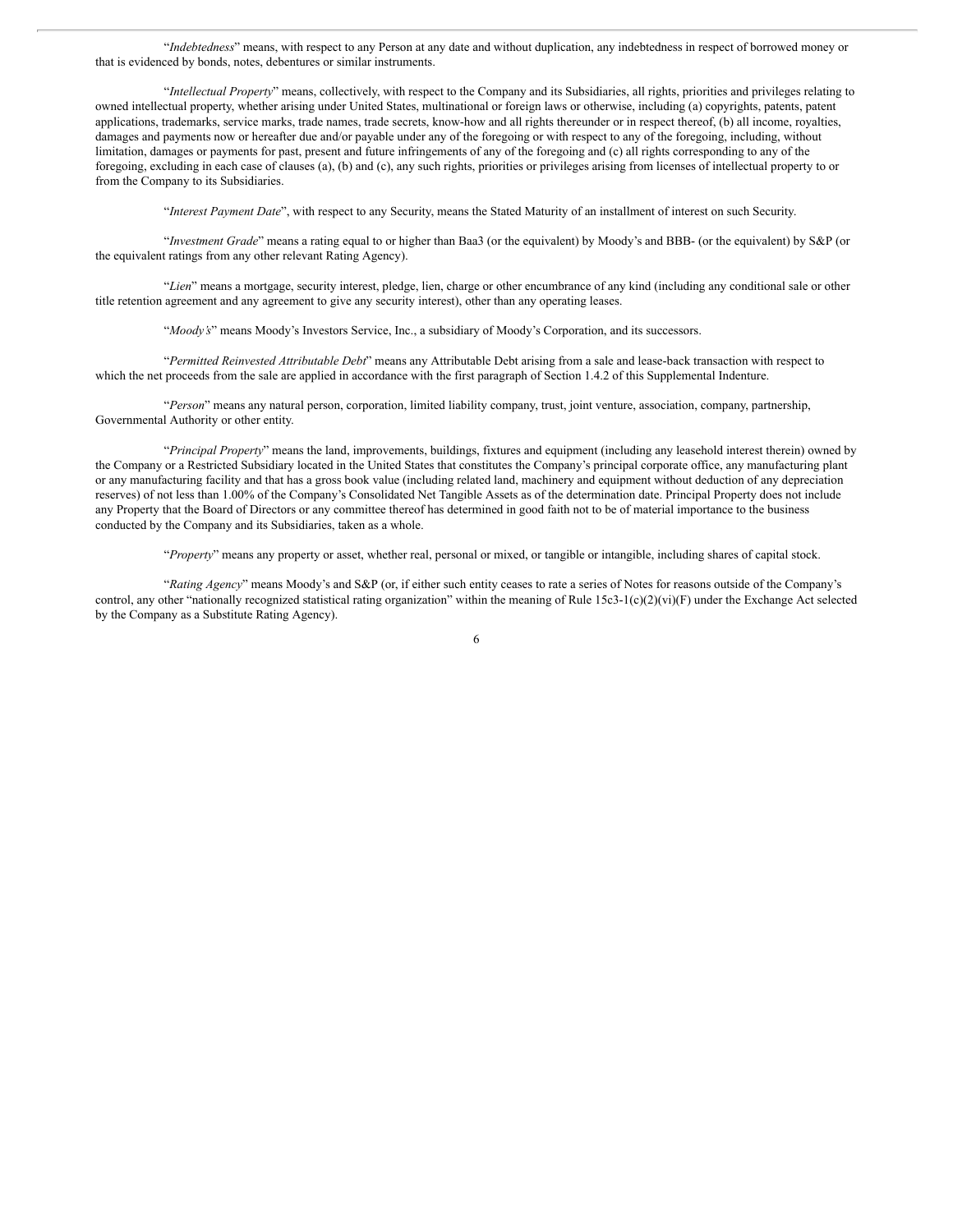"*Rating Event*" means that the applicable series of Notes ceases to be rated Investment Grade by both Rating Agencies on any day during the period (the "Trigger Period") commencing on the earlier of (a) the first public notice of the occurrence of a Change of Control or (b) the public announcement by the Company of the Company's intention to effect a Change of Control, and ending 60 days following consummation of such Change of Control (which period shall be extended so long as the rating of the applicable series of Notes is under publicly announced consideration for a possible rating downgrade by either of the Rating Agencies on such 60th day, such extension to last with respect to each such Rating Agency until the date on which such Rating Agency considering such possible downgrade either (x) rates such Notes below Investment Grade or (y) publicly announces that it is no longer considering such Notes for possible downgrade, *provided* that no such extension will occur if on such 60th day such Notes are rated Investment Grade by at least one of such Rating Agencies in question and are not subject to review for possible downgrade by such Rating Agency). If either Rating Agency is not providing a rating of that series of Notes on any day during the Trigger Period for any reason (subject, for the avoidance of doubt, to the Company's right to engage a Substitute Rating Agency), the rating of such Rating Agency for such series of Notes shall be deemed to have ceased to be Investment Grade during the Trigger Period.

"*Redemption Date*" means, when used with respect to any Note to be redeemed, the date fixed for such redemption by or pursuant to the Indenture. Such date must be a Business Day.

"*Redemption Price*" means, when used with respect to any Note to be redeemed, the price at which it is to be redeemed pursuant to the Indenture.

"*Remaining Scheduled Payments*" means, with respect to each Note to be redeemed, the remaining scheduled payments of the principal thereof and interest thereon that would be due after the related Redemption Date but for such redemption, assuming the notes matured on the Applicable Par Call Date; *provided*, *however*, that if such Redemption Date is not an Interest Payment Date with respect to such Note, the amount of the next succeeding scheduled interest payment thereon will be reduced by the amount of interest accrued thereon to such Redemption Date.

"*Restricted Subsidiary*" means any Subsidiary that owns any Principal Property other than (1) any Subsidiary primarily engaged in financing receivables or in the finance business; or (2) any of the Company's less than 80%-owned Subsidiaries if the common stock of such Subsidiary is traded on any national securities exchange or quoted on the Nasdaq Global Market or on the over-the-counter markets.

"*S&P*" means Standard & Poor's Ratings Services, a division of S&P Global Inc. or any successor to the rating agency business thereof.

*"Secured Debt"* means any of the Company's Indebtedness or any Indebtedness of a Restricted Subsidiary, in each case secured by a Lien on either any Principal Property or on the stock of a Restricted Subsidiary. Secured Debt does not include Indebtedness secured by:

- (1) Liens on Property existing at the time of acquisition of the Property by the Company or any Restricted Subsidiary, whether or not assumed;
- (2) Liens on Property of a Person existing at the time such Person becomes a Restricted Subsidiary *provided* that such Liens were not incurred in anticipation of such Person becoming a Restricted Subsidiary and do not extend to any other Property of the Company or any other Restricted Subsidiary (other than Property or the stock of direct or indirect subsidiaries of the Restricted Subsidiary so acquired, any additions, accessions, parts, improvements and attachments thereto, and the products and proceeds of such Property);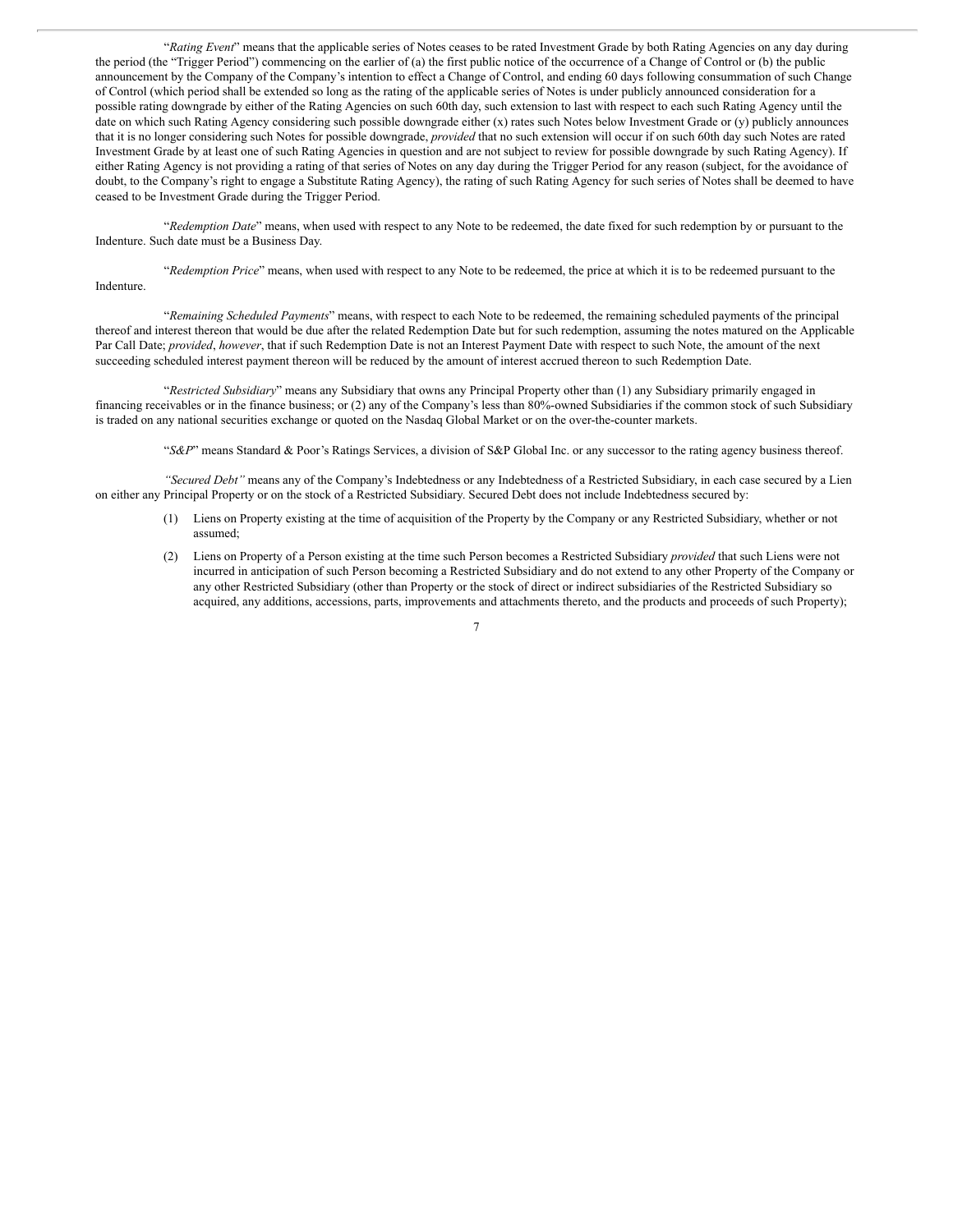- (3) Liens to secure payment of all or any part of the cost of acquisition, construction, development or improvement of any Property, or to secure any Indebtedness to finance such cost of acquisition, construction, development or improvement that is incurred within 24 months after the later of (i) the completion of the acquisition, construction, development or improvement thereof, and (ii) the placing in operation of such Property or of such Property as so constructed, developed or improved;
- (4) Liens to secure Indebtedness owing to the Company or to a Restricted Subsidiary;
- (5) Liens existing at the date of this Supplemental Indenture;
- (6) Liens on Property of an entity existing at the time such entity is merged or consolidated with the Company or a Restricted Subsidiary *provided* that such Liens were not incurred in anticipation of such merger or consolidation and do not extend to any Property of the Company or any other Restricted Subsidiary (other than that of the Person merged into or consolidated with the Company or a Restricted Subsidiary, its direct or indirect subsidiaries, any additions, accessions, parts, improvements and attachments thereto, and the products and proceeds of such Property);
- (7) Liens on Property of an entity at the time of a sale or lease of the Property of such entity as an entirety or substantially as an entirety to the Company or a Restricted Subsidiary *provided* that such Liens were not incurred in anticipation of such sale or lease and do not extend to any other Property (other than any additions, accessions, parts, improvements and attachments thereto, and the products and proceeds of the Property so acquired);
- (8) Liens incurred to finance the acquisition or construction of Property secured by Liens in favor of the United States or a political subdivision of the United States;
- (9) Liens for taxes, assessments or other governmental charges or levies not yet due or payable or not overdue for a period of more than the greater of 60 days or the period of grace, if any, related thereto, or that are being contested by the Company or a Restricted Subsidiary, and for which the Company maintains adequate reserves to the extent required by GAAP;
- (10) Liens incurred in connection with an asset acquisition or a project financed with a non-recourse obligation;
- (11) Liens in favor of materialmen, mechanics, carriers, warehousemen, processors, workmen or repairmen, landlord's Liens for rent or lease obligations or other similar Liens arising, in each case, in the ordinary course of business in respect of obligations which are not overdue or which are being contested by the Company or any Restricted Subsidiary in good faith and by appropriate proceedings;
- (12) Liens consisting of zoning restrictions, licenses, easements and restrictions of record or other similar encumbrances on the use of real property and minor irregularities, which do not, in any case, materially detract from the value of such property or materially impair the use thereof in the ordinary conduct of business;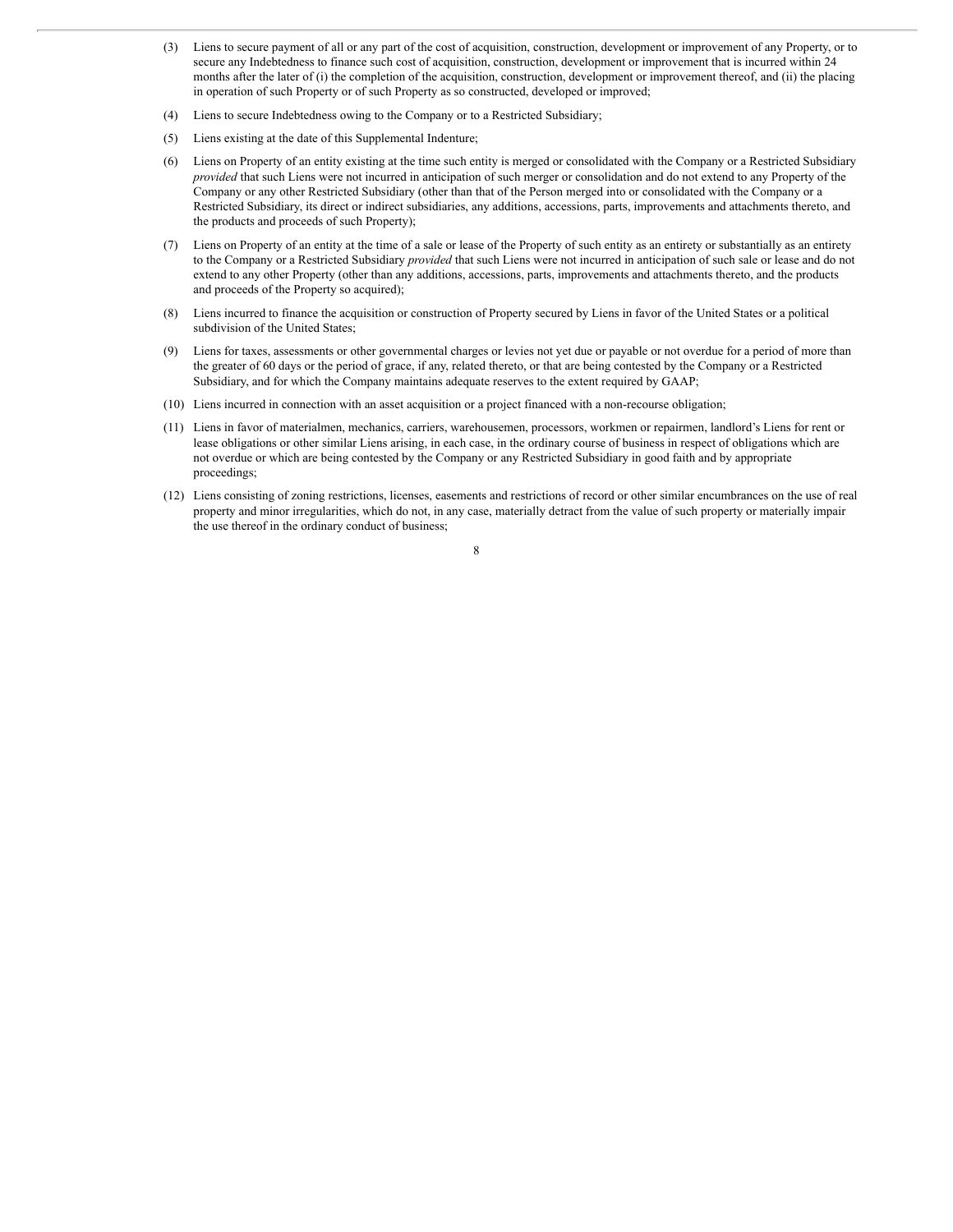- (13) Liens arising by reason of deposits with, or giving any form of security to, any governmental agency or any body created or approved by law or government regulation;
- (14) Liens created by or resulting from any litigation or other proceeding that is being contested in good faith by appropriate proceedings, including Liens arising out of judgments or awards against the Company or any Restricted Subsidiary with respect to which the Company or any of the Subsidiaries is in good faith prosecuting an appeal or proceedings for review for which the time to make an appeal has not yet expired, and Liens relating to final unappealable judgments that are satisfied within 60 days of the date of judgment or Liens incurred by the Company or any Restricted Subsidiary for the purposes of obtaining a stay or discharge in the course of any litigation proceeding to which the Company or any of the Subsidiaries is a party;
- (15) Liens of suppliers (including sellers of goods) or customers arising in the ordinary course of business to the extent limited to the property or assets relating to such contract;
- (16) Liens (i) on receivables from customers sold or transferred to third parties (a) pursuant to credit arrangements in the ordinary course of business or (b) for which the Company and its Subsidiaries receive adequate consideration therefor and (ii) on notes or accounts receivable sold or transferred in a transaction which constitutes a true sale under GAAP;
- (17) to the extent constituting Liens, any option or other agreement to purchase any asset of the Company or any of its Subsidiaries;
- (18) (i) leases, licenses, subleases or sublicenses (including non-exclusive licenses and sublicenses of intellectual property rights) granted to others which do not (A) interfere in any material respect with the business of the Company or its Subsidiaries or materially detract from the value of the relevant assets of the Company or its Subsidiaries or (B) secure any Indebtedness and (ii) any interest or title of a licensor, sub-licensor, lessor or sub-lessor under leases, licenses, subleases or sublicenses entered into by any of the Company and its Subsidiaries as licensee, sub-licensee, lessee or sub-lessee in the ordinary course of business or any customary restriction or encumbrance with respect to the property subject to any such lease, license, sublease or sublicense;
- (19) reasonable customary initial deposits and margin deposits to the extent required by applicable law; *provided* that any obligation secured by any deposit permitted under this clause (19) shall have been incurred in the ordinary course of business and not for speculative purposes;
- (20) Liens solely on any cash earnest money deposits or escrow arrangements made by the Company or any Subsidiary in connection with any letter of intent or purchase or merger agreement for any acquisition;
- (21) (i) Liens in favor of customs and revenue authorities arising as a matter of law to secure the payment of customs duties in connection with the importation of goods in the ordinary course of business and (ii) Liens on specific items of inventory or other goods and proceeds thereof of any Person securing such Person's obligations in respect of bankers' acceptances or letters of credit issued or created for the account of such Person to facilitate the purchase, shipment or storage of such inventory or other goods in the ordinary course of business;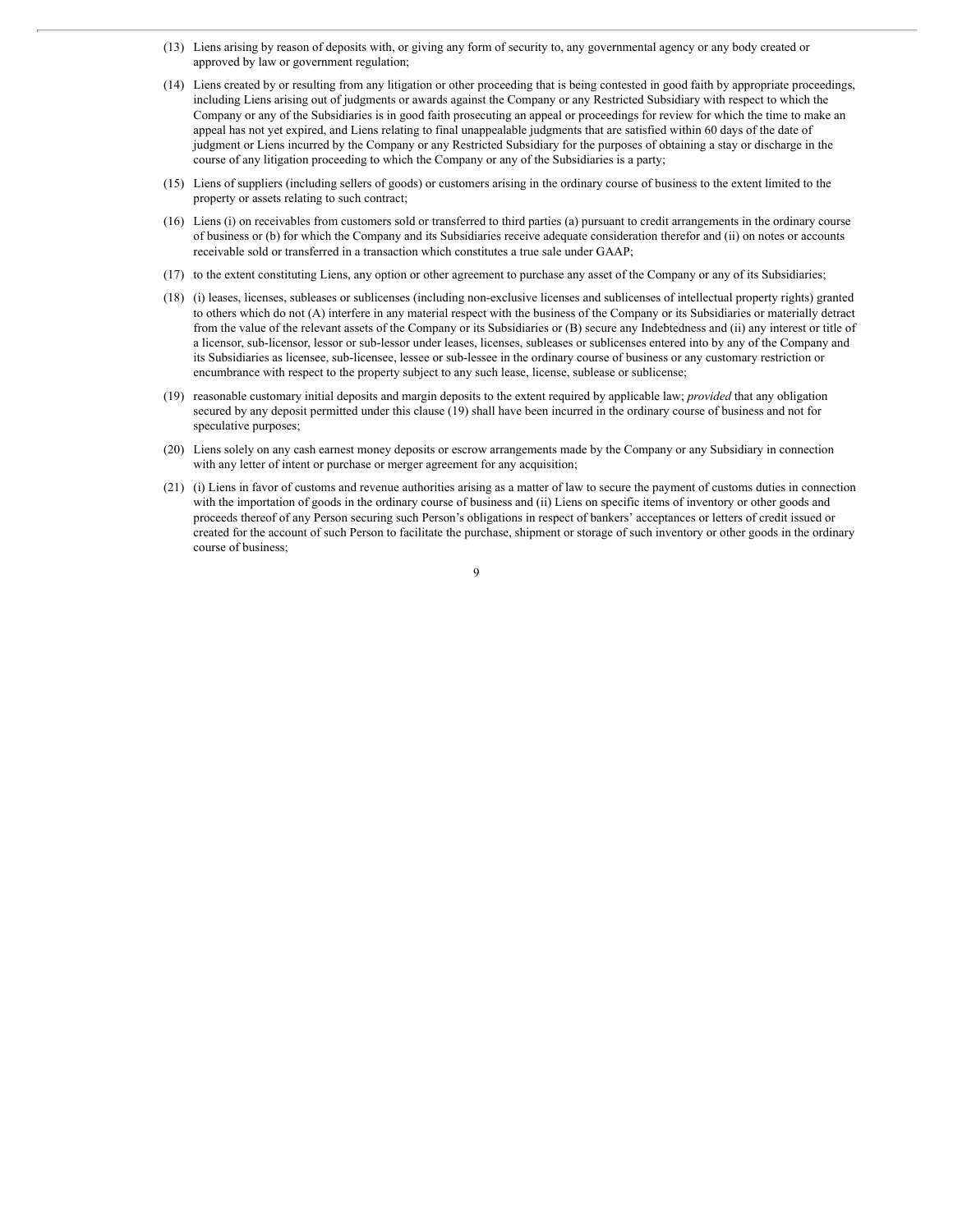- (22) Liens on cash or cash equivalents used to defease or to satisfy and discharge Indebtedness;
- (23) Liens on any Intellectual Property owned by the Company and its Subsidiaries;
- (24) Liens relating to hedging and similar arrangements entered into in the ordinary course of business, including without limitation interest rate or foreign currency hedging arrangements;
- (25) Liens incurred or deposits or pledges made by the Company or the Restricted Subsidiaries in the ordinary course of business in connection with, or to secure payment of, obligations under workers' compensation, unemployment insurance and other types of social security or similar legislation, or to secure the performance of tenders, statutory obligations, bids, trade contracts, leases, government contracts, surety bonds (other than bonds related to judgments or litigation), performance and return-of-money bonds or other similar obligations;
- (26) Liens arising by virtue of deposits made in the ordinary course of business to secure liability for premiums to insurance carriers so long as such Liens are for amounts not yet due and payable or delinquent or, to the extent such amounts are so due and payable, such amounts are being contested in good faith by appropriate proceedings for which adequate reserves have been established in accordance with GAAP;
- (27) Liens on property incurred in permitted sale and lease-back transactions permitted under Section 1.4.2.;
- (28) Liens of issuers or nominated persons arising under Section 5-118 of the UCC on documents presented under letters of credit;
- (29) (i) Liens of a collecting bank arising in the ordinary course of business under Section 4-210 of the UCC in effect in the relevant jurisdiction, (ii) Liens of any depositary bank in connection with statutory, common law and contractual rights of setoff and recoupment with respect to any deposit account of the Company or any Subsidiary thereof and (iii) Liens arising out of conditional sale, title retention, consignment or similar arrangements for the sale of any assets or property in the ordinary course of business; *provided* that in no case shall any such Liens secure (either directly or indirectly) the repayment of any Indebtedness;
- (30) (i) Liens on equity interests of joint ventures securing capital contributions thereto and (ii) customary rights of first refusal and tag, drag and similar rights in joint venture agreements and agreements with respect to non-wholly-owned Subsidiaries;
- (31) Liens on the equity interests or Property of non-U.S. subsidiaries to secure indebtedness or other obligations of non-U.S. subsidiaries;
- (32) Liens to secure amounts paid in respect of premiums, fees or other costs associated with any extension, renewal, amendment or replacement of Secured Debt, so long as the Property encumbered by any such Lien is the same as or substantially similar in nature to the Property encumbered by such Secured Debt being amended, extended, renewed or replaced; or
- (33) Liens constituting any extension, renewal, amendment or replacement of any Liens listed above to the extent the principal amount of the indebtedness secured by such Lien is not increased (except to the extent of any premiums, fees or other costs associated with any such extension, renewal, amendment or replacement) and the Property encumbered by any such Lien is the same as or substantially similar in nature to the Property encumbered by the Lien being extended, renewed or replaced.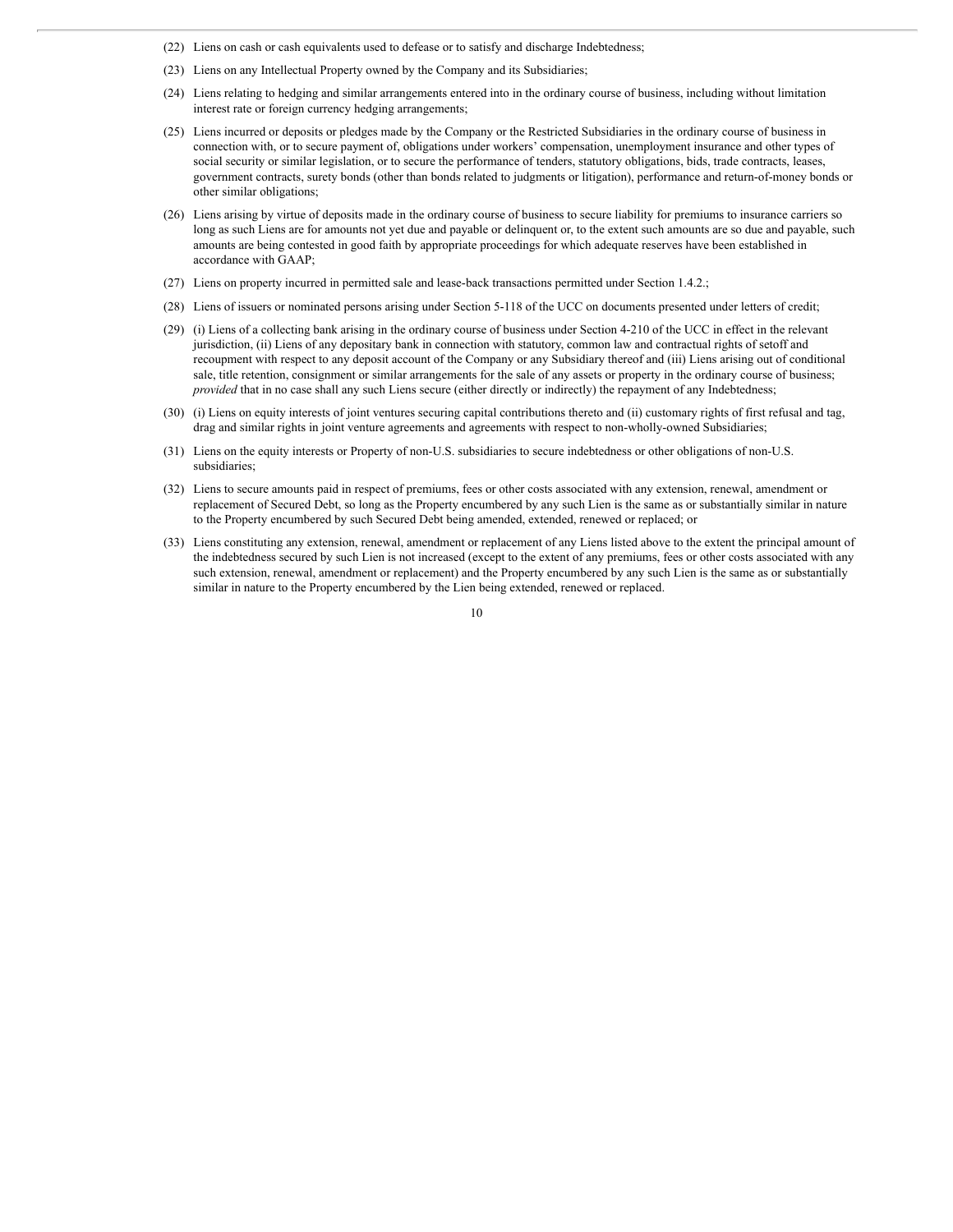"*Securities Act*" means the Securities Act of 1933, as amended.

"*Subsidiary*" means as to any Person, any corporation, partnership, limited liability company or other entity of which more than fifty percent (50%) of the outstanding Capital Stock having ordinary voting power (other than Capital Stock having such power only by reason of the happening of a contingency that has not occurred) to elect a majority of the board of directors (or equivalent governing body) or other managers of such corporation, partnership, limited liability company or other entity is at the time owned by (directly or indirectly) or the management is otherwise controlled by (directly or indirectly) such Person (irrespective of whether, at the time, Capital Stock of any other class or classes of such corporation, partnership, limited liability company or other entity shall have or might have voting power by reason of the happening of any contingency). Unless otherwise qualified, references to "Subsidiary" or "Subsidiaries" herein shall refer to those of the Company.

"*Substitute Rating Agency*" means a "nationally recognized statistical rating organization" within the meaning of Section 3(a)(62) of the Exchange Act, selected by the Company as a replacement agency for Moody's or S&P or another Rating Agency, in each case, that provides a rating of the applicable series of Notes.

"*UCC*" means the Uniform Commercial Code as in effect in the State of New York.

"*Voting Stock*" of any specified Person as of any date means the Capital Stock of such Person that is at the time entitled to vote generally in the election of the board of directors of such Person.

# Section 1.3. Optional Redemption.

(a) Prior to (i) in the case of the 2032 Notes, March 1, 2032 (three months prior to their Stated Maturity) and (ii) in the case of the 2052 Notes, December 1, 2051 (six months prior to their Stated Maturity) (the applicable date with respect to each such series of Notes, the "Applicable Par Call Date"), the Company may redeem such Notes at its option, in whole or in part, at any time and from time to time, at a redemption price (expressed as a percentage of principal amount and rounded to three decimal places) equal to the greater of:

> (1) (a) the sum of the present values of the Remaining Scheduled Payments of principal and interest thereon of the 2032 Notes or 2052 Notes to be redeemed (assuming the notes matured on the Applicable Par Call Date) discounted to the Redemption Date on a semi-annual basis (assuming a 360-day year consisting of twelve 30-day months) at the Treasury Rate plus (x) in the case of the 2032 Notes, 15 basis points, or (y) in the case of the 2052 Notes, 20 basis points, in each case less (b) interest accrued and unpaid to, but excluding, the applicable Redemption Date, and

(2) 100% of the principal amount of the Notes to be redeemed,

plus, in either case, accrued and unpaid interest thereon to, but excluding, the applicable Redemption Date.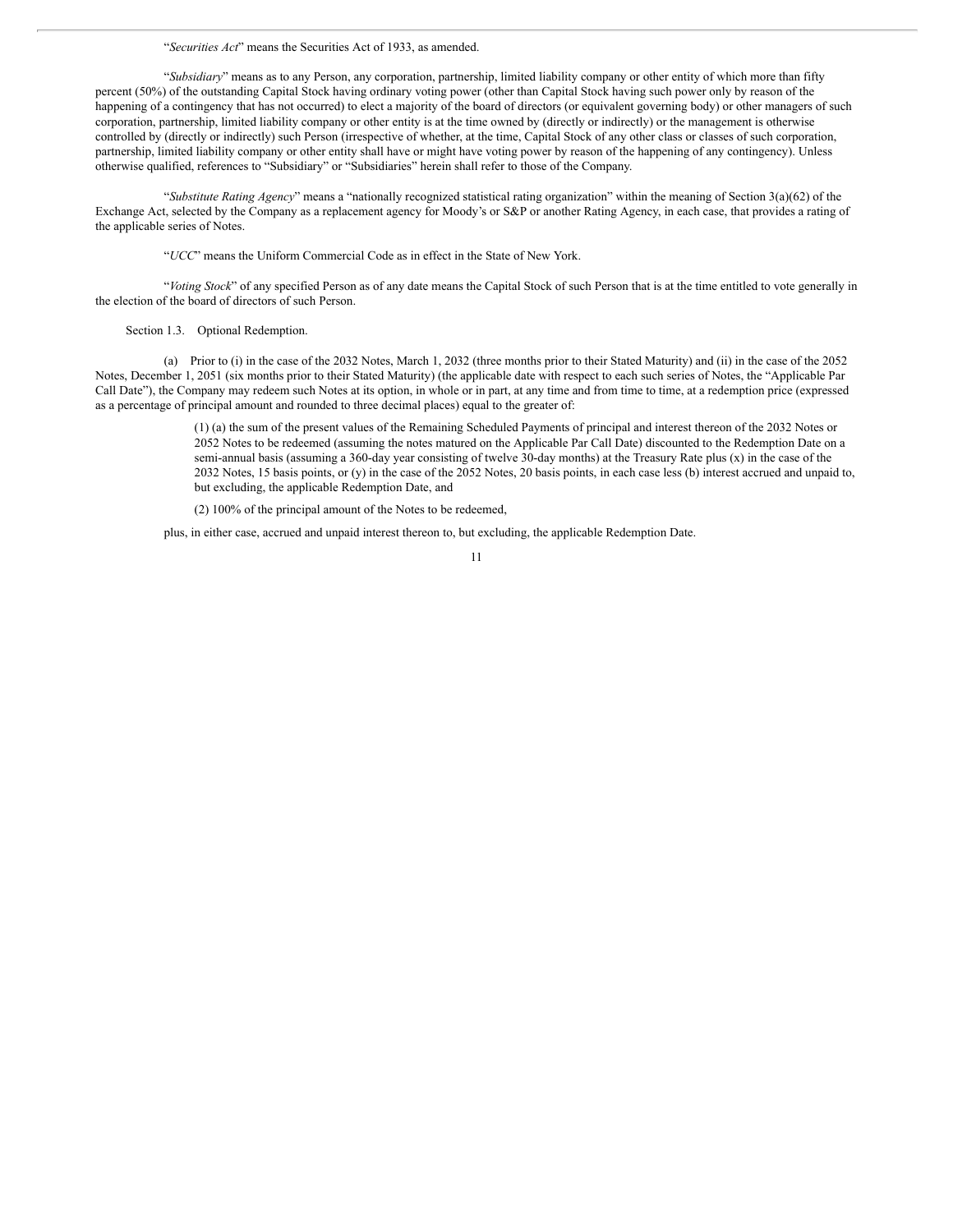On or after the Applicable Par Call Date, the Company may redeem the Notes, in whole or in part, at any time and from time to time, at a Redemption Price equal to 100% of the principal amount of the 2032 Notes or the 2052 Notes being redeemed plus accrued and unpaid interest thereon to, but excluding, the Redemption Date.

"Treasury Rate" means, with respect to any Redemption Date, the yield applicable to such series of Notes determined by the Company in accordance with the following two paragraphs.

The Treasury Rate applicable to a series of Notes shall be determined by the Company after 4:15 p.m., New York City time (or after such time as yields on U.S. government securities are posted daily by the Board of Governors of the Federal Reserve System), on the third Business Day preceding the applicable Redemption Date based upon the yield or yields for the most recent day that appear after such time on such day in the most recent statistical release published by the Board of Governors of the Federal Reserve System designated as "Selected Interest Rates (Daily)—H.15" (or any successor designation or publication) ("H.15") under the caption "U.S. government securities–Treasury constant maturities–Nominal" (or any successor caption or heading). In determining the Treasury Rate, the Company shall select, as applicable: (1) the yield for the Treasury constant maturity on H.15 exactly equal to the period from the applicable Redemption Date to the Applicable Par Call Date (the "Remaining Life"); or (2) if there is no such Treasury constant maturity on H.15 exactly equal to the Remaining Life, the two yields – one yield corresponding to the Treasury constant maturity on H.15 immediately shorter than and one yield corresponding to the Treasury constant maturity on H.15 immediately longer than the Remaining Life – and shall interpolate to the Applicable Par Call Date on a straight-line basis (using the actual number of days) using such yields and rounding the result to three decimal places; or (3) if there is no such Treasury constant maturity on H.15 shorter than or longer than the Remaining Life, the yield for the single Treasury constant maturity on H.15 closest to the Remaining Life. For purposes of this paragraph, the applicable Treasury constant maturity or maturities on H.15 shall be deemed to have a maturity date equal to the relevant number of months or years, as applicable, of such Treasury constant maturity from the applicable Redemption Date.

If on the third Business Day preceding the Redemption Date H.15 or any successor designation or publication is no longer published, the Company shall calculate the Treasury Rate based on the rate per annum equal to the semi-annual equivalent yield to maturity at 11:00 a.m., New York City time, on the second Business Day preceding such Redemption Date of the United States Treasury security maturing on, or with a maturity that is closest to, the Applicable Par Call Date, as applicable. If there is no United States Treasury security maturing on the Applicable Par Call Date but there are two or more United States Treasury securities with a maturity date equally distant from the Applicable Par Call Date, one with a maturity date preceding the Applicable Par Call Date and one with a maturity date following the Applicable Par Call Date, the Company shall select the United States Treasury security with a maturity date preceding the Applicable Par Call Date. If there are two or more United States Treasury securities maturing on the Applicable Par Call Date or two or more United States Treasury securities meeting the criteria of the preceding sentence, the Company shall select from among these two or more United States Treasury securities the United States Treasury security that is trading closest to par based upon the average of the bid and asked prices for such United States Treasury securities at 11:00 a.m., New York City time. In determining the Treasury Rate in accordance with the terms of this paragraph, the semi-annual yield to maturity of the applicable United States Treasury security shall be based upon the average of the bid and asked prices (expressed as a percentage of principal amount) at 11:00 a.m., New York City time, of such United States Treasury security, and rounded to three decimal places.

The Company's actions and determinations in determining the Redemption Price shall be conclusive and binding for all purposes, absent manifest error.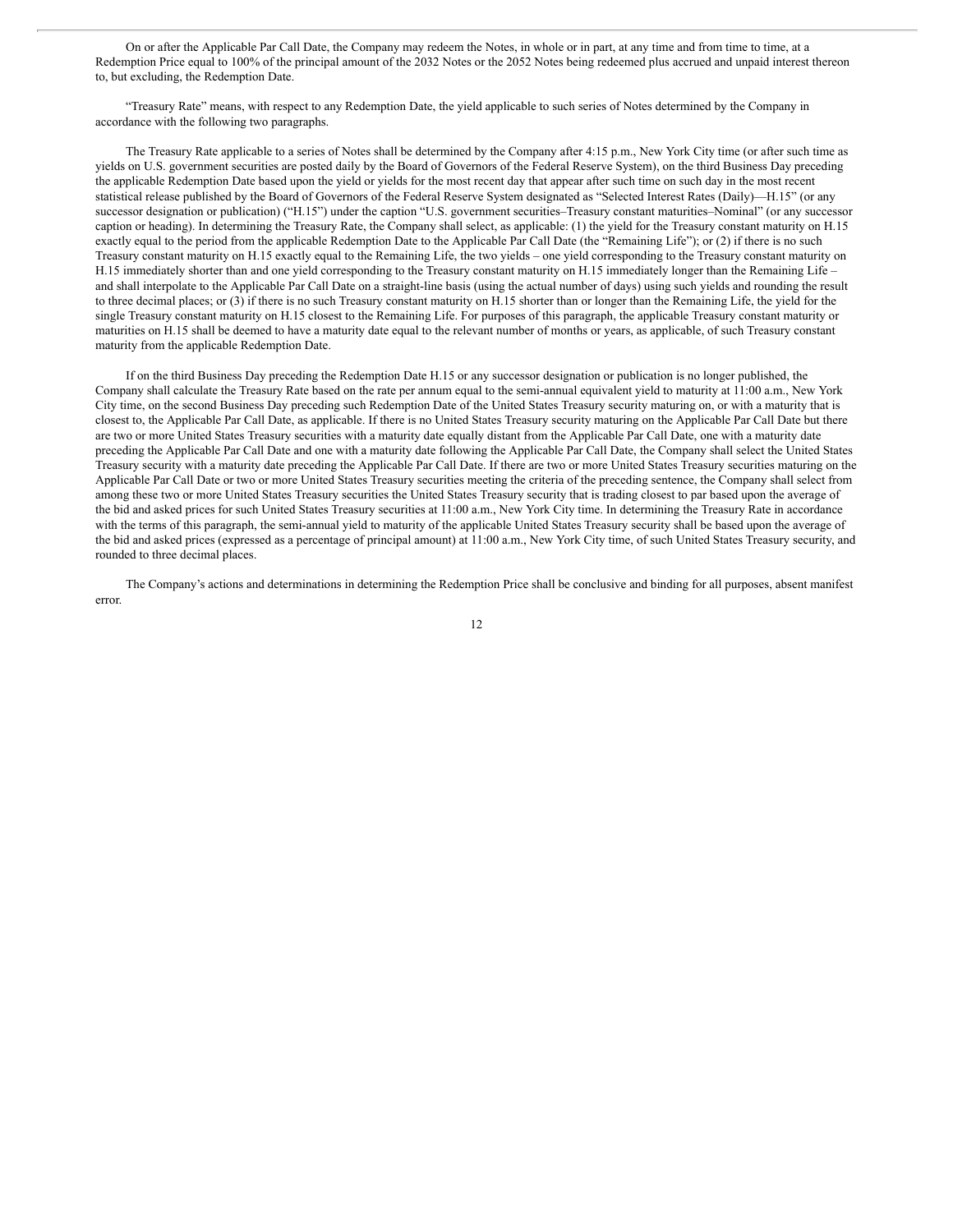Notice of any redemption will be mailed or electronically delivered (or otherwise transmitted in accordance with the depositary's procedures) at least 15 days but not more than 60 days before the Redemption Date to each holder of Notes to be redeemed.

In the event of a redemption pursuant to Article VIII of the Base Indenture, the term "Treasury Rate" shall be deemed replaced with the term "Determination Treasury Rate."

"Determination Treasury Rate" means, with respect to any redemption date, the yield determined by the Company in accordance with the following two paragraphs.

The Treasury Rate shall be determined by the Company after 4:15 p.m., New York City time (or after such time as yields on U.S. government securities are posted daily by the Board of Governors of the Federal Reserve System), on the third Business Day preceding the date on which such notes are defeased or discharged (the "determination date"), in each case, based upon the yield or yields for the most recent day that appear after such time on such day in the most recent statistical release published by the Board of Governors of the Federal Reserve System designated as "Selected Interest Rates (Daily)—H.15" (or any successor designation or publication) ("H.15") under the caption "U.S. government securities–Treasury constant maturities– Nominal" (or any successor caption or heading). In determining the Treasury Rate, the Company shall select, as applicable: (1) the yield for the Treasury constant maturity on H.15 exactly equal to the period from the applicable determination date to the Applicable Par Call Date (the "Remaining Life"); or (2) if there is no such Treasury constant maturity on H.15 exactly equal to the Remaining Life, the two yields – one yield corresponding to the Treasury constant maturity on H.15 immediately shorter than and one yield corresponding to the Treasury constant maturity on H.15 immediately longer than the Remaining Life – and shall interpolate to the Applicable Par Call Date on a straight-line basis (using the actual number of days) using such yields and rounding the result to three decimal places; or (3) if there is no such Treasury constant maturity on H.15 shorter than or longer than the Remaining Life, the yield for the single Treasury constant maturity on H.15 closest to the Remaining Life. For purposes of this paragraph, the applicable Treasury constant maturity or maturities on H.15 shall be deemed to have a maturity date equal to the relevant number of months or years, as applicable, of such Treasury constant maturity from the applicable determination date.

If on the third Business Day preceding the applicable determination date H.15 or any successor designation or publication is no longer published, the Company shall calculate the Treasury Rate based on the rate per annum equal to the semi-annual equivalent yield to maturity at 11:00 a.m., New York City time, on the second Business Day preceding such determination date of the United States Treasury security maturing on, or with a maturity that is closest to, the Applicable Par Call Date, as applicable. If there is no United States Treasury security maturing on the Applicable Par Call Date but there are two or more United States Treasury securities with a maturity date equally distant from the Applicable Par Call Date, one with a maturity date preceding the Applicable Par Call Date and one with a maturity date following the Applicable Par Call Date, the Company shall select the United States Treasury security with a maturity date preceding the Applicable Par Call Date. If there are two or more United States Treasury securities maturing on the Applicable Par Call Date or two or more United States Treasury securities meeting the criteria of the preceding sentence, the Company shall select from among these two or more United States Treasury securities the United States Treasury security that is trading closest to par based upon the average of the bid and asked prices for such United States Treasury securities at 11:00 a.m., New York City time. In determining the Treasury Rate in accordance with the terms of this paragraph, the semi-annual yield to maturity of the applicable United States Treasury security shall be based upon the average of the bid and asked prices (expressed as a percentage of principal amount) at 11:00 a.m., New York City time, of such United States Treasury security, and rounded to three decimal places.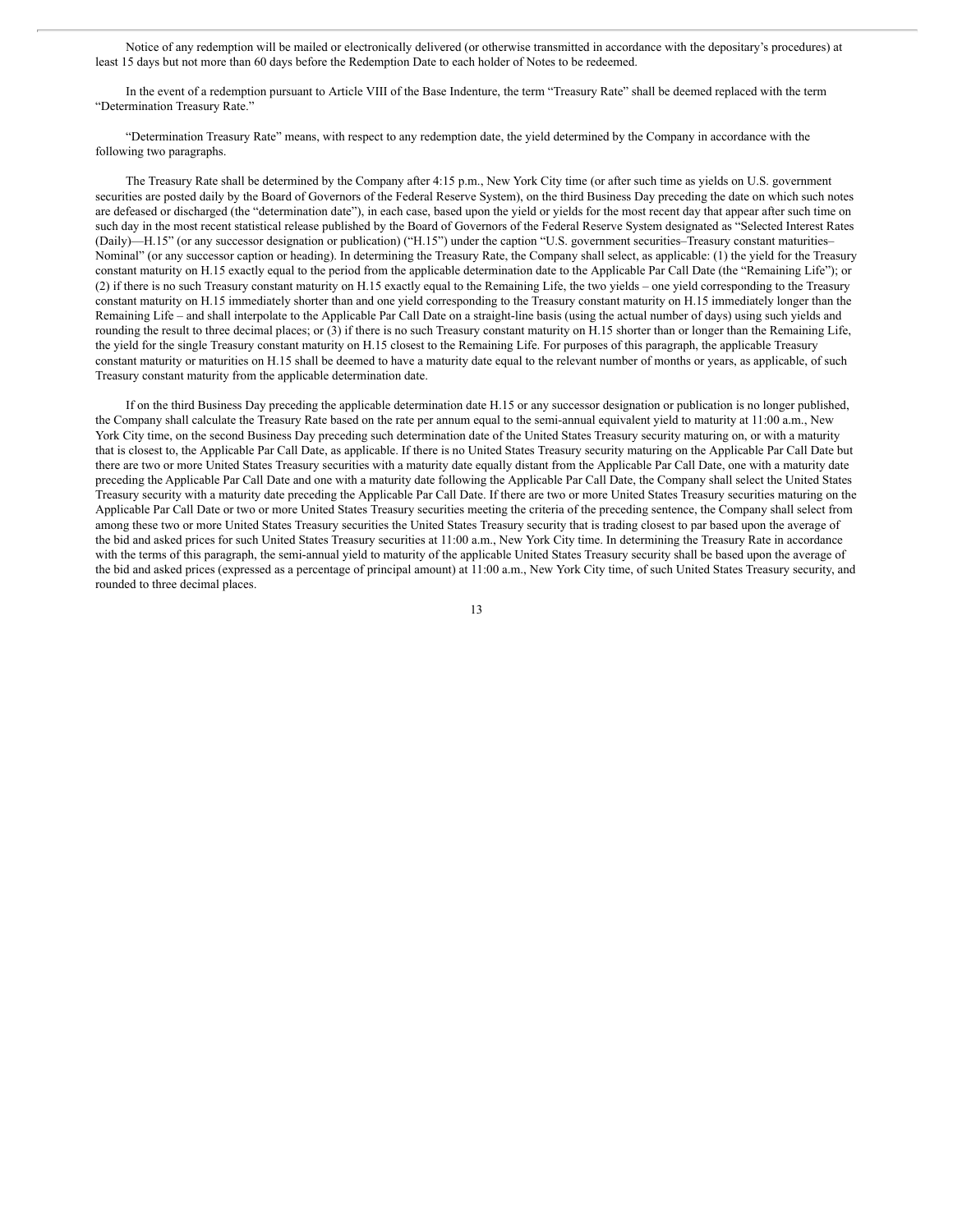In the case of a partial redemption of a series of Notes, selection of the Notes of such series for redemption will be made pro rata, by lot or by such other method as the Trustee in its sole discretion deems appropriate and fair, unless otherwise required by law or applicable stock exchange requirements, subject, in the case of Global Securities, to the applicable rules and procedures of the Depositary. No Notes of a principal amount of \$2,000 or less will be redeemed in part. If any Note is to be redeemed in part only, the notice of redemption that relates to such Note will state the portion of the principal amount of such Note to be redeemed. A new Note in a principal amount equal to the unredeemed portion of such Note will be issued in the name of the Holder of the note upon surrender for cancellation of the original Note. For so long as the Notes of a series are held by DTC (or another depositary), the redemption of such Notes shall be done in accordance with the policies and procedures of the depositary.

Unless the Company defaults in payment of the applicable Redemption Price, on and after the Redemption Date interest will cease to accrue on the notes or portions thereof called for redemption.

1.3.2. At any time, the Company may repurchase Notes in the open market, by private agreement or otherwise and may hold such Notes or surrender such Notes to the Trustee for cancellation pursuant to Section 2.12 of the Base Indenture.

#### Section 1.4. *Additional Covenants.*

The following additional covenants shall apply with respect to the Notes so long as any of the Notes remain outstanding:

### 1.4.1. *Limitation on Liens.*

The Company will not (nor will the Company permit any Restricted Subsidiary to) issue, incur, create, assume or guarantee any Secured Debt without securing the Notes equally and ratably with or prior to that Secured Debt unless the total amount of all Secured Debt and Attributable Debt (other than Permitted Reinvested Attributable Debt) with which the Notes are not at least equally and ratably secured would not exceed the greater of (i) \$1.25 billion and (ii) 25% of the Company's Consolidated Net Tangible Assets.

The foregoing restriction shall not prohibit any extension, renewal, amendment or replacement of any such Secured Debt or Attributable Debt to the extent the principal amount of the Secured Debt and Attributable Debt (other than Permitted Reinvested Attributable Debt) secured by such Lien is not increased (except to the extent of any premiums, fees or other costs associated with any such extension, renewal, amendment or replacement).

## 1.4.2. *Limitation on Sale and Leaseback Transactions.*

Subject to the following paragraph of this Section 1.4.2, the Company will not (nor will the Company permit any Restricted Subsidiary to) enter into any lease with a term longer than three years covering any of the Company's or any Restricted Subsidiary's Principal Property that is sold to any other Person in connection with that lease unless an amount equal to the net proceeds from the sale is applied within 270 days of such sale to the retirement of the Company's or any Restricted Subsidiary's debt that is at least pari passu in right of payment with the Notes (including, for avoidance of doubt, the Notes, the Existing Notes and, if the Company has any future borrowings thereunder, the Credit Facility) or the purchase or development of Principal Property.

However, the Company or its Restricted Subsidiaries may enter into a sale and lease-back transaction with respect to Principal Property without being required to apply the net proceeds as required by the foregoing paragraph if the sum of the following amounts would not exceed the greater of (i) \$1.25 billion and (ii) 25% of the Company's Consolidated Net Tangible Assets:

(a) the Attributable Debt (other than Permitted Reinvested Attributable Debt) with respect to all such sale and lease-back transactions entered into after the date of initial issuance of the Notes; and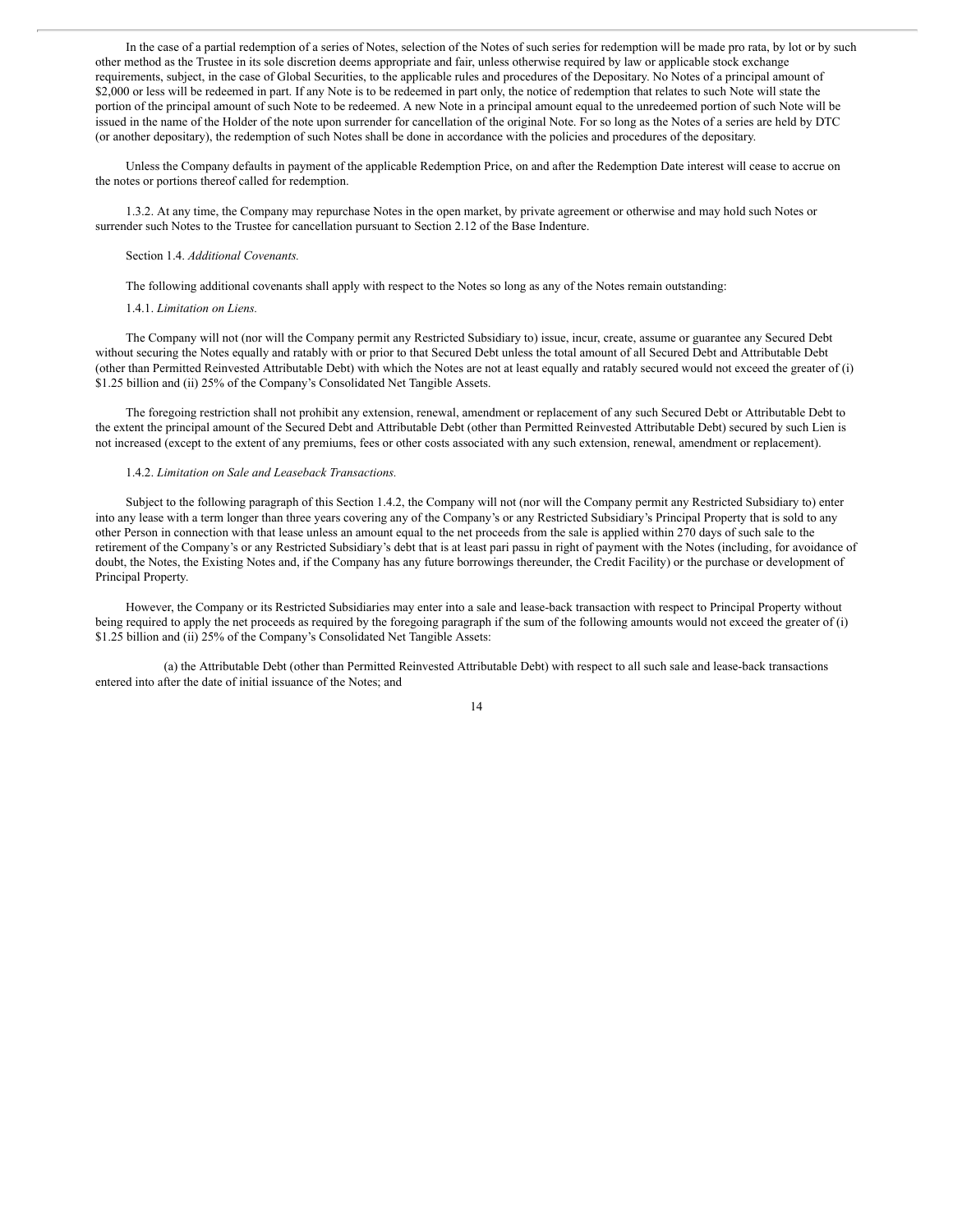#### (b) the total amount of Secured Debt.

Furthermore, the foregoing restriction does not apply to any sale and lease-back transaction (i) for a term of not more than three years including renewals; or (ii) between the Company and a Subsidiary or between Subsidiaries, *provided* that the lessor is a wholly-owned Subsidiary.

#### *1.4.3. Purchase of Notes Upon a Change of Control Triggering Event.*

(a) Upon the occurrence of a Change of Control Triggering Event with respect to a series of Notes, unless the Company has given notice to redeem such series of Notes as described above under Section 1.3, and except as set forth in Section 1.4.3(c), each Holder of Notes of such series will have the right to require that the Company purchase all or a portion (equal to \$2,000 or an integral multiple of \$1,000 in excess thereof) of such Holder's Notes of such series pursuant to the offer described below (the "*Change of Control Offer*"), at a purchase price in cash equal to 101% of the aggregate principal amount of the Notes to be repurchased plus accrued and unpaid interest, if any, to, but excluding, the date of purchase (the "*Change of Control Payment*"), subject to the rights of Holders of Notes on the relevant Regular Record Date to receive interest due on the relevant Interest Payment Date of such series.

Within 30 days following the date upon which the Change of Control Triggering Event occurred with respect to a series of Notes or, at the Company's option, prior to any Change of Control but after public announcement of the transaction that constitutes or may constitute the Change of Control, the Company must send a notice to each Holder of Notes of such series, with a copy to the Trustee, which notice shall govern the terms of the Change of Control Offer. Such notice shall state, among other things, the purchase date, which must be no earlier than 10 days nor later than 60 days from the date of such notice or, if the notice is delivered prior to the Change of Control, no earlier than 10 days and no later than 60 days from the date on which the Change of Control Triggering Event occurs, other than as may be required by law (the "*Change of Control Payment Date*"). The notice will, if sent prior to the date of consummation of the Change of Control, state that the Change of Control Offer is conditioned on the Change of Control Triggering Event occurring on or prior to the Change of Control Payment Date. Holders of Definitive Securities electing to have a Note purchased pursuant to a Change of Control Offer will be required to surrender the Notes, with the form entitled "Option of Holder to Elect Purchase" on the reverse of the Note completed, to the Paying Agent at the address specified in the notice, and Holders of Global Securities must transfer their Notes to the Paying Agent by book-entry transfer pursuant to the applicable procedures of the Paying Agent, prior to the close of business on the third Business Day prior to the Change of Control Payment Date.

(b) On the Change of Control Payment Date, the Company shall, to the extent lawful:

and

(ii) deposit with the Paying Agent an amount equal to the Change of Control Payment in respect of all Notes or portions of Notes so accepted for payment.

(i) accept for payment all Notes or portions of Notes properly tendered and not withdrawn pursuant to the Change of Control Offer;

(c) The Company will not be required to make a Change of Control Offer if a third party makes such an offer in the manner and at the times required and otherwise in compliance with the requirements for such an offer made by the Company, and such third party purchases all Notes properly tendered and not withdrawn under its offer.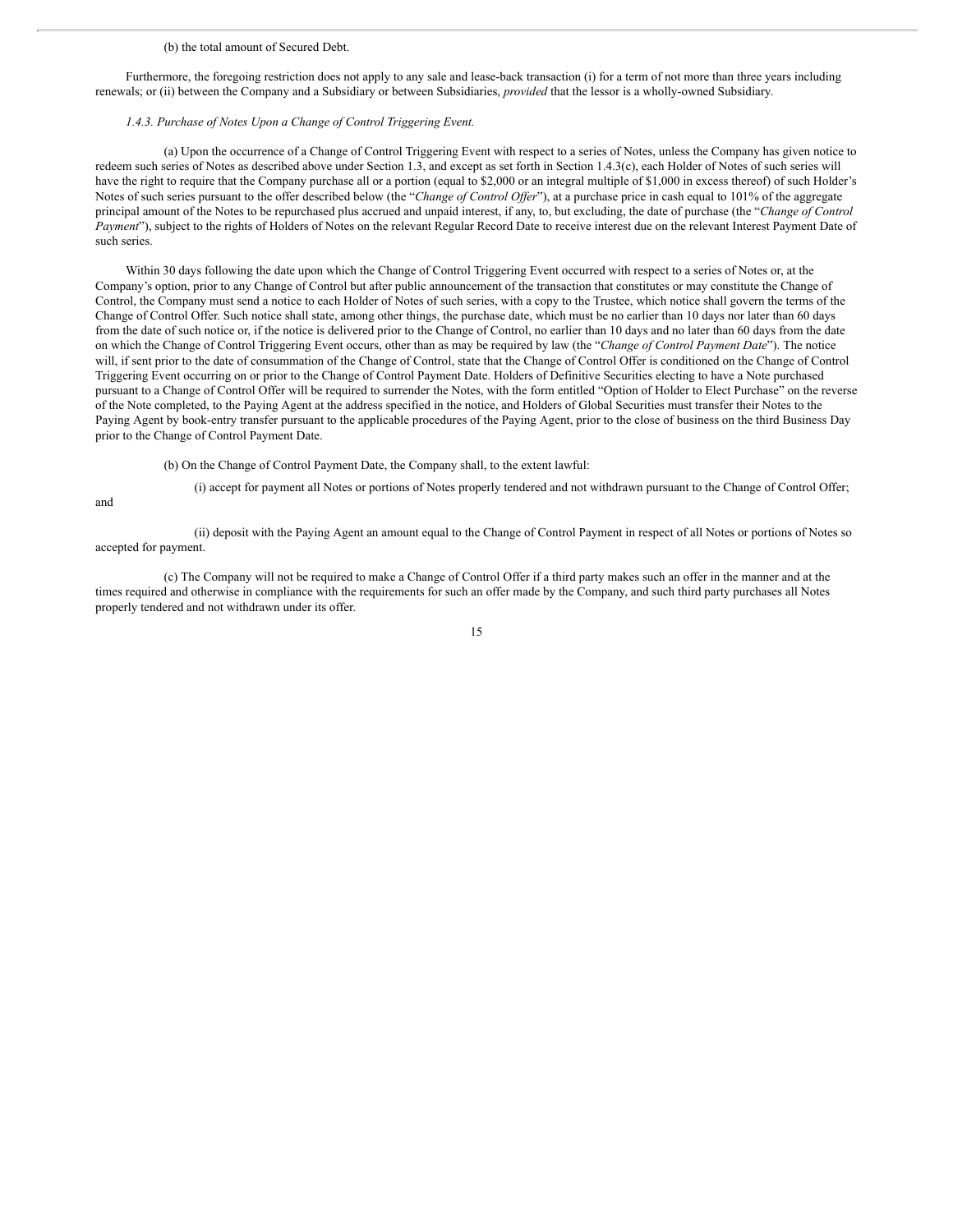(d) The Company will comply with any applicable requirements of Rule 14e-1 under the Exchange Act, and any other applicable requirements of securities laws and regulations thereunder to the extent such laws and regulations are applicable in connection with the purchase of Notes pursuant to a Change of Control Offer. To the extent that the provisions of any such securities laws or regulations are applicable and conflict with this Section 1.4.3, the Company will comply with those securities laws and regulations and shall not be deemed to have breached its obligations under this Section 1.4.3 by virtue of any such conflict.

### *1.4.4. SEC Reports.*

Unless otherwise indicated for a particular Series of Securities by a Board Resolution, supplemental indenture or Officer's Certificate pursuant to Section 2.2 of the Base Indenture, the Company agrees to deliver to the Trustee and Holders, within 15 days after it files the same with the SEC, copies of the annual reports and of the information, documents, and other reports, if any, that it is required to file with the SEC pursuant to Section 13 or Section 15(d) of the Exchange Act or pursuant to TIA § 314. All required information, documents and other reports referred to in this Section 1.4.5 shall be deemed delivered to the Trustee and Holders at the time such information, documents and other reports are publicly filed with the SEC, provided, however, that the Trustee shall have no obligation whatsoever to determine whether or not such information, documents or reports have been so filed.

Delivery of such reports, information and documents to the Trustee is for informational purposes only and the Trustee's receipt of such shall not constitute actual or constructive notice of any information contained therein or determinable from information contained therein, including the Company's compliance with any of its covenants hereunder (as to which the Trustee is entitled to rely exclusively on Officer's Certificates).

Section 1.5. *Defaults and Remedies.*

1.5.1. *Events of Default.*

Section 6.1 Events of Default of the Base Indenture is replaced, solely with respect to the Notes, in its entirety by the below:

"Each of the following is an "Event of Default" with respect to each series of Notes:

(a) Default in the payment of principal of or premium, if any, on any such series of Notes when due at its Maturity, including upon optional redemption or upon required repurchase;

(b) Default in the payment of interest on any such series of Notes when it becomes due and payable, and continuance of such Default for 30 days (unless the entire amount of such Defaulted Interest (including applicable interest on such payment) is deposited by the Company with the Trustee or with a paying agent prior to the expiration of such 30-day period);

(c) Failure to make a Change of Control Payment when due and payable in accordance with the terms of the Indenture;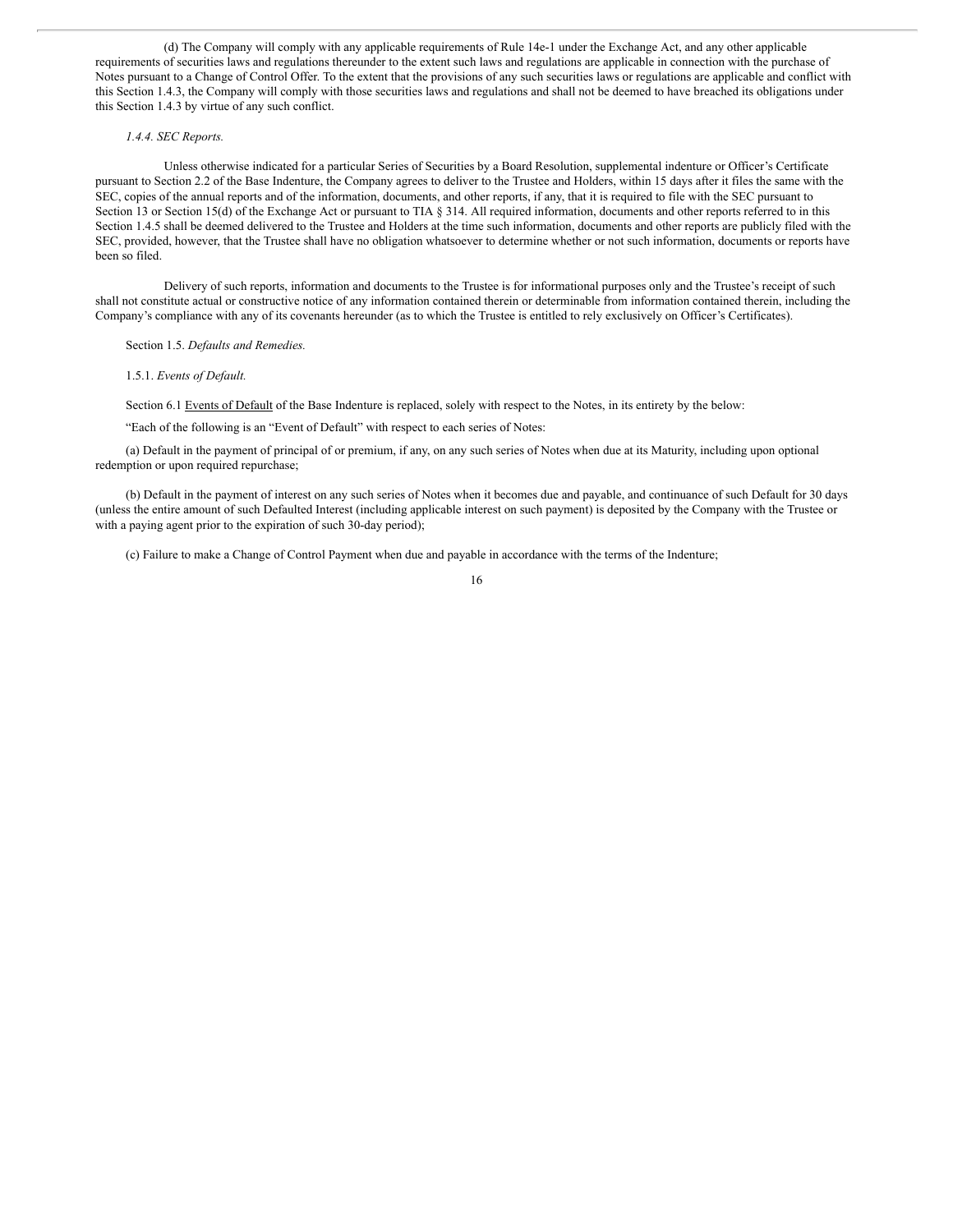(d) Default in the performance or breach of any other covenant by the Company in the Indenture (other than a covenant that has been included in the Indenture for the solely for the benefit of a series of debt securities other than the Notes), which default continues uncured for a period of 90 days after receipt by the Company, by registered or certified mail, written notice from the trustee or the Company and the Trustee receive, by registered or certified mail, written notice from the Holders of not less than 25% in principal amount of the outstanding series of such Notes then outstanding (with a copy to the Trustee, if such notice is given by such Holders), which notice must specify the Default, demand that it be remedied and state that such notice is a "Notice of Default";

(e) the Company, pursuant to or within the meaning of any Bankruptcy Law:

(i) commences a voluntary case;

(ii) consents to the entry of an order for relief against it in an involuntary case;

- (iii) consents to the appointment of a Custodian of it or for all or substantially all of its property; or
- (iv) makes a general assignment for the benefit of its creditors;
- (v) or takes any comparable action under any foreign laws relating to insolvency;

(f) a court of competent jurisdiction enters an order or decree under any Bankruptcy Law that:

(i) is for relief against the Company in an involuntary case;

(ii) appoints a Custodian of the Company or for all or substantially all of its property; or

(iii) orders the winding up or liquidation of the Company;

or any similar relief is granted under any foreign laws and the order or decree remains unstayed and in effect for 60 consecutive days.

The term "Custodian" any receiver, trustee, assignee, liquidator, custodian or similar official under any Bankruptcy Law.

The Company shall deliver to the Trustee, within 30 days after the occurrence thereof, written notice in the form of an Officer's Certificate of any event which with the giving of notice or the lapse of time or both would become an Event of Default, its status and what action the Company is taking or proposes to take with respect thereto.

For purposes of the Indenture, references in the Base Indenture to Section 6.1(d) or Section 6.1(e) shall be deemed to refer to Section 6.1(e) or (f), respective as set forth in this Section."

Section 1.6. Transfer and Exchange of Global Securities.

The first sentence of Section 2.14.2 of the Base Indenture is amended and restated as follows:

"Notwithstanding any provisions to the contrary contained in Section 2.7 of the Indenture and in addition thereto, any Global Security shall be exchangeable pursuant to Section 2.7 of the Indenture for Securities registered in the names of Holders other than the Depositary for such Security or its nominee only if (i)  $(x)$  such Depositary notifies the Company that it is unwilling or unable to continue as Depositary for such Global Security or  $(y)$  such Depositary ceases to be a clearing agency registered under the Exchange Act, and, in either case, the Company fails to appoint a successor Depositary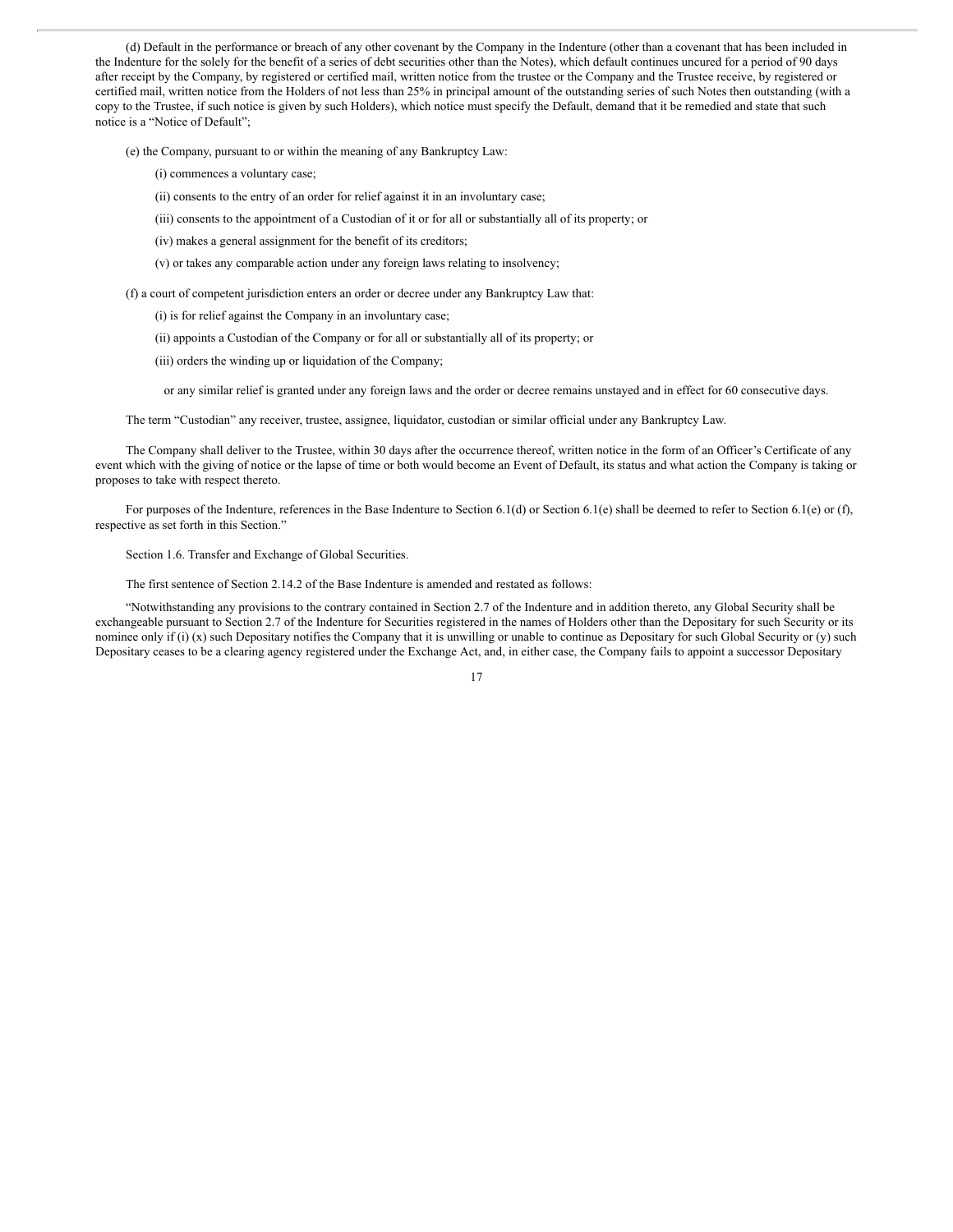registered as a clearing agency under the Exchange Act within 90 days of such event, (ii) the Company, at its option, notifies the Trustee in writing that such Global Security shall be so exchangeable or (iii) upon the occurrence of an Event of Default with respect to the Series of Securities represented by such Global Security.'

#### ARTICLE II DEFEASANCE

Section 2.1. *Defeasance and Covenant Defeasance*.

Article Eight of the Base Indenture shall be applicable to the Notes. For purposes of Article Eight of the Base Indenture, solely for purposes of the Notes, if the Company exercises its right of Covenant Defeasance pursuant to Section 8.4 of the Base Indenture, in addition to being released from its obligations under the provisions of the Base Indenture set forth in Section 8.4, the Company also shall be released from its obligations under Section 1.4 of this Supplemental Indenture and from Article V of the Base Indenture.

Section 2.2. *Repayment to the Company.*

Section 8.5 of the Base Indenture shall be replaced, solely with respect to the Notes, in its entirety with the below:

Any money deposited with the Trustee or any Paying Agent, or then held by the Company, in trust for the payment of the principal of, premium, if any, or interest on any Security and remaining unclaimed for two years after such principal, and premium, if any, or interest has become due and payable shall be paid to the Company on its request or, if then held by the Company, shall be discharged from such trust; and the Holder of such Security shall thereafter look only to the Company for payment thereof, and all liability of the Trustee or such Paying Agent with respect to such trust money, and all liability of the Company as trustee thereof, shall thereupon cease.

### Article III MISCELLANEOUS

Section 3.1. *Confirmation of Indenture.*

The Base Indenture, as supplemented and amended by this Supplemental Indenture, is in all respects ratified and confirmed, and the Base Indenture, this Supplemental Indenture and all indentures supplemental thereto with respect to the Notes shall be read, taken and construed as one and the same instrument.

### Section 3.2. *Governing Law.*

**THIS SUPPLEMENTAL INDENTURE AND THE SECURITIES SHALL BE GOVERNED BY, AND CONSTRUED IN ACCORDANCE WITH, THE LAWS OF THE STATE OF NEW YORK. EACH OF THE COMPANY AND THE TRUSTEE HEREBY IRREVOCABLY WAIVES, TO THE FULLEST EXTENT PERMITTED BY APPLICABLE LAW, ANY AND ALL RIGHT TO TRIAL BY JURY IN ANY LEGAL PROCEEDING ARISING OUT OF OR RELATING TO THIS SUPPLEMENTAL INDENTURE, THE SECURITIES OR THE TRANSACTIONS CONTEMPLATED HEREBY.**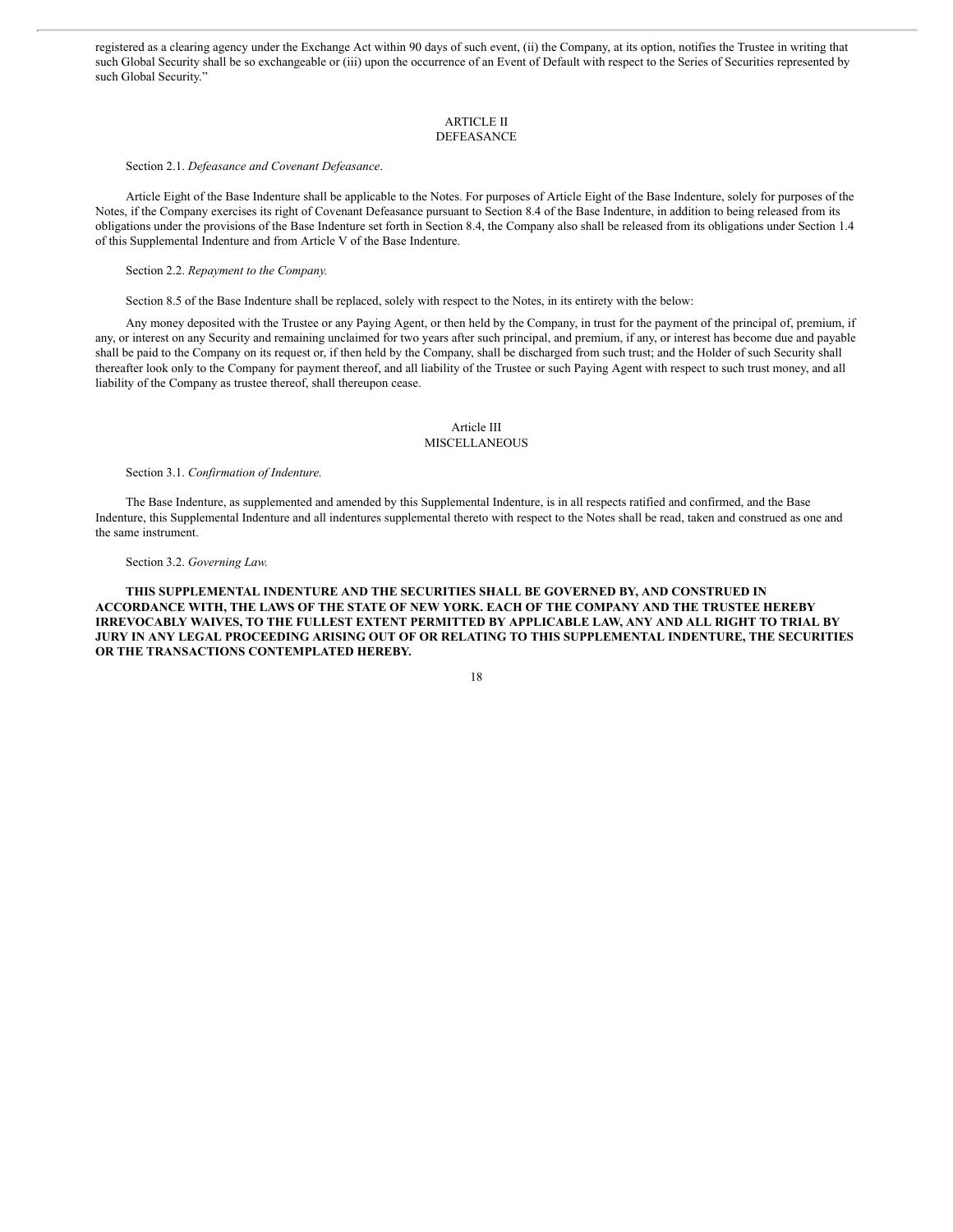#### Section 3.3. *Severability.*

If any provision in this Supplemental Indenture is deemed unenforceable, it shall not affect the validity or enforceability of any other provision set forth herein, or of the Indenture as a whole.

#### Section 3.4. *Counterparts.*

The parties may sign any number of copies of this Supplemental Indenture. Each signed copy shall be an original, but all of them together represent the same agreement. One signed copy of the Supplemental Indenture is enough to prove this Supplemental Indenture. The exchange of copies of this Supplemental Indenture and of signature pages by facsimile, electronic or PDF transmission shall constitute effective execution and delivery of this Supplemental Indenture as to the parties hereto and may be used in lieu of the original Supplemental Indenture for all purposes. Electronic signatures complying with the New York Electronic Signatures and Records Act (N.Y. State Tech. §§ 301-309), as amended from time to time, or other applicable law will be deemed original signatures for purposes of this Supplemental Indenture. The Company assumes all risks arising out of the use of electronic signatures and electronic methods to send communications to the Trustee, including without limitation the risk of the Trustee acting on an unauthorized communication, and the risk of interception or misuse by third parties.

### Section 3.5. *No Benefit.*

Nothing in this Supplemental Indenture, express or implied, shall give to any Person other than the parties hereto and their successors or assigns, and the Holders of the Notes, any benefit or legal or equitable rights, remedy or claim under this Supplemental Indenture or the Base Indenture.

#### Section 3.6. *Electronic Transactions*.

The parties hereto agree that the transactions described herein may be conducted and related documents may be stored by electronic means. Copies, telecopies, facsimiles, electronic files and other reproductions of original executed documents shall be deemed to be authentic and valid counterparts of such original documents for all purposes, including the filing of any claim, action or suit in the appropriate court of law.

### Section 3.7. *Trustee Disclaimer*.

The Trustee makes no representation as to the validity or sufficiency of this Supplemental Indenture other than as to the validity of its execution and delivery by the Trustee. The recitals and statements herein are deemed to be those of the Company and not the Trustee.

[*Signature Pages Follow*]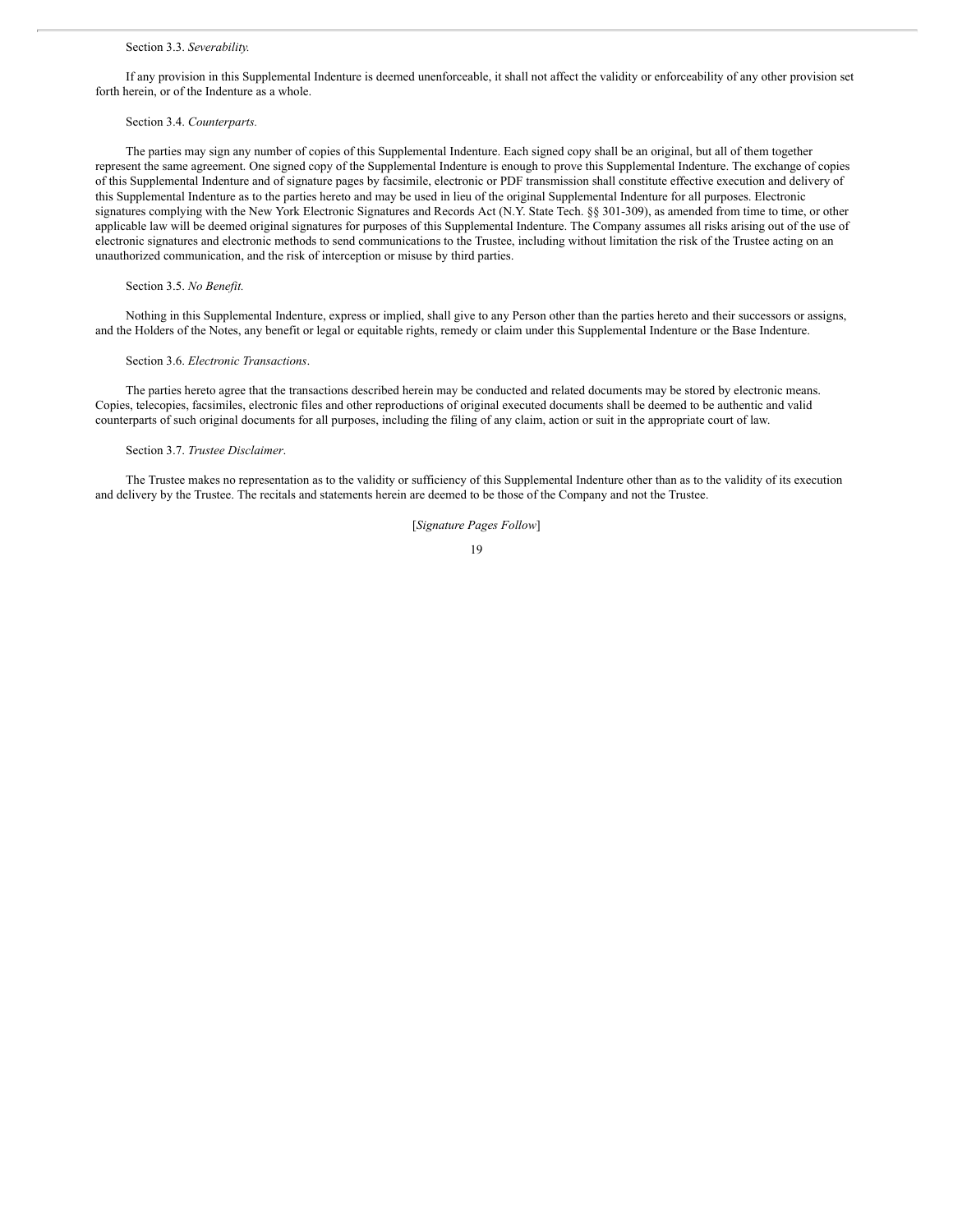IN WITNESS WHEREOF, the parties hereto have caused this Supplemental Indenture to be duly executed all as of the day and year first above written.

ADVANCED MICRO DEVICES, INC.

By: /s/ Devinder Kumar

Name: Devinder Kumar Title: Executive Vice President, Chief Financial Officer and Treasurer

U.S. BANK TRUST COMPANY, NATIONAL ASSOCIATION as Trustee

By: /s/ David Jason

Name: David Jason Title: Vice President

[Signature Page to Supplemental Indenture]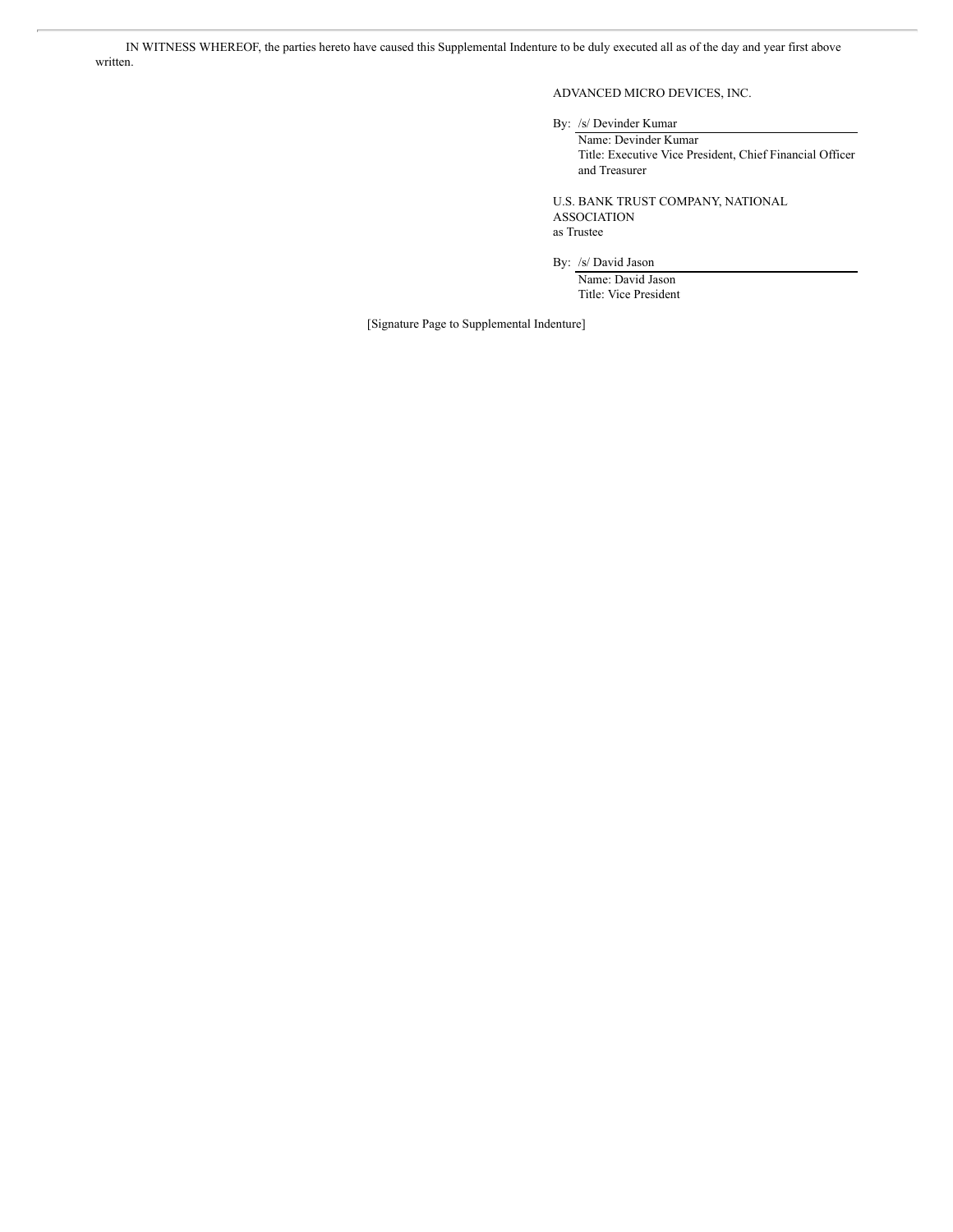### [FORM OF FACE OF SECURITY]

#### [Global Securities Legend]

THIS SECURITY IS A GLOBAL SECURITY WITHIN THE MEANING OF THE INDENTURE HEREINAFTER REFERRED TO AND IS REGISTERED IN THE NAME OF THE DEPOSITORY TRUST COMPANY, A NEW YORK CORPORATION ("DTC"), NEW YORK, NEW YORK OR A NOMINEE OF DTC, WHICH MAY BE TREATED BY THE COMPANY, THE TRUSTEE AND ANY AGENT THEREOF AS OWNER AND HOLDER OF THIS SECURITY FOR ALL PURPOSES.

UNLESS THIS CERTIFICATE IS PRESENTED BY AN AUTHORIZED REPRESENTATIVE OF DTC TO THE COMPANY OR ITS AGENT FOR REGISTRATION OF TRANSFER, EXCHANGE OR PAYMENT, AND ANY CERTIFICATE ISSUED IS REGISTERED IN THE NAME OF CEDE & CO. OR SUCH OTHER NAME AS IS REQUESTED BY AN AUTHORIZED REPRESENTATIVE OF DTC (AND ANY PAYMENT IS MADE TO CEDE & CO., OR TO SUCH OTHER ENTITY AS IS REQUESTED BY AN AUTHORIZED REPRESENTATIVE OF DTC), ANY TRANSFER, PLEDGE OR OTHER USE HEREOF FOR VALUE OR OTHERWISE BY OR TO ANY PERSON IS WRONGFUL INASMUCH AS THE REGISTERED OWNER HEREOF, CEDE & CO., HAS AN INTEREST HEREIN.

TRANSFERS OF THIS GLOBAL SECURITY SHALL BE LIMITED TO TRANSFERS IN WHOLE, BUT NOT IN PART, TO NOMINEES OF DTC OR TO A SUCCESSOR THEREOF OR SUCH SUCCESSOR'S NOMINEE AND TRANSFERS OF PORTIONS OF THIS GLOBAL SECURITY SHALL BE LIMITED TO TRANSFERS MADE IN ACCORDANCE WITH THE RESTRICTIONS SET FORTH IN THE INDENTURE REFERRED TO ON THE REVERSE HEREOF.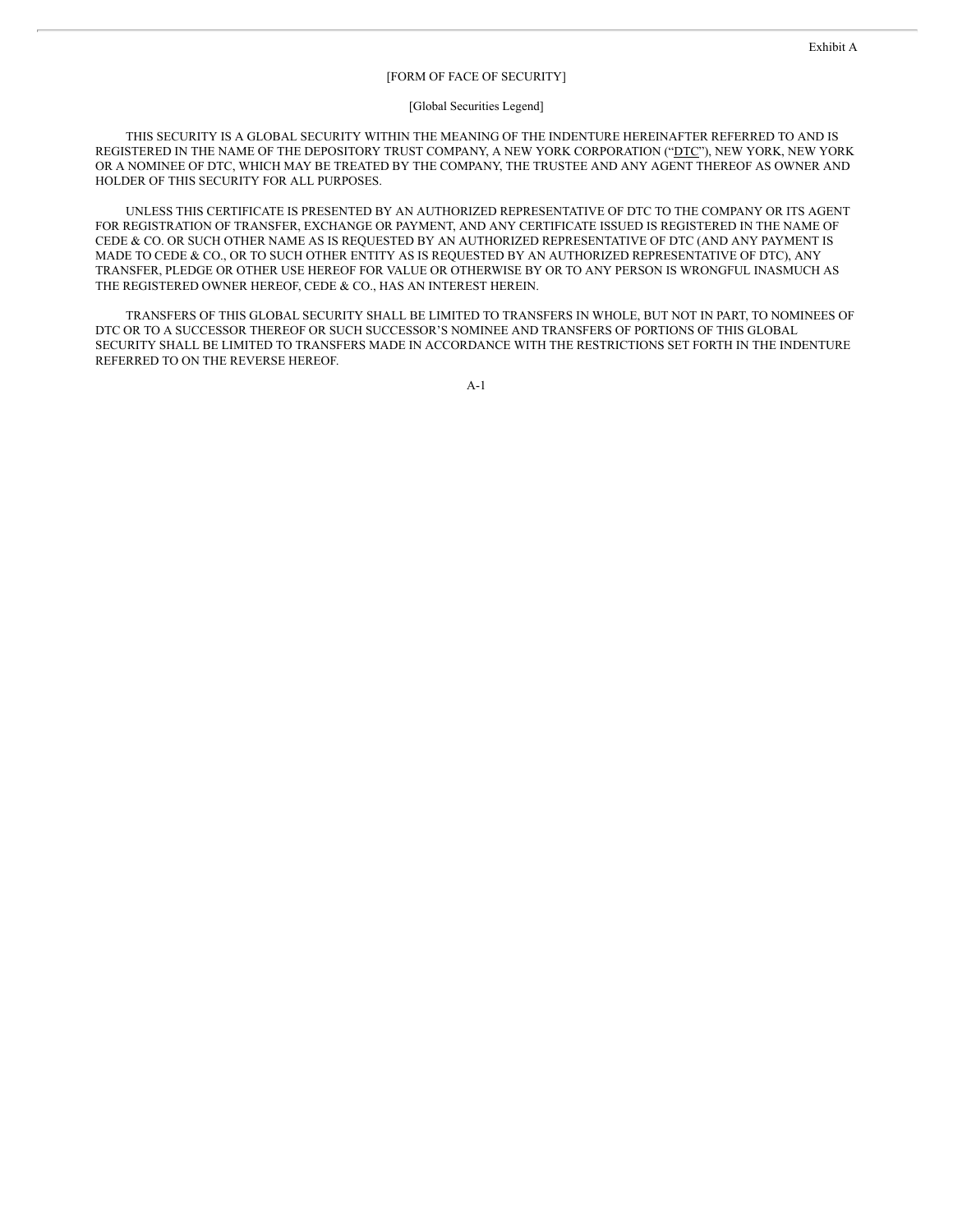# No. [ ] \$[ ]

ADVANCED MICRO DEVICES, INC. promises to pay to CEDE & CO. or registered assigns, the principal sum:  $\mathcal{S}$ [ ] ([ ] MILLION DOLLARS AND NO CENTS), as such amount may be increased or decreased as set forth in the Schedule of Increase or Decrease in Principal Amount of Global Security attached hereto, on June 9, 2032.

Interest Payment Dates: June 1 and December 1 of each year, commencing on December 1, 2022.

Record Dates: May 15 and November 15 next preceding the applicable interest payment date.

Additional provisions of this Security are set forth on the other side of this Security.

[*Signature Pages Follow*]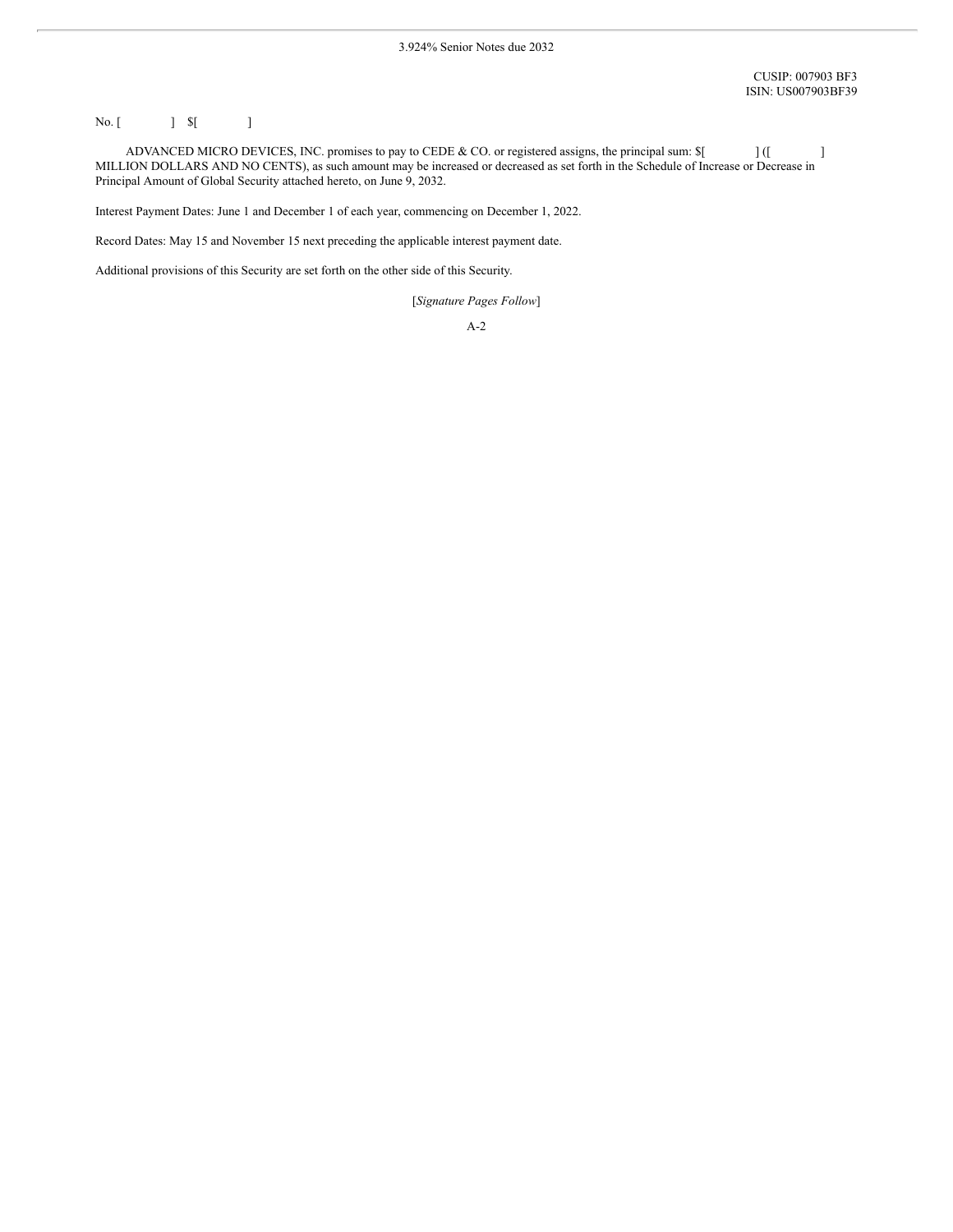# ADVANCED MICRO DEVICES, INC.

By

Name: Title: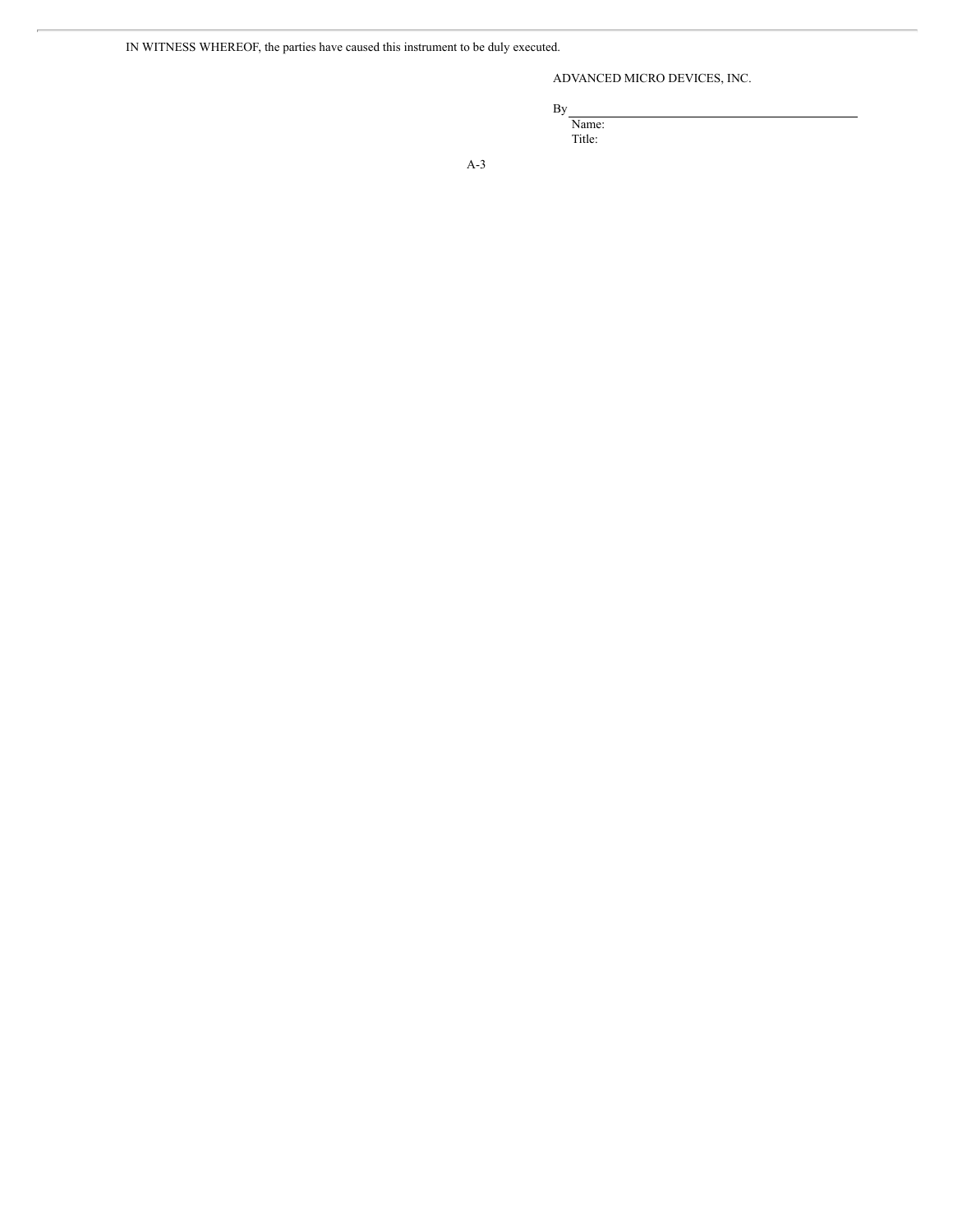# TRUSTEE'S CERTIFICATE OF AUTHENTICATION

This is one of the Securities of the Series designated therein referred to in the within-mentioned Indenture.

Date of authentication:

U.S. BANK TRUST COMPANY, NATIONAL ASSOCIATION, as Trustee

By Authorized Signatory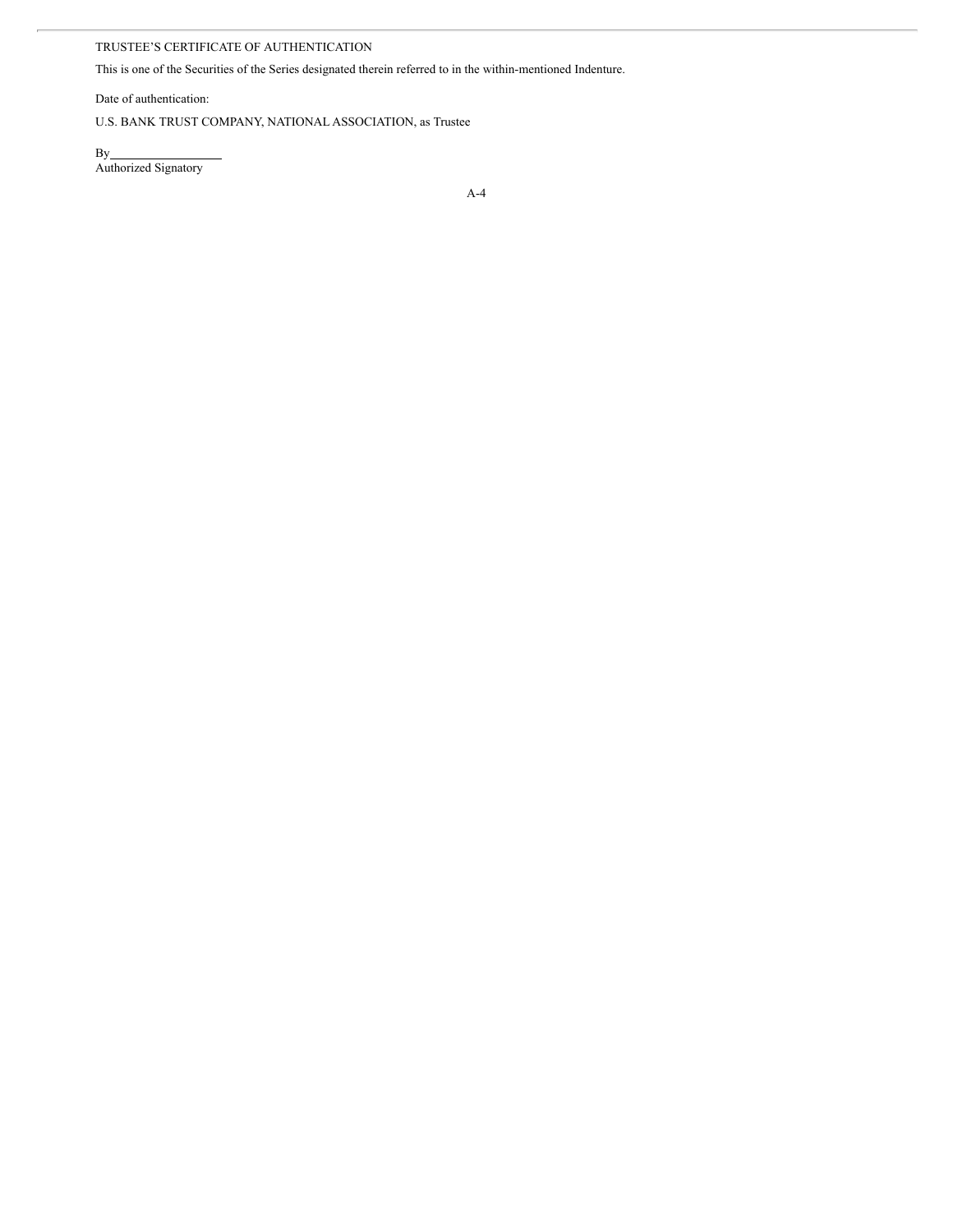### ADVANCED MICRO DEVICES, INC.

3.924% Senior Notes due 2032

### 1. Indenture

This Security is one of a duly authorized issue of Securities of the Company, designated as its 3.924% Senior Notes due 2032 (herein called the "Securities"), issued and to be issued under an indenture, dated as of June 9, 2022 (the "Base Indenture"), between ADVANCED MICRO DEVICES, INC., a Delaware corporation (such company, and its successors and assigns under the Indenture hereinafter referred to, being herein called the "Company"), and U.S. Bank Trust Company, National Association, as trustee (the "Trustee"), as supplemented by the First Supplemental Indenture, dated as of June 9, 2022 (the "Supplemental Indenture" and, together with the Base Indenture, the "Indenture") between the Company and the Trustee, to which Indenture and all indentures supplemental thereto, Board Resolutions and Officer's Certificates relevant to the Securities reference is hereby made for a complete description of the rights, limitations of rights, obligations, duties and immunities thereunder of the Trustee, the Company and the Holders of the Securities. Capitalized terms used but not defined in this Security shall have the meanings ascribed to them in the Indenture.

Each Security is subject to, and qualified by, all such terms as set forth in the Indenture, certain of which are summarized herein, and each Holder of a Security is referred to the corresponding provisions of the Indenture for a complete statement of such terms. To the extent that there is any inconsistency between the summary provisions set forth in the Securities and the Indenture, the provisions of the Indenture shall govern.

### 2. Interest

The Company promises to pay interest on the principal amount of this Security at the rate per annum shown above. The Company will pay interest semiannually on June 1 and December 1 of each year, commencing December 1, 2022. Interest on the Securities will accrue from the most recent date to which interest has been paid or, if no interest has been paid, from June 9, 2022. Interest shall be computed on the basis of a 360-day year comprised of twelve 30-day months. In the event that an Interest Payment Date is not a Business Day, then interest shall be paid on the next succeeding Business Day and no interest shall accrue on such payment as the result of such delay.

### 3. Paying Agent and Registrar

Initially, the Trustee will act as Paying Agent and Registrar. The Company may appoint and change any Paying Agent, Registrar or co-registrar without notice to Holders. The Company or any of its Subsidiaries may act as Paying Agent, Registrar or co-registrar.

### 4. Defaults and Remedies; Waiver

If an Event of Default with respect to any Securities at the time outstanding (other than an Event of Default specified in Section 6.1(e) or (f) of the Base Indenture) occurs and is continuing, the Trustee or the Holders of not less than 25% in aggregate principal amount of the outstanding Securities by notice to the Company in writing (and to the Trustee, if given by Holders of the Securities) specifying the Event of Default, may declare the principal amount of, premium, if any, and accrued and unpaid interest to, but not including, the date of acceleration on all the Securities to be due and payable. Upon such a declaration, such amounts shall be due and payable immediately. If an Event of Default specified in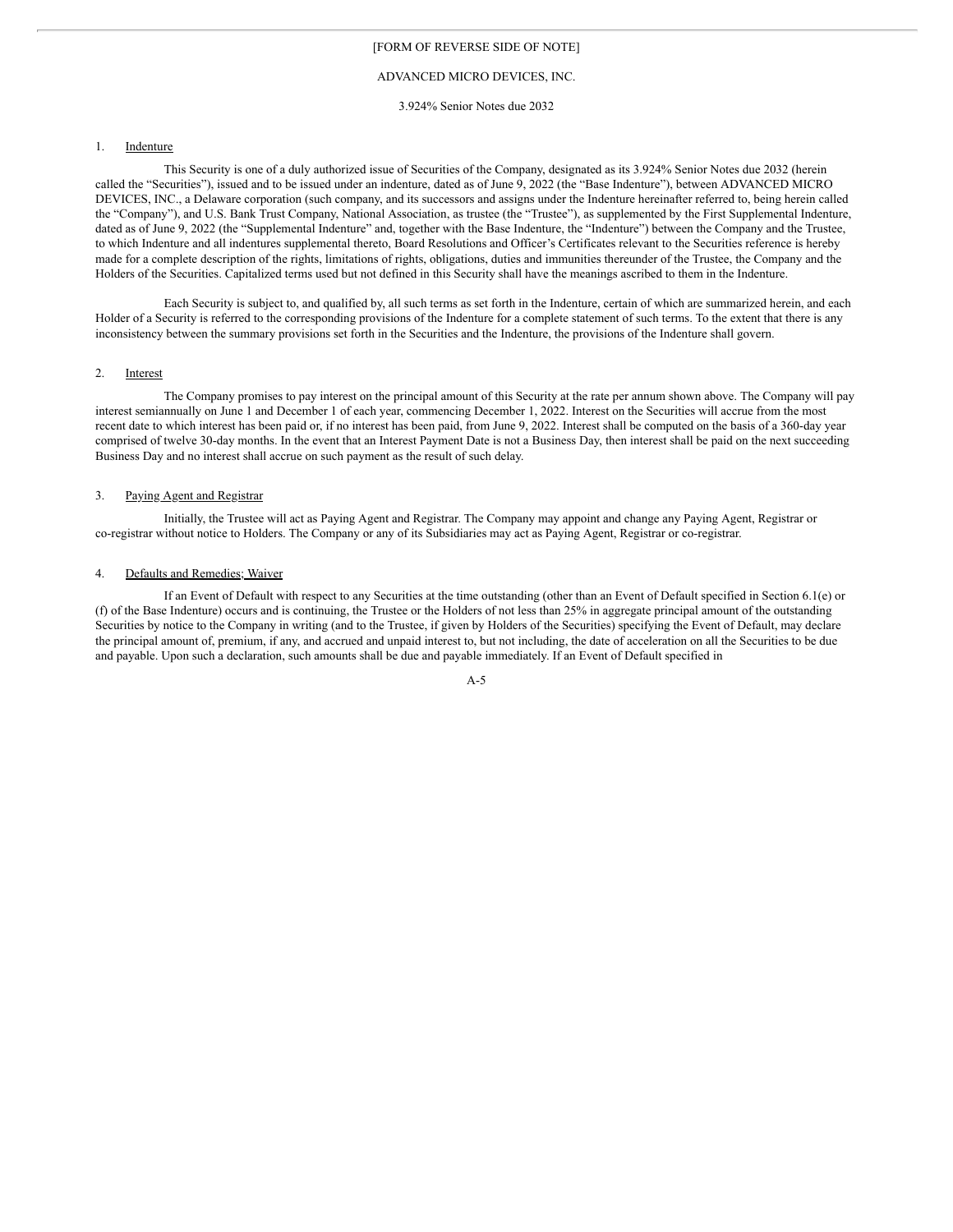Section 6.01(e) or (f) of the Base Indenture occurs, the principal amount of, premium, if any, and accrued and unpaid interest to, but not including, the date of such Event of Default on all the Securities shall become and be immediately due and payable without any declaration or other act on the part of the Trustee or any Holder of the Securities.

### 5. Amendment

The Indenture permits, with certain exceptions as therein provided, the amendment of the Indenture or this Security and the modification of the rights and obligations of the Company and the rights of the Holders of the Securities under the Indenture at any time by the Company and the Trustee without notice to any Holder but with the written consent of the Holders of a majority in aggregate principal amount of the Securities then outstanding (including consents obtained in connection with a tender offer or exchange offer for the Securities) affected thereby. The Indenture also contains provisions permitting the Holders of a majority in principal amount of the Securities by written notice to the Trustee and the Company to waive an existing Default with respect to the Securities and its consequences except a continuing Default in the payment of the principal amount of, premium, if any, and accrued and unpaid interest on a Security. A consent to an amendment or a waiver by a Holder of a Security shall bind the Holder and every subsequent Holder of that Security or portion of the Security that evidences the same debt as the consenting Holder's Security, even if notation of the consent or waiver is not made on the Security.

### 6. Obligations Absolute

No reference herein to the Indenture and no provision of this Security or of the Indenture shall amend the contractual obligation of the Company, which is absolute and unconditional, to pay the principal of, premium, if any, or interest on this Security at the place, at the respective times, at the rate and in the coin or currency herein prescribed.

### 7. Sinking Fund

The Securities will not have the benefit of any sinking fund.

#### 8. Denominations; Transfer; Exchange

The Securities are issuable in fully registered form without coupons in minimum denominations of \$2,000 principal amount and integral multiples of \$1,000 in excess thereof. When Securities are presented to the Registrar or a co-registrar with a request to register a transfer or to exchange them for an equal principal amount of Securities, the Registrar shall register the transfer or make the exchange in the manner and subject to the limitations provided in the Indenture, without payment of any service charge but, subject to certain exceptions set forth in the Indenture, with payment of a sum sufficient to cover any transfer tax or similar governmental charge payable in connection with any registration or exchange of Securities.

The Company and the Registrar shall not be required (a) to issue, register the transfer of or exchange any Securities for the a period beginning at the opening of business 15 Business immediately preceding the day of the sending of a notice of redemption of Securities selected for redemption and ending at the close of business on the day such notice is sent, (b) to register the transfer or exchange of Securities selected, called or being called for redemption as a whole or the portion being redeemed of any such Securities selected, called or being called for redemption in part or (c) to register the transfer or exchange of any Securities between a record date and an Interest Payment Date for the Securities.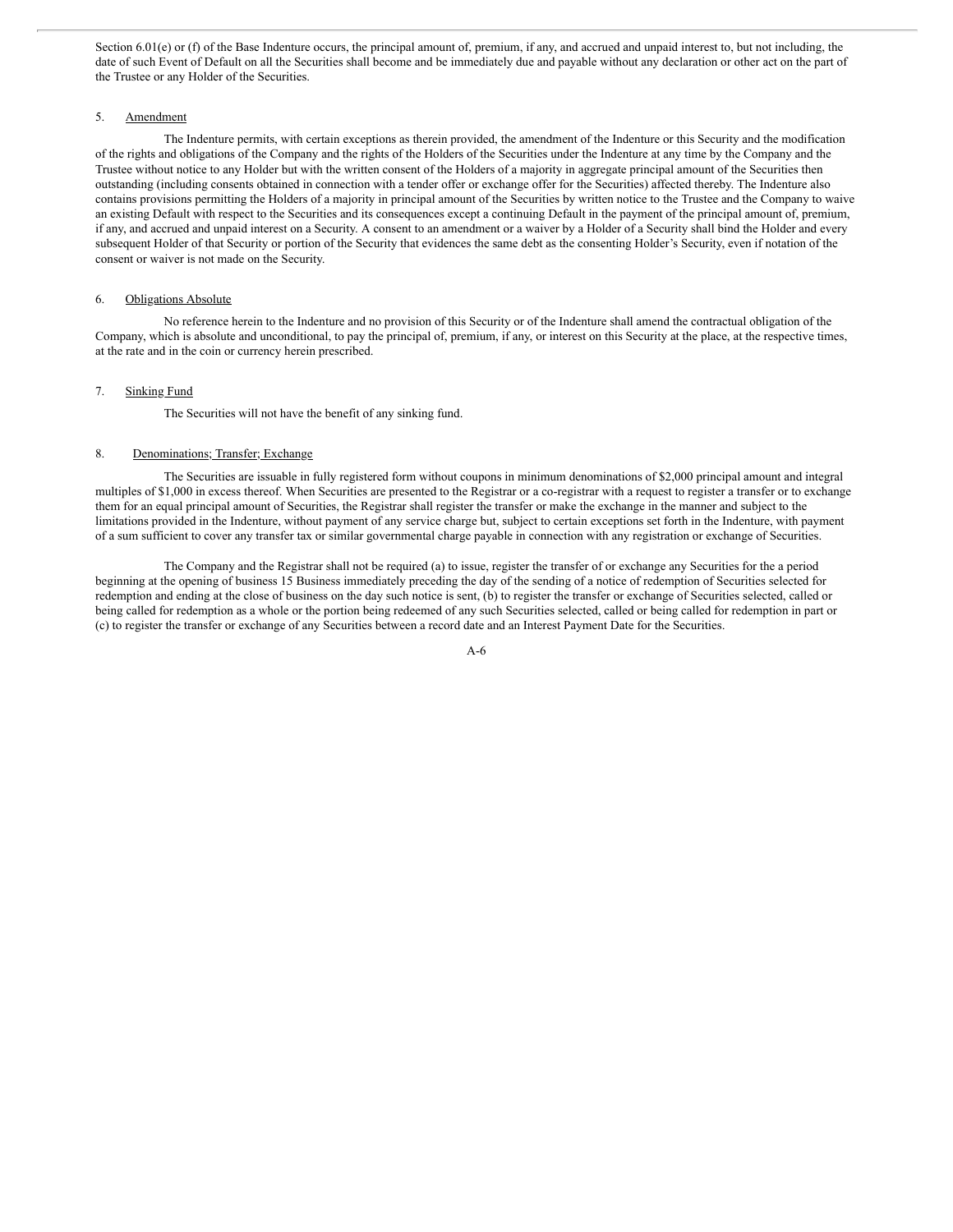### 9. Further Issues

The Company may from time to time, without the consent of the Holders of the Securities and in accordance with the Indenture, provide for the issuance of additional Securities

### 10. Optional Redemption

The Securities may be redeemed at the Company's option, upon notice as set forth in the Indenture, in whole at any time or in part from time to time, on the terms set forth in the Indenture.

### 11. Change of Control Triggering Event

Upon the occurrence of a Change of Control Triggering Event with respect to the Securities, subject to certain exceptions, the Company shall be required to offer to purchase each Holder's Securities on the terms set forth in the Indenture.

### 12. Persons Deemed Owners

The ownership of Securities shall be proved by the register maintained by the Registrar.

### 13. No Recourse Against Others

No shareholder, partner, manager, member, director, officer, employee, agent or incorporator, as such, of any Company shall have any liability for any obligations of the Company under the Securities or the Indenture or for any claim based on, in respect of or by reason of such obligations or their creation. By accepting a Security, each Holder shall waive and release all such liability. This waiver and release shall be part of the consideration for the issuance of the Securities.

# 14. Discharge and Defeasance

Subject to certain conditions set forth in the Indenture, the Company at any time may terminate some or all of its obligations under the Securities and the Indenture with respect to the Securities if the Company deposits with the Trustee money and/or U.S. Government Obligations for the payment of principal of, premium, if any, and interest on the Securities to, but not including, the date of redemption or Maturity, as the case may be.

### 15. Unclaimed Money

Subject to applicable abandoned property law, any money deposited with the Trustee or any Paying Agent, or then held by the Company, in trust for the payment of the principal of, premium, if any, or interest on any Security and remaining unclaimed for two years after such principal, and premium, if any, or interest has become due and payable shall be paid to the Company on its request or, if then held by the Company, shall be discharged from such trust. Thereafter the Holder of such Security shall look only to the Company for payment thereof as general conditions unless an abandoned property law designates another Person.

### 16. Trustee Dealings with the Company

Subject to certain limitations imposed by the TIA, the Trustee in its individual or any other capacity may become the owner or pledgee of Securities and may otherwise deal with the Company or its Affiliates with the same rights it would have if it were not Trustee. Any Paying Agent, Registrar or co-Paying Agent may do the same with like rights.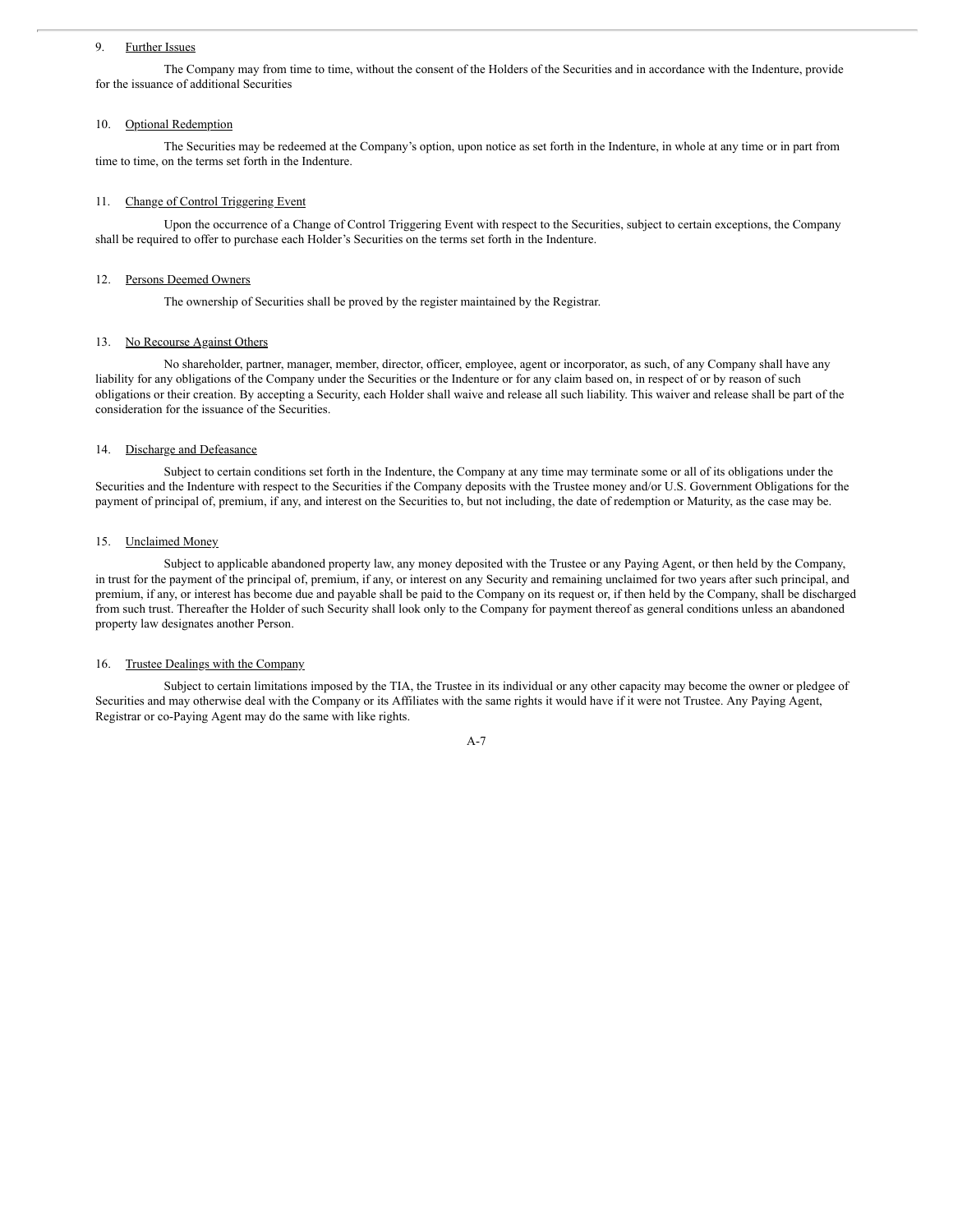## 17. Abbreviations

Customary abbreviations may be used in the name of a Holder or an assignee, such as TEN COM (=tenants in common), TEN ENT (=tenants by the entireties), JT TEN (=joint tenants with rights of survivorship and not as tenants in common), CUST (=custodian), and U/G/M/A (=Uniform Gift to Minors Act).

### 18. CUSIP Numbers

Pursuant to a recommendation promulgated by the Committee on Uniform Security Identification Procedures, the Company has caused CUSIP numbers to be printed on the Securities and has directed the Trustee to use CUSIP numbers in notices of redemption as a convenience to Holders. No representation is made as to the accuracy of such numbers either as printed on the Securities or as contained in any notice of redemption and reliance may be placed only on the other identification numbers placed thereon.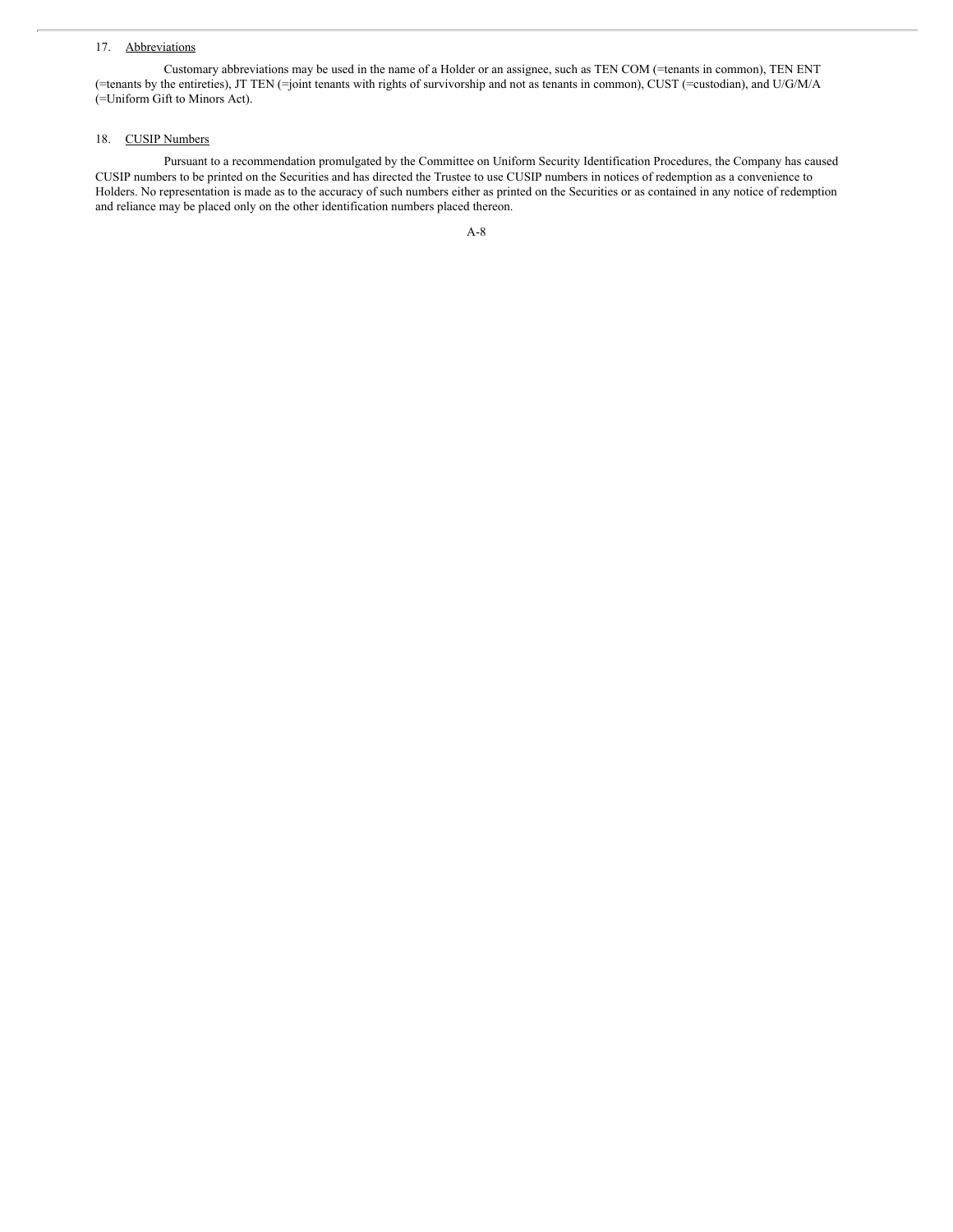### ASSIGNMENT FORM

For value received hereby sell(s), assign(s) and transfer(s) unto (please insert social security or other identifying number<br>he within Security, and hereby irrevocably constitutes and appoints attorney to transfer the said of assignee) the within Security, and hereby irrevocably constitutes and appoints Company, with full power of substitution in the premises.

Dated :  $\overline{\phantom{a}}$ 

÷,

Signature(s)

Signature(s) must be guaranteed by an Eligible Guarantor Institution (banks, stock brokers, savings and loan associations and credit unions) with membership in an approved signature guarantee medallion program pursuant to Securities and Exchange Commission Rule 17Ad-15.

Signature Guarantee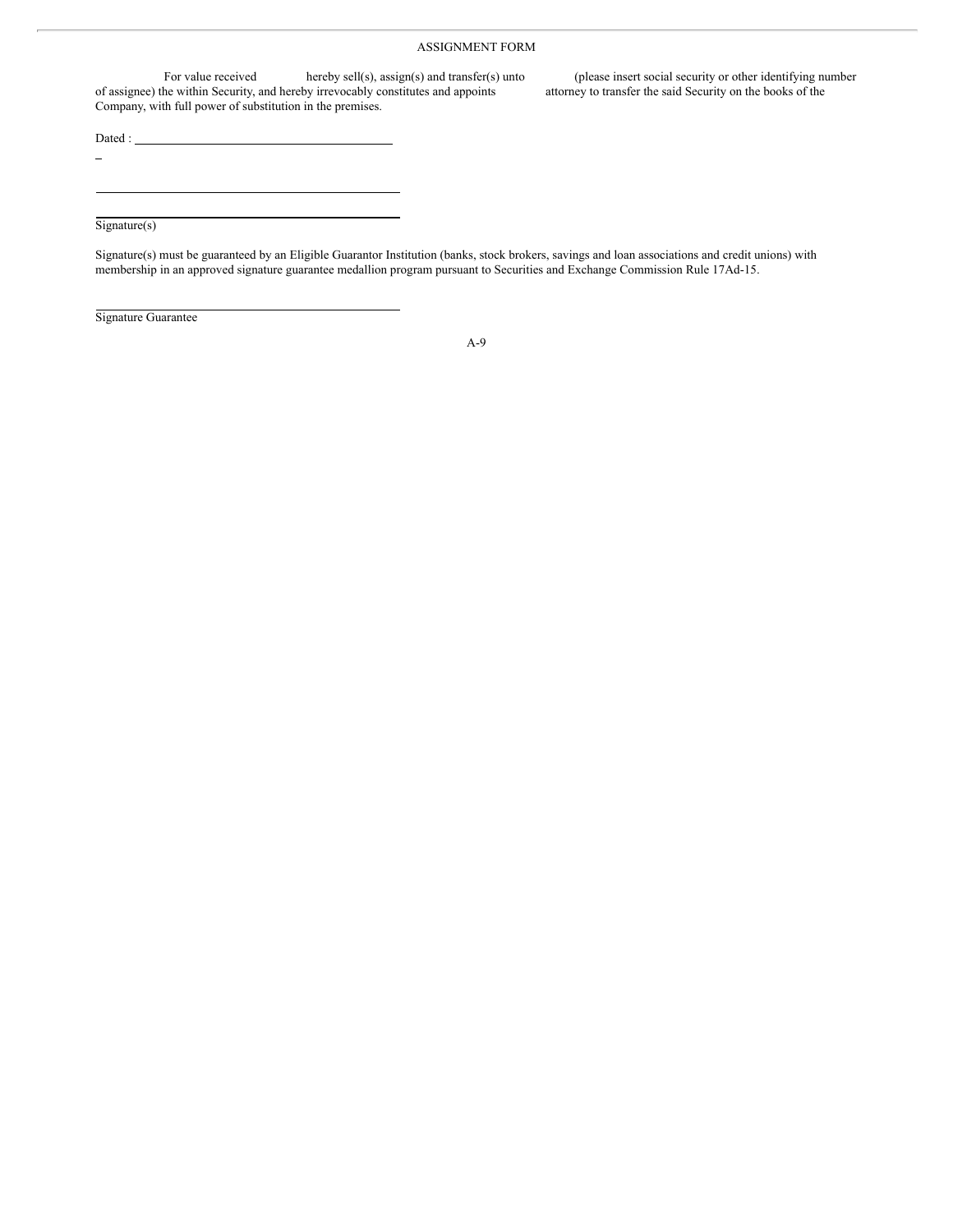# INCREASES OR DECREASES IN PRINCIPAL

# AMOUNT OF GLOBAL SECURITY

The initial principal amount of this Global Security is \$ . The following increases or decreases in this Global Security have been made:

|                         |                        |                        | Remaining<br>Principal |                   |
|-------------------------|------------------------|------------------------|------------------------|-------------------|
|                         | <b>Amount of</b>       | <b>Amount of</b>       | <b>Amount of this</b>  | Signature of      |
|                         | Decrease in            | Increase in            | <b>Global Security</b> | Authorized        |
|                         | Principal              | Principal              | <b>Following such</b>  | Signatory of      |
| <b>Date of Increase</b> | Amount of this         | <b>Amount of this</b>  | Decrease or            | <b>Trustee or</b> |
| or Decrease             | <b>Global Security</b> | <b>Global Security</b> | <b>Increase</b>        | Custodian         |
|                         |                        | $A-10$                 |                        |                   |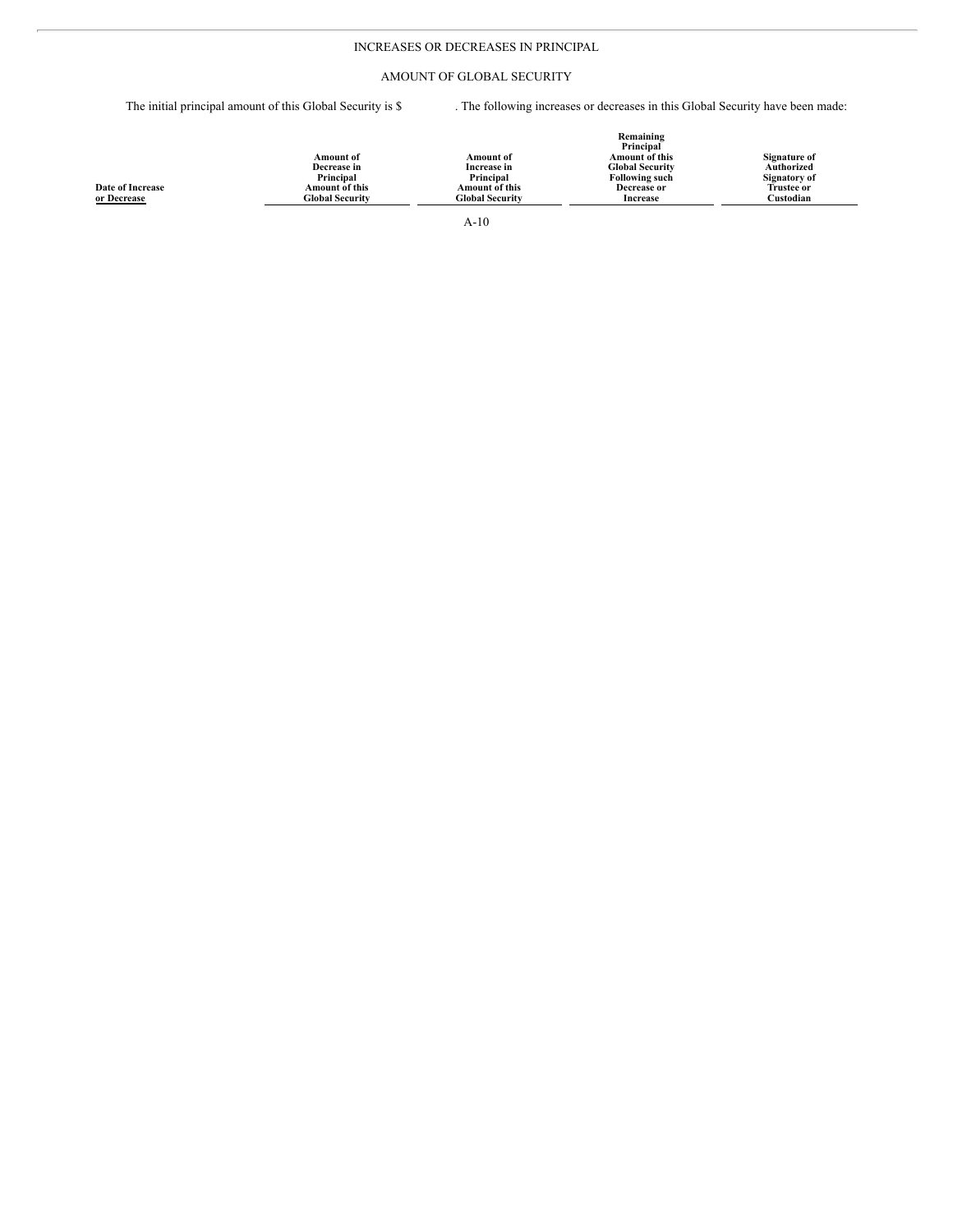# **OPTION OF HOLDER TO ELECT PURCHASE**

If you want to elect to have this Note purchased by the Company pursuant to Section 1.4.3 of the Supplemental Indenture, check the box below:

□ Section 1.4.3

If you want to elect to have only part of the Note purchased by the Company pursuant to Section 1.4.3 of the Supplemental Indenture, state the amount you elect to have purchased: \$

Date:

Your Signature:

(Sign exactly as your name appears on the face of this Note)

Tax Identification No:

Signature Guarantee: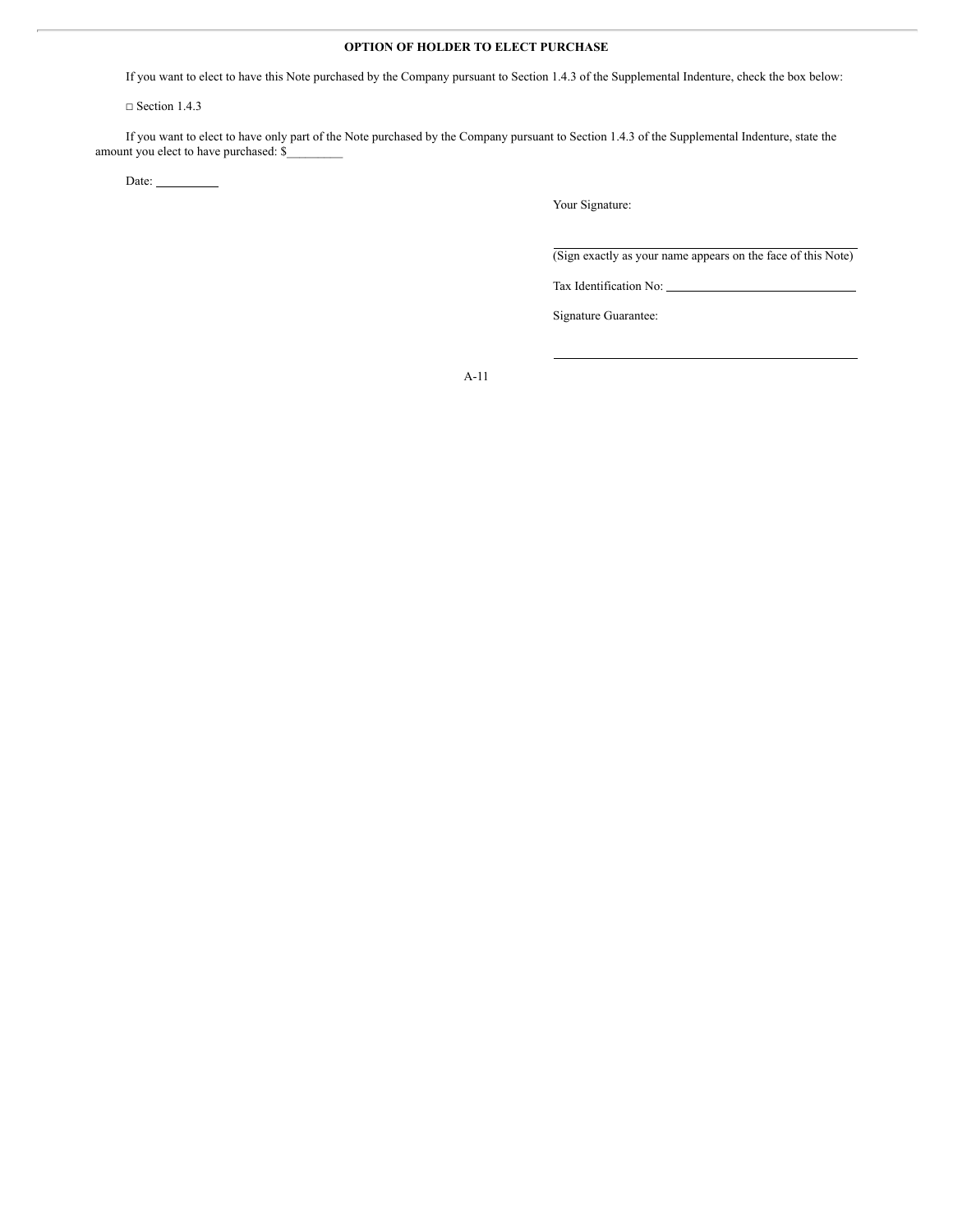### [FORM OF FACE OF SECURITY]

#### [Global Securities Legend]

THIS SECURITY IS A GLOBAL SECURITY WITHIN THE MEANING OF THE INDENTURE HEREINAFTER REFERRED TO AND IS REGISTERED IN THE NAME OF THE DEPOSITORY TRUST COMPANY, A NEW YORK CORPORATION ("DTC"), NEW YORK, NEW YORK OR A NOMINEE OF DTC, WHICH MAY BE TREATED BY THE COMPANY, THE TRUSTEE AND ANY AGENT THEREOF AS OWNER AND HOLDER OF THIS SECURITY FOR ALL PURPOSES.

UNLESS THIS CERTIFICATE IS PRESENTED BY AN AUTHORIZED REPRESENTATIVE OF DTC TO THE COMPANY OR ITS AGENT FOR REGISTRATION OF TRANSFER, EXCHANGE OR PAYMENT, AND ANY CERTIFICATE ISSUED IS REGISTERED IN THE NAME OF CEDE & CO. OR SUCH OTHER NAME AS IS REQUESTED BY AN AUTHORIZED REPRESENTATIVE OF DTC (AND ANY PAYMENT IS MADE TO CEDE & CO., OR TO SUCH OTHER ENTITY AS IS REQUESTED BY AN AUTHORIZED REPRESENTATIVE OF DTC), ANY TRANSFER, PLEDGE OR OTHER USE HEREOF FOR VALUE OR OTHERWISE BY OR TO ANY PERSON IS WRONGFUL INASMUCH AS THE REGISTERED OWNER HEREOF, CEDE & CO., HAS AN INTEREST HEREIN.

TRANSFERS OF THIS GLOBAL SECURITY SHALL BE LIMITED TO TRANSFERS IN WHOLE, BUT NOT IN PART, TO NOMINEES OF DTC OR TO A SUCCESSOR THEREOF OR SUCH SUCCESSOR'S NOMINEE AND TRANSFERS OF PORTIONS OF THIS GLOBAL SECURITY SHALL BE LIMITED TO TRANSFERS MADE IN ACCORDANCE WITH THE RESTRICTIONS SET FORTH IN THE INDENTURE REFERRED TO ON THE REVERSE HEREOF.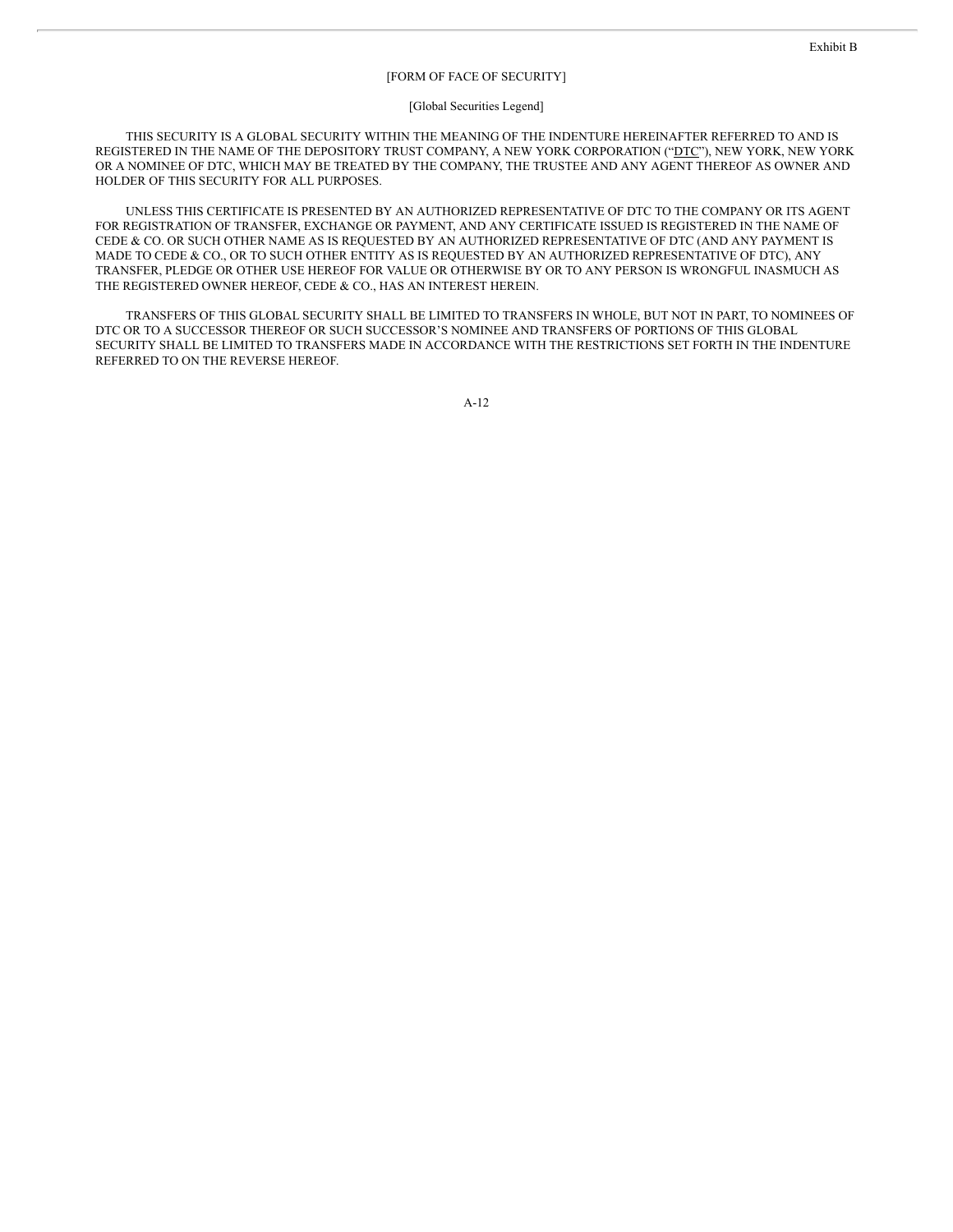CUSIP: 007903 BG1 ISIN: US007903BG12

#### No.  $[ \ ]$   $\qquad \qquad$   $\qquad \qquad$   $\qquad \qquad$   $\qquad \qquad$   $\qquad \qquad$   $\qquad \qquad$   $\qquad \qquad$   $\qquad \qquad$   $\qquad \qquad$   $\qquad$   $\qquad \qquad$   $\qquad \qquad$   $\qquad \qquad$   $\qquad$   $\qquad$   $\qquad$   $\qquad$   $\qquad$   $\qquad$   $\qquad$   $\qquad$   $\qquad$   $\qquad$   $\qquad$   $\qquad$   $\qquad$   $\qquad$   $\qquad$   $\qquad$

ADVANCED MICRO DEVICES, INC. promises to pay to CEDE & CO. or registered assigns, the principal sum:  $\mathcal{I}$  [ | ]MILLION DOLLARS AND NO CENTS), as such amount may be increased or decreased as set forth in the Schedule of Increase or Decrease in Principal Amount of Global Security attached hereto, on June 9, 2052.

Interest Payment Dates: June 1 and December 1 of each year, commencing on December 1, 2022.

Record Dates: May 15 and November 15 next preceding the applicable interest payment date.

Additional provisions of this Security are set forth on the other side of this Security.

[*Signature Pages Follow*]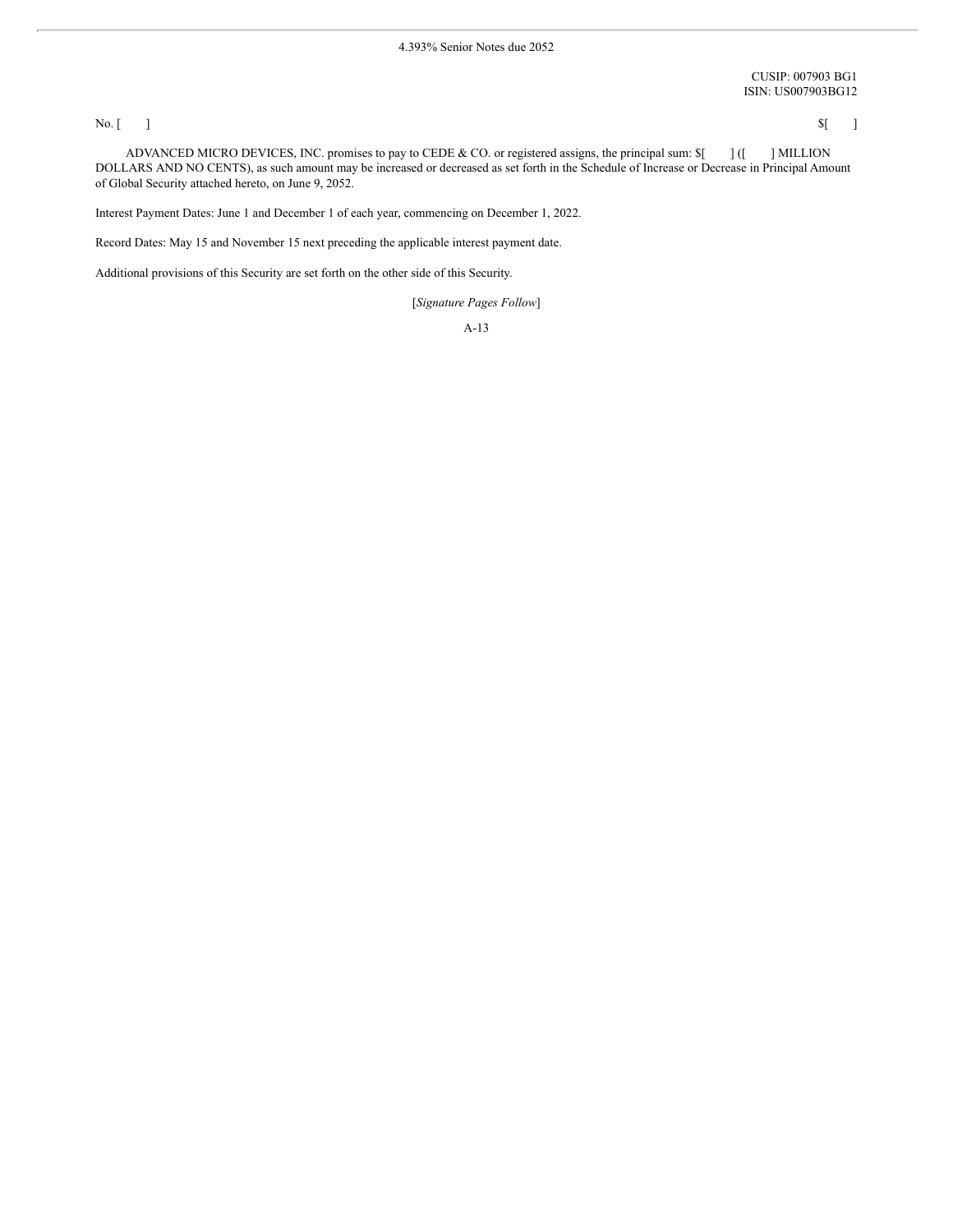IN WITNESS WHEREOF, the parties have caused this instrument to be duly executed.

ADVANCED MICRO DEVICES, INC.

By

Name: Title: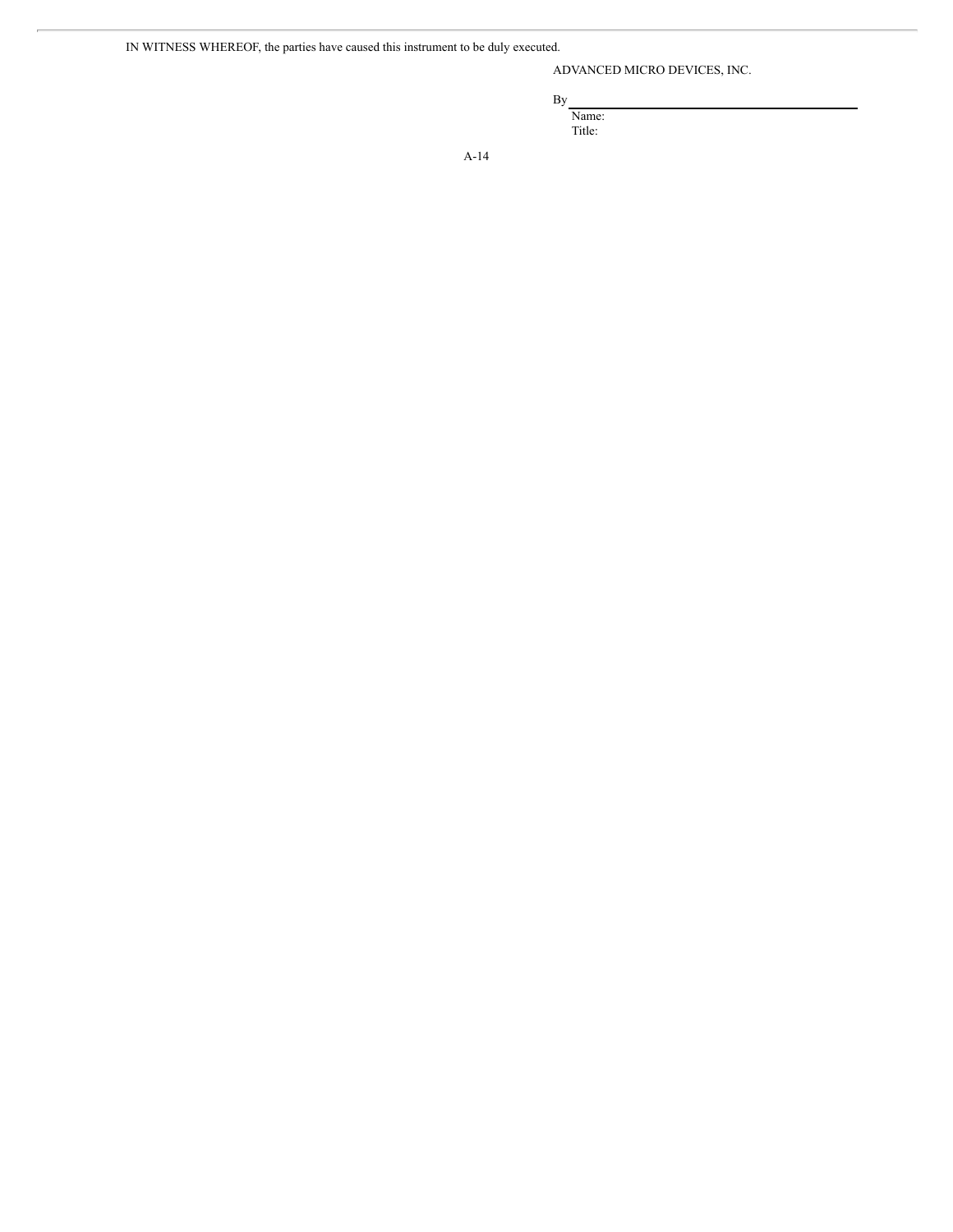# TRUSTEE'S CERTIFICATE OF AUTHENTICATION

This is one of the Securities of the Series designated therein referred to in the within-mentioned Indenture.

Date of authentication:

# U.S. BANK TRUST COMPANY, NATIONAL ASSOCIATION, as Trustee

 $By_$ Authorized Signatory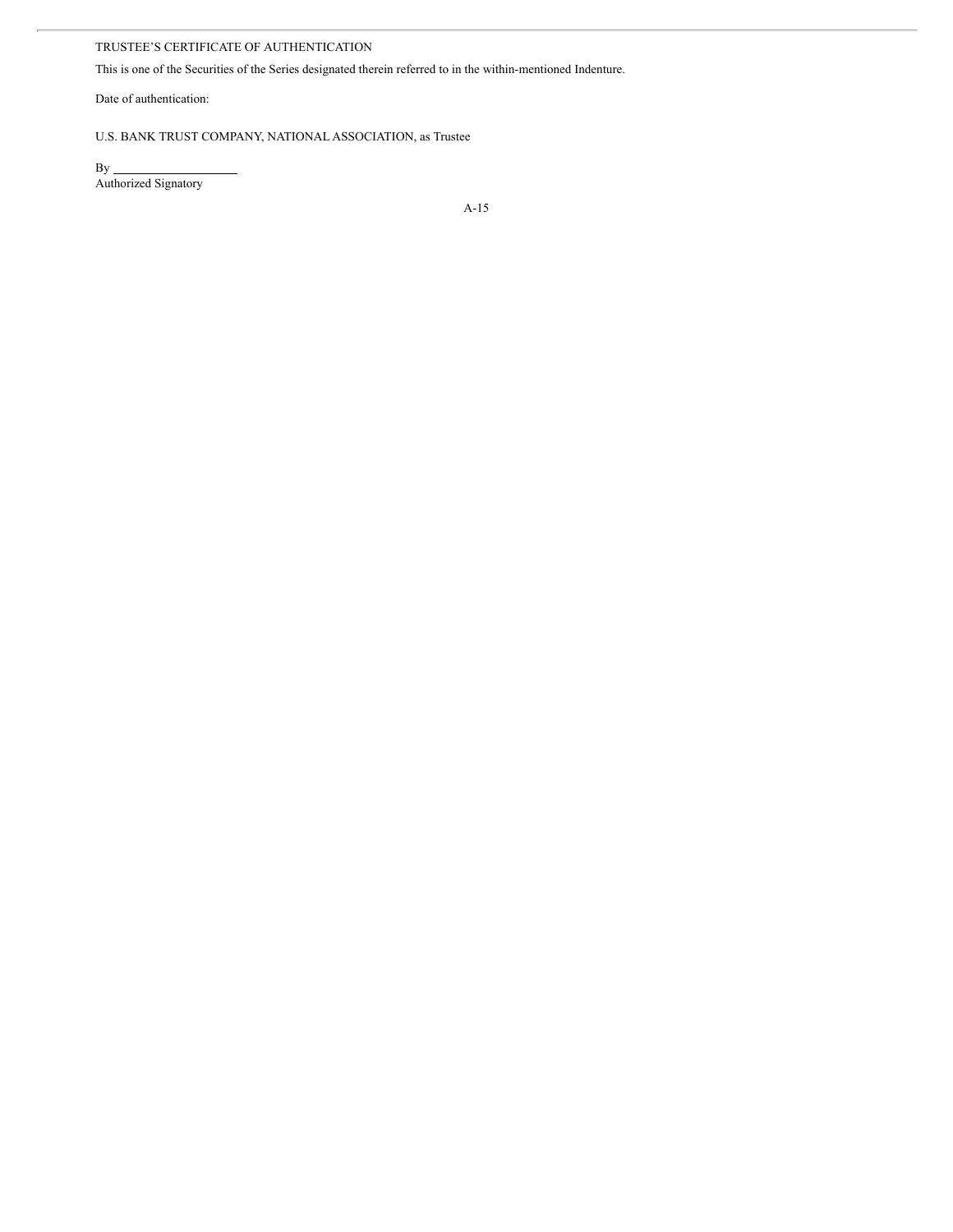4.393% Senior Notes due 2052

#### 1. Indenture

This Security is one of a duly authorized issue of Securities of the Company, designated as its 4.393% Senior Notes due 2052 (herein called the "Securities"), issued and to be issued under an indenture, dated as of June 9, 2022 (the "Base Indenture"), between ADVANCED MICRO DEVICES, INC., a Delaware corporation (such company, and its successors and assigns under the Indenture hereinafter referred to, being herein called the "Company"), and U.S. Bank Trust Company, National Association, as trustee (the "Trustee"), as supplemented by the First Supplemental Indenture, dated as of June 9, 2022 (the "Supplemental Indenture" and, together with the Base Indenture, the "Indenture") between the Company and the Trustee, to which Indenture and all indentures supplemental thereto, Board Resolutions and Officer's Certificates relevant to the Securities reference is hereby made for a complete description of the rights, limitations of rights, obligations, duties and immunities thereunder of the Trustee, the Company and the Holders of the Securities. Capitalized terms used but not defined in this Security shall have the meanings ascribed to them in the Indenture.

Each Security is subject to, and qualified by, all such terms as set forth in the Indenture, certain of which are summarized herein, and each Holder of a Security is referred to the corresponding provisions of the Indenture for a complete statement of such terms. To the extent that there is any inconsistency between the summary provisions set forth in the Securities and the Indenture, the provisions of the Indenture shall govern.

#### 2. Interest

The Company promises to pay interest on the principal amount of this Security at the rate per annum shown above. The Company will pay interest semiannually on June 1 and December 1 of each year, commencing December 1, 2022. Interest on the Securities will accrue from the most recent date to which interest has been paid or, if no interest has been paid, from June 9, 2022. Interest shall be computed on the basis of a 360-day year comprised of twelve 30-day months. In the event that an Interest Payment Date is not a Business Day, then interest shall be paid on the next succeeding Business Day and no interest shall accrue on such payment as the result of such delay.

### 3. PayingAgent and Registrar

Initially, the Trustee will act as Paying Agent and Registrar. The Company may appoint and change any Paying Agent, Registrar or co-registrar without notice to Holders. The Company or any of its Subsidiaries may act as Paying Agent, Registrar or co-registrar.

### 4. Defaultsand Remedies; Waiver

If an Event of Default with respect to any Securities at the time outstanding (other than an Event of Default specified in Section 6.1(e) or (f) of the Base Indenture) occurs and is continuing, the Trustee or the Holders of not less than 25% in aggregate principal amount of the outstanding Securities by notice to the Company in writing (and to the Trustee, if given by Holders of the Securities) specifying the Event of Default, may declare the principal amount of, premium, if any, and accrued and unpaid interest to, but not including, the date of acceleration on all the Securities to be due and payable. Upon such a declaration, such amounts shall be due and payable immediately. If an Event of Default specified in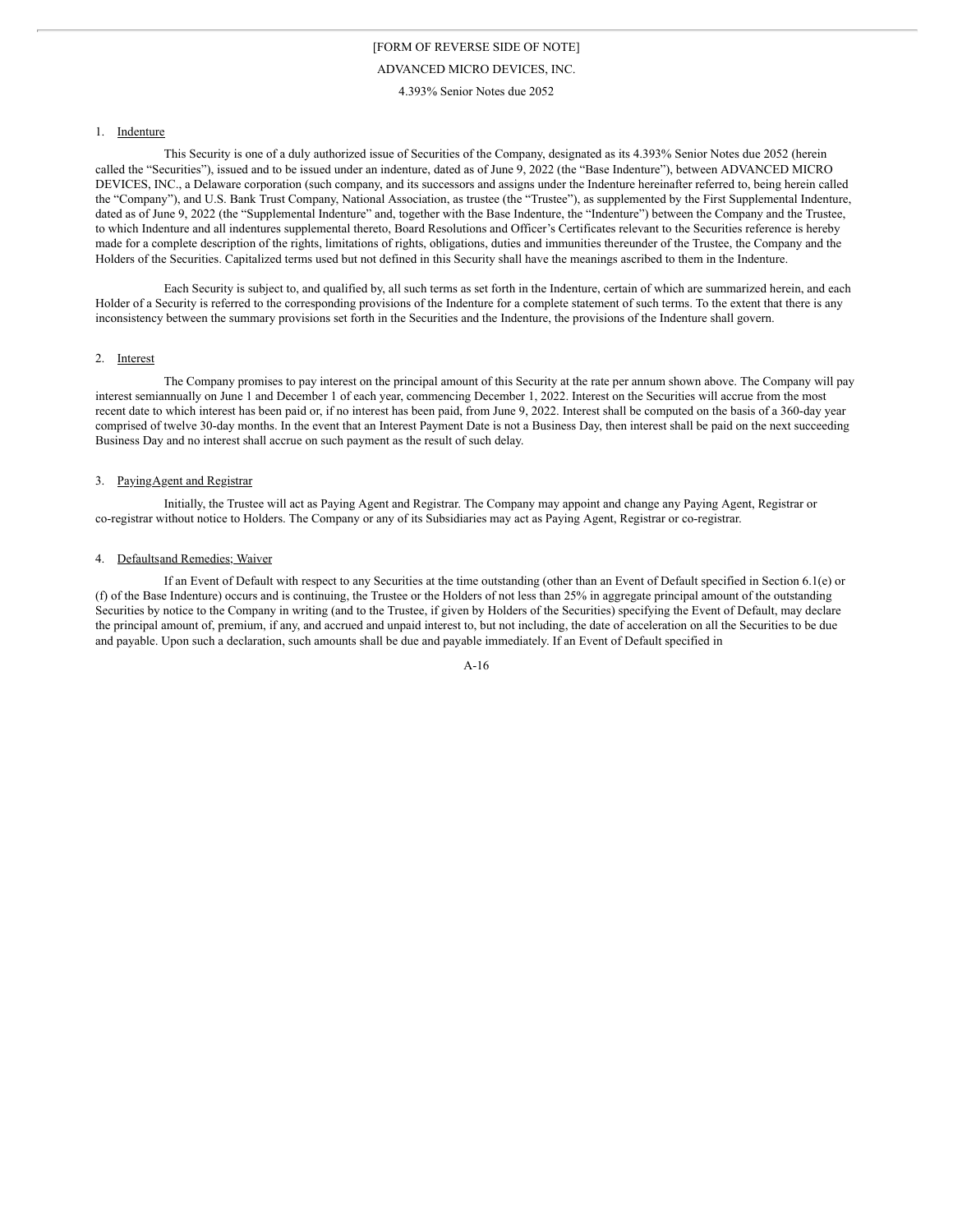Section 6.01(e) or (f) of the Base Indenture occurs, the principal amount of, premium, if any, and accrued and unpaid interest to, but not including, the date of such Event of Default on all the Securities shall become and be immediately due and payable without any declaration or other act on the part of the Trustee or any Holder of the Securities.

### 5. Amendment

The Indenture permits, with certain exceptions as therein provided, the amendment of the Indenture or this Security and the modification of the rights and obligations of the Company and the rights of the Holders of the Securities under the Indenture at any time by the Company and the Trustee without notice to any Holder but with the written consent of the Holders of a majority in aggregate principal amount of the Securities then outstanding (including consents obtained in connection with a tender offer or exchange offer for the Securities) affected thereby. The Indenture also contains provisions permitting the Holders of a majority in principal amount of the Securities by written notice to the Trustee and the Company to waive an existing Default with respect to the Securities and its consequences except a continuing Default in the payment of the principal amount of, premium, if any, and accrued and unpaid interest on a Security. A consent to an amendment or a waiver by a Holder of a Security shall bind the Holder and every subsequent Holder of that Security or portion of the Security that evidences the same debt as the consenting Holder's Security, even if notation of the consent or waiver is not made on the Security.

### 6. Obligations Absolute

No reference herein to the Indenture and no provision of this Security or of the Indenture shall amend the contractual obligation of the Company, which is absolute and unconditional, to pay the principal of, premium, if any, or interest on this Security at the place, at the respective times, at the rate and in the coin or currency herein prescribed.

### 7. Sinking Fund

The Securities will not have the benefit of any sinking fund.

#### 8. Denominations; Transfer; Exchange

The Securities are issuable in fully registered form without coupons in minimum denominations of \$2,000 principal amount and integral multiples of \$1,000 in excess thereof. When Securities are presented to the Registrar or a co-registrar with a request to register a transfer or to exchange them for an equal principal amount of Securities, the Registrar shall register the transfer or make the exchange in the manner and subject to the limitations provided in the Indenture, without payment of any service charge but, subject to certain exceptions set forth in the Indenture, with payment of a sum sufficient to cover any transfer tax or similar governmental charge payable in connection with any registration or exchange of Securities.

The Company and the Registrar shall not be required (a) to issue, register the transfer of or exchange any Securities for the a period beginning at the opening of business 15 Business immediately preceding the day of the sending of a notice of redemption of Securities selected for redemption and ending at the close of business on the day such notice is sent, (b) to register the transfer or exchange of Securities selected, called or being called for redemption as a whole or the portion being redeemed of any such Securities selected, called or being called for redemption in part or (c) to register the transfer or exchange of any Securities between a record date and an Interest Payment Date for the Securities.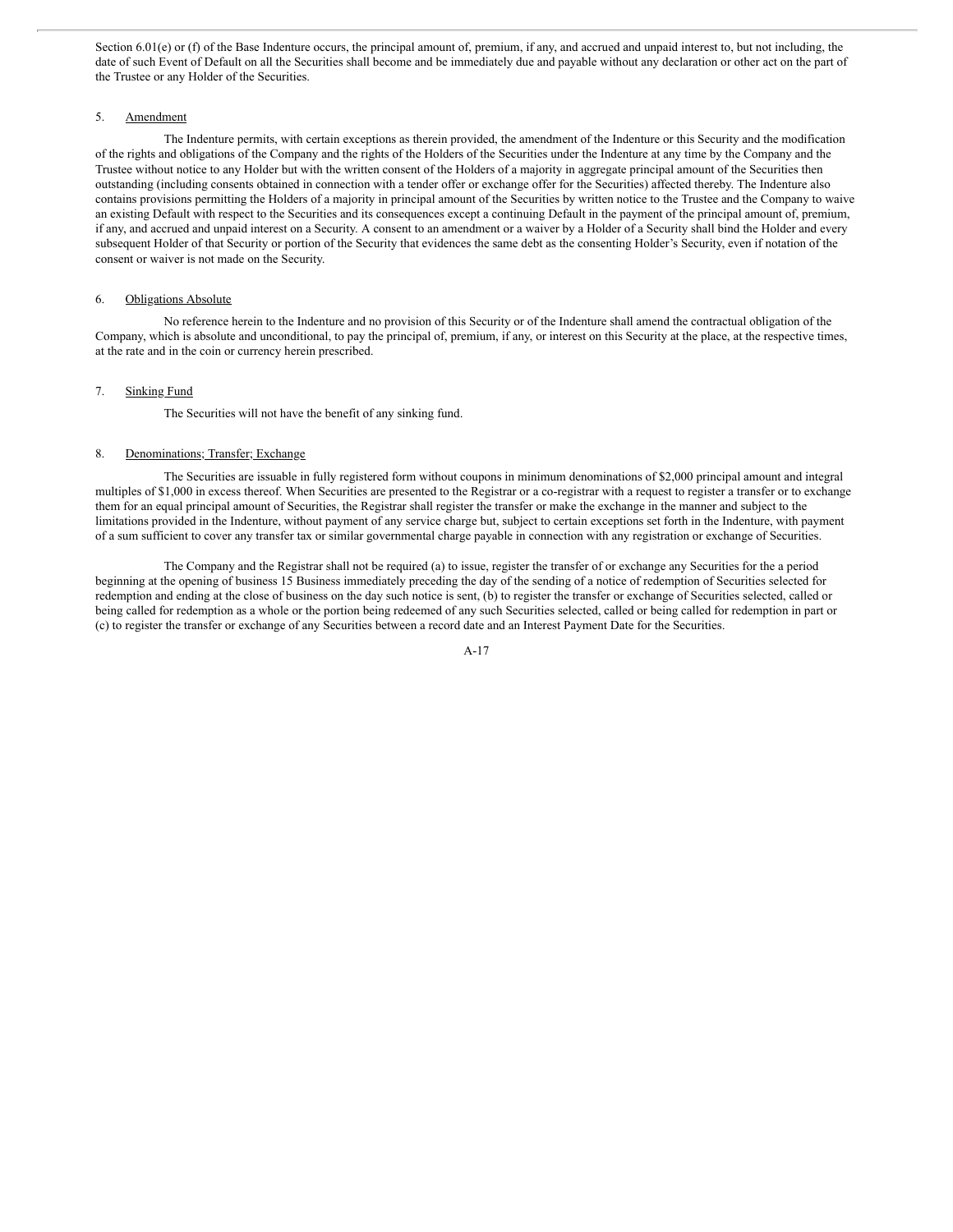### 9. Further Issues

The Company may from time to time, without the consent of the Holders of the Securities and in accordance with the Indenture, provide for the issuance of additional Securities

### 10. Optional Redemption

The Securities may be redeemed at the Company's option, upon notice as set forth in the Indenture, in whole at any time or in part from time to time, on the terms set forth in the Indenture.

### 11. Change of Control Triggering Event

Upon the occurrence of a Change of Control Triggering Event with respect to the Securities, subject to certain exceptions, the Company shall be required to offer to purchase each Holder's Securities on the terms set forth in the Indenture.

### 12. Persons Deemed Owners

The ownership of Securities shall be proved by the register maintained by the Registrar.

### 13. No Recourse Against Others

No shareholder, partner, manager, member, director, officer, employee, agent or incorporator, as such, of any Company shall have any liability for any obligations of the Company under the Securities or the Indenture or for any claim based on, in respect of or by reason of such obligations or their creation. By accepting a Security, each Holder shall waive and release all such liability. This waiver and release shall be part of the consideration for the issuance of the Securities.

# 14. Discharge and Defeasance

Subject to certain conditions set forth in the Indenture, the Company at any time may terminate some or all of its obligations under the Securities and the Indenture with respect to the Securities if the Company deposits with the Trustee money and/or U.S. Government Obligations for the payment of principal of, premium, if any, and interest on the Securities to, but not including, the date of redemption or Maturity, as the case may be.

### 15. Unclaimed Money

Subject to applicable abandoned property law, any money deposited with the Trustee or any Paying Agent, or then held by the Company, in trust for the payment of the principal of, premium, if any, or interest on any Security and remaining unclaimed for two years after such principal, and premium, if any, or interest has become due and payable shall be paid to the Company on its request or, if then held by the Company, shall be discharged from such trust. Thereafter the Holder of such Security shall look only to the Company for payment thereof as general conditions unless an abandoned property law designates another Person.

### 16. Trustee Dealings with the Company

Subject to certain limitations imposed by the TIA, the Trustee in its individual or any other capacity may become the owner or pledgee of Securities and may otherwise deal with the Company or its Affiliates with the same rights it would have if it were not Trustee. Any Paying Agent, Registrar or co-Paying Agent may do the same with like rights.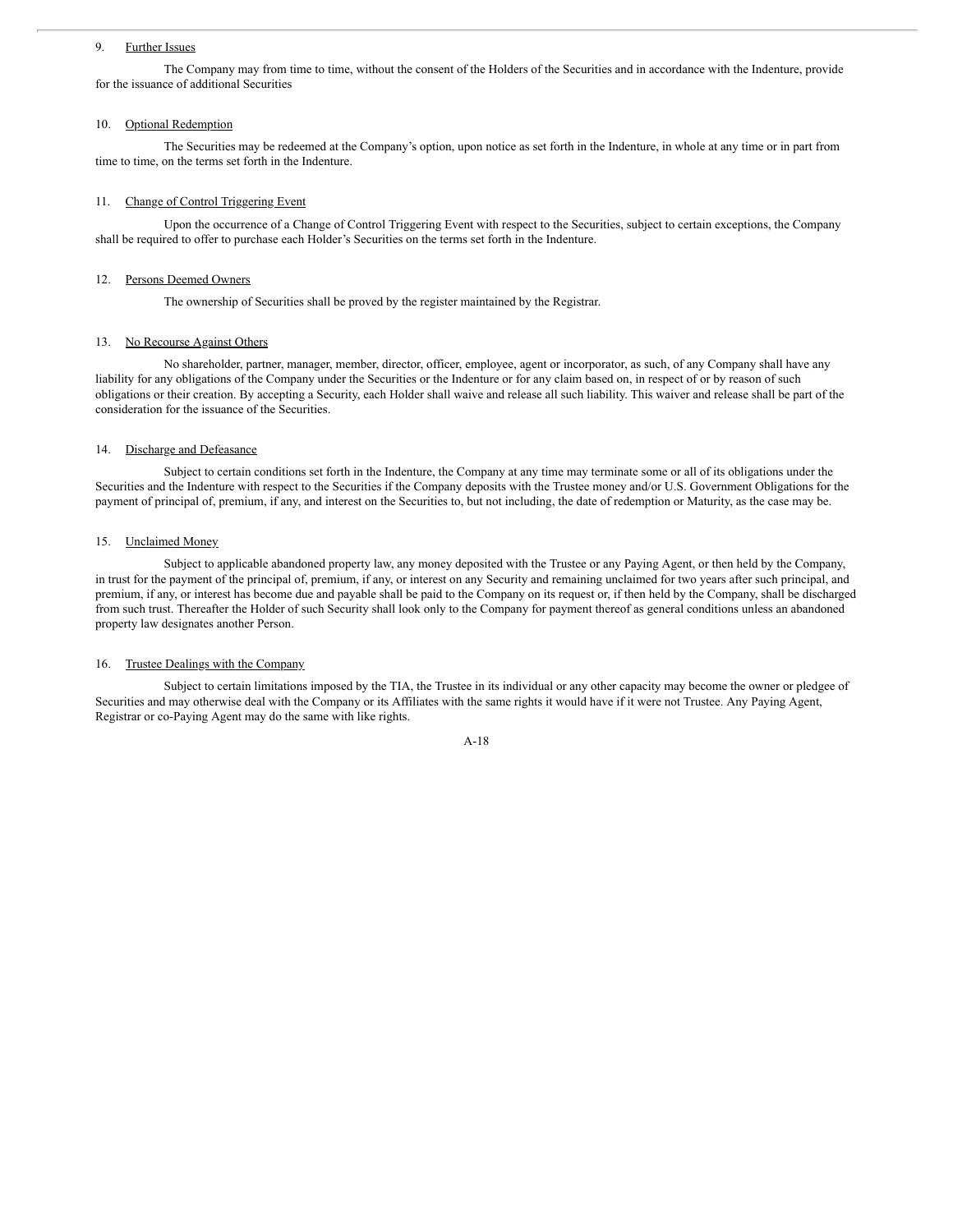## 17. Abbreviations

Customary abbreviations may be used in the name of a Holder or an assignee, such as TEN COM (=tenants in common), TEN ENT (=tenants by the entireties), JT TEN (=joint tenants with rights of survivorship and not as tenants in common), CUST (=custodian), and U/G/M/A (=Uniform Gift to Minors Act).

### 18. CUSIP Numbers

Pursuant to a recommendation promulgated by the Committee on Uniform Security Identification Procedures, the Company has caused CUSIP numbers to be printed on the Securities and has directed the Trustee to use CUSIP numbers in notices of redemption as a convenience to Holders. No representation is made as to the accuracy of such numbers either as printed on the Securities or as contained in any notice of redemption and reliance may be placed only on the other identification numbers placed thereon.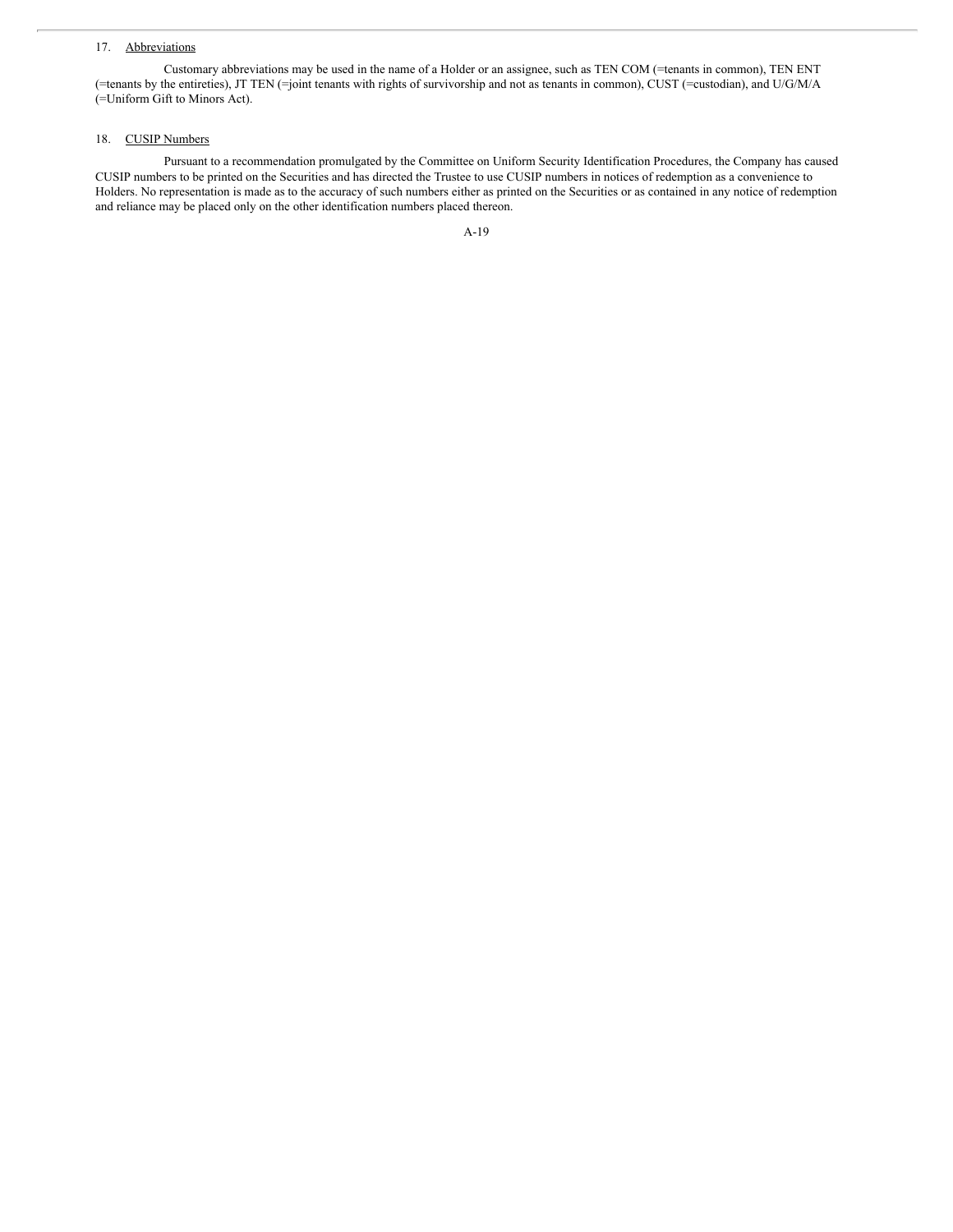# ASSIGNMENT FORM

For value received hereby sell(s), assign(s) and transfer(s) unto (please insert social security or other identifying number<br>he within Security, and hereby irrevocably constitutes and appoints attorney to transfer the said of assignee) the within Security, and hereby irrevocably constitutes and appoints Company, with full power of substitution in the premises.

Dated:

Signature(s)

Signature(s) must be guaranteed by an Eligible Guarantor Institution (banks, stock brokers, savings and loan associations and credit unions) with membership in an approved signature guarantee medallion program pursuant to Securities and Exchange Commission Rule 17Ad-15.

Signature Guarantee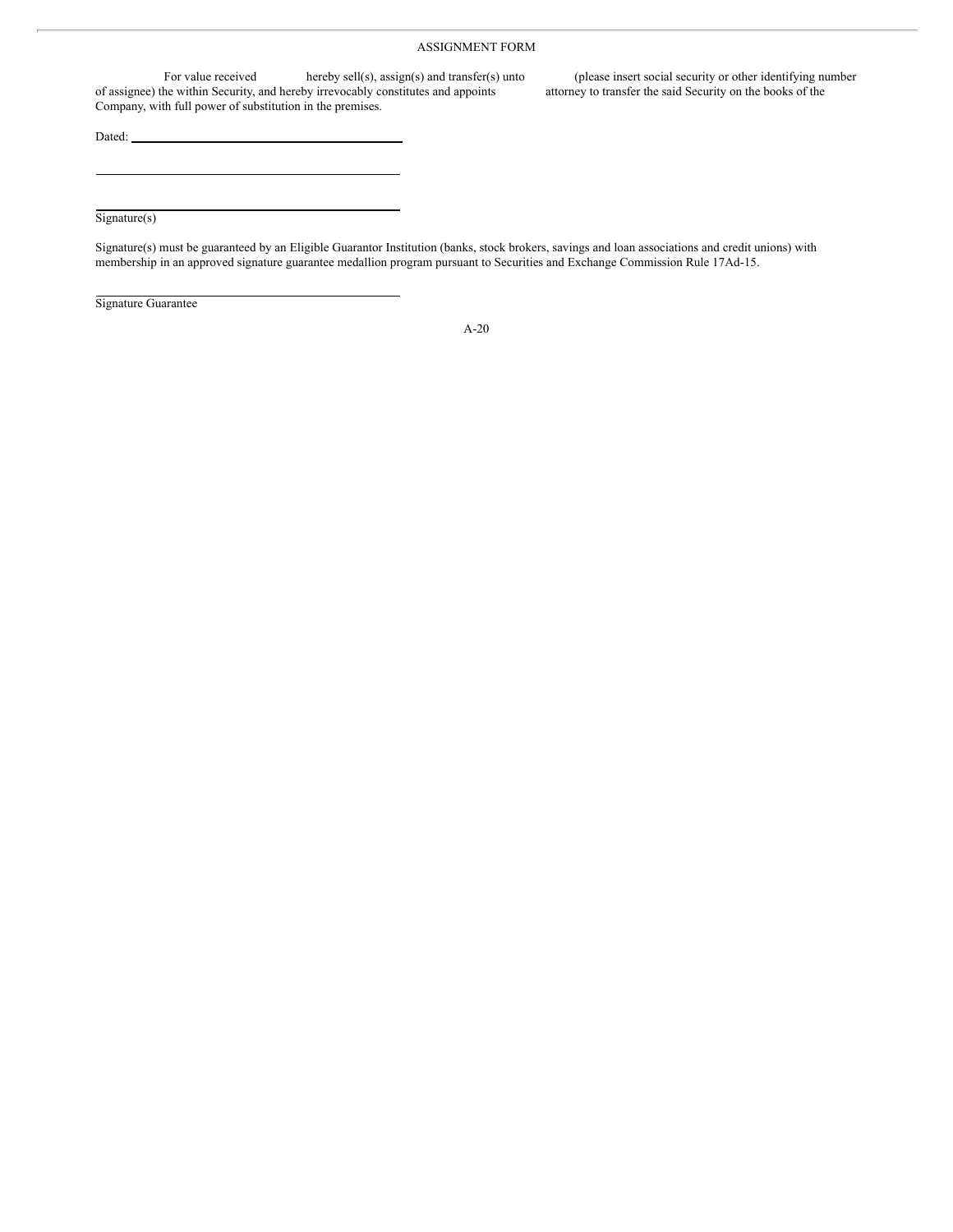# INCREASES OR DECREASES IN PRINCIPAL

AMOUNT OF GLOBAL SECURITY

The initial principal amount of this Global Security is \$ . The following increases or decreases in this Global Security have been made:

| <b>Date of Increase</b><br>r Decrease | <b>Amount</b> of<br>Decrease in<br>Principal<br><b>Amount of this</b><br><b>Global Security</b> | Amount of<br>Increase in<br>Principal<br>Amount of this<br><b>Global Security</b> | Remaining<br>Principal<br>Amount of this<br><b>Global Security</b><br><b>Following such</b><br>Decrease or<br>Increase | Signature of<br>Authorized<br><b>Signatory of</b><br><b>Trustee or</b><br>Custodian |
|---------------------------------------|-------------------------------------------------------------------------------------------------|-----------------------------------------------------------------------------------|------------------------------------------------------------------------------------------------------------------------|-------------------------------------------------------------------------------------|
|                                       |                                                                                                 |                                                                                   |                                                                                                                        |                                                                                     |

A-21

**Date of Increase or Decrease**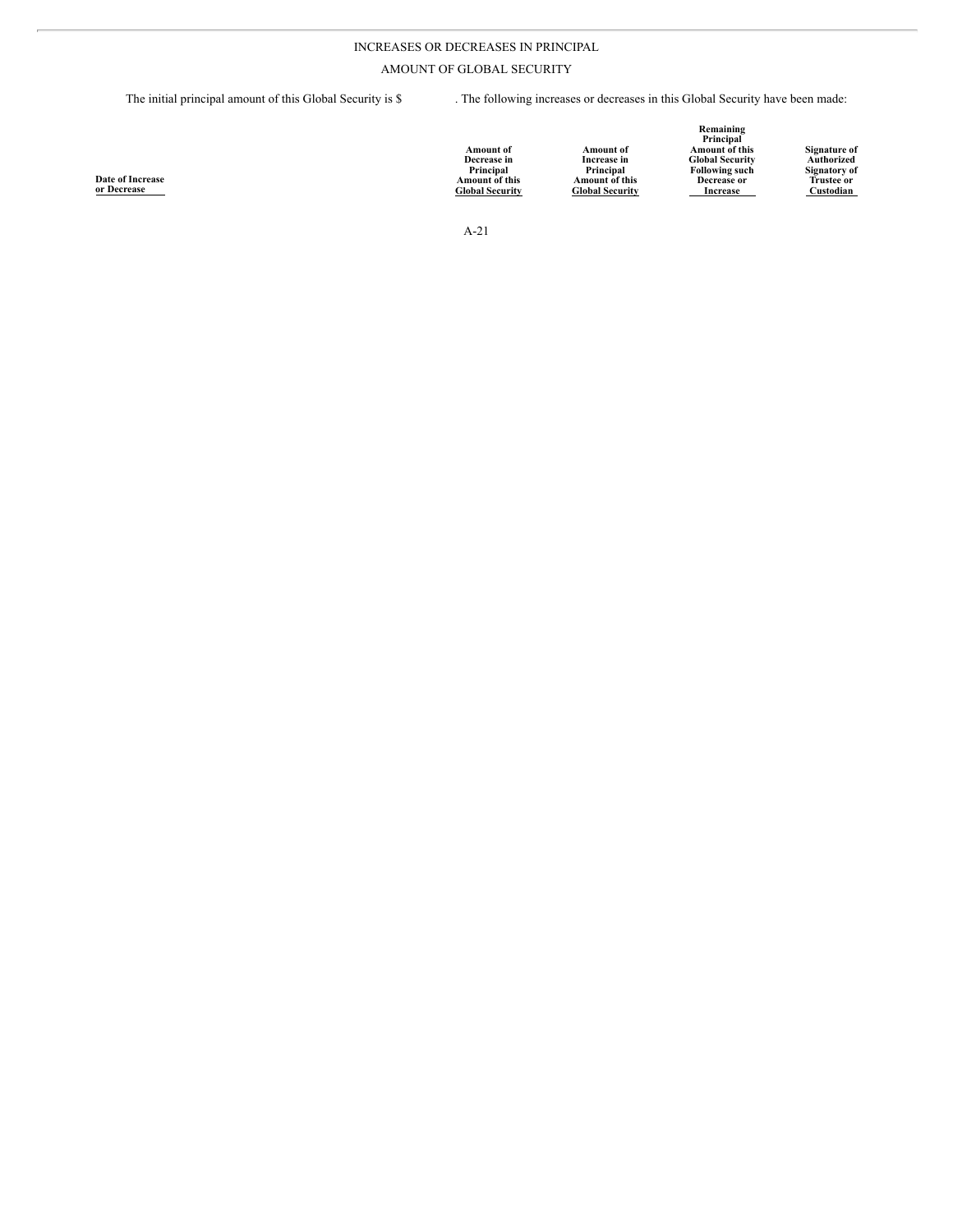# **OPTION OF HOLDER TO ELECT PURCHASE**

If you want to elect to have this Note purchased by the Company pursuant to Section 1.4.3 of the Supplemental Indenture, check the box below:

□ Section 1.4.3

If you want to elect to have only part of the Note purchased by the Company pursuant to Section 1.4.3 of the Supplemental Indenture, state the amount you elect to have purchased: \$\_

Date:

Your Signature:

(Sign exactly as your name appears on the face of this Note)

Tax Identification No:

Signature Guarantee: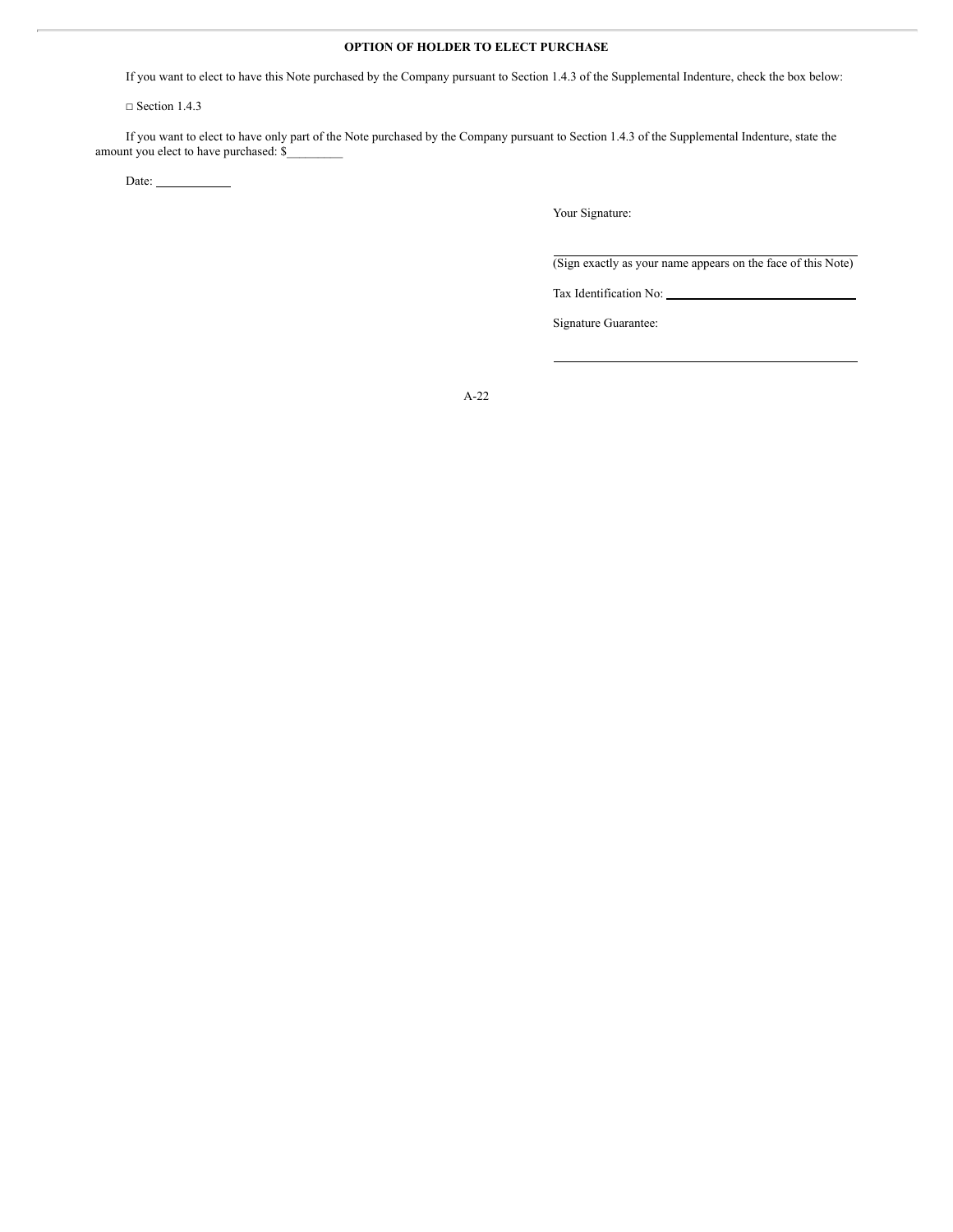# **LATHAM&WATKINSUP**

June 9, 2022

Advanced Micro Devices, Inc. 2485 Augustine Drive Santa Clara, CA 95054

### 140 Scott Drive Menlo Park, California 94025 Tel: +1.650.328.4600 Fax: +1.650.463.2600 www.lw.com

#### FIRM / AFFILIATE OFFICES

Austin Beijing Boston Brussels Century City Chicago Dubai Düsseldorf Frankfurt Hamburg Hong Kong Houston London Los Angeles Madrid Milan Moscow Munich New York Orange County Paris Riyadh San Diego San Francisco Seoul Shanghai Silicon Valley Singapore Tel Aviv Tokyo Washington, D.C.

Re: Registration Statement No. 333-265433, \$500,000,000 Aggregate Principal Amount of 3.924% Senior Notes due 2032 and \$500,000,000 Aggregate Principal Amount of 4.393% Senior Notes due 2052

To the addressee set forth above:

We have acted as special counsel to Advanced Micro Devices, Inc., a Delaware corporation (the "*Company*"), in connection with the issuance of \$500,000,000 aggregate principal amount of 3.924% Senior Notes due 2032 (the "**2032 Notes**") and the issuance of \$500,000,000 aggregate principal amount of 4.393% Senior Notes due 2052 (the "**2052 Notes**" and, together with the 2032 Notes, the "*Notes*") under that certain Indenture, dated as of the date hereof (the "*Base Indenture*"), between the Company and U.S. Bank Trust Company, National Association as trustee (the "*Trustee*"), as supplemented by that certain First Supplemental Indenture, dated as of the date hereof, between such parties (the "*Supplemental Indenture*" and, together with the Base Indenture, the "*Indenture*") and pursuant to a registration statement on Form S-3 under the Securities Act of 1933, as amended (the "*Act*"), filed with the Securities and Exchange Commission (the "*Commission*") on June 6, 2022 (Registration No. 333-265433) (as so filed, the "*Registration Statement*"), a base prospectus, dated June 6, 2022, included in the Registration Statement at the time it originally became effective (the "*Base Prospectus*"), a preliminary prospectus supplement, dated June 7, 2022, filed with the Commission pursuant to Rule 424(b) under the Act (together with the Base Prospectus, the "*Preliminary Prospectus*"), a final prospectus supplement, dated June 7, 2022, filed with the Commission pursuant to Rule 424(b) under the Act on June 8, 2022 (together with the Base Prospectus, the "*Prospectus*"), and an underwriting agreement, dated June 7, 2022, between the underwriters named therein and the Company (the "*Underwriting Agreement*").

This opinion is being furnished in connection with the requirements of Item 601(b)(5) of Regulation S-K under the Act, and no opinion is expressed herein as to any matter pertaining to the contents of the Registration Statement, Preliminary Prospectus or Prospectus, other than as expressly stated herein with respect to the issuance of the Notes.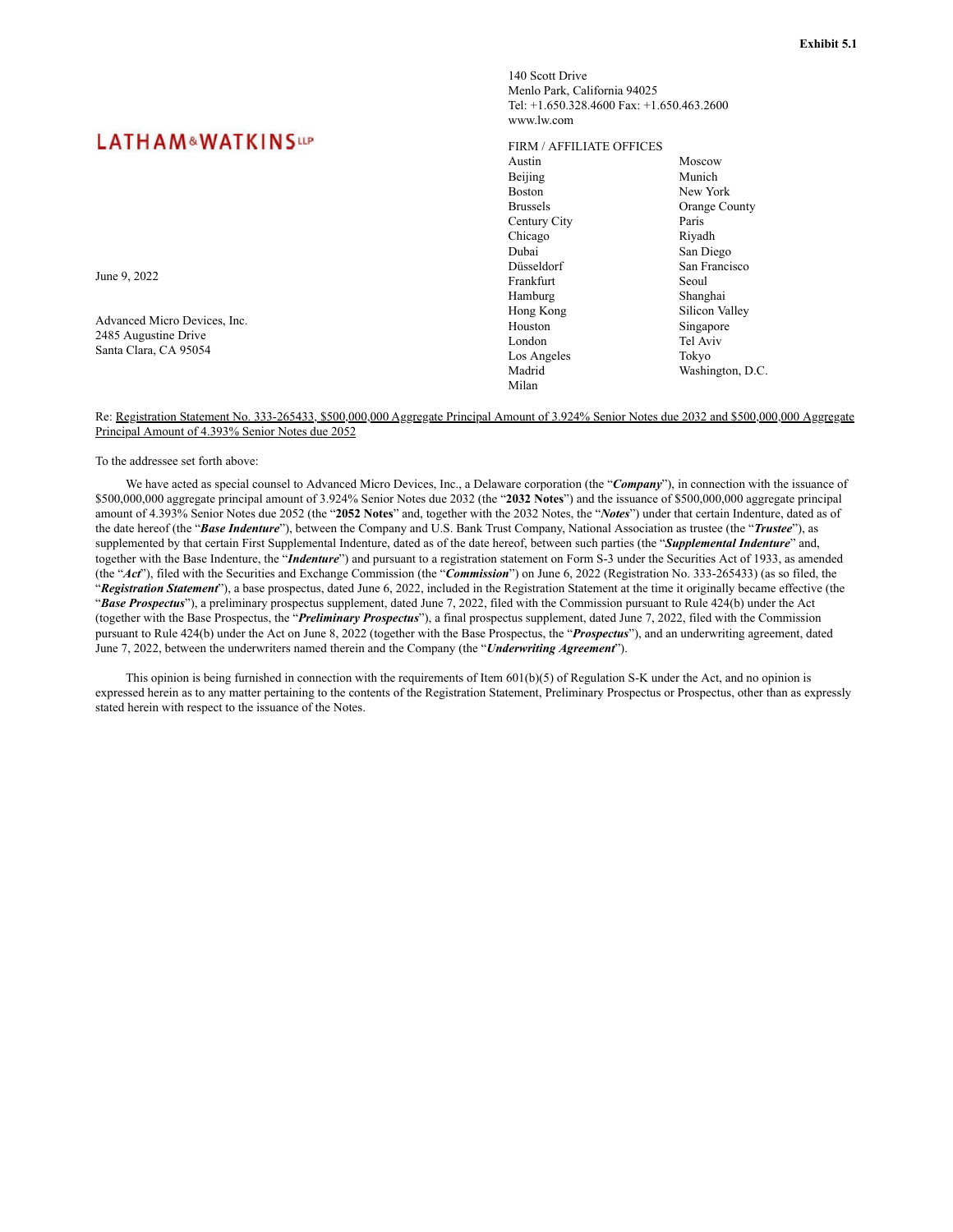# **LATHAM&WATKINSAP**

As such counsel, we have examined such matters of fact and questions of law as we have considered appropriate for purposes of this letter. With your consent, we have relied upon certificates and other assurances of officers of the Company and others as to factual matters without having independently verified such factual matters. We are opining herein as to the internal laws of the State of New York and the General Corporation Law of the State of Delaware, and we express no opinion with respect to the applicability thereto, or the effect thereon, of the laws of any other jurisdiction or, in the case of Delaware, any other laws, or as to any matters of municipal law or the laws of any local agencies within any state.

Subject to the foregoing and the other matters set forth herein, it is our opinion that, as of the date hereof, the Notes have been duly authorized by all necessary corporate action of the Company and, when the Notes have been duly executed, issued, and authenticated in accordance with the terms of the Indenture and delivered against payment therefor in the circumstances contemplated by the Underwriting Agreement, the Notes will be legally valid and binding obligations of the Company, enforceable against the Company in accordance with their terms.

Our opinion is subject to: (i) the effect of bankruptcy, insolvency, reorganization, preference, fraudulent transfer, moratorium or other similar laws relating to or affecting the rights and remedies of creditors; (ii) (a) the effect of general principles of equity, whether considered in a proceeding in equity or at law (including the possible unavailability of specific performance or injunctive relief), (b) concepts of materiality, reasonableness, good faith and fair dealing, and (c) the discretion of the court before which a proceeding is brought; and (iii) the invalidity under certain circumstances under law or court decisions of provisions providing for the indemnification of or contribution to a party with respect to a liability where such indemnification or contribution is contrary to public policy. We express no opinion as to (a) any provision for liquidated damages, default interest, late charges, monetary penalties, make-whole premiums or other economic remedies to the extent such provisions are deemed to constitute a penalty, (b) consents to, or restrictions upon, governing law, jurisdiction, venue, arbitration, remedies, or judicial relief, (c) the waiver of rights or defenses contained in Section 4.4 of the Indenture; (d) any provision requiring the payment of attorneys' fees, where such payment is contrary to law or public policy; (e) any provision to the extent it requires that a claim with respect to the Notes (or a judgment in respect of such a claim) be converted into U.S. dollars at a rate of exchange at a particular date, to the extent applicable law otherwise provides; (f) provisions purporting to waive modifications of any guaranteed obligation to the extent such modification constitutes a novation; and (g) the severability, if invalid, of provisions to the foregoing effect.

With your consent, we have assumed (a) that the Indenture and the Notes (collectively, the "*Documents*") have been duly authorized, executed and delivered by the parties thereto other than the Company, (b) that the Documents constitute legally valid and binding obligations of the parties thereto other than the Company, enforceable against each of them in accordance with their respective terms, and (c) that the status of the Documents as legally valid and binding obligations of the parties is not affected by any (i) breaches of, or defaults under, agreements or instruments, (ii) violations of statutes, rules, regulations or court or governmental orders, or (iii) failures to obtain required consents, approvals or authorizations from, or make required registrations, declarations or filings with, governmental authorities.